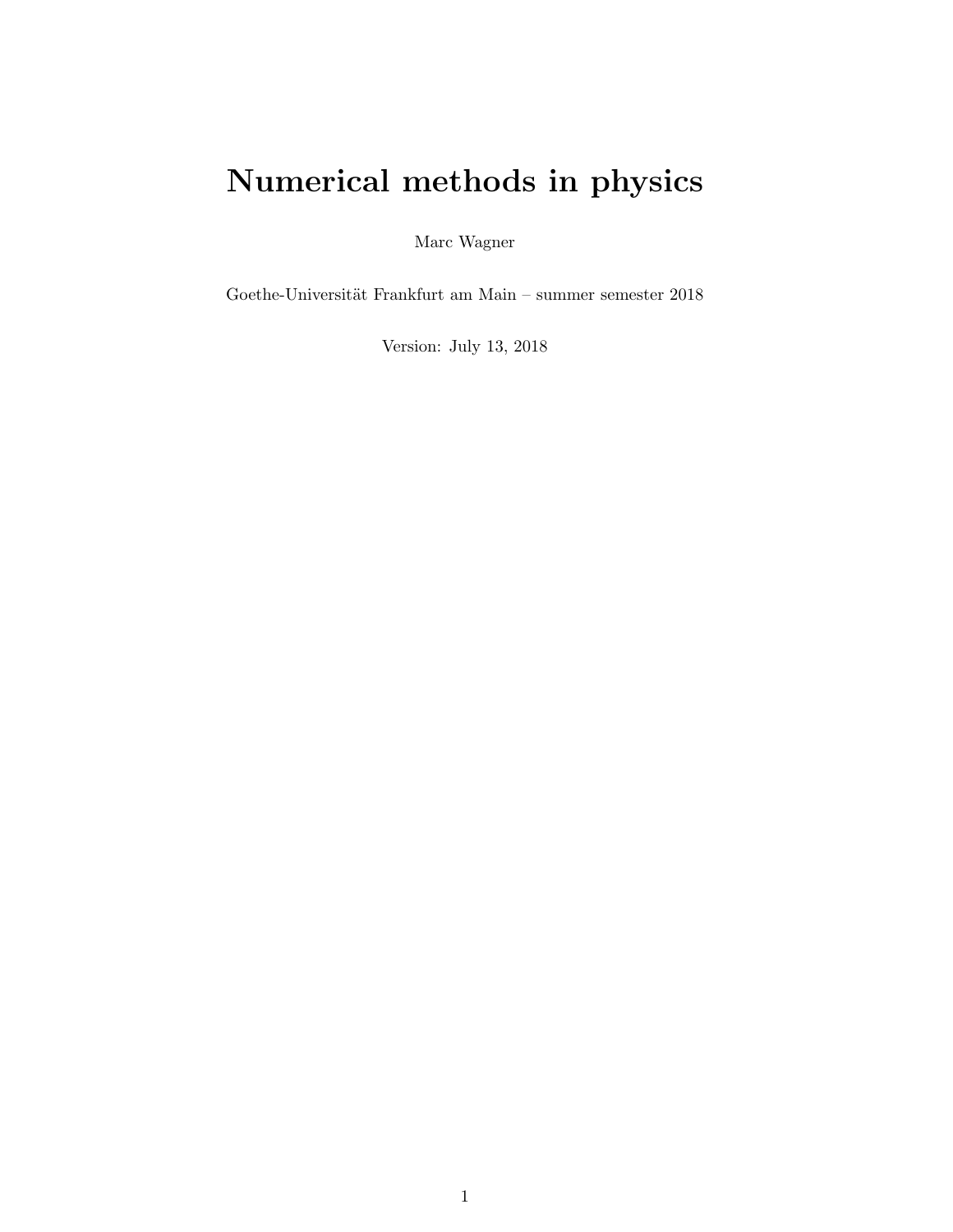## Contents

| $\mathbf 1$             | Introduction                                            |                                                                                                              | $\bf{5}$       |  |
|-------------------------|---------------------------------------------------------|--------------------------------------------------------------------------------------------------------------|----------------|--|
| $\bf{2}$                | Representation of numbers in computers, roundoff errors |                                                                                                              |                |  |
|                         | 2.1                                                     |                                                                                                              | 7              |  |
|                         | 2.2                                                     |                                                                                                              | $\overline{7}$ |  |
|                         | 2.3                                                     |                                                                                                              | 8              |  |
|                         |                                                         | Simple examples $\ldots \ldots \ldots \ldots \ldots \ldots \ldots \ldots \ldots \ldots \ldots$<br>2.3.1      | 8              |  |
|                         |                                                         | Another example: numerical derivative via finite difference<br>2.3.2                                         | 9              |  |
| 3                       |                                                         | Ordinary differential equations (ODEs), initial value problems                                               | 12             |  |
|                         | 3.1                                                     |                                                                                                              | 12             |  |
|                         | 3.2                                                     |                                                                                                              | 12             |  |
|                         | 3.3                                                     |                                                                                                              | 13             |  |
|                         |                                                         | 3.3.1                                                                                                        | 15             |  |
|                         |                                                         | 3.3.2                                                                                                        | 16             |  |
| $\overline{\mathbf{4}}$ | 21<br>Dimensionful quantities on a computer             |                                                                                                              |                |  |
|                         | 4.1                                                     | Method 1: define units for your computation $\dots \dots \dots \dots \dots \dots \dots$                      | 21             |  |
|                         | 4.2                                                     | Method 2: use exclusively dimensionless quantities                                                           | 21             |  |
| 5                       |                                                         | Root finding, solving systems of non-linear equations                                                        | 23             |  |
|                         | 5.1                                                     |                                                                                                              | 23             |  |
|                         | $5.2\,$                                                 |                                                                                                              | 23             |  |
|                         | 5.3                                                     |                                                                                                              | 24             |  |
|                         | 5.4                                                     |                                                                                                              | 25             |  |
|                         | 5.5                                                     |                                                                                                              | 25             |  |
| $\boldsymbol{6}$        |                                                         | Ordinary differential equations, boundary value problems                                                     | 27             |  |
|                         | 6.1                                                     |                                                                                                              | 27             |  |
|                         | 6.2                                                     | Shooting method $\ldots \ldots \ldots \ldots \ldots \ldots \ldots \ldots \ldots \ldots \ldots \ldots \ldots$ | $27\,$         |  |
|                         |                                                         | Example: QM, 1 dimension, infinite potential well $\dots \dots \dots \dots$<br>6.2.1                         | 28             |  |
|                         |                                                         | 6.2.2<br>Example: QM, 1 dimension, harmonic oscillator $\ldots \ldots \ldots \ldots$                         | 30             |  |
|                         |                                                         | Example: QM, 3 dimensions, spherically symmetric potential $\ldots \ldots$<br>6.2.3                          | 34             |  |
|                         | 6.3                                                     |                                                                                                              | 35             |  |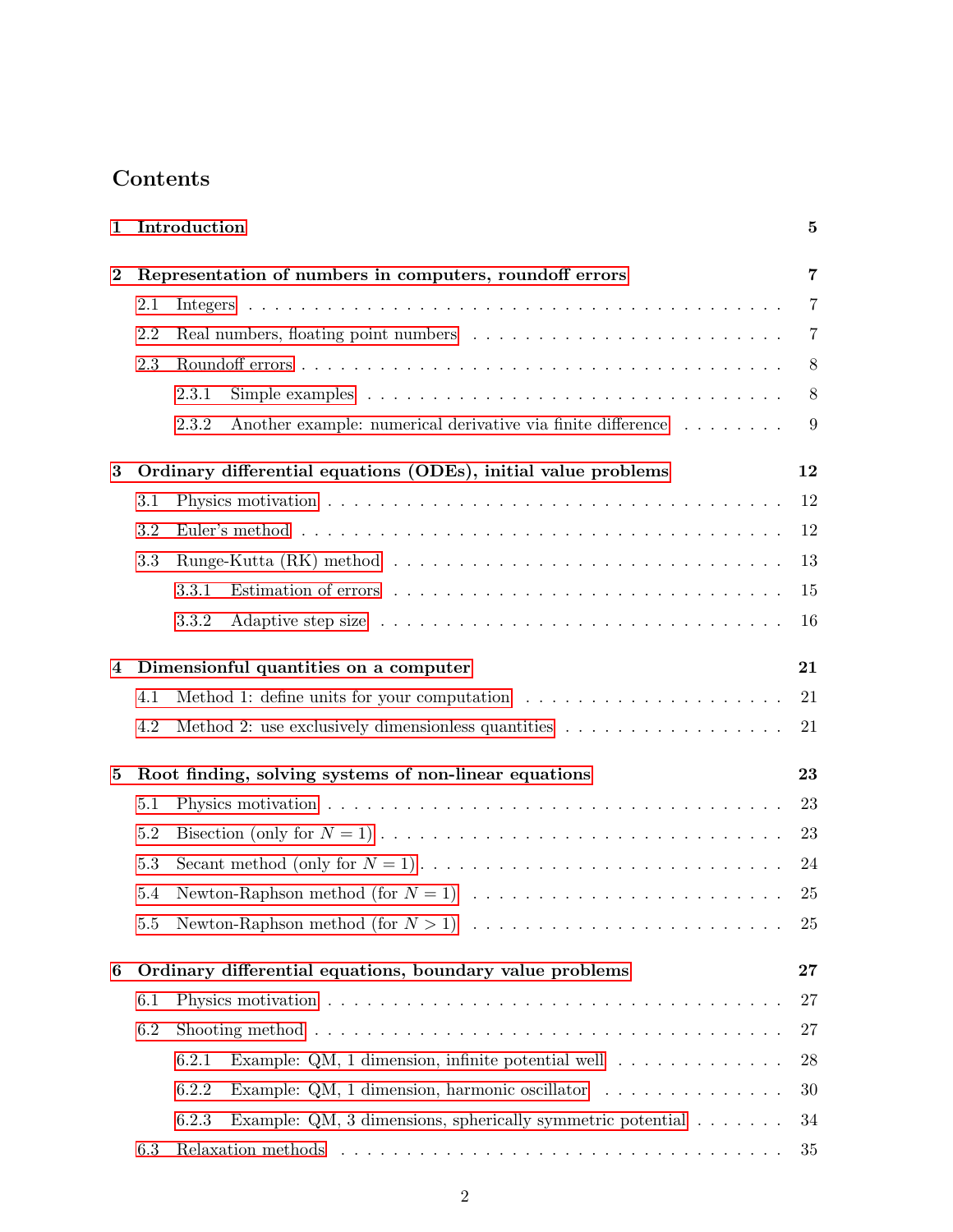| 7 | 36<br>Solving systems of linear equations |                                                                                                                                                                                                                                      |    |  |  |  |
|---|-------------------------------------------|--------------------------------------------------------------------------------------------------------------------------------------------------------------------------------------------------------------------------------------|----|--|--|--|
|   | 7.1                                       |                                                                                                                                                                                                                                      | 36 |  |  |  |
|   | 7.2                                       |                                                                                                                                                                                                                                      | 36 |  |  |  |
|   |                                           | 7.2.1                                                                                                                                                                                                                                | 38 |  |  |  |
|   | 7.3                                       | Gauss elimination with backward substitution (a direct method)                                                                                                                                                                       | 38 |  |  |  |
|   | 7.4                                       |                                                                                                                                                                                                                                      | 41 |  |  |  |
|   |                                           | 7.4.1                                                                                                                                                                                                                                | 42 |  |  |  |
|   |                                           | 7.4.2                                                                                                                                                                                                                                | 43 |  |  |  |
|   |                                           | 7.4.3                                                                                                                                                                                                                                | 43 |  |  |  |
|   | 7.5                                       |                                                                                                                                                                                                                                      | 43 |  |  |  |
|   | 7.6                                       | 44<br>Iterative refinement of the solution of $A\mathbf{x} = \mathbf{b}$ (for direct methods)                                                                                                                                        |    |  |  |  |
|   | 7.7                                       | Conjugate gradient method (an iterative method) $\ldots \ldots \ldots \ldots \ldots \ldots$                                                                                                                                          | 44 |  |  |  |
|   |                                           | Symmetric positive definite $A \ldots \ldots \ldots \ldots \ldots \ldots \ldots \ldots$<br>7.7.1                                                                                                                                     | 44 |  |  |  |
|   |                                           | 7.7.2                                                                                                                                                                                                                                | 45 |  |  |  |
|   |                                           | 7.7.3<br>Condition number, preconditioning $\ldots \ldots \ldots \ldots \ldots \ldots \ldots$                                                                                                                                        | 46 |  |  |  |
| 8 |                                           | Numerical integration<br>47                                                                                                                                                                                                          |    |  |  |  |
|   | 8.1                                       |                                                                                                                                                                                                                                      | 47 |  |  |  |
|   |                                           | Newton-Cotes formulas<br>8.1.1                                                                                                                                                                                                       | 47 |  |  |  |
|   |                                           | 8.1.2                                                                                                                                                                                                                                | 50 |  |  |  |
|   | 8.2                                       |                                                                                                                                                                                                                                      | 50 |  |  |  |
|   |                                           | 8.2.1                                                                                                                                                                                                                                | 50 |  |  |  |
|   |                                           | 8.2.2                                                                                                                                                                                                                                | 51 |  |  |  |
|   |                                           | 8.2.3                                                                                                                                                                                                                                | 52 |  |  |  |
| 9 | Eigenvalues and eigenvectors<br>53        |                                                                                                                                                                                                                                      |    |  |  |  |
|   | 9.1                                       |                                                                                                                                                                                                                                      | 53 |  |  |  |
|   | 9.2                                       | Basic principle of numerical methods for eigenvalue problems<br>54                                                                                                                                                                   |    |  |  |  |
|   | 9.3                                       | Jacobi method response to the service of the service of the service of the service of the service of the service of the service of the service of the service of the service of the service of the service of the service of t<br>55 |    |  |  |  |
|   | 9.4                                       | Example: molecule oscillations inside a crystal $\phantom{a} \ldots \ldots \ldots \ldots \ldots \ldots \ldots \ldots$<br>57                                                                                                          |    |  |  |  |
|   |                                           | 10 Interpolation, extrapolation, approximation                                                                                                                                                                                       | 62 |  |  |  |
|   |                                           |                                                                                                                                                                                                                                      | 62 |  |  |  |
|   |                                           |                                                                                                                                                                                                                                      | 63 |  |  |  |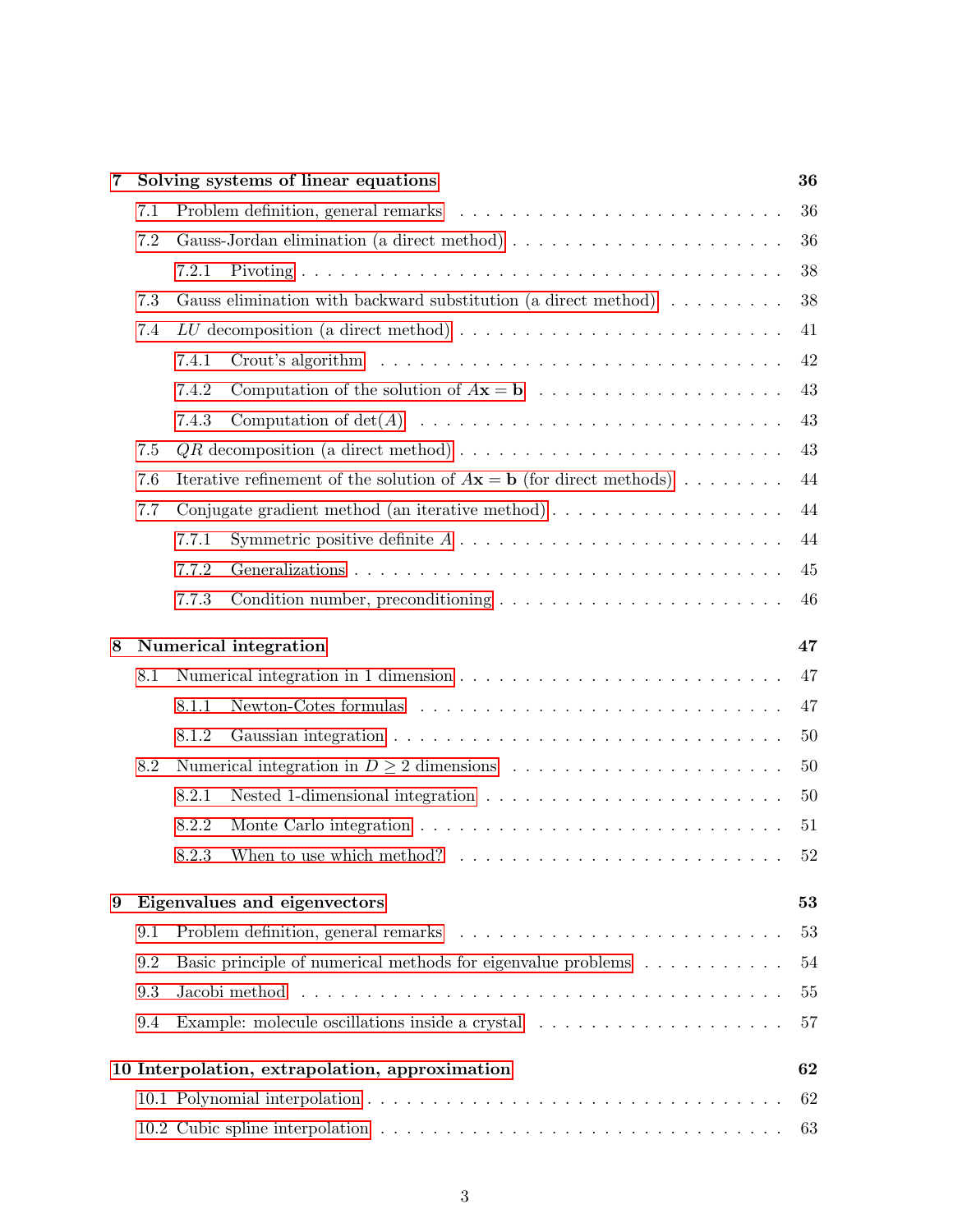|             |                                                                                                                | 64 |  |
|-------------|----------------------------------------------------------------------------------------------------------------|----|--|
|             |                                                                                                                | 66 |  |
|             | 11 Function minimization, optimization                                                                         | 69 |  |
|             |                                                                                                                | 69 |  |
|             |                                                                                                                | 70 |  |
|             | 11.3 Function minimization using quadratic interpolation in $D = 1$ dimension                                  | 72 |  |
|             | 11.4 Function minimization using derivatives in $D = 1$ dimension                                              | 72 |  |
|             |                                                                                                                | 72 |  |
|             | 11.6 Function minimization in $D \geq 2$ dimensions by repeated minimization in 1 di-                          | 73 |  |
|             |                                                                                                                | 75 |  |
|             |                                                                                                                | 75 |  |
|             |                                                                                                                | 77 |  |
|             | A C Code: trajectories for the HO with the RK method                                                           | 78 |  |
|             | B C Code: trajectories for the anharmonic oscillator with the RK method with<br>adaptive step size             | 81 |  |
| $\mathbf C$ | C Code: energy eigenvalues and wave functions of the infinite potential well<br>with the shooting method<br>86 |    |  |
| D           | C Code: Gauss elimination with backward substitution, different pivoting<br>strategies                         | 92 |  |
| E           | C Code: eigenvalues and eigenvectors of a $10 \times 10$ stiffness matrix with the<br>Jacobi method            | 97 |  |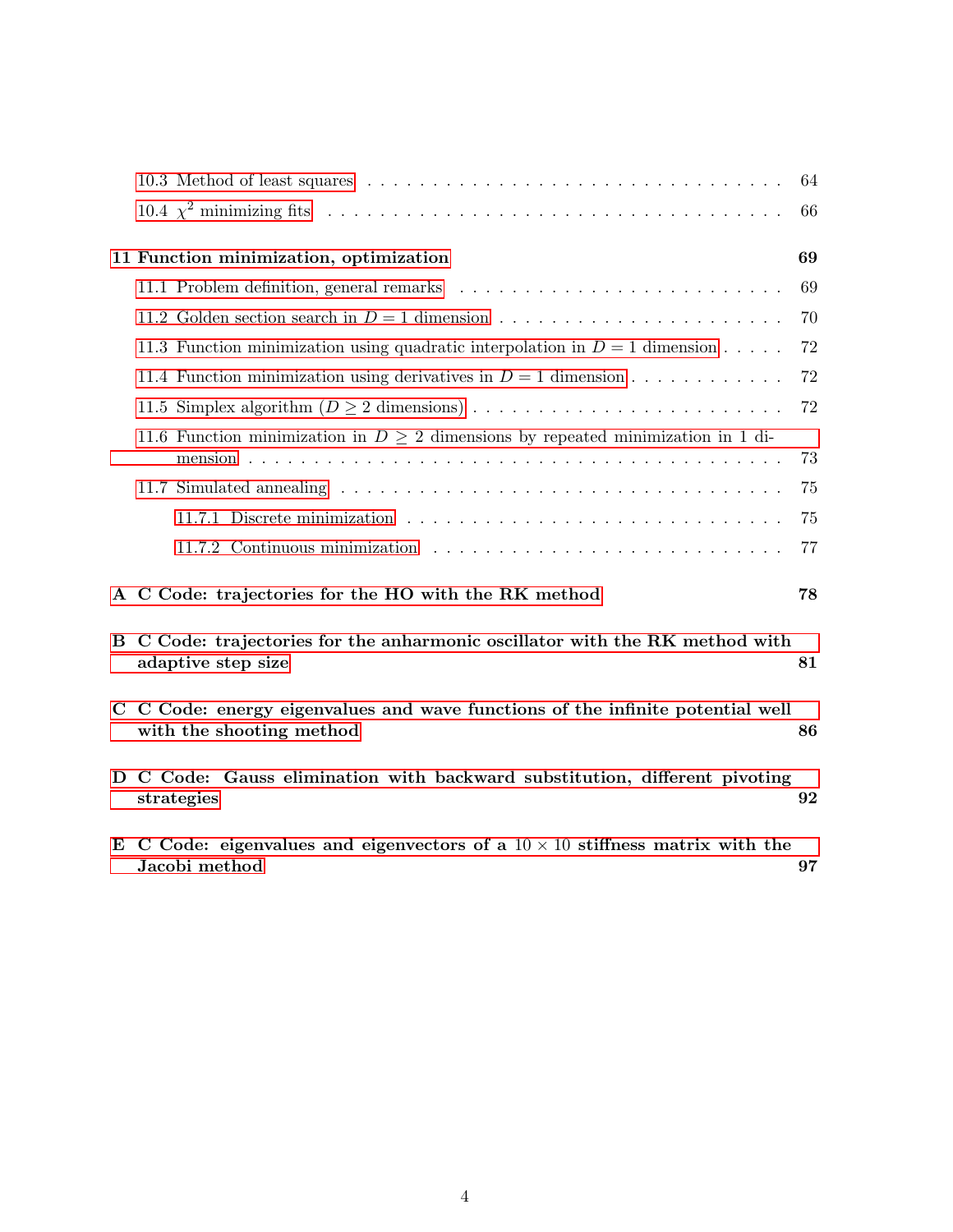## <span id="page-4-0"></span>1 Introduction

- "Numerical analysis is the study of algorithms that use numerical approximation (as opposed to general symbolic manipulations) for the problems of mathematical analysis (as distinguished from discrete mathematics)." (Wiki)
- "Die numerische Mathematik, auch kurz Numerik genannt, beschäftigt sich als Teilgebiet der Mathematik mit der Konstruktion und Analyse von Algorithmen für kontinuierliche mathematische Probleme. Hauptanwendung ist dabei die näherungsweise ... Berechnung von Lösungen mit Hilfe von Computern." (Wiki)
- Almost no modern physics without computers.
- Even analytical calculations
	- often require computer algebra systems (Mathematica, Maple, ...),
	- are not fully analytical, but "numerically exact calculations" (e.g. mainly analytically, at the end simple 1-dimensional numerical integrations, which can be carried out up to arbitrary precision).
- Goal of this lecture: Learn, how to use computers in an efficient and purposeful way.
	- Implement numerical algorithms, e.g. in C or Fortran, ...
	- ... write program code specifically for your physics problems ...
	- ... use floating point numbers appropriately (understand roundoff errors, why and to what extent accuracy is limited, ...) ...
	- ... quite often computations run several days, weeks or even months, i.e. decide for most efficient algorithms ...
	- ... in practice: parts of your code have to be written from scratch, other parts use existing numerical libraries (e.g. GSL, LAPACK, ARPACK, ...), i.e. learn to use such libraries.
- Typical problems in physics, which can be solved numerically:
	- Linear systems.
	- Eigenvalue and eigenvector problems.
	- Integration in 1 or more dimensions.
	- Differential equations.
	- Root finding (Nullstellensuche), optimization (finding minima or maxima).
	- ...
- Computer algebra systems will not be discussed in this lecture:
	- E.g. Mathematica, Maple, ...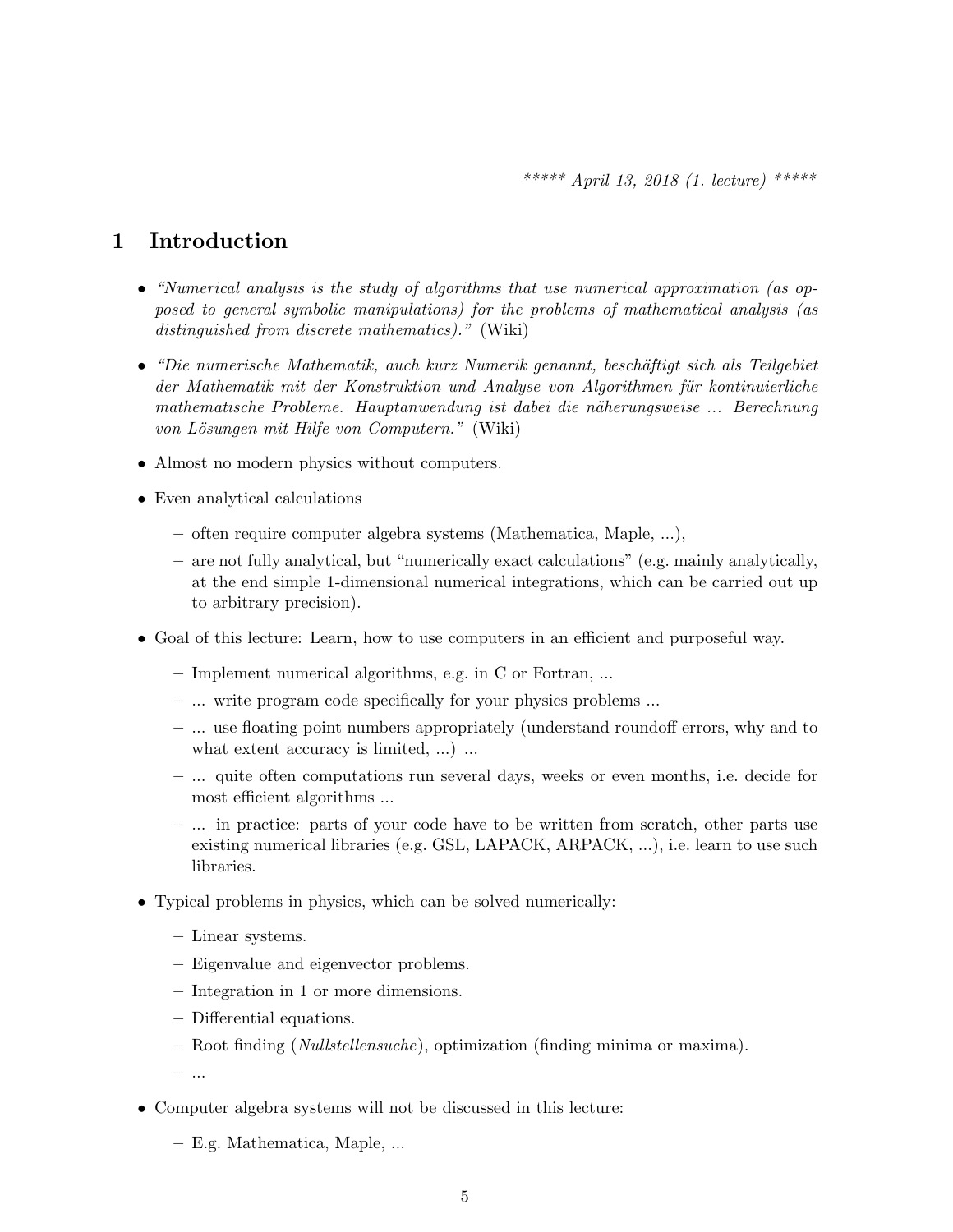- Complement numerical calculations.
- Automated analytical calculations, e.g.
	- ∗ solve standard integrals (find the antiderivative [Stammfunktion]),
	- ∗ simplify lengthy expressions,
	- ∗ transform coordinates (e.g. Cartesian coordinates to spherical coordinates),
	- ∗ ...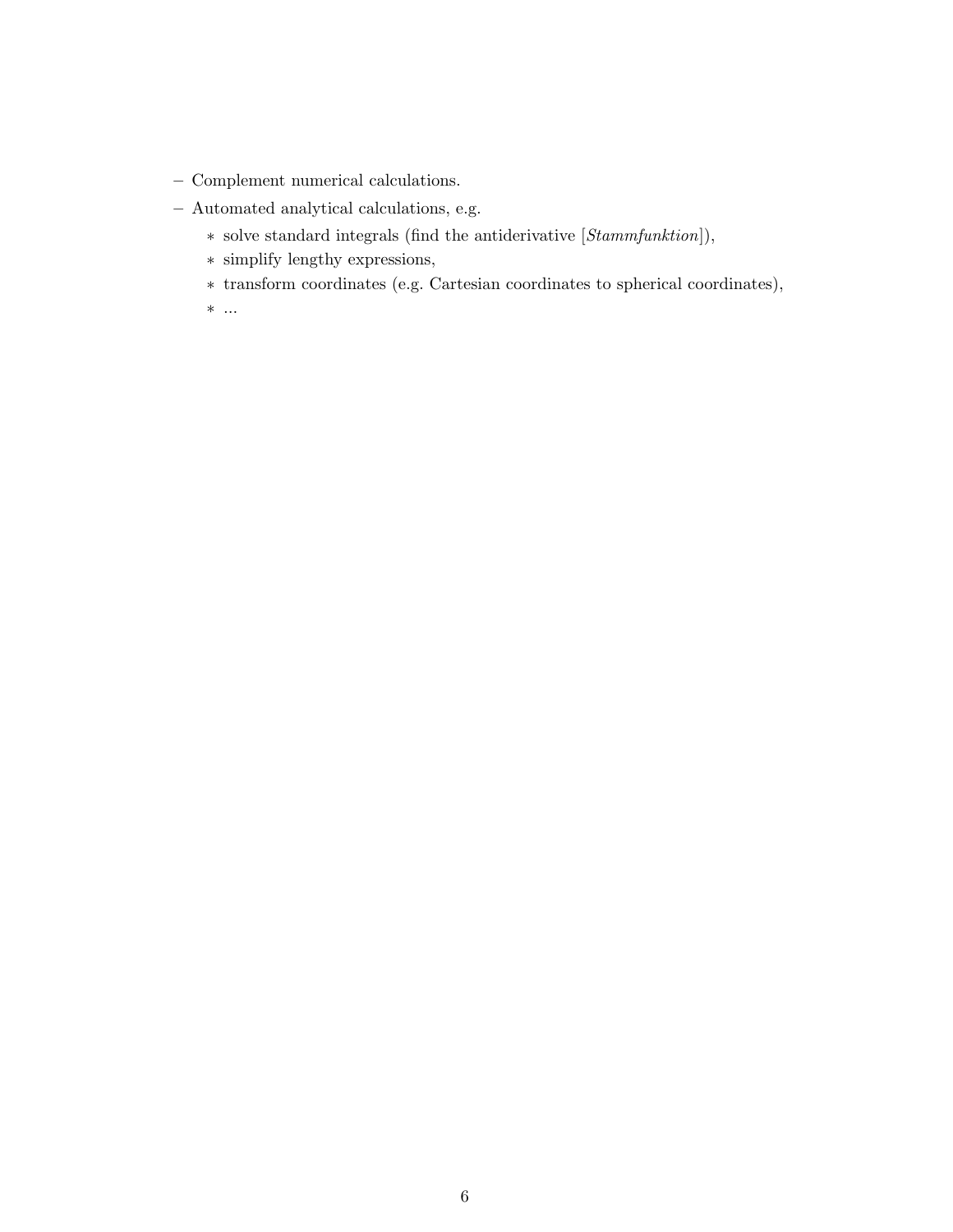## <span id="page-6-0"></span>2 Representation of numbers in computers, roundoff errors

#### <span id="page-6-1"></span>2.1 Integers

- Computer memory can store 0's and 1's, so-called bits,  $b_i \in \{0, 1\}.$
- Integer:  $z = b_{N-1} \dots b_2 b_1 b_0$  (stored in this way in computer memory, i.e. in the binary numeral system),

$$
z = \sum_{j=0}^{N-1} b_j 2^j \quad \text{(for positive integers)}.
$$
 (1)

- Typically  $N = 32$  (sometimes also  $N = 8, 16, 64, 128$ )  $\rightarrow 0 \le z \le 2^{32} - 1 = 4\,294\,967\,295.$
- Negative integers: very similar (homework: study Wiki, https://en.wikipedia.org/wiki/Integer\_(computer\_science)).
- Many arithmetic operations are exact; exceptions:
	- if range is exceeded,
	- $-$  division, square root, ... yields another integer obtained by rounding down (Nachkommastellen abschneiden), e.g.  $7/3 = 2$ .

#### <span id="page-6-2"></span>2.2 Real numbers, floating point numbers

• Real numbers are approximated in computes by floating point numbers,

<span id="page-6-4"></span>
$$
z = S \times M \times 2^{E-e}.\tag{2}
$$

– Sign:  $S = \pm 1$ .

– Mantissa:

$$
M = \sum_{j=0}^{N_M} m_j \left(\frac{1}{2}\right)^j, \tag{3}
$$

 $m_0 = 1$  (phantom bit, i.e.  $M = 1.??$ ?, "normalized"),  $m_j \in \{0,1\}$  for  $j \ge 1$  (representation analogous to representation of integers).

- $-$  Exponent: E is integer, e is integer constant.
- Two frequently used data types: float (32 bits), double (64 bits)<sup>[1](#page-6-3)</sup>.
	- float:
		- ∗ S: 1 bit.
		- ∗ E: 8 bits.

<span id="page-6-3"></span> ${}^{1}$ float and double are C data types. In Fortran real and double precision.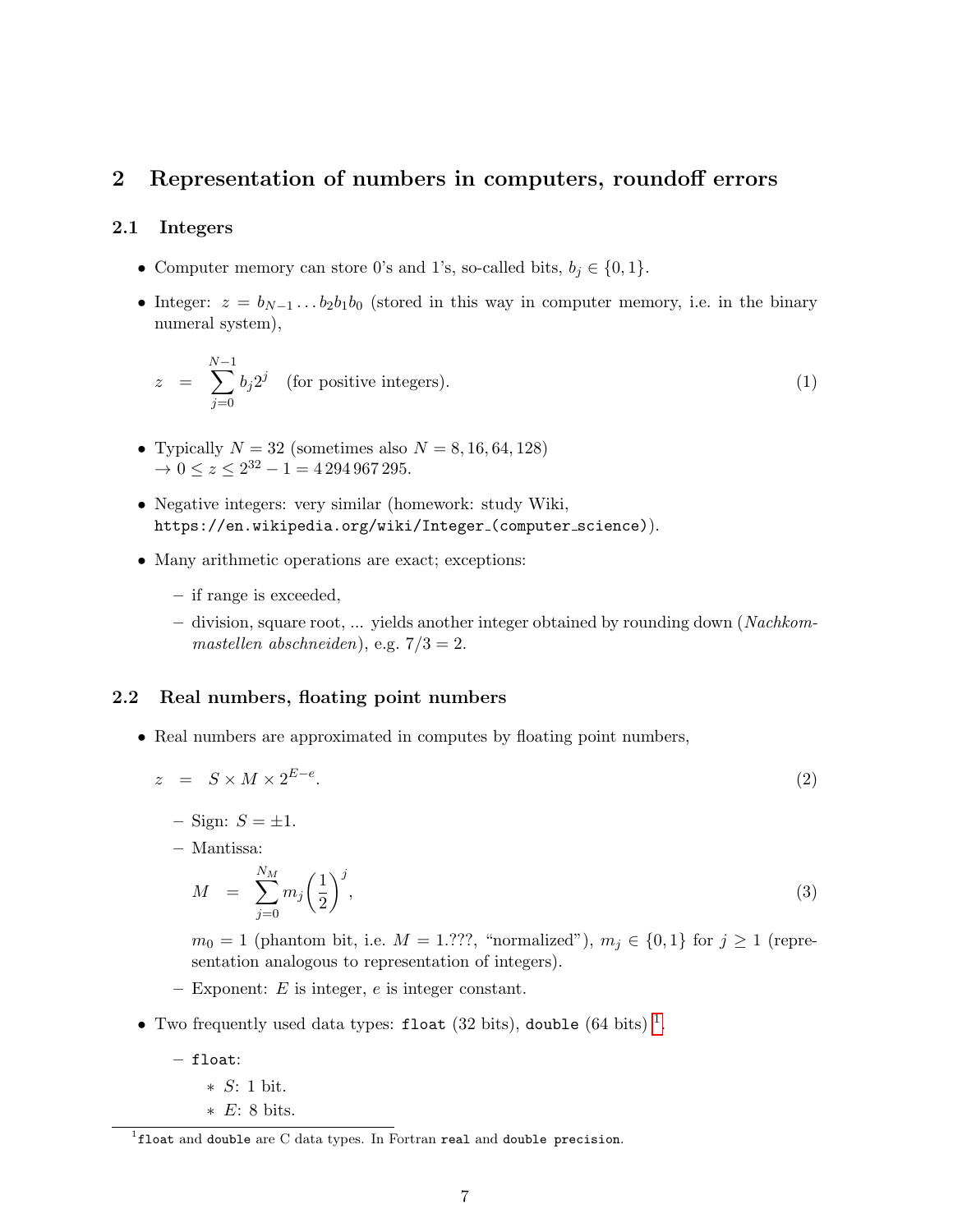$* M: N_M = 23 \text{ bits.}$ ∗ Range:  $M = 1, 1 + \epsilon, 1 + 2\epsilon, \ldots, 2 - 2\epsilon, 2 - \epsilon$ , where  $\epsilon = (1/2)^{23} \approx 1.19 \times 10^{-7}$ .  $\epsilon$  is relative precision.  $e = 127, E = 1, \ldots, 254, i.e. 2^{E-e} = 2^{-126} \ldots 2^{+127} \approx 10^{-38} \ldots 10^{+38}.$  $10^{-38}$  is smallest numbers,  $10^{+38}$  is largest number.

- double:
	- ∗ S: 1 bit.
	- ∗ E: 11 bits.
	- $* M: N_M = 52 \text{ bits.}$
	- ∗ Range:  $\epsilon = (1/2)^{52} \approx 2.22 \times 10^{-16}.$  $2^{E-e} \approx 10^{-308} \dots 10^{+308}.$

– Homework: Study [\[1\]](#page-100-0), section 1.1.1. "Floating-Point Representation".

#### <span id="page-7-0"></span>2.3 Roundoff errors

- Due to the finite number of bits of the mantissa  $M$ , real numbers cannot be stored exactly; they are approximated by the closest foating point numbers.
- Equation  $(2)$ :

$$
z = S \times M \times 2^{E-e}, \tag{4}
$$

i.e. relative precision  $\approx 10^{-7}$  for float and  $\approx 10^{-16}$  for double.

#### <span id="page-7-1"></span>2.3.1 Simple examples

- $1 + \tilde{\epsilon} = 1$ , if  $|\tilde{\epsilon}| < \epsilon$ .
- Difference of similar numbers  $z_1$  and  $z_2$  (i.e. the first n decimal digits of  $z_1$  and  $z_2$  are identical, they differ in the  $n + 1$ -th digit):

$$
z_1 - z_2 = \underset{\approx 1.777}{\alpha_1} 10^\beta - \underset{1.777}{\alpha_2} 10^\beta = \underset{\mathcal{O}(10^{-n})}{\underbrace{\left(\alpha_1 - \alpha_2\right)} 10^\beta}.
$$
\n
$$
(5)
$$

- When  $\alpha_1 \alpha_2$  is computed, the first n digits cancel each other  $\rightarrow$  resulting mantissa has accuracy  $10^{-(7-n)}$  (float) or  $10^{-(16-n)}$  (double).
- E.g. difference of two floats, which differ relatively by 10−<sup>6</sup> , is accurate only up to 1 digit.

$$
**** April 20, 2018 (2. lecture) ***** \\
$$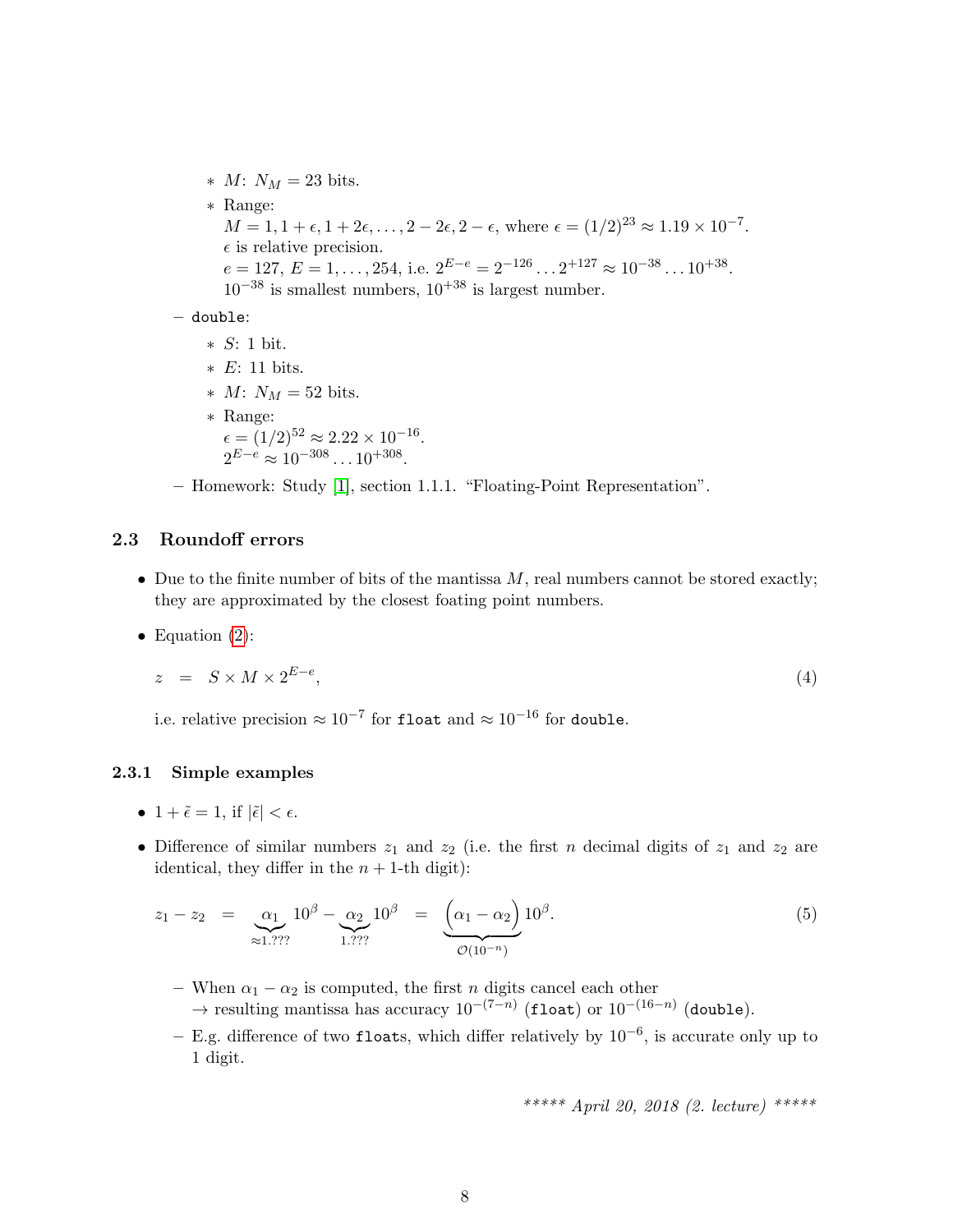#### <span id="page-8-0"></span>2.3.2 Another example: numerical derivative via finite difference

- Starting point: function  $f(x)$  can be evaluated,  $f'(x)$  not (e.g. expression is very long and complicated).
- Common approach: approximate  $f'(x)$  numerically by finite difference, e.g.

<span id="page-8-1"></span>
$$
f(x+h) = f(x) + f'(x)h + \frac{1}{2}f''(x)h^2 + \mathcal{O}(h^3)
$$
\n(6)

$$
\rightarrow f'(x) = \frac{f(x+h) - f(x)}{h} + \mathcal{O}(h) \quad \text{(asymmetric)} \tag{7}
$$

$$
\rightarrow f'(x) = \frac{f(x+h) - f(x-h)}{2h} + \mathcal{O}(h^2) \quad \text{(symmetric)}.
$$
 (8)

• Problems:

- If  $h$  is large
	- $\to \mathcal{O}(h), \mathcal{O}(h^2)$  large.
- If  $h$  is small  $\rightarrow f(x+h)-f(x), f(x+h)-f(x-h)$  is difference of similar numbers (cf. section [2.3.1\)](#page-7-1).
- Optimal choice  $h = h_{\text{opt}}$  for asymmetric finite difference [\(7\)](#page-8-1):
	- Relative error due to  $\mathcal{O}(h)$ :

$$
\delta f'(x) = f'(x) - f'_{\text{finite difference}}(x) = f'(x) - \frac{f(x+h) - f(x)}{h} =
$$
  

$$
= -\frac{1}{2}f''(x)h + \mathcal{O}(h^2)
$$
  

$$
\to \frac{\delta f'(x)}{f'(x)} = \frac{-f''(x)h/2}{f'(x)} \sim \frac{f''(x)h}{f'(x)}.
$$
 (9)

– Relative error due to  $f(x+h) - f(x)$ :

$$
f(x+h) - f(x) \approx f'(x)h
$$
  
\n
$$
f(x+h) \approx f(x)
$$
  
\n
$$
\rightarrow \text{ relative loss of accuracy } \frac{f(x)}{f'(x)h} \text{ (e.g. } \approx 10^3 \text{ implies that 3 digits are lost)}
$$
  
\n
$$
\delta f'(x) = f(x) \tag{10}
$$

$$
\rightarrow \frac{\partial f'(x)}{f'(x)} = \frac{f(x)}{f'(x)h} \epsilon. \tag{10}
$$

– For  $h = h_{\text{opt}}$  both errors are similar:

$$
\frac{f''(x)h_{\text{opt}}}{f'(x)} \sim \frac{f(x)}{f'(x)h_{\text{opt}}} \epsilon
$$
\n
$$
\rightarrow h_{\text{opt}} \sim \left(\frac{f(x)}{f''(x)} \epsilon\right)^{1/2} \sim \epsilon^{1/2}
$$
\n
$$
\rightarrow \frac{\delta f'(x)}{f'(x)}\Big|_{\text{opt}} \sim \frac{f''(x)h_{\text{opt}}}{f'(x)} \sim \epsilon^{1/2}.
$$
\n(11)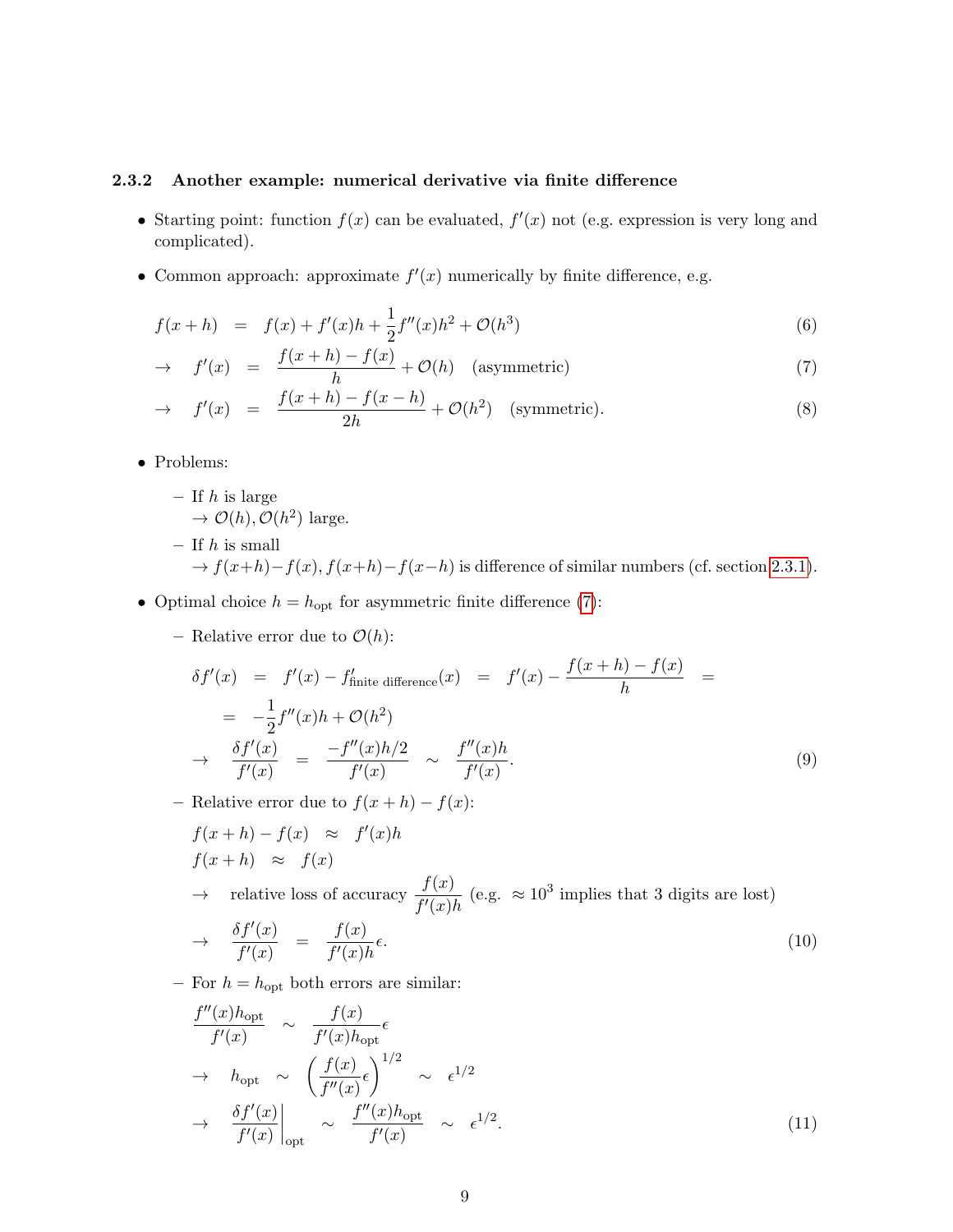• Optimal choice  $h = h_{\text{opt}}$  for symmetric finite difference [\(8\)](#page-8-1): analogous analysis yields

$$
h_{\rm opt} \sim \epsilon^{1/3} , \frac{\delta f'(x)}{f'(x)} \Big|_{\rm opt} \sim \epsilon^{2/3}, \qquad (12)
$$

i.e. symmetric derivative superior to asymmetric derivative.

- In practice:
	- Estimate errors analytically as sketched above ...
	- $-$  ... and test the stability of your results with respect to numerical parameters  $(h \text{ in } I)$ the derivative example).
- Above estimates are confirmed by the following example program  $^2$  $^2$ .

```
// derivative of sin(x) at x = 1.0 via finite differences
#include <math.h>
#include <stdio.h>
#include <stdlib.h>
int main(int argc, char **argv)
{
 int j;
  // *****
 printf("h rel_err_asym rel_err_sym\n");
  for(j = 1; j \le 15; j^{++})
    {
      double h = pow(10.0, -(double)j);double df<sub>exact</sub> = cos(1.0);
      double df_asym = (sin(1.0+h) - sin(1.0)) / h;
      double df_{sym} = (sin(1.0+h) - sin(1.0-h)) / (2.0 * h);double rel_err_asym = fabs((df_exact - df_asym) / df_exact);
      double rel_err_sym = fabs((df_exact - df_sym) / df_exact);
      printf("%.1e %.3e %.3e\n", h, rel_err_asym, rel_err_sym);
    }
  // *****
  return EXIT_SUCCESS;
}
```
<span id="page-9-0"></span><sup>&</sup>lt;sup>2</sup>Throughout this lecture I use C.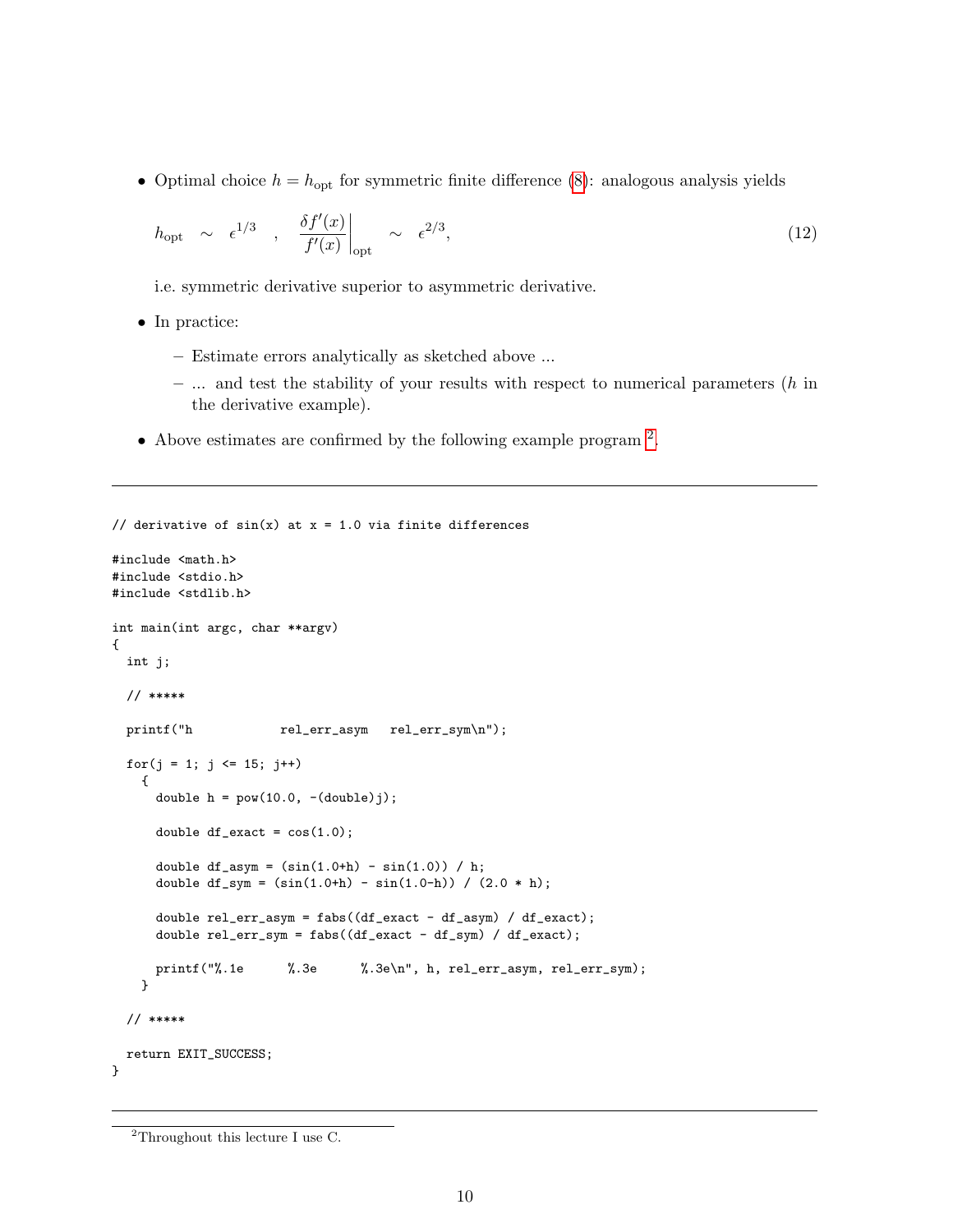| h            | rel_err_asym  | rel_err_sym   |
|--------------|---------------|---------------|
| $1.0e-01$    | 7.947e-02     | 1.666e-03     |
| 1.0e-02      | 7.804e-03     | 1.667e-05     |
| $1.0e-03$    | 7.789e-04     | 1.667e-07     |
| $1.0e-04$    | 7.787e-05     | 1.667e-09     |
| $1.0e - 05$  | 7.787e-06     | $2.062e-11$   |
| $1.0e-06$    | 7.787e-07     | $5.130e - 11$ |
| $1.0e-07$    | 7.742e-08     | $3.597e-10$   |
| 1.0e-08      | 5.497e-09     | 4.777e-09     |
| $1.0e - 0.9$ | $9.724e - 08$ | $5.497e - 09$ |
| $1.0e-10$    | 1.082e-07     | 1.082e-07     |
| 1.0e-11      | 2.163e-06     | 2.163e-06     |
| $1.0e-12$    | $8.003e - 05$ | $2.271e-05$   |
| $1.0e-13$    | 1.358e-03     | 3.309e-04     |
| $1.0e-14$    | 6.861e-03     | 6.861e-03     |
| 1.0e-15      | $2.741e - 02$ | $2.741e - 02$ |
|              |               |               |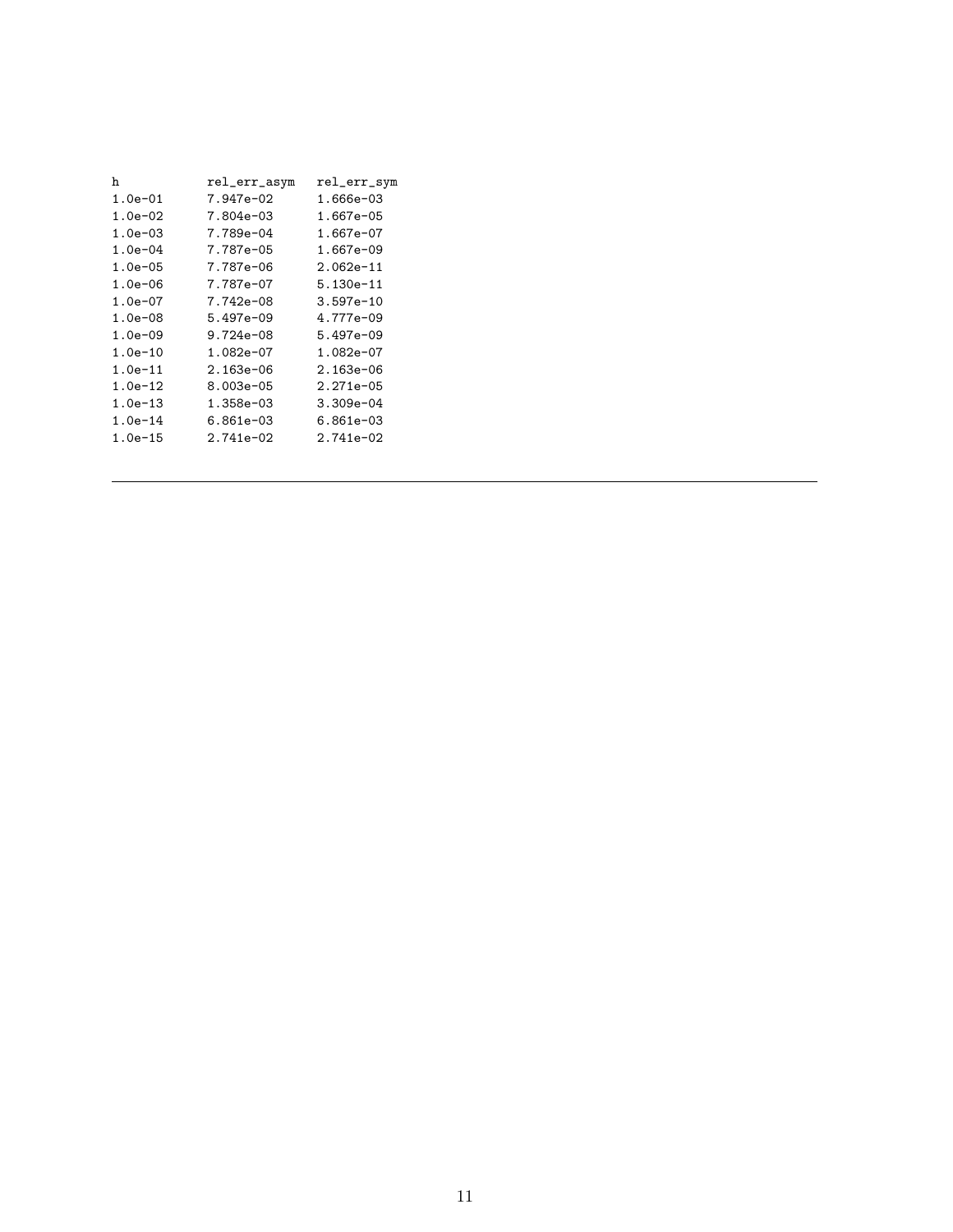## <span id="page-11-0"></span>3 Ordinary differential equations (ODEs), initial value problems

#### <span id="page-11-1"></span>3.1 Physics motivation

• Newton's equations of motion (EOMs), N point masses  $m_i$ ,

$$
m_j \ddot{\mathbf{r}}_j(t) = \mathbf{F}_j(\mathbf{r}_1(t), \dots, \mathbf{r}_N(t), \dot{\mathbf{r}}_1(t), \dots, \dot{\mathbf{r}}_N(t), t) , j = 1, \dots, N,
$$
\n(13)

initial conditions

$$
\mathbf{r}_j(t=0) = \mathbf{r}_{j,0} , \dot{\mathbf{r}}_j(t=0) = \mathbf{v}_{j,0}.
$$
 (14)

- Calculate trajectories  $\mathbf{r}_j(t)$ .
- Cannot be done analytically in the majority of cases, e.g. three-body problem "sun and two planets".
- For boundary value problems cf. section [6](#page-26-0) (e.g. quantum mechanics  $[QM]$ , Schrödinger equation,  $\psi(x_1) = 0, \psi(x_2) = 0$ .

#### <span id="page-11-2"></span>3.2 Euler's method

- Preparatory step: rewrite ODEs to system of first order ODEs.
	- Newton's EOMs equivalent to

$$
\dot{\mathbf{r}}_j(t) = \mathbf{v}(t) , \quad \dot{\mathbf{v}}_j(t) = \frac{\mathbf{F}_j(\mathbf{r}_1(t), \dots, \mathbf{r}_N(t), \dot{\mathbf{r}}_1(t), \dots, \dot{\mathbf{r}}_N(t), t)}{m_j}.
$$
 (15)

– Define

$$
\mathbf{y}(t) = (\mathbf{r}_1(t), \dots, \mathbf{r}_N(t), \dot{\mathbf{r}}_1(t), \dots, \dot{\mathbf{r}}_N(t))
$$
\n(16)

$$
\mathbf{f}(\mathbf{y}(t),t) = \left(\underbrace{\mathbf{v}_1(t),\ldots,\mathbf{v}_N(t)}_{\in \mathbf{y}(t)}, \frac{\mathbf{F}_1(\mathbf{y}(t),t)}{m_1},\ldots,\frac{\mathbf{F}_N(\mathbf{y}(t),t)}{m_N}\right).
$$
(17)

– Then

<span id="page-11-3"></span>
$$
\dot{\mathbf{y}}(t) = \mathbf{f}(\mathbf{y}(t), t) \tag{18}
$$

(left hand side (lhs) can be evaluated in a straightforward way for given t and  $\mathbf{y}(t)$ ). – Always possible to rewrite a system of ODEs according to [\(18\)](#page-11-3).

• Solve [\(18\)](#page-11-3) by iteration, i.e. perform many small steps in time, step size  $\tau$ :

$$
\mathbf{y}(t+\tau) = \mathbf{y}(t) + \dot{\mathbf{y}}(t)\tau + \mathcal{O}(\tau^2) = \mathbf{y}(t) + \mathbf{f}(\mathbf{y}(t), t)\tau + \mathcal{O}(\tau^2). \tag{19}
$$

#### XXXXX Figure 3.A XXXXX

•  $\tau$  can be positive ( $\rightarrow$  computation of future) or negative ( $\rightarrow$  computation of past).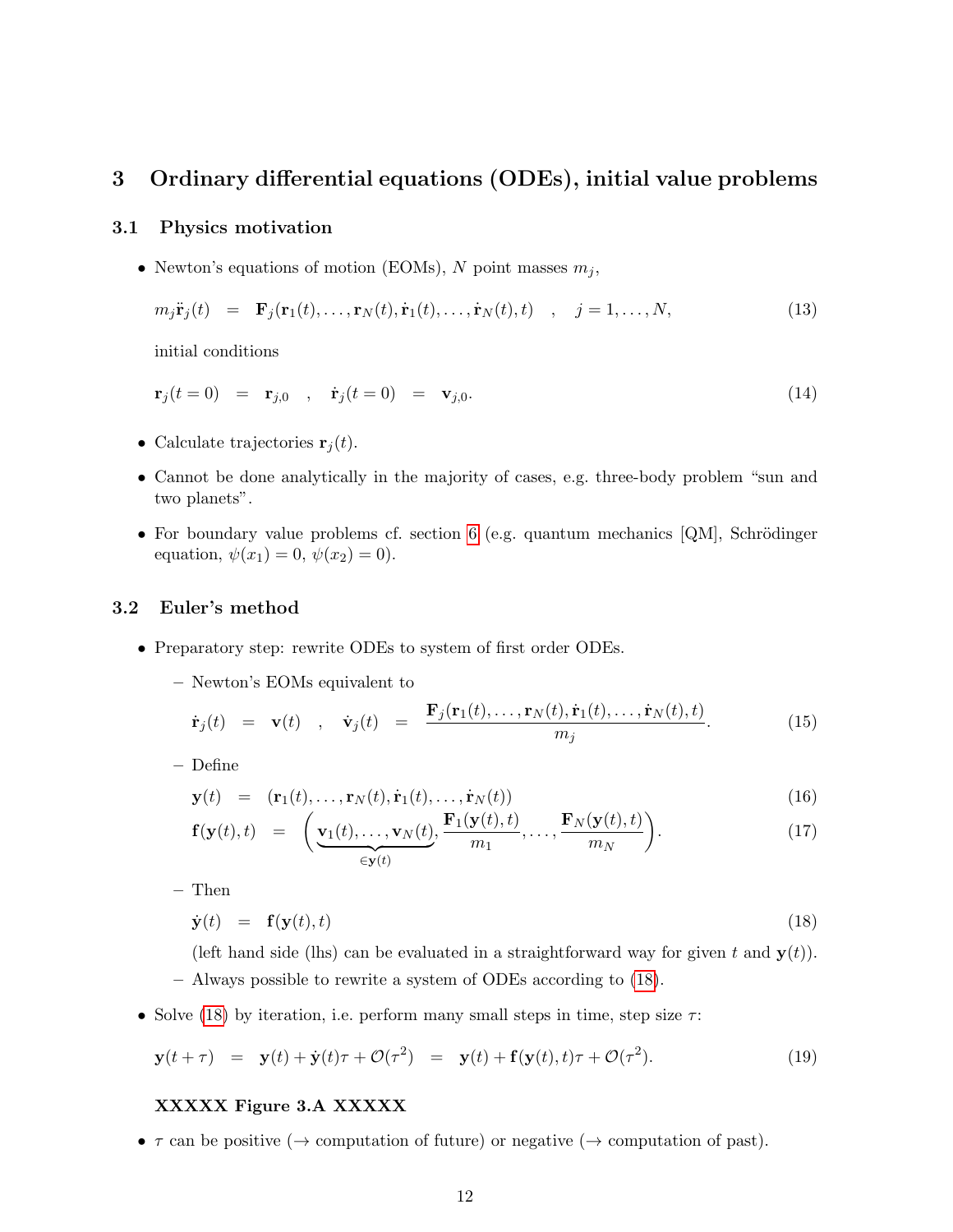- Problem: method inefficient, because of large discretization errors.
	- $\mathcal{O}(\tau^2)$  error per step.
	- Time evolution from  $t = 0$  (initial conditions) to  $t = T$  $\rightarrow T/\tau$  steps
		- $\rightarrow \mathcal{O}((T/\tau)\tau^2) = \mathcal{O}(\tau)$  total error (very inefficient).
	- Total error might be underestimated (e.g. chaotic systems are highly sensitive to initial conditions and, thus, to the error per step).

#### <span id="page-12-0"></span>3.3 Runge-Kutta (RK) method

- Same idea as in section [3.2,](#page-11-2) but improved discretization (stronger suppression of errors with respect to  $\tau$ ).
- $\bullet$  "2nd-order RK":

 $\mathbf{k}_2$ 

<span id="page-12-1"></span>
$$
\mathbf{k}_1 = \mathbf{f}(\mathbf{y}(t), t)\tau \rightarrow \text{``full Euler step''}
$$
\n(20)

$$
= \mathbf{f}\left(\underbrace{\mathbf{y}(t) + (1/2)\mathbf{k}_1, t + (1/2)\tau}_{\rightarrow \text{ "half Euler step"}}\right) \tau
$$
\n(21)

$$
\mathbf{y}(t+\tau) = \mathbf{y}(t) + \mathbf{k}_2 + \mathcal{O}(\tau^3). \tag{22}
$$

 $- f(y(t) + (1/2)k_1, t + (1/2)\tau)$  in [\(21\)](#page-12-1): estimated derivative  $\dot{y}(\tau/2)$ , i.e. after half step. – [\(22\)](#page-12-1): 2nd order RK step, i.e. full step using derivative after half step.

#### XXXXX Figure 3.B XXXXX

• Proof of [\(22\)](#page-12-1), i.e. that error per step is  $\mathcal{O}(\tau^3)$ :

$$
\mathbf{k}_2 = \mathbf{f} \Big( \mathbf{y} + (1/2) \mathbf{f} \tau, t + (1/2) \tau \Big) \tau =
$$
\n
$$
= \mathbf{f} \tau + \left( \frac{\partial \mathbf{f}}{\partial \mathbf{y}} \frac{1}{2} \mathbf{f} \tau + \frac{\partial \mathbf{f}}{\partial t} \frac{1}{2} \tau \right) \tau + \mathcal{O}(\tau^3) = \mathbf{f} \tau + \frac{1}{2} \left( \frac{\partial \mathbf{f}}{\partial \mathbf{y}} \mathbf{y} + \frac{\partial \mathbf{f}}{\partial t} \right) \tau^2 + \mathcal{O}(\tau^3) =
$$
\n
$$
= \mathbf{f} \tau + \frac{1}{2} \dot{\mathbf{f}} \tau^2 + \mathcal{O}(\tau^3) \tag{23}
$$

$$
\mathbf{y}(t+\tau) = \mathbf{y} + \dot{\mathbf{y}}\tau + \frac{1}{2}\ddot{\mathbf{y}}\tau^2 + \mathcal{O}(\tau^3) = \mathbf{y} + \mathbf{f}\tau + \frac{1}{2}\dot{\mathbf{f}}\tau^2 + \mathcal{O}(\tau^3) = \tag{24}
$$

$$
= \mathbf{y} + \mathbf{k}_2 + \mathcal{O}(\tau^3) \tag{25}
$$

(no arguments imply time t, e.g.  $\mathbf{y} \equiv \mathbf{y}(t)$ ,  $\mathbf{f} \equiv \mathbf{f}(\mathbf{y}(t), t)$ ).

- Discretization with  $\mathcal{O}(\tau^3)$  error per step not unique ( $\rightarrow$  tutorials).
- Straightforward to derive discretizations with  $\mathcal{O}(\tau^4)$ ,  $\mathcal{O}(\tau^5)$ , ... error per step: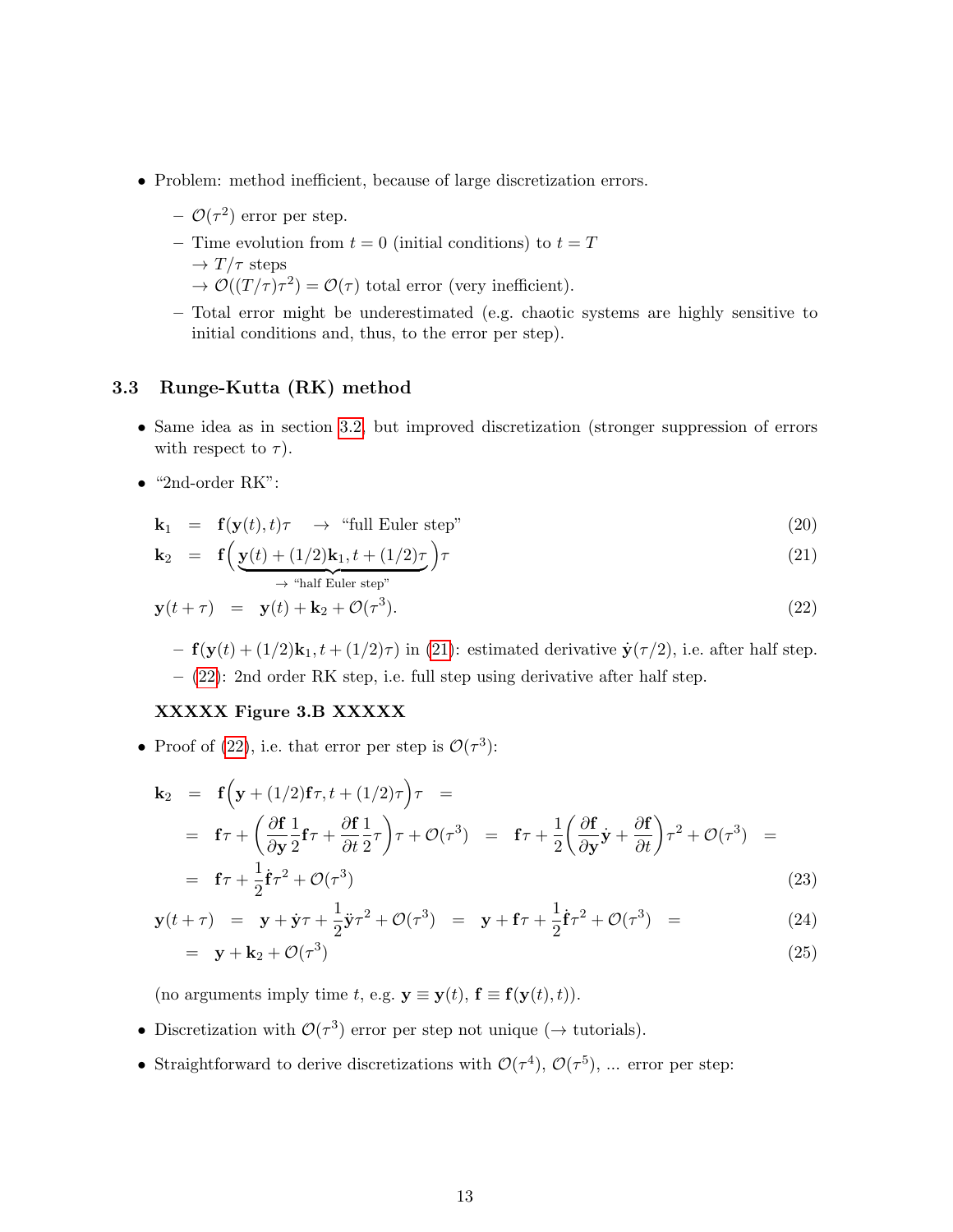– "3rd-order RK":

$$
\mathbf{k}_1 = \mathbf{f}(\mathbf{y}(t), t)\tau \tag{26}
$$

$$
\mathbf{k}_2 = \mathbf{f}\Big(\mathbf{y}(t) + \mathbf{k}_1, t + \tau\Big)\tau\tag{27}
$$

$$
\mathbf{k}_3 = \mathbf{f}\Big(\mathbf{y}(t) + (1/4)\Big(\mathbf{k}_1 + \mathbf{k}_2\Big), t + (1/2)\tau\Big)\tau\tag{28}
$$

$$
\mathbf{y}(t+\tau) = \mathbf{y}(t) + \frac{1}{6} \left( \mathbf{k}_1 + \mathbf{k}_2 + 4 \mathbf{k}_3 \right) + \mathcal{O}(\tau^4). \tag{29}
$$

– "4th-order RK":

$$
\mathbf{k}_1 = \mathbf{f}(\mathbf{y}(t), t)\tau \tag{30}
$$

$$
\mathbf{k}_2 = \mathbf{f}\Big(\mathbf{y}(t) + (1/2)\mathbf{k}_1, t + (1/2)\tau\Big)\tau\tag{31}
$$

$$
\mathbf{k}_3 = \mathbf{f}\left(\mathbf{y}(t) + (1/2)\mathbf{k}_2, t + (1/2)\tau\right)\tau
$$
\n(32)

$$
\mathbf{k}_4 = \mathbf{f}\Big(\mathbf{y}(t) + \mathbf{k}_3, t + \tau\Big)\tau\tag{33}
$$

$$
\mathbf{y}(t+\tau) = \mathbf{y}(t) + \frac{1}{6} \left( \mathbf{k}_1 + 2\mathbf{k}_2 + 2\mathbf{k}_3 + \mathbf{k}_4 \right) + \mathcal{O}(\tau^5). \tag{34}
$$

– ...

- Common choice is 4th-order RK.
- Even better: numerical tests with different order RKs (higher orders: larger step size  $\tau$ possible [good], larger number of arithmetic operations per step [bad]).
- Example: compute the trajectory of the 1-dimensional harmonic oszillator (HO).
	- Lagrangian:

$$
L = \frac{m}{2}\dot{x}^2 - \frac{m\omega^2}{2}x^2.
$$
\n(35)

– EOMs:

$$
m\ddot{x}(t) = -m\omega^2 x(t),\tag{36}
$$

i.e.

$$
\dot{\mathbf{y}}(t) = \mathbf{f}(\mathbf{y}(t), t) \tag{37}
$$

with

$$
\mathbf{y}(t) = (x(t), v(t)) , \mathbf{f}(\mathbf{y}(t), t) = (v(t), -\omega^2 x(t)). \tag{38}
$$

– Initial conditions:  $x(t = 0) = x_0$ ,  $\dot{x}(t = 0) = 0$ , i.e.  $y(t = 0) = (x_0, 0)$ .

- $-\omega = 1.0, x_0 = 1.0$ , step size  $\tau = 0.1$ <sup>[3](#page-13-0)</sup>.
- Resulting trajectories for Euler, 2nd-order RK, 3rd-order RK and 4th-order RK are shown in Figure [1.](#page-14-1)
- Errors of the trajectories for Euler, 2nd-order RK, 3rd-order RK and 4th-order RK are shown in Figure [2.](#page-15-1)

<span id="page-13-0"></span><sup>&</sup>lt;sup>3</sup>Assigning dimensionless numbers to dimensionful quantities, e.g.  $\omega = 1.0$  or  $x_0 = 1.0$ , is not always recommended. Usually it is advantageous to define and exclusively use equivalent dimensionless quantities (cf. section [4\)](#page-20-0).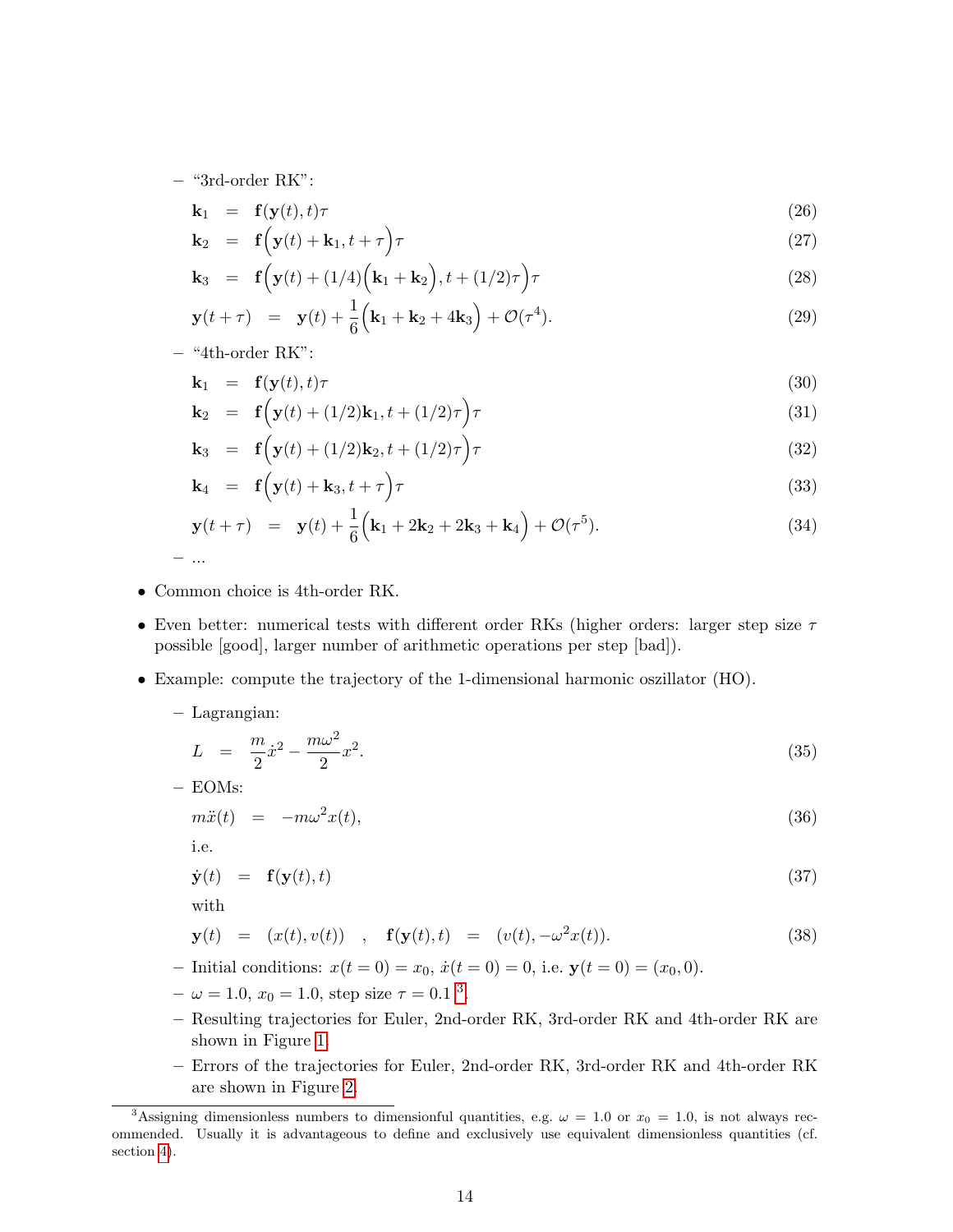

Figure 1: HO, resulting trajectories for Euler, 2nd-order RK, 3rd-order RK and 4th-order RK.

<span id="page-14-1"></span>– Corresponding C code: cf. appendix [A.](#page-77-0)

\*\*\*\*\* April 27, 2018 (3. lecture) \*\*\*\*\*

#### <span id="page-14-0"></span>3.3.1 Estimation of errors

- Error per step for  $n$ -th order RK can be estimated in the following way:
	- RK step with step size  $\tau$  $\rightarrow$   $y_{\tau}(t+\tau)$  $\rightarrow \vec{\delta}_{\tau} \approx \mathbf{c} \tau^{n+1}.$
	- 2 RK steps with step size  $\tau/2$  $\rightarrow \mathbf{v}$  $_{0}(t + \tau)$

$$
\rightarrow \vec{\delta}_{2\times\tau/2}^{2\times\tau/2} \approx 2\mathbf{c}(\tau/2)^{n+1}.
$$

#### XXXXX Figure 3.C XXXXX

- Estimated absolute error for  $y_{2 \times \tau/2}(t+\tau)$ :

$$
\delta_{\text{abs}} = \frac{|\mathbf{y}_{2 \times \tau/2}(t+\tau) - \mathbf{y}_{\tau}(t+\tau)|}{2^n - 1},\tag{39}
$$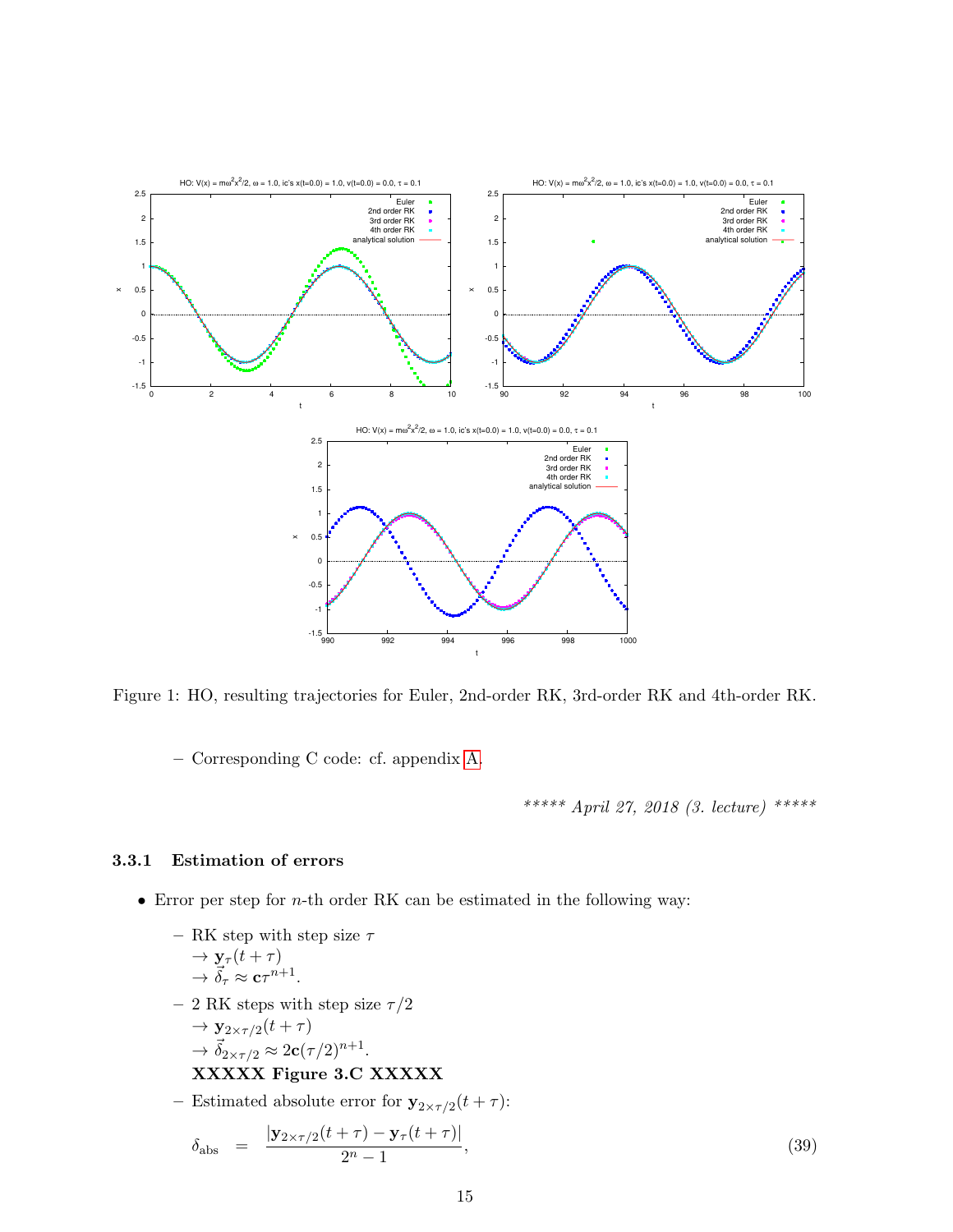

<span id="page-15-1"></span>Figure 2: HO, errors of the trajectories for Euler, 2nd-order RK, 3rd-order RK and 4th-order RK.

where  $\lfloor \dots \rfloor$  can be e.g. Euclidean norm, maximum norm (might be a better choice for many degrees of freedom [dof's]), ...

- Estimated relative error for  $y_{2 \times \tau/2}(t + \tau)$  (might be more relevant than estimated absolute error):

$$
\delta_{\text{rel}} = \frac{\delta_{\text{abs}}}{|\mathbf{y}(t)|}.\tag{40}
$$

- Estimated error allows local extrapolation:
	- Correct by estimated error:

<span id="page-15-2"></span>
$$
\mathbf{y}_{2 \times \tau/2}(t+\tau) \quad \to \quad \mathbf{y}_{2 \times \tau/2}(t+\tau) + \frac{\mathbf{y}_{2 \times \tau/2}(t+\tau) - \mathbf{y}_{\tau}(t+\tau)}{2^n - 1}.\tag{41}
$$

– However, no estimation of errors, when using [\(41\)](#page-15-2).

#### <span id="page-15-0"></span>3.3.2 Adaptive step size

- Small step size  $\tau$ 
	- $\rightarrow$  small errors, computation slow.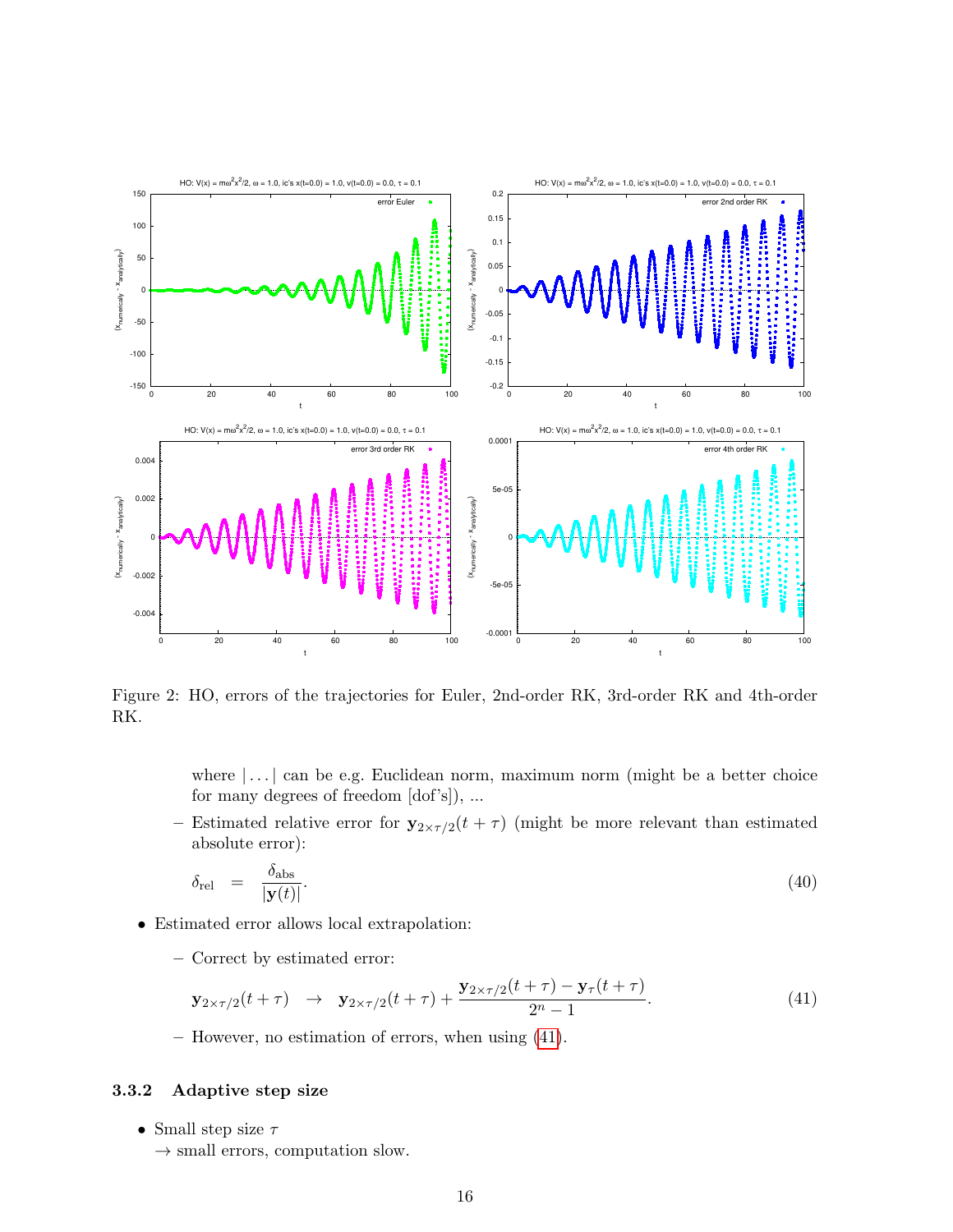- Large step size  $\tau$ 
	- $\rightarrow$  large errors, computation fast.
- Compromise needed: large  $\tau$  in regions, where  $y(t)$  is smooth, small  $\tau$  otherwise.

#### XXXXX Figure 3.D XXXXX

• For given maximum tolerable error  $\delta_{\text{abs,max}}$  or  $\delta_{\text{rel,max}}$ , estimated error allows to estimate corresponding step size  $\tau_{\text{max}}$ :

$$
\frac{\delta_{X,\max}}{\delta_X} = \frac{(\tau_{\max})^{n+1}}{\tau^{n+1}} \to \tau_{\max} = \tau \left(\frac{\delta_{X,\max}}{\delta_X}\right)^{1/(n+1)}, \quad X \in \{\text{abs}, \text{rel}\}. \tag{42}
$$

- Use e.g. the following algorithm to adapt  $\tau$  in each RK step:
	- Input:
		- *∗ Initial conditions*  $y(t = 0)$ *.*
		- $*$  Maximum tolerable error  $\delta_{abs,max}$ .
		- ∗ Initial step size τ (can be coarse).

$$
-t=0.
$$

(1) RK steps:

$$
\mathbf{y}(t) \quad \rightarrow_{\tau} \quad \mathbf{y}_{\tau}(t+\tau) \tag{43}
$$

$$
\mathbf{y}(t) \quad \rightarrow_{\tau/2} \rightarrow_{\tau/2} \quad \mathbf{y}_{2 \times \tau/2}(t+\tau). \tag{44}
$$

– Estimated error:

$$
\delta_{abs} = \frac{|\mathbf{y}_{2 \times \tau/2}(t+\tau) - \mathbf{y}_{\tau}(t+\tau)|}{2^n - 1}.
$$
\n(45)

– Change step size:

$$
\tau_{new} = 0.9 \times \tau \left(\frac{\delta_{abs,max}}{\delta_{abs}}\right)^{1/(n+1)}
$$
\n(46)

 $($  "0.9" reduces number of RK steps, which have to be repeated with smaller step size).

- Clamp  $\tau_{new}$  to  $[0.2 \times \tau, 5.0 \times \tau]$  (avoid tiny/huge step size, which might cause breakdown of algorithm).
- $-$  If  $\delta_{abs} \leq \delta_{abs.max}$ :
	- $\rightarrow$  Accept  $y_{2\times \tau/2}(t+\tau)$  (e.g. output to file).  $t = t + \tau$  (i.e. continue at time  $t + \tau$ ).  $\tau = \tau_{new}$  (i.e. continue with estimated optimal step size). Go to  $(1)$ .

Else:

$$
\rightarrow \tau = \tau_{new} \ (i.e. \ reduce \ step \ size).
$$
  
Go to (1) (i.e. repeat RK steps with smaller step size).

• Modifications possible, e.g. estimate error and  $\tau_{\text{new}}$  by performing RK steps of *n*-th and  $n + 1$ -th order instead of RK steps with step sizes  $\tau$  and  $\tau/2$ .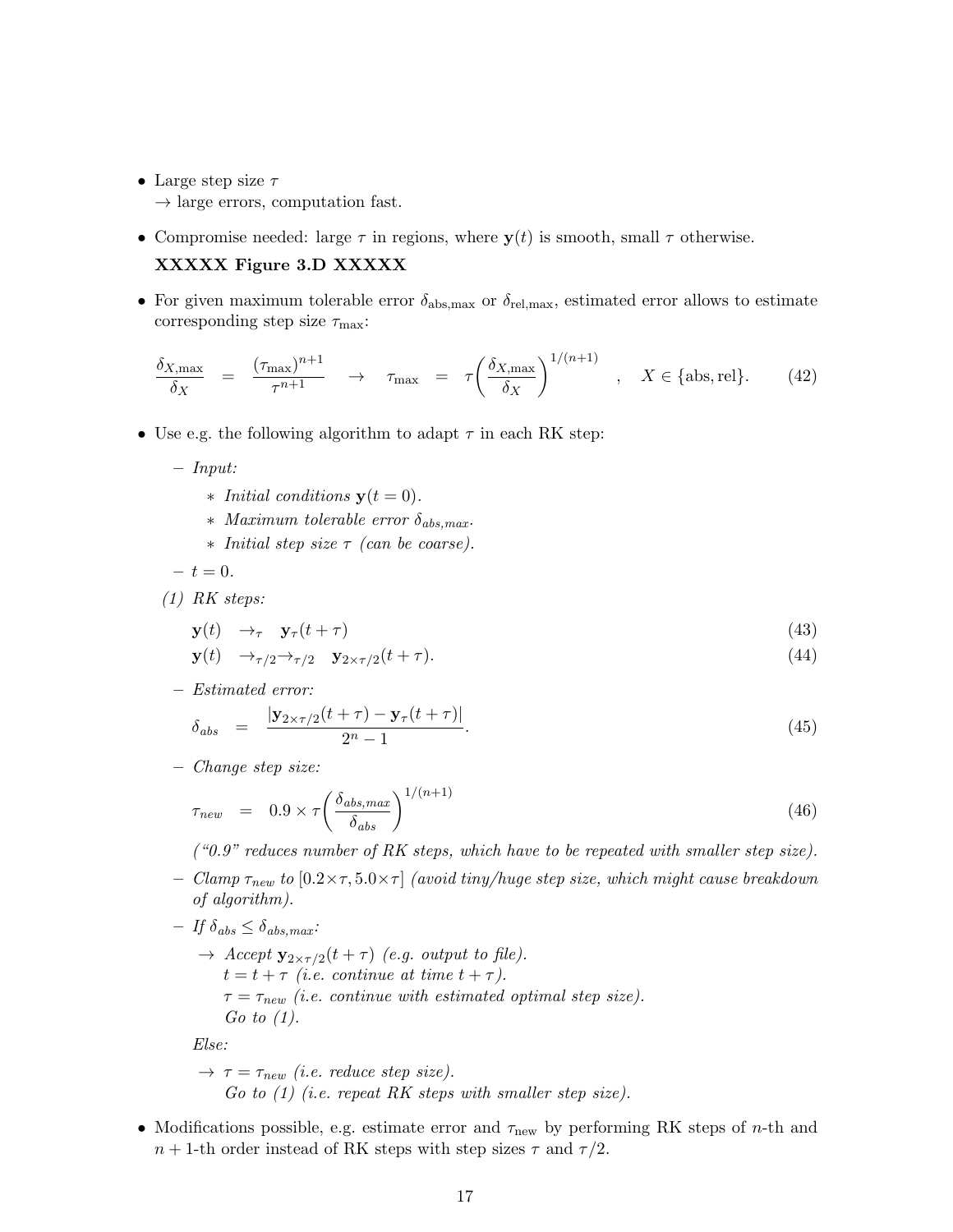- Example: 1-dimensional anharmonic oszillator.
	- Lagrangian:

$$
L = \frac{m}{2}\dot{x}^2 - m\alpha x^n \quad , \quad n \in \{2, 20\}. \tag{47}
$$

– EOMs:

$$
m\ddot{x}(t) = -m\alpha n(x(t))^{n-1},\tag{48}
$$

i.e.

$$
\dot{\mathbf{y}}(t) = \mathbf{f}(\mathbf{y}(t), t) \tag{49}
$$

with

$$
\mathbf{y}(t) = (x(t), v(t)) , \mathbf{f}(\mathbf{y}(t), t) = (v(t), -\alpha n(x(t))^{n-1}). \tag{50}
$$

- Initial conditions:  $x(t = 0) = x_0$ ,  $\dot{x}(t = 0) = 0$ , i.e.  $y(t = 0) = (x_0, 0)$ .
- $-\alpha = 0.5, 1.0$  for  $n = 2, 20, x_0 = 1.0$ , maximum tolerable error  $\delta_{\text{abs,max}} = 0.001$ , initial step size  $\tau = 1.0$ .
- Resulting trajectories for Euler, 2nd-order RK, 3rd-order RK and 4th-order RK are shown in Figure [3](#page-18-0) (for  $n = 2$ ) and Figure [4](#page-19-0) (for  $n = 20$ ).
- Corresponding C code: cf. appendix [B.](#page-80-0)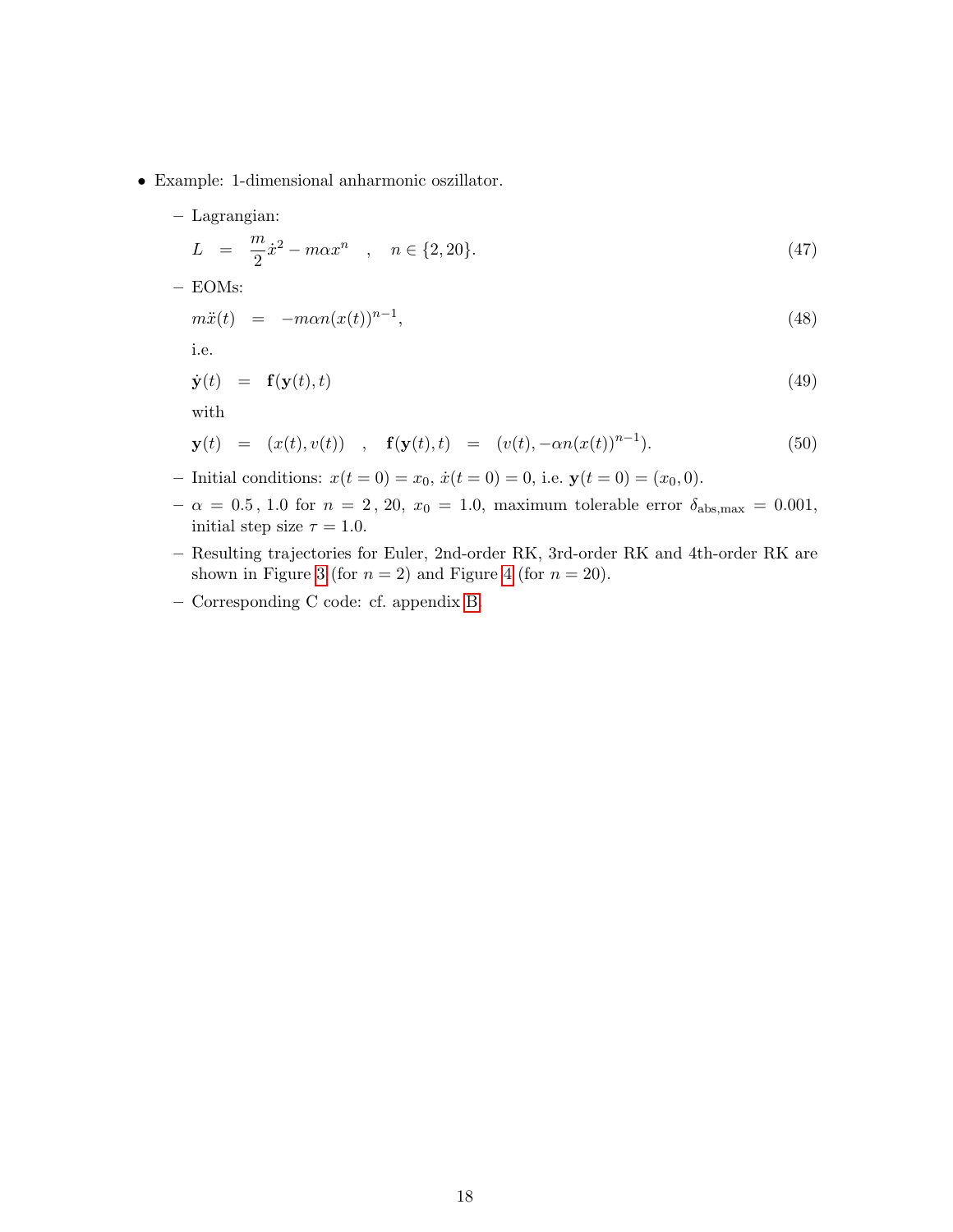

<span id="page-18-0"></span>Figure 3: Harmonic oscillator,  $V(x) = max^2$ , resulting trajectories for Euler, 2nd-order RK, 3rd-order RK and 4th-order RK using adaptive step size.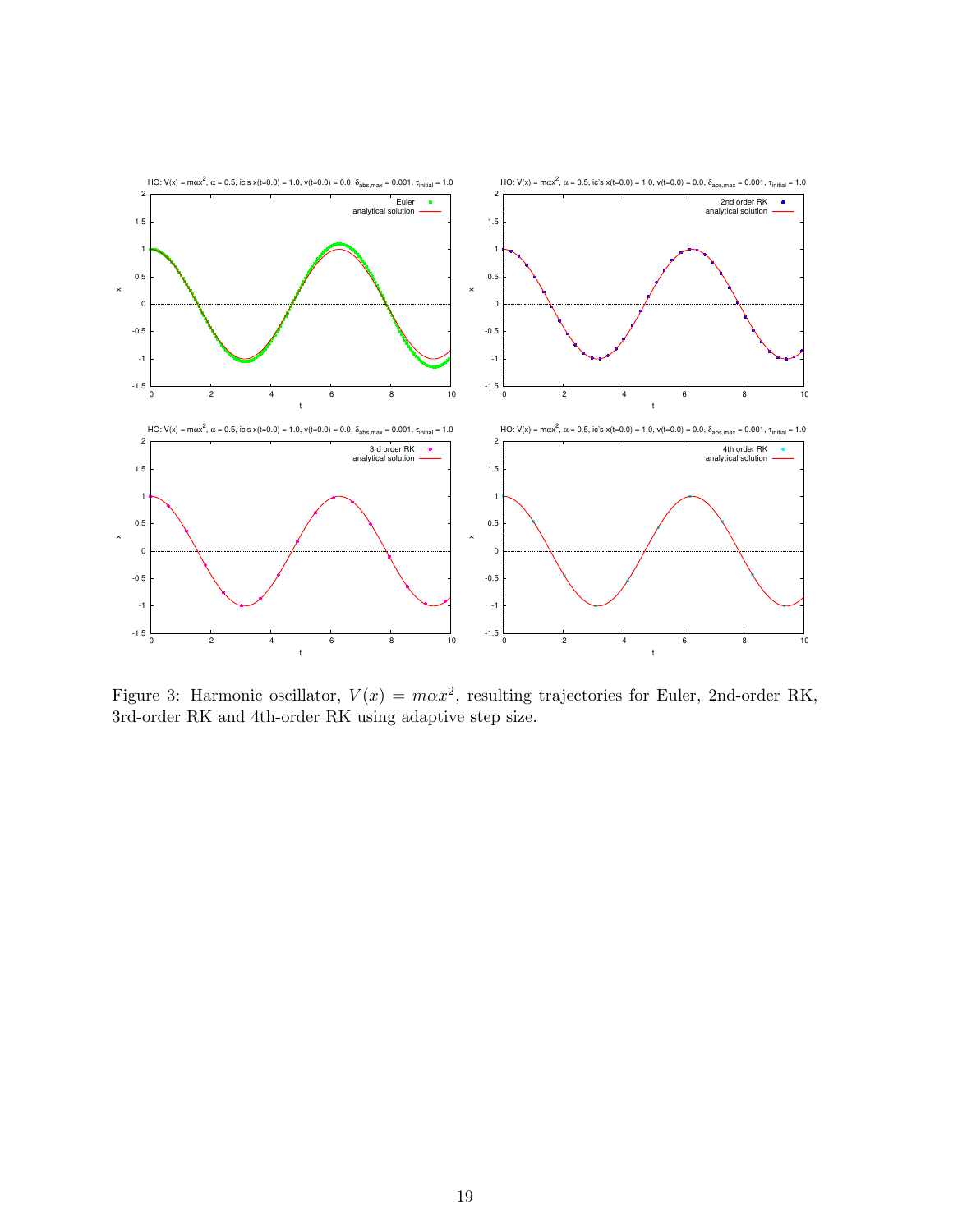

<span id="page-19-0"></span>Figure 4: Anharmonic oscillator,  $V(x) = max^{20}$ , resulting trajectories for Euler, 2nd-order RK, 3rd-order RK and 4th-order RK using adaptive step size.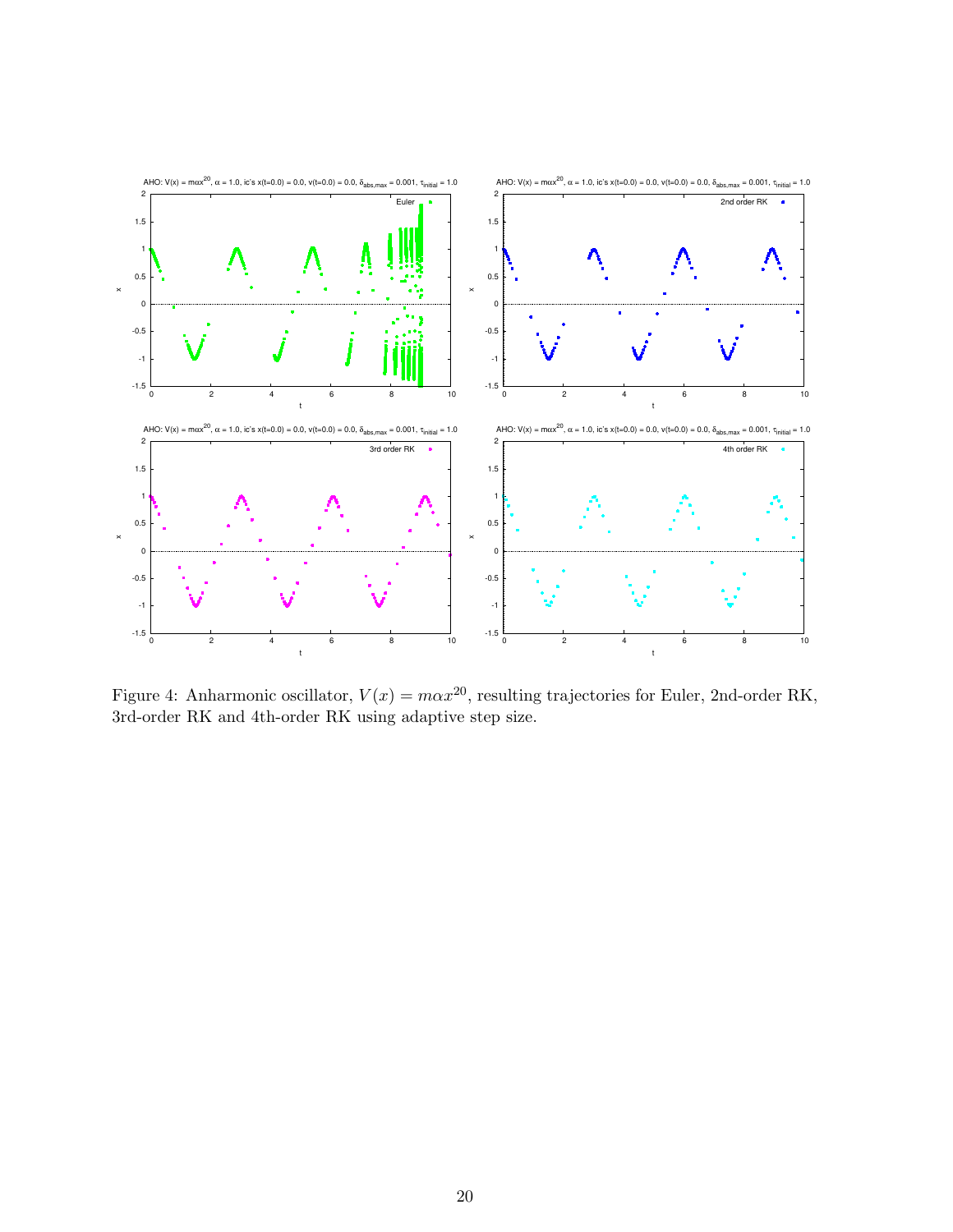## <span id="page-20-0"></span>4 Dimensionful quantities on a computer

- Computers work with dimensionless numbers ...
- ... but the majority of quantities in physics is dimensionful (e.g. lengths, time differences, energies) ...?

#### <span id="page-20-1"></span>4.1 Method 1: define units for your computation

- Define units for your computation, e.g. all lengths are measured in meters, i.e. a length 3.77 in computer memory corresponds to 3.77 m.
	- All lengths have to be measured in meters, otherwise results are nonsense.
	- Choose units appropriately (very small and very large numbers should be avoided, e.g. use fm in particle physics and ly in cosmology).
- Advantage: easy to understand.

#### <span id="page-20-2"></span>4.2 Method 2: use exclusively dimensionless quantities

- Reformulate the problem using exclusively dimensionless quantities.
- Example: compute the trajectory of the 1-dimensional harmonic oszillator (same example as in section [3.3\)](#page-12-0).

#### – Lagrangian:

$$
L = \frac{m}{2}\dot{x}^2 - \frac{m\omega^2}{2}x^2.
$$
\n(51)

– EOMs:

$$
m\ddot{x}(t) = -m\omega^2 x(t) \rightarrow \ddot{x}(t) = -\omega^2 x(t), \qquad (52)
$$

i.e. m irrelevant.

– Measure time in units of  $1/\omega$ :

$$
\hat{t} = \omega t \rightarrow \frac{d^2}{dt^2} x(\hat{t}) = -x(\hat{t}). \tag{53}
$$

– Moreover, initial conditions introduce length scale, e.g.  $x(t = 0) = x_0$ ,  $\dot{x}(t = 0) = 0$  $\rightarrow$  measure x in units of  $x_0$ :

<span id="page-20-3"></span>
$$
\hat{x} = \frac{x}{\hat{x}} \rightarrow \frac{d^2}{d\hat{t}^2}\hat{x}(\hat{t}) = -\hat{x}(\hat{t}).\tag{54}
$$

- Now only dimensionless quantities in [\(54\)](#page-20-3), i.e. straightforward to treat numerically.
- Figure [5](#page-21-0) showing trajectory  $\hat{x}(\hat{t})$  is analog of Figure [1](#page-14-1) (left top).
- Advantage: a single computation for different parameter sets (above example: trajectory  $\hat{x}(\hat{t})$  shown in Figure [5](#page-21-0) valid for arbitrary m,  $\omega$  and  $x_0$ ).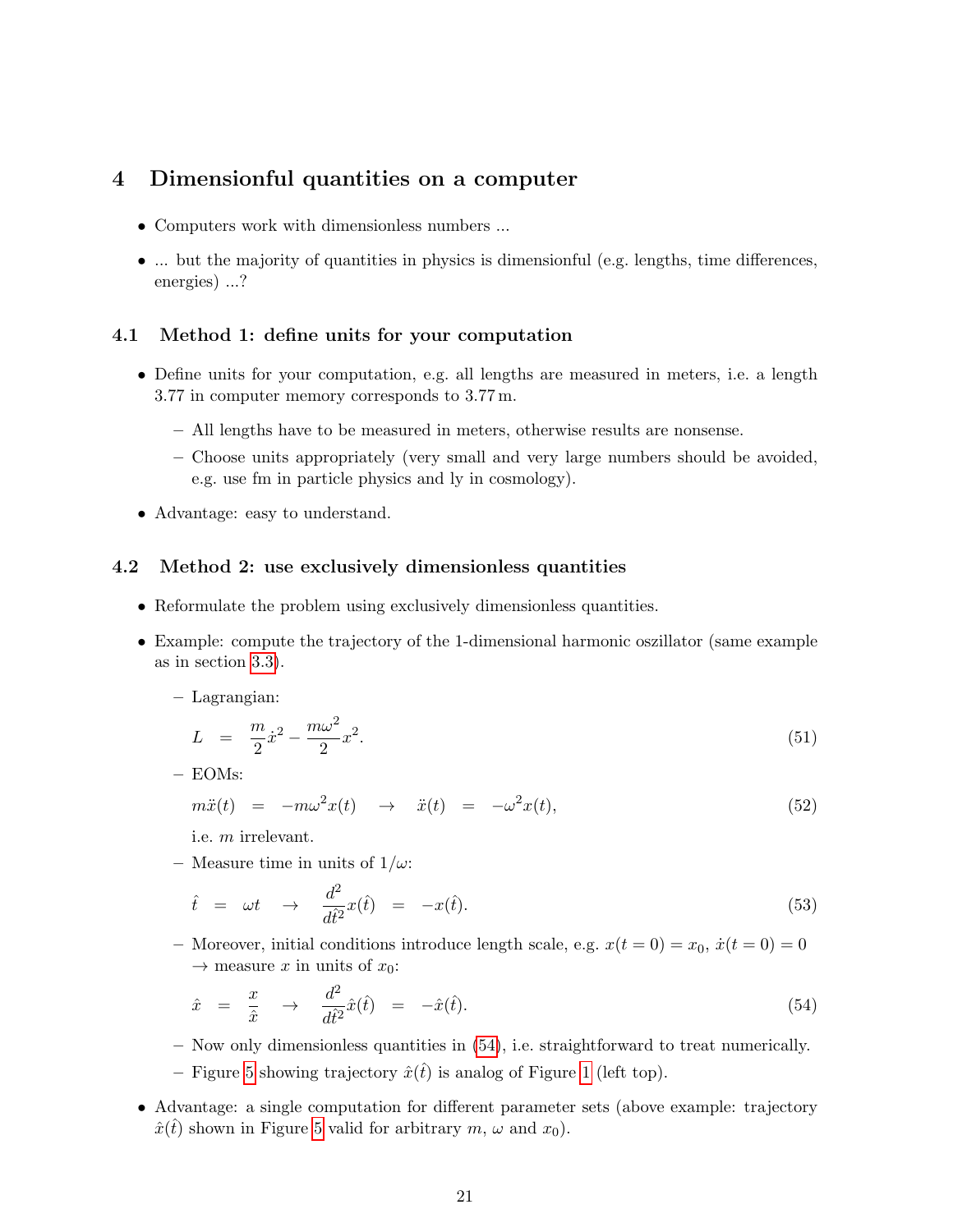

<span id="page-21-0"></span>Figure 5: HO, resulting trajectories for Euler, 2nd-order RK, 3rd-order RK and 4th-order RK (same data as in Figure [1](#page-14-1) [left top], but coordinate axes correspond to dimensionless quantities  $\hat{t} = \omega t$  and  $\hat{x} = x/x_0$ .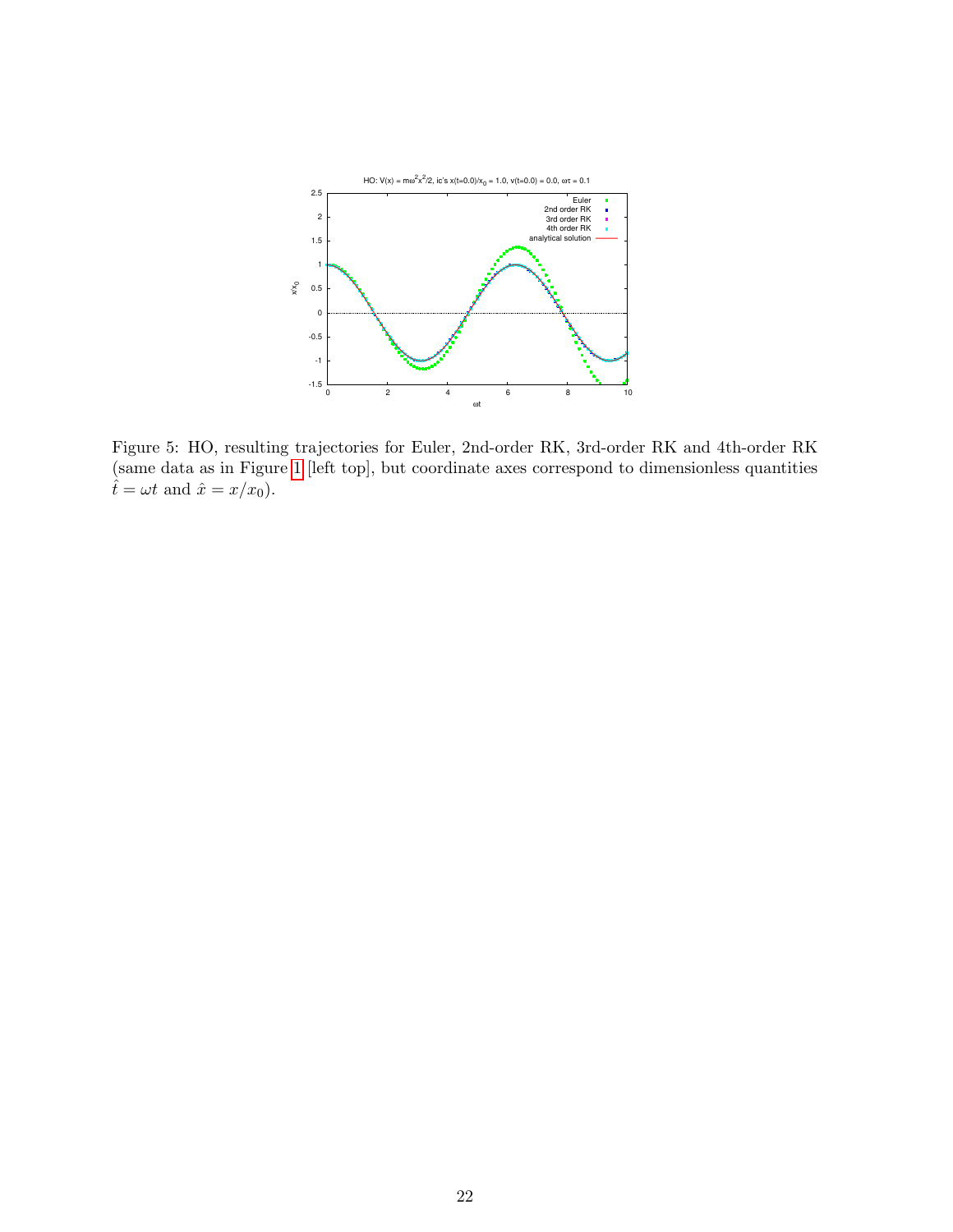## <span id="page-22-0"></span>5 Root finding, solving systems of non-linear equations

#### <span id="page-22-1"></span>5.1 Physics motivation

•  $N$  non-linear equations with  $N$  unknowns,

$$
f_j(x_1, \dots, x_N) = 0 \quad , \quad j = 1, \dots, N \tag{55}
$$

or equivalently written in a more compact way

<span id="page-22-3"></span>
$$
\mathbf{f}(\mathbf{x}) = 0. \tag{56}
$$

- Find solutions **x** of [\(56\)](#page-22-3), i.e. find roots of  $f(x)$ .
- Standard problem in physics, e.g. needed to solve the Schrödinger equation (cf. section  $6$ ).
- For systems of linear equations cf. section [7.](#page-35-0)

#### <span id="page-22-2"></span>5.2 Bisection (only for  $N = 1$ )

- Starting point:  $x_1, x_2$  fulfilling  $f(x_1) < 0$  and  $f(x_2) > 0$  (e.g. plot  $f(x)$ , then read off appropriate values for  $x_1$  and  $x_2$ ).
- Bisection always finds a root of  $f(x)$ , somewhere between  $x_1$  and  $x_2$ .
- Algorithm:

(1) 
$$
\bar{x} = (x_1 + x_2)/2
$$
.  
\n- If  $f(x_1)f(\bar{x}) < 0$ :  
\n $\rightarrow x_2 = \bar{x}$ .  
\nElse:  
\n $\rightarrow x_1 = \bar{x}$ .  
\n- If  $|x_1 - x_2|$  sufficiently small:  
\n $\rightarrow x_1 \approx x_2$  is approximate root.  
\nEnd of algorithm.  
\nElse:  
\n $\rightarrow Go \ to \ (1)$ .

- Convergence:
	- Error of approximate root  $\delta$  defined via  $f(x_1 + \delta) = 0$ .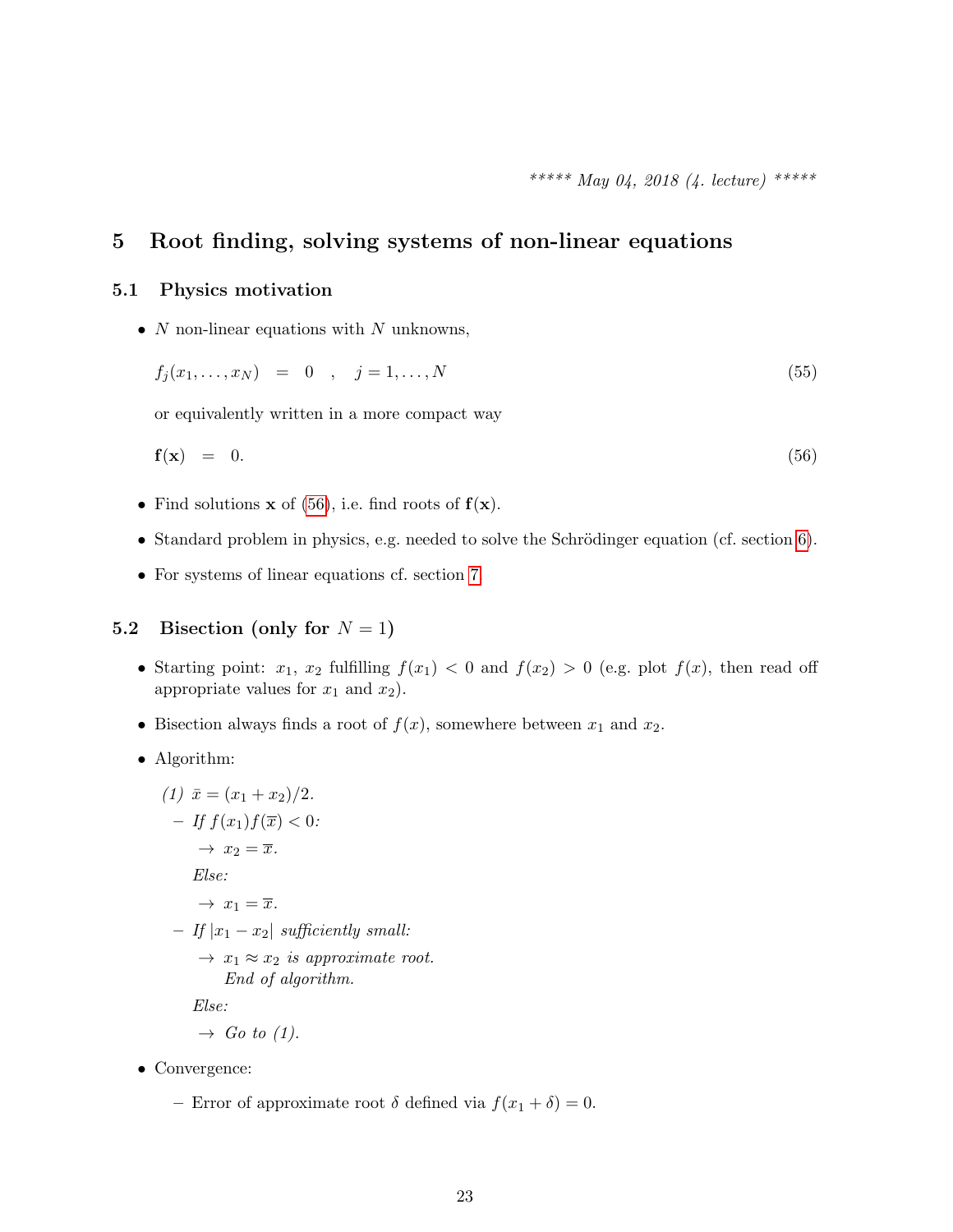$-$  After *n* iterations

$$
\delta_n \le \frac{|x_1 - x_2|}{2^n},\tag{57}
$$

i.e. error decreases exponentially (after 3 to 4 iterations 1 decimal digit more accurate).

- $-\delta_{n+1} \approx \delta_n/2$  is called *linear convergence*  $(\delta_{n+1}$  linear in  $\delta_n$ ).
- Advantages and disadvantages:
	- (+) Always finds a root.
	- $(-)$  Linear convergence rather slow (evaluating  $f(x)$  might be expensive, can take weeks on HPC systems, when performing e.g. lattice QCD simulations).

#### <span id="page-23-0"></span>5.3 Secant method (only for  $N = 1$ )

- Starting point:  $x_1, x_2$  fulfilling  $|f(x_2)| < |f(x_1)|$ .
- Secant method might find a root of  $f(x)$ , not necessarily between  $x_1$  and  $x_2$ .
- Basic principle:
	- Iteration.
	- Each step as sketched below. XXXXX Figure 5.A XXXXX
- Algorithm:

$$
\; - \; n = 2.
$$

(1)

$$
\Delta x = -f(x_n) \frac{x_n - x_{n-1}}{f(x_n) - f(x_{n-1})} , \quad x_{n+1} = x_n + \Delta x.
$$
 (58)

- If |∆x| sufficiently small:
	- $\rightarrow x_{n+1}$  is approximate root. End of algorithm.

Else:

$$
\rightarrow n = n + 1.
$$
  
Go to (1).

#### XXXXX Figure 5.B XXXXX

- Convergence:  $\delta_{n+1} \approx c(\delta_n)^{1.618...}$  (can be shown), i.e. better than linear convergence, i.e. better than bisection.
- Advantages and disadvantages:
	- (+) Converges faster than bisection.
	- (−) Does not always find a root.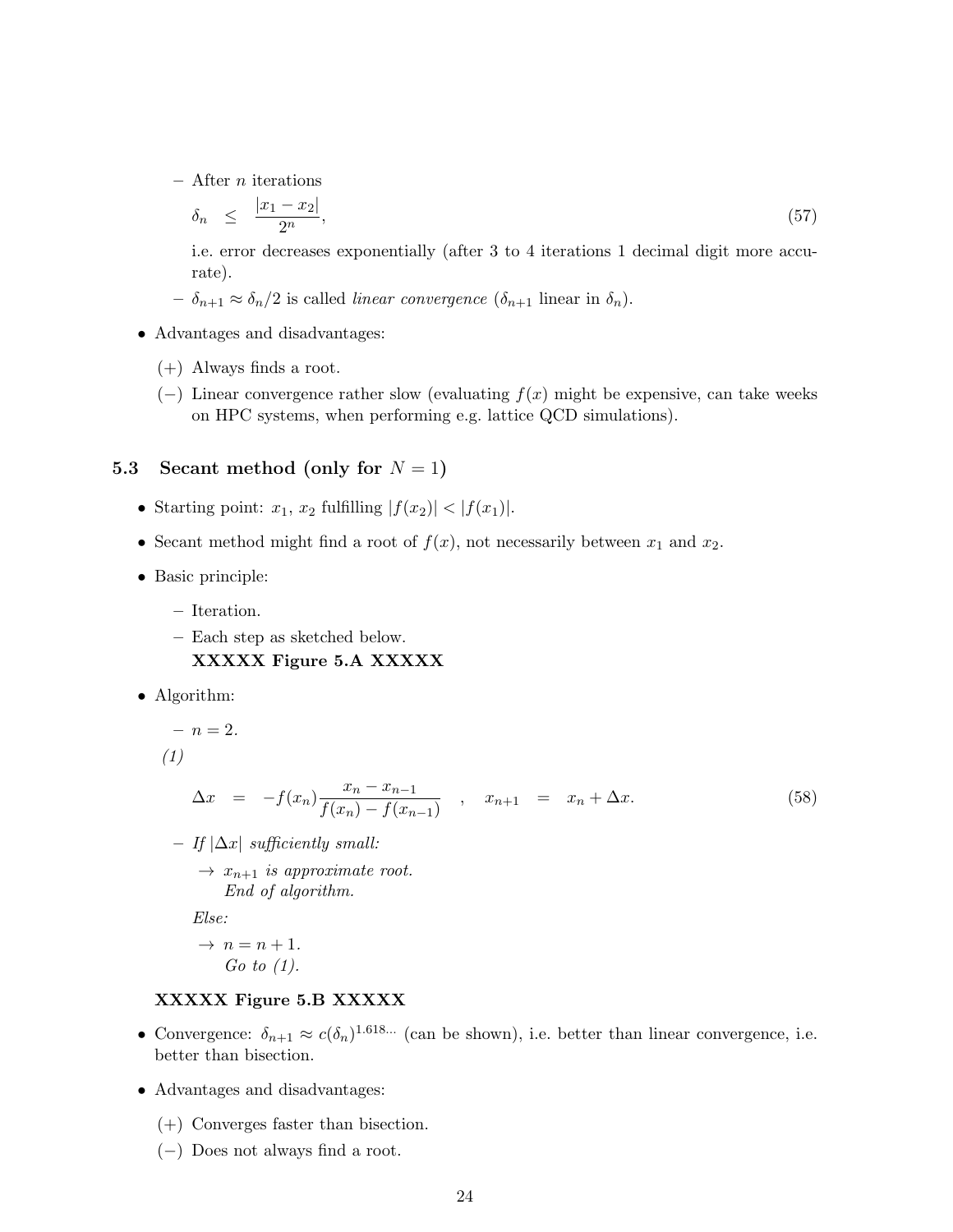#### <span id="page-24-0"></span>5.4 Newton-Raphson method (for  $N = 1$ )

- Starting point: arbitrary  $x_1$ .
- Newton-Raphson method might find a root of  $f(x)$ .
- Basic principle:
	- Similar to secant method (cf. section [5.3\)](#page-23-0).
	- Use derivative  $f'(x_n)$  instead of secant
		- $\rightarrow f'$  has to be known analytically/ cheap to evaluate numerically.
	- Each step as sketched below.

#### XXXXX Figure 5.C XXXXX

• Algorithm:

$$
- \ n = 1.
$$

(1)

<span id="page-24-2"></span>
$$
\Delta x = -f(x_n) \frac{1}{f'(x_n)} , \quad x_{n+1} = x_n + \Delta x.
$$
 (59)

– If |∆x| sufficiently small:

 $\rightarrow x_{n+1}$  is approximate root. End of algorithm.

Else:

$$
\rightarrow n = n + 1.
$$
  
Go to (1).

- Convergence:  $\delta_{n+1} \approx (f''(x_n)/2f'(x_n))(\delta_n)^2$  (can be shown), i.e. quadratic convergence, i.e. even better than secant method.
- Advantages and disadvantages:
	- (+) Converges faster than bisection and secant method.
	- (−) Does not always find a root.
	- $(-)$  f' has to be known analytically/ cheap to evaluate numerically.

#### <span id="page-24-1"></span>5.5 Newton-Raphson method (for  $N > 1$ )

- For  $N > 1$  root finding is extremely difficult.
	- $N = 2:$  $f_1(x_1, x_2) = 0, f_2(x_1, x_2) = 0.$ One has to find intersections of isolines  $f_1(x_1, x_2) = 0$  and  $f_2(x_1, x_2) = 0$ . XXXXX Figure 5.D XXXXX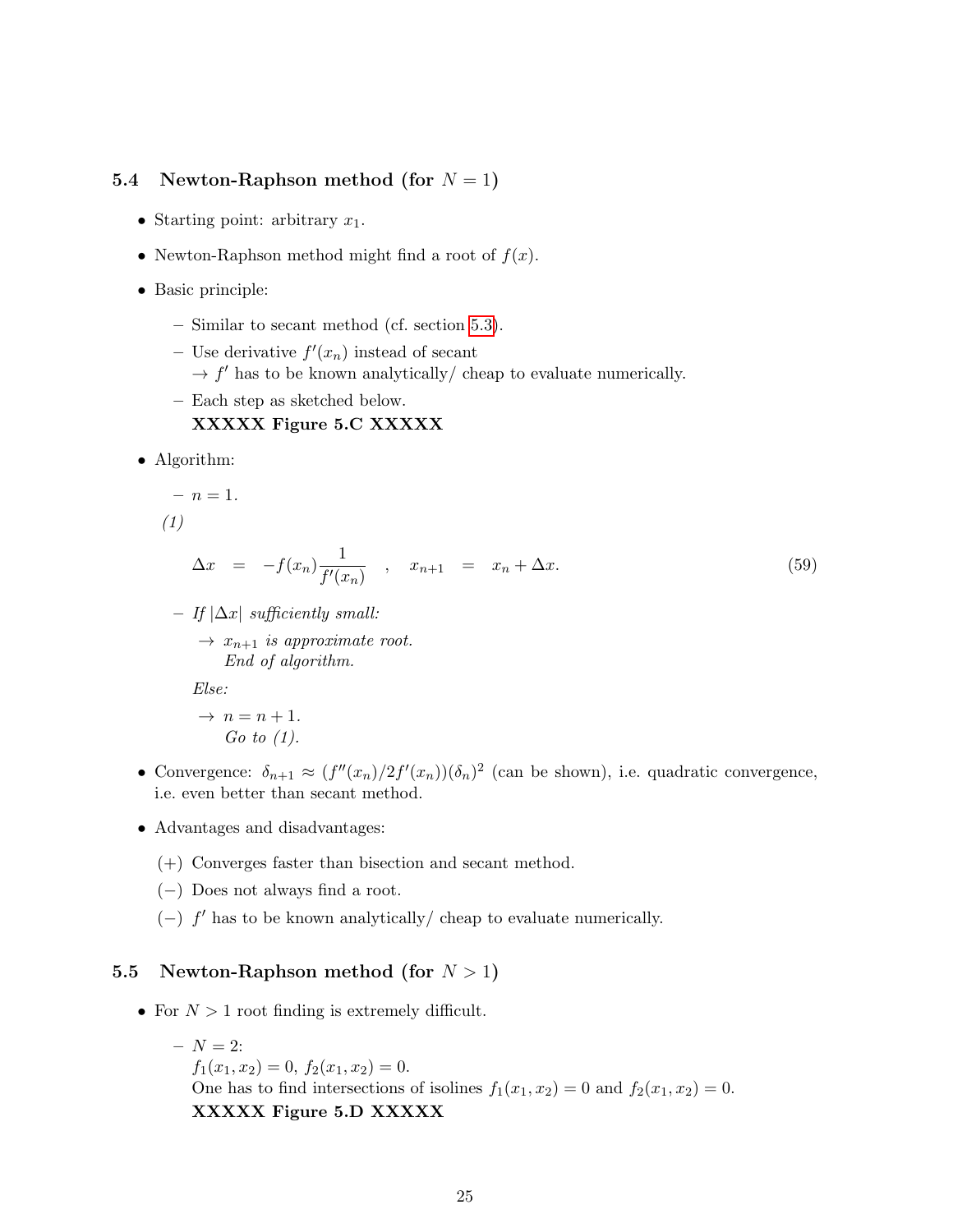- $N > 2:$ One has to find intersections of  $N-1$ -dimensional isosurfaces  $f_j(x_1,\ldots,x_N) = 0$ ,  $j=1,\ldots,N.$
- Method very successful, if one has a crude estimate of a zero (e.g. from a plot, or an approximate analytical calculation).
- Starting point:  $\mathbf{x}_1$  (should be close to a zero).
- Basic principle:
	- –

$$
0 = f_j(\mathbf{x}_n + \vec{\delta}) = f_j(\mathbf{x}_n) + \underbrace{\frac{\partial f_j(\mathbf{x})}{\partial x_k}}_{J_{jk}(\mathbf{x})} \bigg|_{\mathbf{x} = \mathbf{x}_n} \delta_k + \mathcal{O}(\delta^2) , \quad j = 1, ..., N \quad (60)
$$

 $(J_{jk}(\mathbf{x}))$ : Jacobian matrix) or equivalently

$$
0 = \mathbf{f}(\mathbf{x}_n) + J(\mathbf{x}_n)\vec{\delta} + \mathcal{O}(\delta^2). \tag{61}
$$

- Neglect  $\mathcal{O}(\delta^2)$ :

<span id="page-25-0"></span>
$$
0 = \mathbf{f}(\mathbf{x}_n) + J(\mathbf{x}_n) \Delta \mathbf{x} \tag{62}
$$

or equivalently

<span id="page-25-1"></span>
$$
\Delta \mathbf{x} = -\left(J(\mathbf{x}_n)\right)^{-1} \mathbf{f}(\mathbf{x}_n) \tag{63}
$$

- $(\Delta x \approx \vec{\delta}, i.e.$  approximate difference between zero and  $x_n$ ).
- [\(62\)](#page-25-0) is system of linear equations (solve analytically for  $N = 2, 3$  or numerically as discussed in section [7\)](#page-35-0).
- $N = 1: J(x_n) = f'(x_n)$  and [\(63\)](#page-25-1) becomes

$$
\Delta x = -\frac{1}{f'(x_n)} f(x_n), \tag{64}
$$

which is identical to [\(59\)](#page-24-2), left equation, i.e. the  $N > 1$  Newton-Raphson method is a generalization of the the  $N = 1$  Newton-Raphson method discussed in section [5.4.](#page-24-0)

• Algorithm:

$$
- n = 1.
$$
\n
$$
(1)
$$
\n
$$
\Delta \mathbf{x} = -\left(J(\mathbf{x}_n)\right)^{-1} \mathbf{f}(\mathbf{x}_n) , \mathbf{x}_{n+1} = \mathbf{x}_n + \Delta \mathbf{x}.
$$
\n
$$
(65)
$$
\n
$$
- If |\Delta \mathbf{x}| sufficiently small: \rightarrow \mathbf{x}_{n+1} is approximate root.
$$

End of algorithm.

Else:

$$
\rightarrow n = n + 1.
$$
  
Go to (1).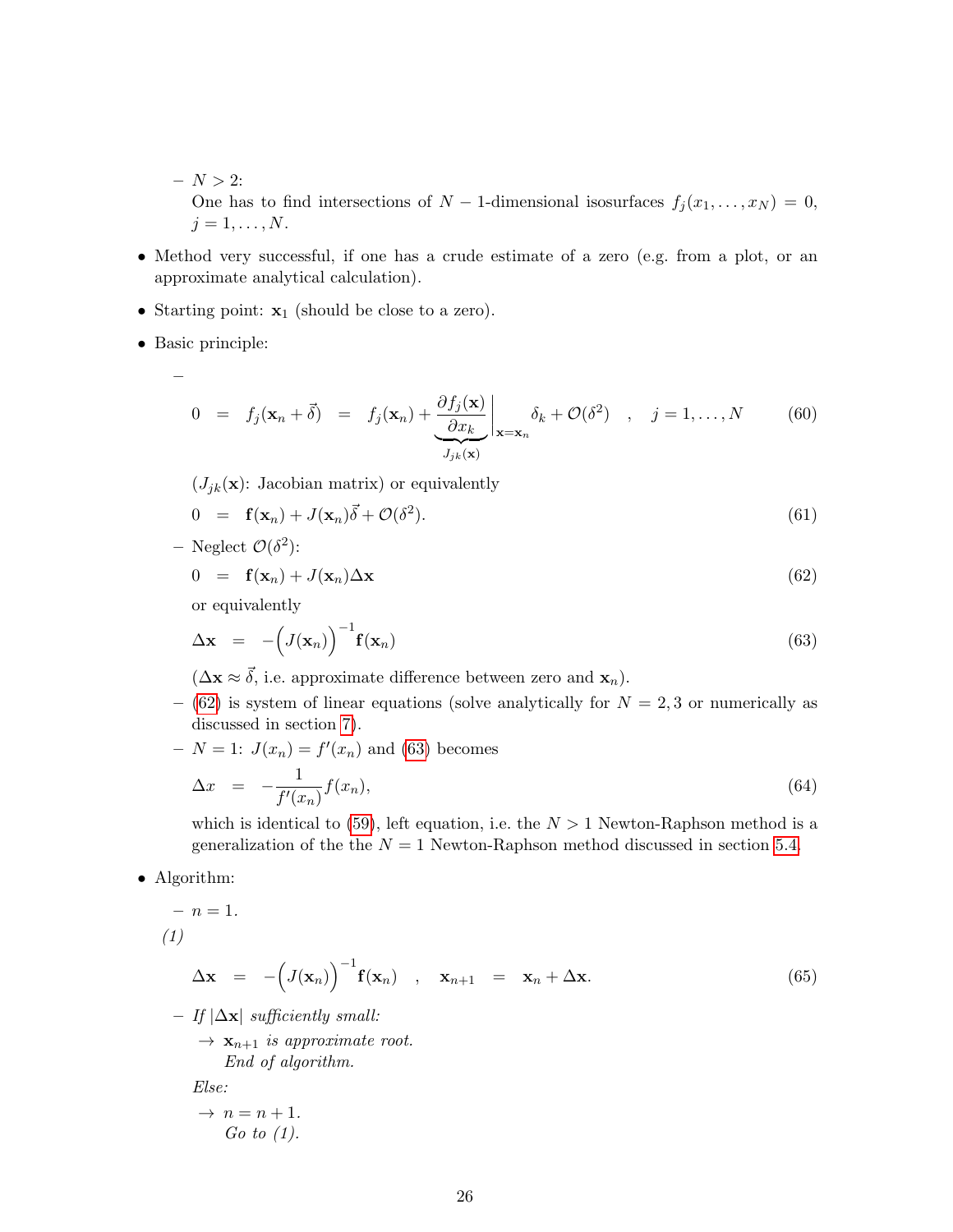### <span id="page-26-0"></span>6 Ordinary differential equations, boundary value problems

#### <span id="page-26-1"></span>6.1 Physics motivation

• Newton's EOMs, N point masses  $m_i$ ,

$$
m_j \ddot{\mathbf{r}}_j(t) = \mathbf{F}_j(\mathbf{r}_1(t), \dots, \mathbf{r}_N(t), \dot{\mathbf{r}}_1(t), \dots, \dot{\mathbf{r}}_N(t), t) , j = 1, \dots, N,
$$
\n(66)

boundary conditions

$$
\mathbf{r}_j(t_1) = \mathbf{r}_{j,1} , \mathbf{r}_j(t_2) = \mathbf{r}_{j,2} \tag{67}
$$

("Compute trajectory of a particle, which is at  $\mathbf{r}_1$  at time  $t_1$  and at  $\mathbf{r}_2$  at time  $t_2$ .").

• QM, Schrödinger equation in 1 dimension,

<span id="page-26-3"></span>
$$
-\frac{\hbar^2}{2m}\psi''(x) + V(x)\psi(x) = E\psi(x),\tag{68}
$$

boundary conditions

<span id="page-26-4"></span>
$$
\psi(x_1) = \psi(x_2) = 0 \tag{69}
$$

(i.e. " $V(x) = \infty$  at  $x = x_1, x_2$ ", e.g. infinite potential well).

- Example appropriate? E is unknown, i.e.  $(68)$  and  $(69)$  is rather an eigenvalue problem, not an ordinary boundary value problem ...?
- Yes, can be reformulated:
	- ∗ Consider E as a function of x, i.e. E = E(x).
	- \* Add another ODE:  $E'(x) = 0$ .
	- $\rightarrow$  System of ODEs,

$$
-\frac{\hbar^2}{2m}\psi''(x) + V(x)\psi(x) = E(x)\psi(x) , E'(x) = 0,
$$
  
where each solution fulfills  $E(x) = \text{const.}$  (70)

#### <span id="page-26-2"></span>6.2 Shooting method

• Preparatory step as in section [3.2:](#page-11-2) rewrite ODEs to system of first order ODEs,

$$
\mathbf{y}'(x) = \mathbf{f}(\mathbf{y}(x), x) \tag{71}
$$

(both  $y$  and  $f$  have  $N$  components) and boundary conditions

$$
g_j(\mathbf{y}(x_1)) = 0 , \quad j = 1, \dots, n < N \tag{72}
$$

$$
h_j(\mathbf{y}(x_2)) = 0 , \quad j = 1, \dots, N - n. \tag{73}
$$

• Basic principle: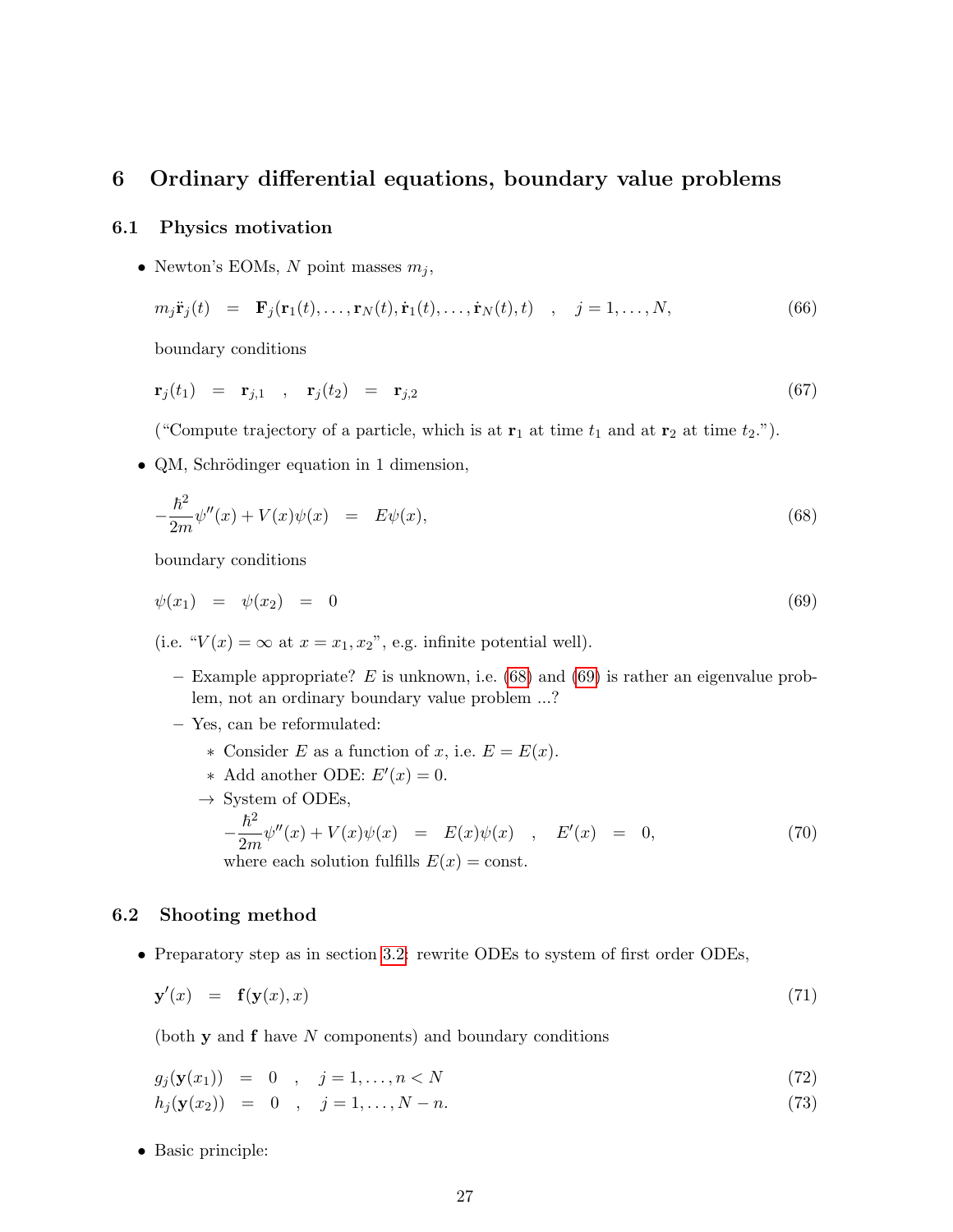- Choose/guess initial conditions  $y(x_1)$  such that
	- ∗ boundary conditions  $g_i(\mathbf{y}(x_1)) = 0, j = 1, \ldots, n \lt N$  are fulfilled,
	- ∗ boundary conditions  $h_j$  ( $y(x_2)$ ) = 0, j = 1, . . . , N − n are approximately fulfilled  $(y(x_2)$  can be computed using e.g. a RK method from section [3.3\)](#page-12-0).
- Use root finding methods from section [5](#page-22-0) (e.g. Newton-Raphson method) to iteratively improve initial conditions  $y(x_1)$ , i.e. such that  $h_j(y(x_2)) = 0$ .
- Example: mechanics,  $m\ddot{x}(t) = F(x(t))$  with  $x(t_1) = a, x(t_2) = b$ .
	- $-$  **y**(t) = (x(t), v(t)), **f**(**y**(t), t) = (v(t),  $F(x(t))/m$ ) (as in section [3.2\)](#page-11-2).
	- $-g(\mathbf{y}(t_1)) = x(t_1) a = 0, h(\mathbf{y}(t_2)) = x(t_2) b = 0.$
	- Choose initial conditions  $\mathbf{y}(t_1) = (a, \lambda)$ .
		- $∗ a$  in 1st component  $→ g(y(t_1)) = 0$  fulfilled.
		- ∗  $\lambda$  in 2nd component should lead to  $h(\mathbf{y}(t_2)) \approx 0$ .
	- RK computation of  $y(t)$  from  $t = t_1$  to  $t = t_2$ .

#### XXXXX Figure 6.A XXXXX

- Improve initial conditions, i.e. tune  $\lambda$ , using the Newton-Raphson method (cf. section [5.4\)](#page-24-0):
	- $∗$  Interpret  $h(y(t_2)) = x(t_2) b$  as function of  $\lambda(x(t_2))$  depends on initial conditions  $\mathbf{y}(t_1)$ , i.e. on  $\lambda$ ).
	- $∗$  Compute derivative  $dh(y(t<sub>2</sub>))/dλ$  (needed by the Newton-Raphson method) numerically (cf. section [2.3.2\)](#page-8-0).
	- ∗ Newton-Raphson step to improve λ:

$$
\lambda \rightarrow \lambda - \frac{h(\mathbf{y}(t_2))}{dh(\mathbf{y}(t_2))/d\lambda}.
$$
\n(74)

– Repeat RK computation and Newton-Raphson step, until  $h(\mathbf{y}(t_2)) = 0$  (numerically  $= 0$ , e.g. up to 6 digits).

\*\*\*\*\* May 11, 2018 (5. lecture) \*\*\*\*\*

#### <span id="page-27-0"></span>6.2.1 Example: QM, 1 dimension, infinite potential well

• Schrödinger equation and boundary conditions:

$$
-\frac{\hbar^2}{2m}\psi''(x) = E\psi(x) , \quad \psi(x=0) = \psi(x=L) = 0.
$$
 (75)

#### XXXXX Figure 6.B XXXXX

• Reformulate equations using exclusively dimensionless quantities:

$$
\hat{x} = \frac{x}{L} \tag{76}
$$

$$
\rightarrow \quad \frac{d}{d\hat{x}} = L\frac{d}{dx} \tag{77}
$$

$$
\rightarrow -\frac{d^2}{d\hat{x}^2}\psi(\hat{x}) = \underbrace{\frac{2mEL^2}{\hbar^2}}_{=\hat{E}}\psi(\hat{x})
$$
\n(78)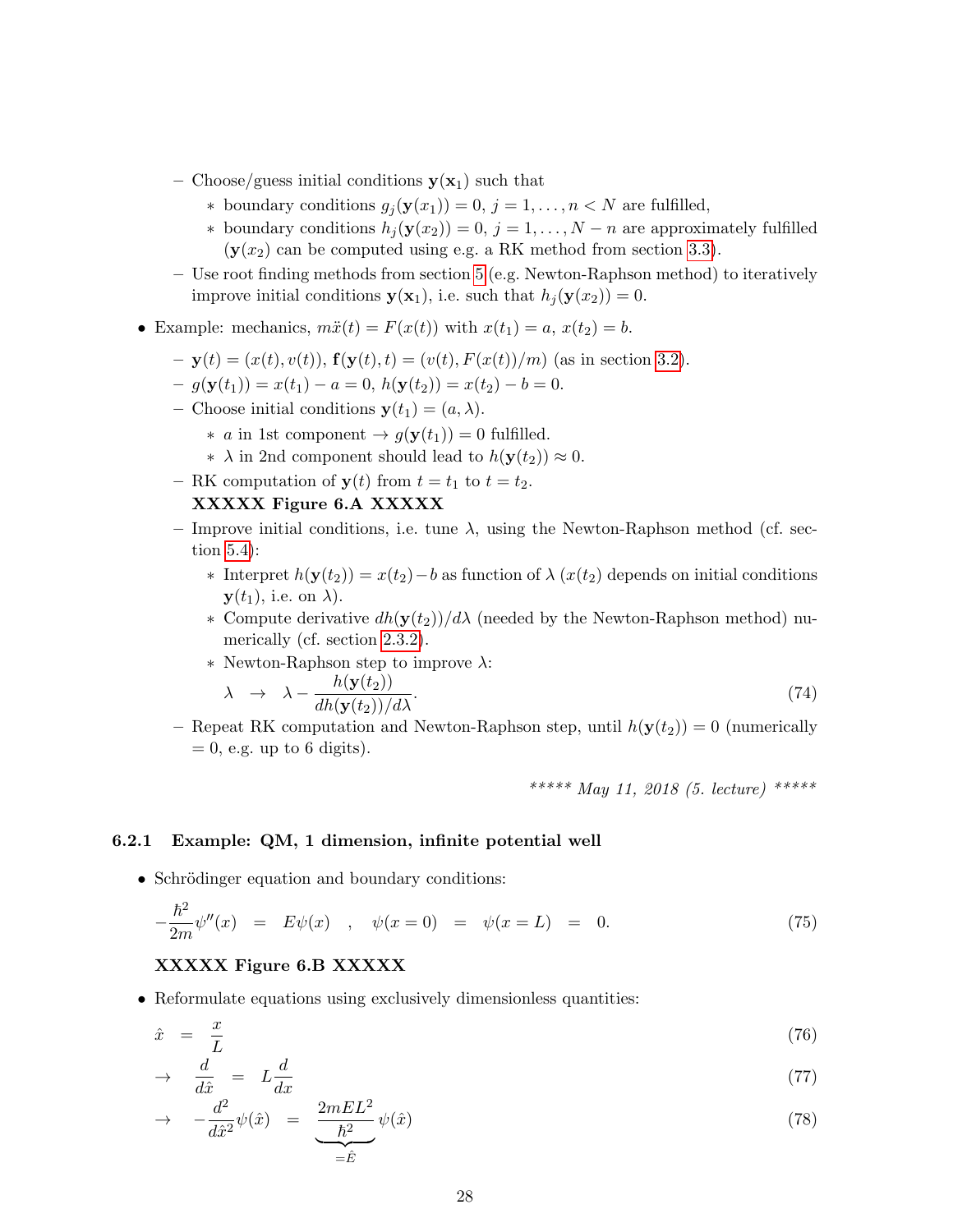$(\hat{E}$  is "dimensionless energy"), i.e.

$$
-\frac{d^2}{d\hat{x}^2}\psi(\hat{x}) = \hat{E}\psi(\hat{x}) , \quad \psi(\hat{x} = 0) = \psi(\hat{x} = 1) = 0.
$$
 (79)

• Analytical solution (to check numerical results):

$$
\psi(\hat{x}) = \sqrt{2}\sin(n\pi\hat{x})
$$
,  $\hat{E} = \pi^2 n^2$ ,  $n = 1, 2, ...$ \n(80)

- Numerical solution:
	- Rewrite Schrödinger equation to system of first order ODEs:

$$
\psi'(\hat{x}) = \phi(\hat{x}) \quad , \quad \phi'(\hat{x}) = -\hat{E}(\hat{x})\psi(\hat{x}) \quad , \quad \hat{E}'(\hat{x}) = 0, \tag{81}
$$

 $('$  denotes  $d/d\hat{x})$  i.e.

$$
\mathbf{y}(x) = (\psi(\hat{x}), \phi(\hat{x}), \hat{E}(\hat{x})) , \mathbf{f}(\mathbf{y}(x), x) = (\phi(\hat{x}), -\hat{E}(\hat{x})\psi(\hat{x}), 0).
$$
 (82)

- Initial conditions for RK/shooting method:
	- $* \psi(\hat{x} = 0.0) = 0.0$ (boundary condition at  $\hat{x} = 0$ ),
	- $\ast \phi(\hat{x} = 0.0) = 1.0$ (must be  $\neq 0$ , apart from that arbitrary; different choices result in differently normalized wavefunctions), \*  $\hat{E}(\hat{x} = 0.0) = \mathcal{E}$ 
		- (will be tuned by Newton-Raphson method such that boundary condition  $\psi(\hat{x}=1)=0$  is fulfilled).
- C code: cf. appendix [C.](#page-85-0)
- Crude "graphical determination" of energy eigenvalues (necessary to choose appropriate initial condition for the shooting method):
	- $∗$  Figure [6](#page-29-1) shows  $ψ(x = 1.0)$  as a function of  $E$  computed with 4th order RK; roots indicate energy eigenvalues,
	- ∗ There are 3 eigenvalues in the range  $0.0 < \hat{E} < 100.0$ :  $\hat{E}_0 \approx 10.0, \,\hat{E}_1 \approx 40.0, \,\hat{E}_2 \approx 90.0.$
- Shooting method with  $\mathcal{E}$  ∈ {10.0, 40.0, 90.0}.
	- ∗ Figure [7](#page-30-0) (top) illustrates the first Newton-Raphson step for the second excitation (4th order RK).
	- ∗ Figure [7](#page-30-0) (bottom) shows the resulting wave functions of the three lowest states (4th order RK).
	- ∗ Convergence after three Newton-Raphson steps (7 digits of accuracy); cf. program output below.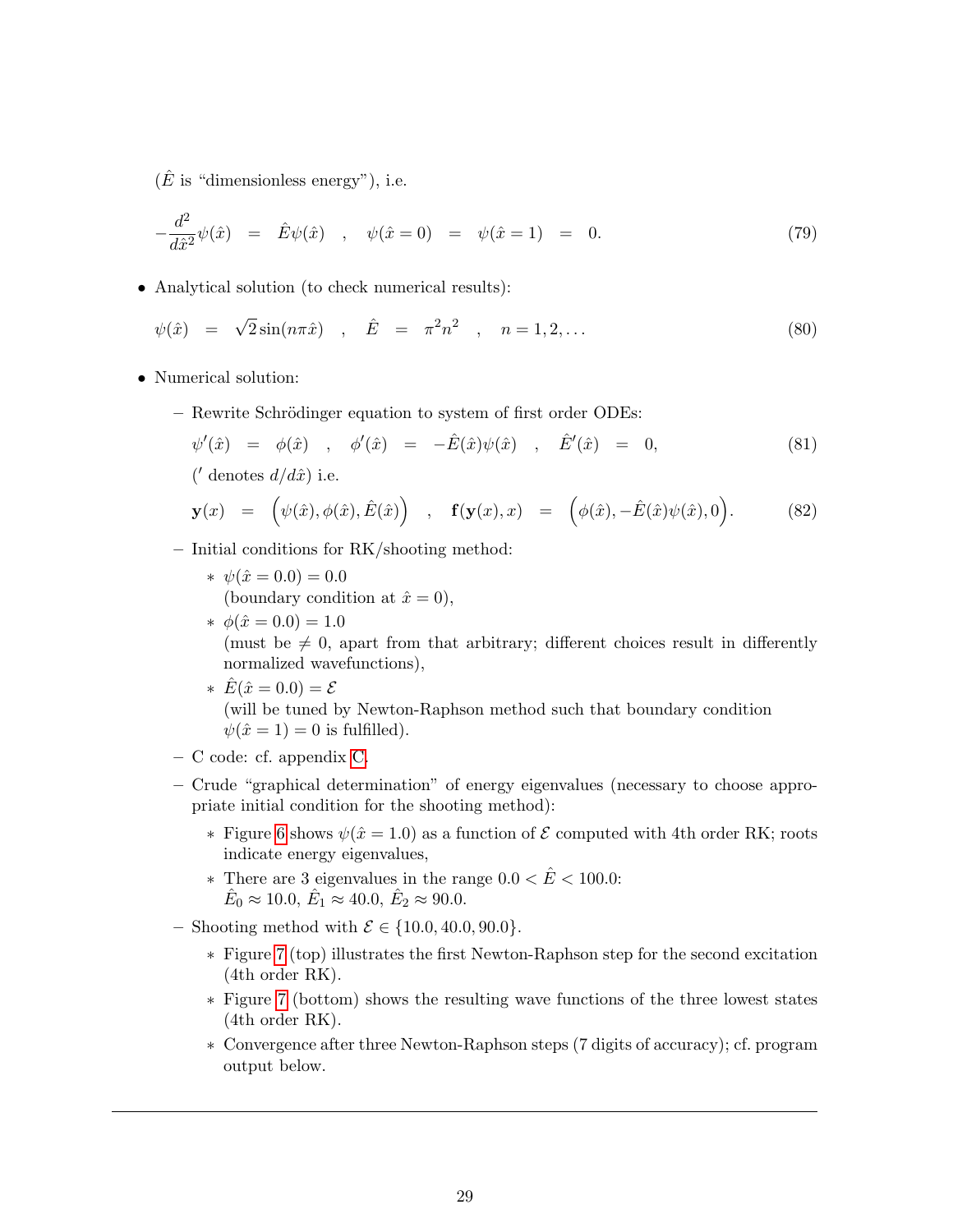

<span id="page-29-1"></span>Figure 6: Infinite potential well, crude graphical determination of energy eigenvalues.

```
ground state:
E_{num} = +10.000000.
E_num = +9.868296, E_ana = +9.869604, \psi(x=1) = -0.006541.
E_num = +9.869604, E_ana = +9.869604, \psi(x=1) = +0.000066.
E_num = +9.869604, E_ana = +9.869604, \psi(x=1) = +0.000000.
1st excitation:
E num = +40.000000.
E_num = +39.472958, E_ana = +39.478418, \psi(x=1) = +0.006539.
E_num = +39.478417, E_ana = +39.478418, \psi(x=1) = -0.000069.
E_num = +39.478418, E_ana = +39.478418, \psi(x=1) = -0.000000 .
2nd excitation:
E_nnum = +90.000000.
E_num = +88.813303, E_ana = +88.826440, \psi(x=1) = -0.006537.
E_num = +88.826438, E_ana = +88.826440, \psi(x=1) = +0.000074.
E_num = +88.826440, E_ana = +88.826440, \psi(x=1) = +0.000000.
```
#### <span id="page-29-0"></span>6.2.2 Example: QM, 1 dimension, harmonic oscillator

• Schrödinger equation and boundary conditions:

$$
-\frac{\hbar^2}{2m}\psi''(x) + \frac{m\omega^2}{2}x^2\psi(x) = E\psi(x) , \quad \psi(x = -\infty) = \psi(x = +\infty) = 0
$$
 (83)

(numerical challenge are boundary conditions at  $x = \pm \infty$ ).

• Reformulate equations using exclusively dimensionless quantities:

- Length scale from *h*, *m*, *ω*:  
\n[*h*] = kg m<sup>2</sup>/s  
\n[m] = kg  
\n[*ω*] = 1/s  
\n→ length scale 
$$
a = (\hbar/mω)^{1/2}
$$
.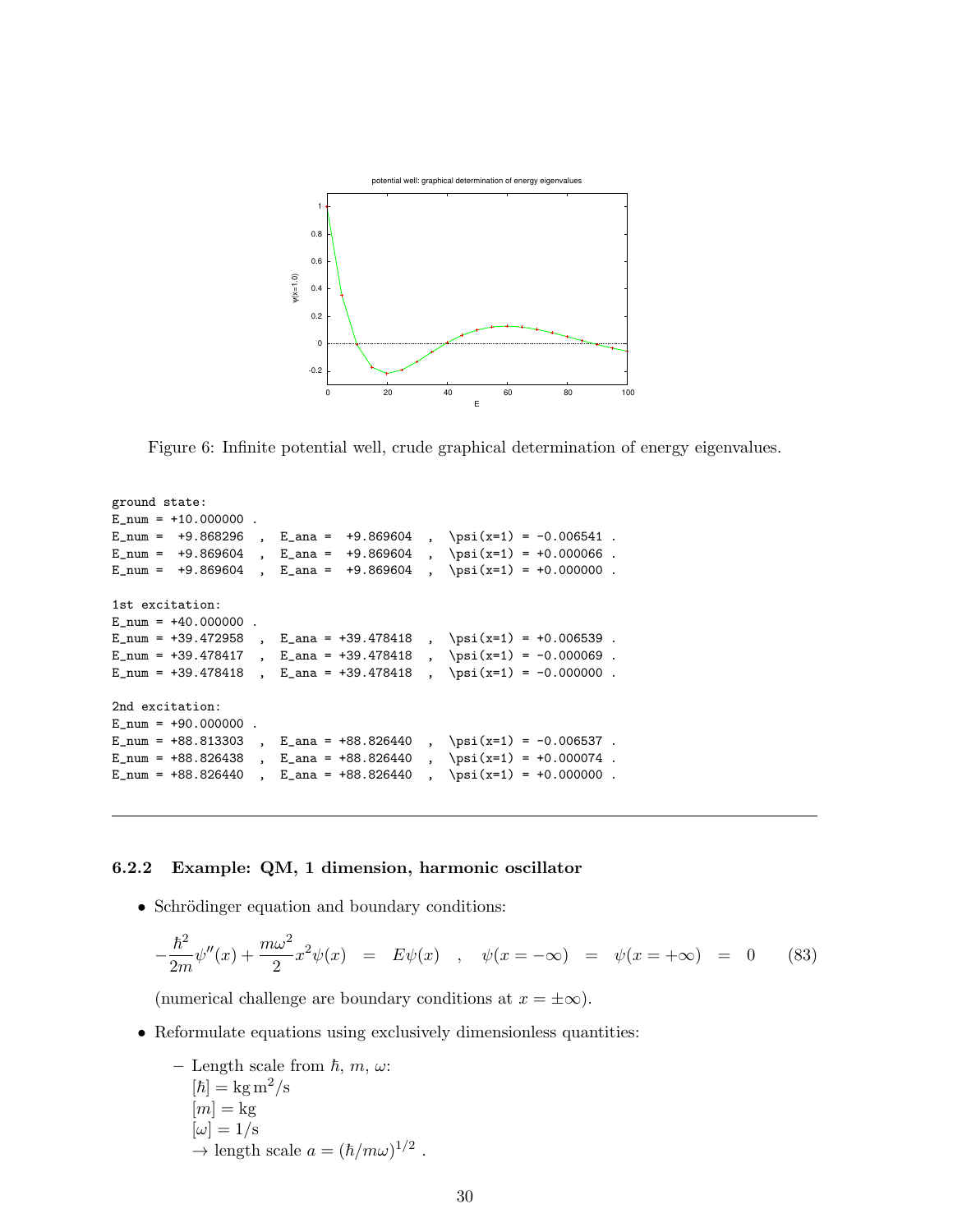

<span id="page-30-0"></span>Figure 7: Infinite potential well. (top) First Newton-Raphson step for the second excitation. (bottom) Wave functions of the three lowest states.

$$
\frac{1}{\alpha} \, \frac{1}{\alpha}
$$

$$
\hat{x} = \frac{x}{a} \tag{84}
$$

$$
\rightarrow \frac{d}{d\hat{x}} = a\frac{d}{dx} \tag{85}
$$

$$
\rightarrow -\frac{d^2}{d\hat{x}^2}\psi(\hat{x}) + \hat{x}^2\psi(\hat{x}) = \underbrace{\frac{2E}{\hbar\omega}}_{=\hat{E}}\psi(\hat{x})
$$
\n(86)

 $(\hat{E}$  is "dimensionless energy"), i.e.

<span id="page-30-1"></span>
$$
-\frac{d^2}{d\hat{x}^2}\psi(\hat{x}) + \hat{x}^2\psi(\hat{x}) = \hat{E}\psi(\hat{x}) , \quad \psi(\hat{x} = -\infty) = \psi(\hat{x} = +\infty) = 0.
$$
 (87)

- Parity:
	- Parity P: spatial reflection, i.e.  $PxP = -x$ ,  $P\psi(+x) = \psi(-x)$ .
	- Eigenvalues and eigenfunctions of  $P$ :

$$
P\psi(x) = \lambda \psi(x) \quad \to \quad \underbrace{PP}_{=1} \psi(x) = \lambda^2 \psi(x) \quad \to \quad \lambda^2 \quad = \quad 1 \quad \to \quad \lambda \quad = \quad \pm 1.
$$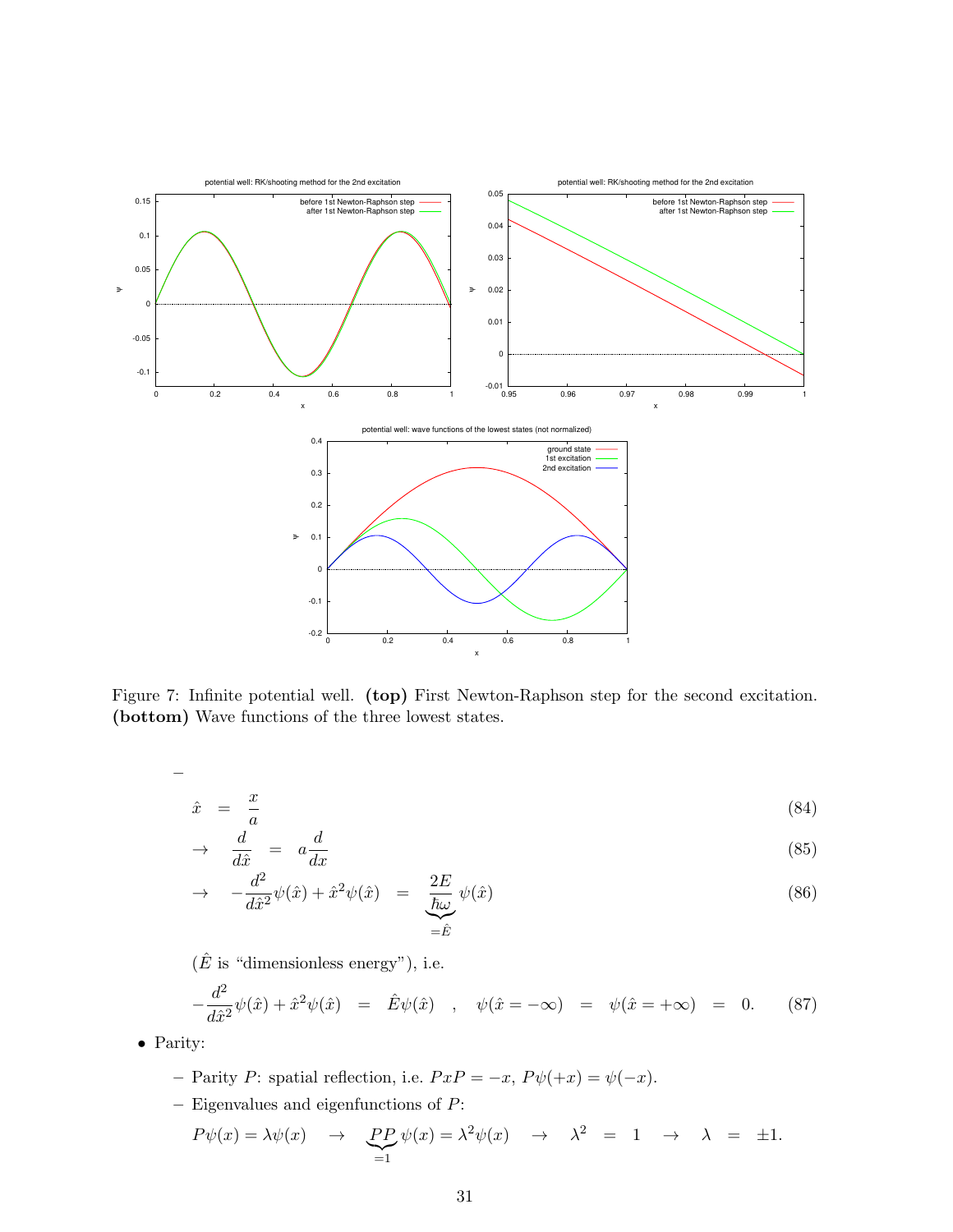- ∗ Common notation: P = ± (instead of λ = ±).
- \*  $P = +: P\psi(x) = \psi(-x)$  and  $P\psi(x) = +\psi(x) \rightarrow \psi(x) = +\psi(-x)$ , i.e. even eigenfunction.
- \*  $P = -: P\psi(x) = \psi(-x)$  and  $P\psi(x) = -\psi(x) \rightarrow \psi(x) = -\psi(-x)$ , i.e. odd eigenfunction.
- [H, P] = 0, if  $V(+x) = V(-x)$ , i.e. for symmetric potentials.
	- $\rightarrow$  Eigenfunctions  $\psi(x)$  of H can be chosen such that they are also eigenfunctions of P.

<span id="page-31-0"></span>
$$
\rightarrow P = +
$$
  
\n
$$
\rightarrow \psi(x) = +\psi(-x) \rightarrow \psi'(x = 0) = 0.
$$
 (89)  
\n
$$
\rightarrow P = -
$$
 (89)

<span id="page-31-1"></span>
$$
\rightarrow \psi(x) = -\psi(-x) \rightarrow \psi(x=0) = 0. \tag{90}
$$

- Numerical problems with boundary conditions  $\psi(\hat{x} = -\infty) = \psi(\hat{x} = +\infty) = 0$  (eq. [\(87\)](#page-30-1)).
- Numerical solution, first attempt:
	- Use either  $\psi'(\hat{x} = 0) = 0$  or  $\psi(\hat{x} = 0) = 0$  ([\(89\)](#page-31-0) or [\(90\)](#page-31-1)) instead of  $\psi(\hat{x} = -\infty) = 0$ .
	- Use  $\psi(\hat{x} = L/a) = 0$ , where  $x = L$  is far in the classically forbidden region  $(E \ll V(L))$ , i.e. where  $\psi$  is exponentially suppressed. XXXXX Figure 6.C XXXXX
	- Rewrite Schrödinger equation to system of first order ODEs:

$$
\psi'(\hat{x}) = \phi(\hat{x}) , \quad \phi'(\hat{x}) = (\hat{x}^2 - \hat{E}(\hat{x})) \psi(\hat{x}) , \quad \hat{E}'(\hat{x}) = 0, \quad (91)
$$

i.e.

$$
\mathbf{y}(x) = (\psi(\hat{x}), \phi(\hat{x}), \hat{E}(\hat{x})) , \mathbf{f}(\mathbf{y}(x), x) = (\phi(\hat{x}), (\hat{x}^2 - \hat{E}(\hat{x})) \psi(\hat{x}), 0). \tag{92}
$$

- Initial conditions for  $P = +$  for RK/shooting method:
	- $\star \psi(\hat{x} = 0.0) = 1.0$

(must be  $\neq 0$ , apart from that arbitrary; different choices result in differently normalized wavefunctions),

- $\star \phi(\hat{x} = 0.0) = 0.0$ (boundary condition at  $\hat{x} = 0$ ),
- \*  $\hat{E}(\hat{x} = 0.0) = \mathcal{E}$

(will be tuned by Newton-Raphson method such that boundary condition  $\psi(\hat{x} = L/a) = 0$  is fulfilled; has to be close to the energy eigenvalue one is interested in [e.g. ground state:  $E = \hbar \omega/2$ , i.e.  $\hat{E} = 1$ , i.e. choose  $\mathcal{E} \approx 1$ ]; typically  $\mathcal E$  is the result of a crude graphical determination of energy eigenvalues  $[cf. section 6.2.1]$  $[cf. section 6.2.1]$ .

(For  $P = -$  use  $\psi(\hat{x} = 0.0) = 0.0, \ \phi(\hat{x} = 0.0) = 1.0.$ )

– Boundary condition  $\psi(\hat{x} = L/a) = 0$  numerically hard to implement; a tiny admixture of the exponentially increasing solution will dominate for large  $\hat{x}$ , as shown in Figure [8](#page-32-0) (4th order RK).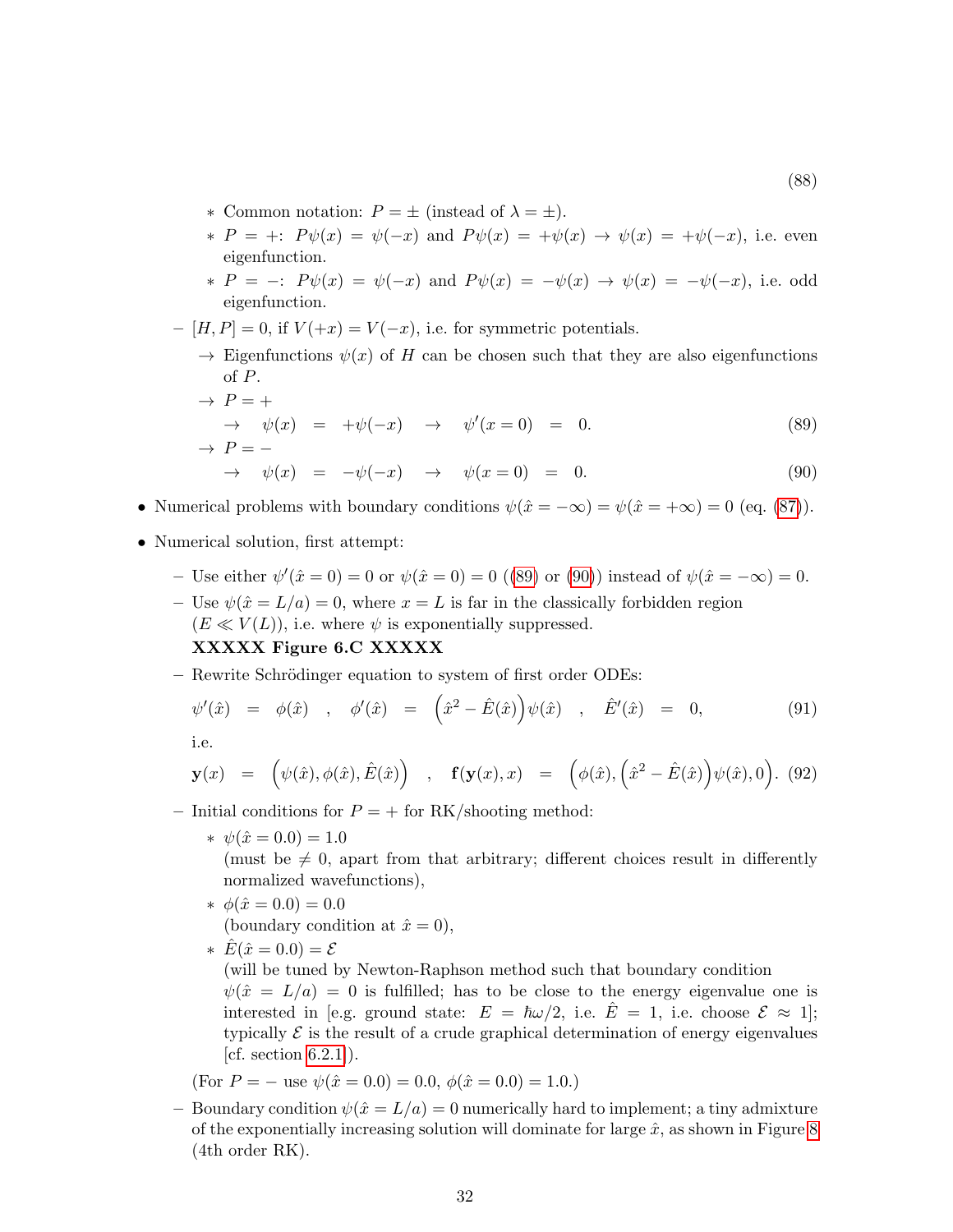

<span id="page-32-0"></span>Figure 8: HO, numerical problems with boundary condition  $\psi(\hat{x} = L/a) = 0$ .

\*\*\*\*\* May 18, 2018 (6. lecture) \*\*\*\*\*

- Numerical solution, more practical approach:
	- Use "... a tiny admixture of the exponentially increasing solution will dominate for large  $\hat{x}$  ..." to your advantage:
		- ∗ Start far in the classically forbidden region using arbitrary initial conditions, e.g.  $\psi(\hat{x} = L/a) = 1.0, \ \phi(\hat{x} = L/a) = 0.0, \ \hat{E}(\hat{x} = L/a) = \mathcal{E}$ or  $\psi(\hat{x} = L/a) = 0.0, \, \phi(\hat{x} = L/a) = 1.0, \, \hat{E}(\hat{x} = L/a) = \mathcal{E}$ or ...
		- \* Tune  $\mathcal E$  via the RK/shooting method such that  $\psi'(\hat x = 0) = 0$  for  $P = +$  (or  $\psi(\hat{x} = 0) = 0$  for  $P = -$ ).
	- From Figure [9](#page-33-1) (top) one can read off rough estimates for the energy eigenvalues, which can be used to initialize  $\mathcal{E}$  (4th order RK).
	- Figure [9](#page-33-1) (bottom) shows the resulting wave functions of the four lowest states (4th order RK).
	- For initial values  $\mathcal{E} \in \{0.9, 2.9, 4.9, 6.9\}$  convergence after three Newton-Raphson steps (7 digits of accuracy); cf. program output below.

ground state:  $E_{num} = +0.900000$ .  $E_{num} = +0.988598.$  $E_{num} = +0.999834.$  $E_n$ num = +1.000000. 1st excitation:  $E_nnum = +2.900000$ .  $E_{num} = +2.988617.$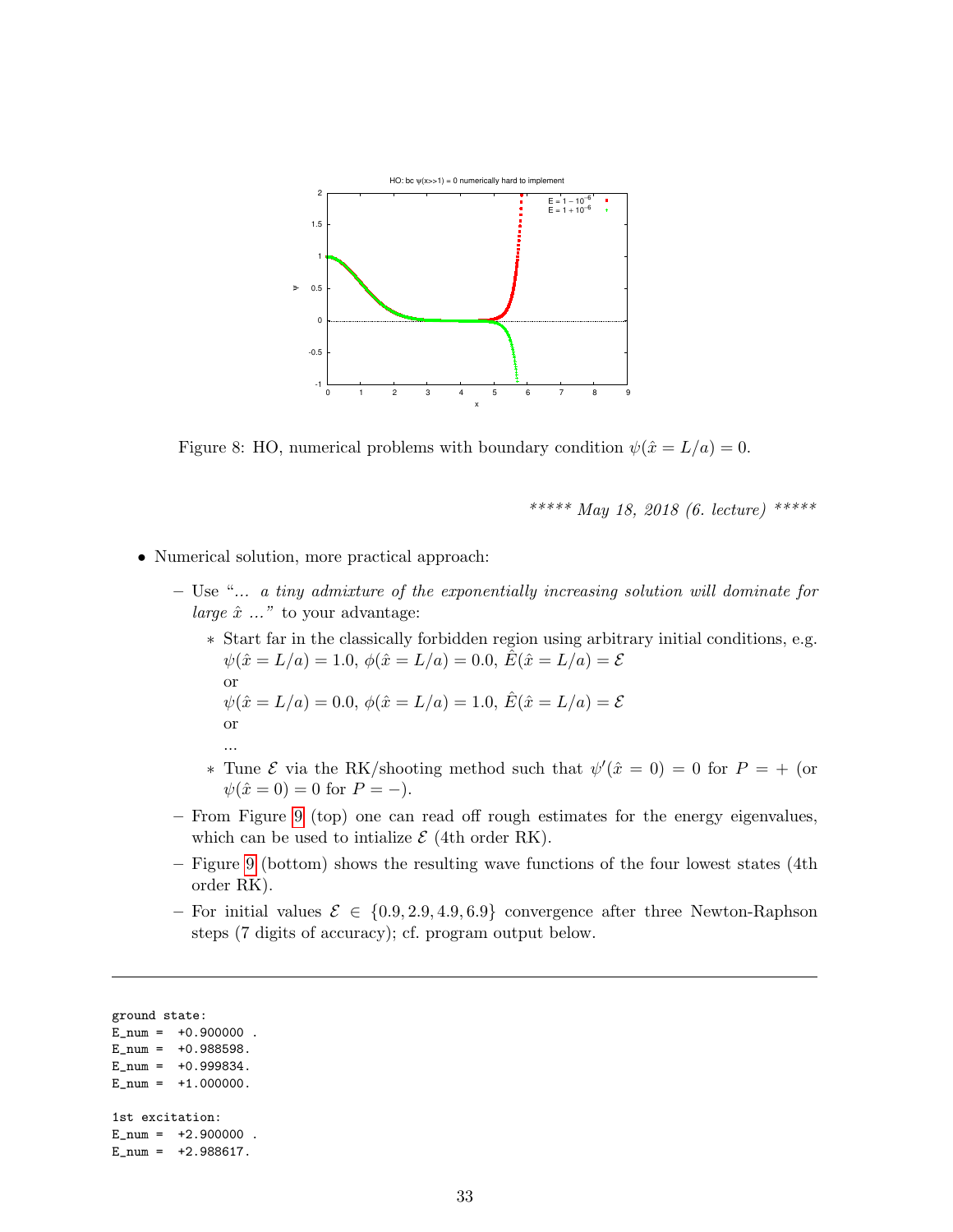

<span id="page-33-1"></span>Figure 9: HO. (top) Crude graphical determination of energy eigenvalues. (bottom) Wave functions of the four lowest states.

 $E_{num} = +2.999835.$  $E_{\text{num}} = +3.000000$ . 2nd excitation:  $E_{num} = +4.900000$ .  $E_{num} = +4.990699$ .  $E_{num} = +4.999911.$  $E_{num} = +5.000000$ . 3rd excitation:  $E_{num} = +6.900000$ .  $E_n$ num =  $+6.990720$ .  $E_{num} = +6.999911.$  $E_{\text{num}} = +7.000000$ .

#### <span id="page-33-0"></span>6.2.3 Example: QM, 3 dimensions, spherically symmetric potential

• Spherically symmetric potential:  $V(\mathbf{r}) = V(r)$ , where  $r = |\mathbf{r}|$ .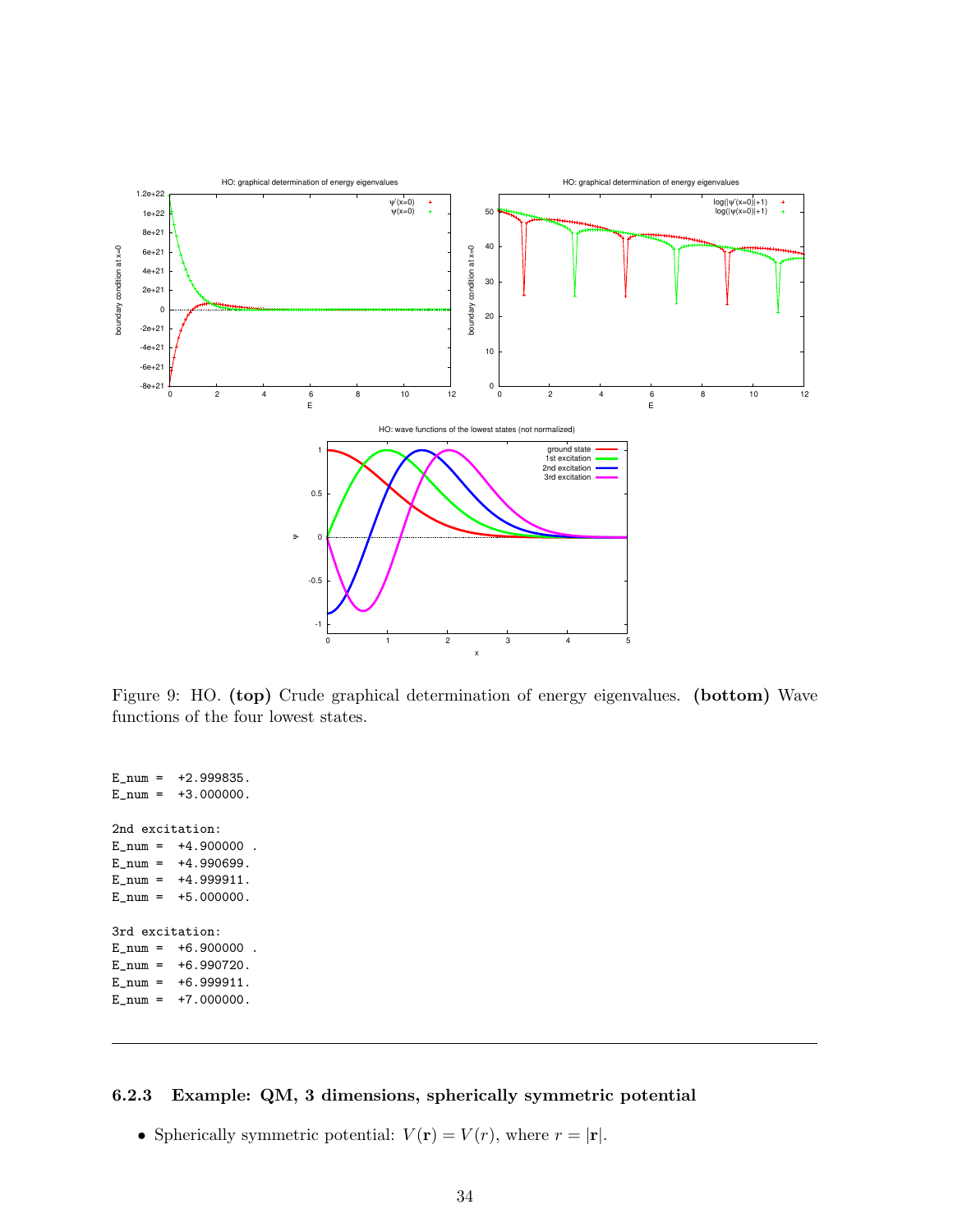- Rewrite Schrödinger equation in spherical coordinates ...
- ... angular dependence of wavefunctions proportional to spherical harmonics, i.e.  $\psi(r, \vartheta, \varphi) \propto Y_{lm}(\vartheta, \varphi) \dots$
- $\ldots$  remaining radial equation is second order ODE in  $r$ , which can be solved using RK/shooting.
- For details cf. e.g. [\[2\]](#page-100-1).

## <span id="page-34-0"></span>6.3 Relaxation methods

- Cf. e.g. [\[1\]](#page-100-0), section 18.0.
- Discretize time, guess solution ...
- ... then iteratively improve the solution, until the ODE is fulfilled. XXXXX Figure 6.C XXXXX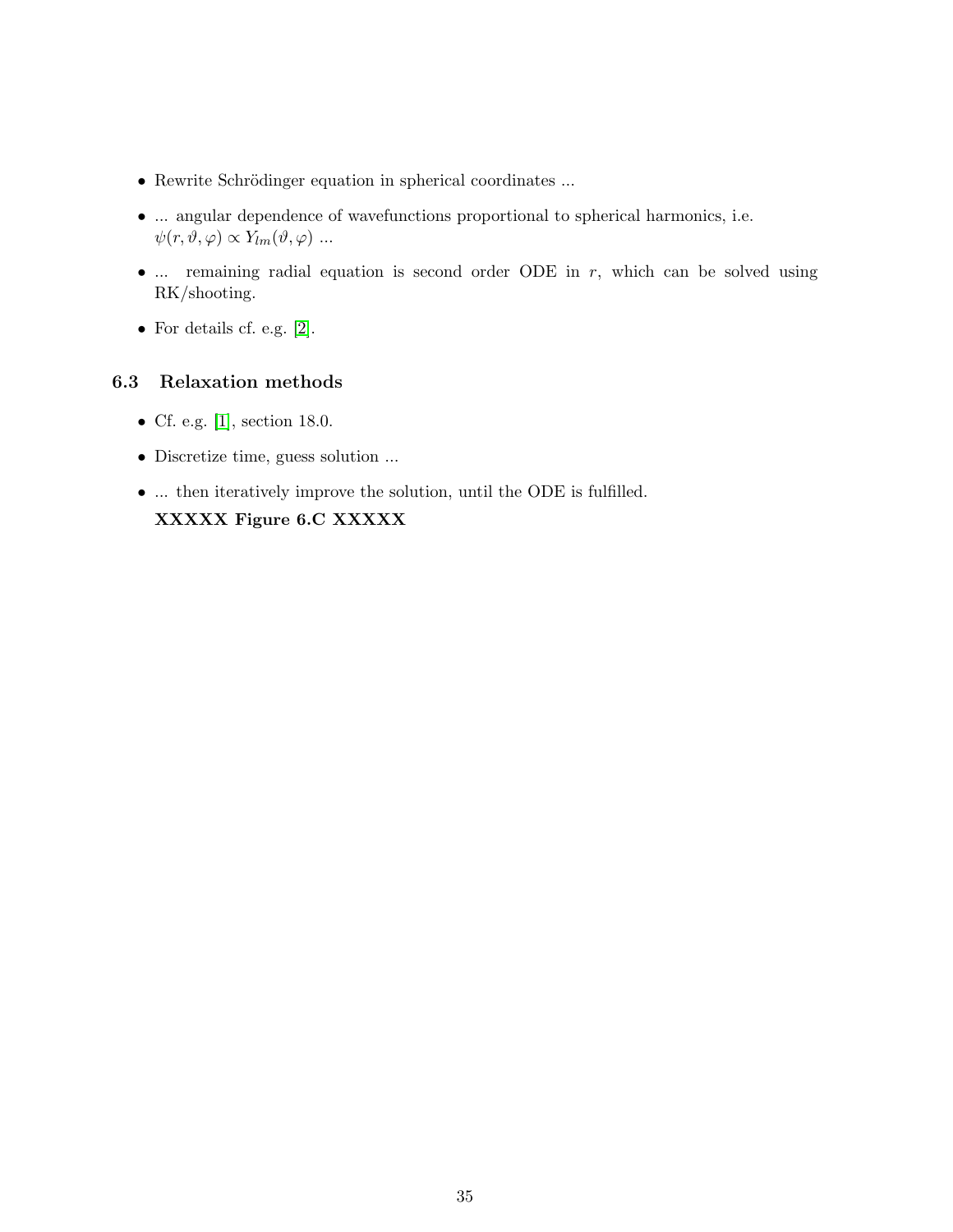## <span id="page-35-0"></span>7 Solving systems of linear equations

#### <span id="page-35-1"></span>7.1 Problem definition, general remarks

- A:  $N \times N$  matrix, i.e. a square matrix, with  $\det(A) \neq 0$  (rows and columns are linearly independent).
- $\mathbf{b}_j$ ,  $j = 0, \ldots, M 1$ : vectors with N components.
- Typical problems:
	- Solve  $A\mathbf{x}_i = \mathbf{b}_i$  (possibly for several vectors  $\mathbf{b}_i$ ).
	- $-$  Compute  $A^{-1}$ .

Do not compute  $A^{-1}$  and solve  $A\mathbf{x}_j = \mathbf{b}_j$  via  $\mathbf{x}_j = A^{-1}\mathbf{b}_j$  ... roundoff errors are typically large.

- Compute  $\det(A)$ .
- Two types of methods:
	- Direct methods:
		- ∗ Solution/result after a finite fixed number of arithmetic operations.
		- ∗ For large N roundoff errors are typically large.

#### – Iterative methods:

- ∗ Iterative improvement of approximate solution/result.
- ∗ No problems with roundoff errors.
- ∗ Computationally expensive; therefore, only suited for sparse matrices ("d¨unn besetzte Matrizen").
- How large can  $N$  be?
	- − Dense matrices ("dicht besetzte Matrizen"):  $N \gtrsim \mathcal{O}(1000)$ .
	- − Sparse matrices:  $N \gtrsim \mathcal{O}(10^6)$ .
- It might be a good idea to check your result, e.g. by computing  $A\mathbf{x}_j$  and comparing to  $\mathbf{b}_j$ , e.g. to exclude large roundoff errors.

#### <span id="page-35-2"></span>7.2 Gauss-Jordan elimination (a direct method)

- Goal: solve  $A\mathbf{x}_i = \mathbf{b}_i$ .
- Problem "compute  $A^{-1}$ " included: choose  $\mathbf{b}_j = \mathbf{e}_j$ , then  $A^{-1} = (\mathbf{x}_1 \mathbf{x}_2 \dots \mathbf{x}_N)$ .
- Basic idea: add/subtract multiples of the linear equations, until solution  $x_j$  is obvious.
- Notation

$$
A\mathbf{x}_{j} = \mathbf{b}_{j} \rightarrow \begin{bmatrix} a_{0,0} & a_{0,1} & a_{0,2} & \dots & b_{0,0} & \dots & b_{0,M-1} \\ a_{1,0} & a_{1,1} & a_{1,2} & \dots & b_{1,0} & \dots & b_{1,M-1} \\ a_{2,0} & a_{2,1} & a_{2,2} & \dots & b_{2,0} & \dots & b_{2,M-1} \\ \vdots & \vdots & \vdots & \vdots & \vdots & \vdots \end{bmatrix}.
$$
 (93)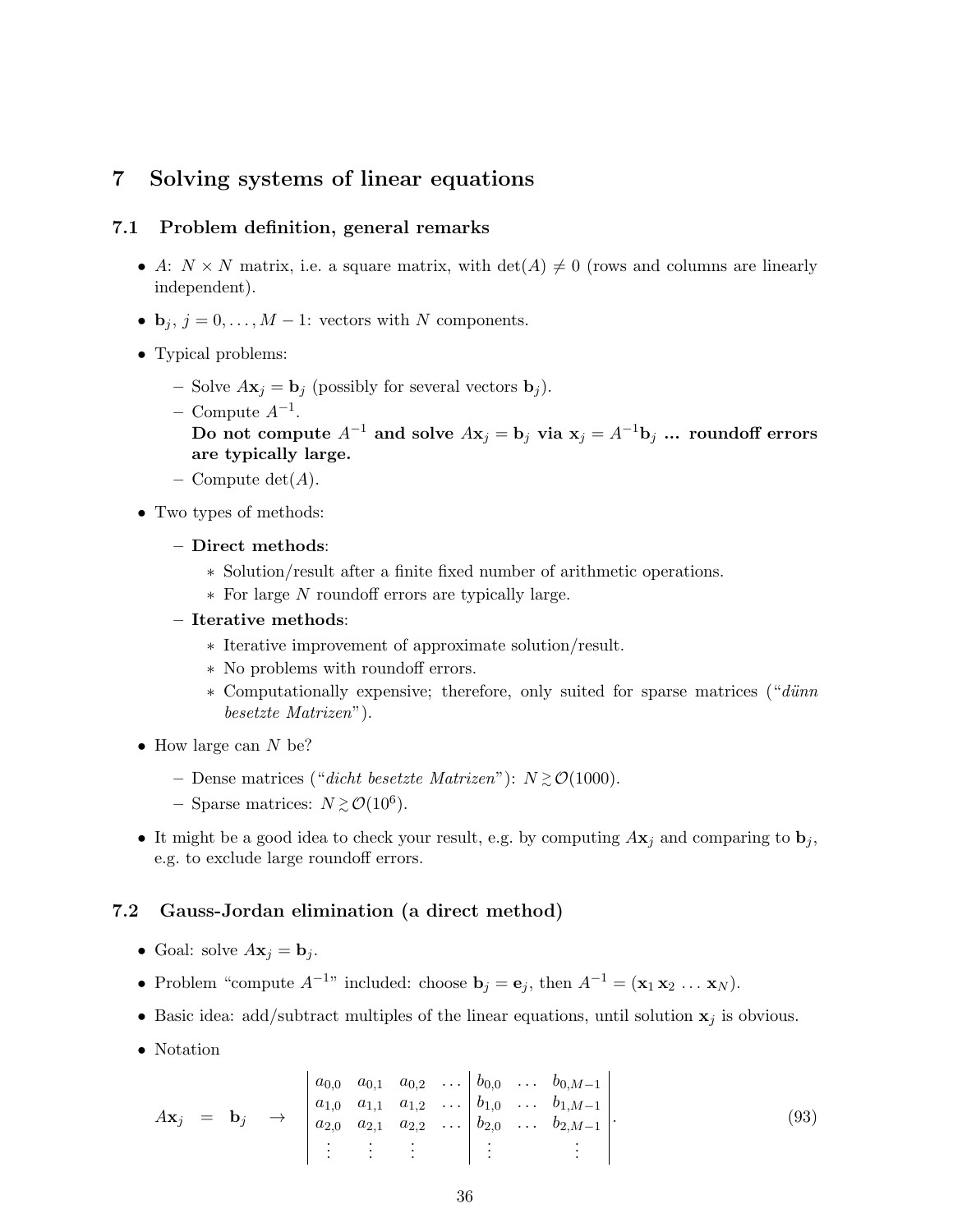• Step 1: elimination of column 0,

<span id="page-36-0"></span>
$$
a_{0,k}^{(1)} = \frac{a_{0,k}}{a_{0,0}}, \quad k = 0, \dots, N-1
$$
\n(94)

$$
b_{0,k}^{(1)} = \frac{b_{0,k}}{a_{0,0}}, \quad k = 0, \dots, M-1
$$
\n(95)

$$
a_{j,k}^{(1)} = a_{j,k} - a_{j,0} a_{0,k}^{(1)}, \quad j = 1, \dots, N-1, \quad k = 0, \dots, N-1
$$
 (96)

$$
b_{j,k}^{(1)} = b_{j,k} - a_{j,0}b_{0,k}^{(1)}, \quad j = 1, ..., N-1, \quad k = 0, ..., M-1
$$
 (97)

(assumption:  $a_{0,0} \neq 0$ ), then  $a_{0,0}^{(1)} = 1$  and  $a_{j,0}^{(1)} = 0$ ,  $j = 1, \ldots, N - 1$ , i.e.

$$
\begin{vmatrix}\n1 & a_{0,1}^{(1)} & a_{0,2}^{(1)} & \cdots & b_{0,0}^{(1)} & \cdots & b_{0,M-1}^{(1)} \\
0 & a_{1,1}^{(1)} & a_{1,2}^{(1)} & \cdots & b_{1,0}^{(1)} & \cdots & b_{1,M-1}^{(1)} \\
0 & a_{2,1}^{(1)} & a_{2,2}^{(1)} & \cdots & b_{2,0}^{(1)} & \cdots & b_{2,M-1}^{(1)} \\
\vdots & \vdots & \vdots & \vdots & \vdots & \vdots\n\end{vmatrix}.
$$
\n(98)

• Step  $n (n = 2, ..., N)$ : elimination of column  $n - 1$ ,

<span id="page-36-1"></span>
$$
a_{n-1,k}^{(n)} = \frac{a_{n-1,k}^{(n-1)}}{a_{n-1,n-1}^{(n-1)}} , \quad k = n-1, \dots, N-1
$$
\n(99)

$$
b_{n-1,k}^{(n)} = \frac{b_{n-1,k}^{(n-1)}}{a_{n-1,n-1}^{(n-1)}} , \quad k = 0, \dots, M-1
$$
 (100)

$$
a_{j,k}^{(n)} = a_{j,k}^{(n-1)} - a_{j,n-1}^{(n-1)} a_{n-1,k}^{(n)}, \quad j \neq n-1, \quad k = n-1, \dots, N-1
$$
 (101)

$$
b_{j,k}^{(n)} = b_{j,k}^{(n-1)} - a_{j,n-1}^{(n-1)} b_{n-1,k}^{(n)}, \quad j \neq n-1 \quad , \quad k = 0, \dots, M-1 \tag{102}
$$

(assumption:  $a_{n-1,n}^{(n-1)}$  $\binom{n-1}{n-1,n-1}$  ≠ 0), then  $a_{n-1,n-1}^{(n)} = 1$  and  $a_{j,n-1}^{(n)} = 0$ ,  $j \neq n-1$ , i.e. column  $n-1$ contains  $0 \ldots 010 \ldots 0$ .

• [\(94\)](#page-36-0) to [\(97\)](#page-36-0) are contained in [\(99\)](#page-36-1) to [\(102\)](#page-36-1), when defining  $a_{j,k}^{(0)} = a_{j,k}, b_{j,k}^{(0)} = b_{j,k}$ .

• After step  $N$ :

$$
\begin{vmatrix}\n1 & 0 & 0 & \dots & b_{0,0}^{(N)} & \dots & b_{0,M-1}^{(N)} \\
0 & 1 & 0 & \dots & b_{1,0}^{(N)} & \dots & b_{1,M-1}^{(N)} \\
0 & 0 & 1 & \dots & b_{2,0}^{(N)} & \dots & b_{2,M-1}^{(N)} \\
\vdots & \vdots & \vdots & \vdots & \vdots\n\end{vmatrix} \rightarrow \mathbf{1} \mathbf{x}_{j} = \mathbf{b}_{j}^{(N)}
$$
\n(103)

i.e. "**b** columns" are solutions  $x_j$ .

- Advantages and disadvantages:
	- (−) Rather slow to solve  $A\mathbf{x}_j = \mathbf{b}_j$ .
	- (−) All vectors  $\mathbf{b}_j$  have to be treated at the same time, otherwise even more inefficient.
	- $(+)$  Quite o.k. to compute  $A^{-1}$ .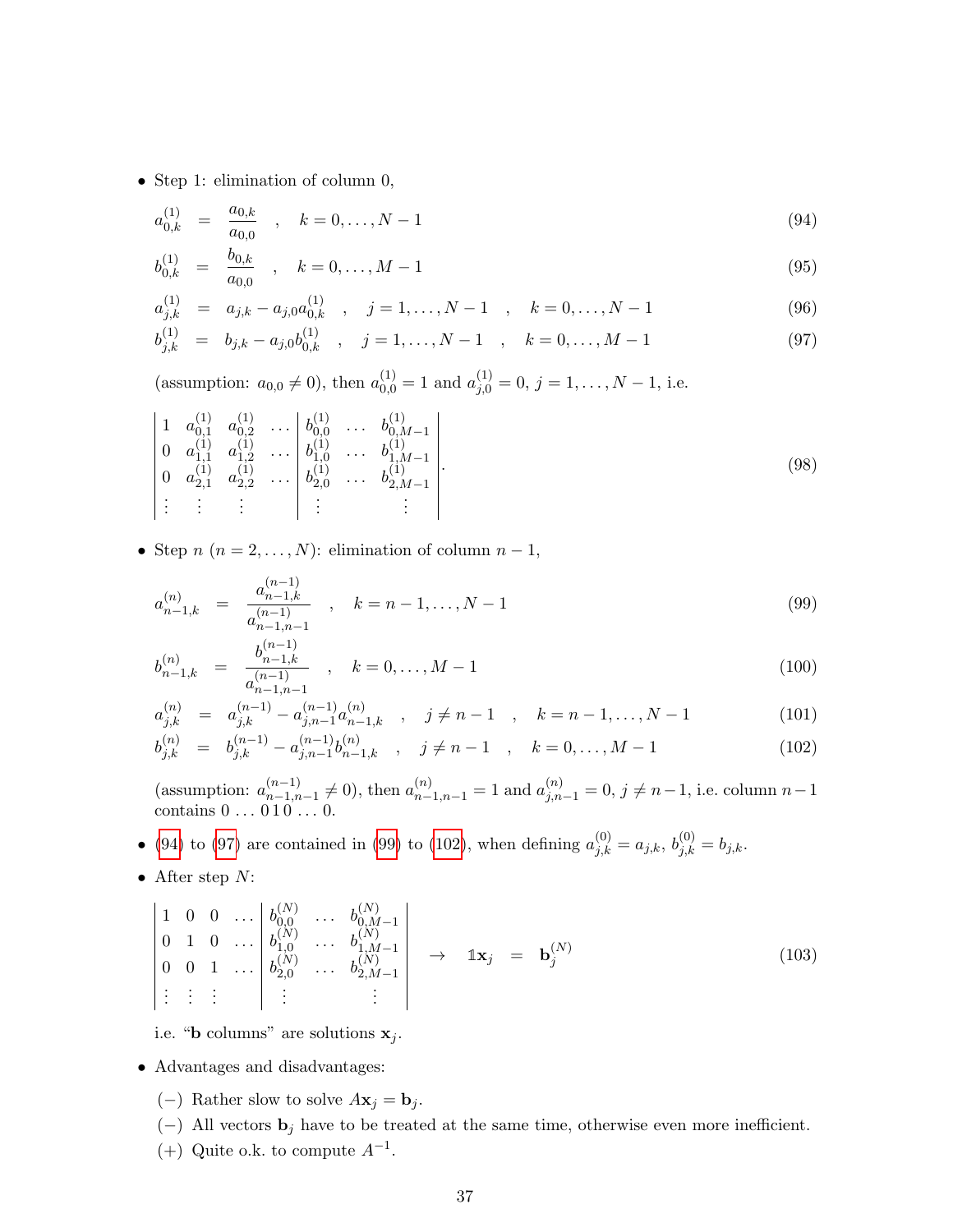#### <span id="page-37-0"></span>7.2.1 Pivoting

- Problems, when using the Gauss-Jordan elimination as presented above:
	- $-$  Assumption  $a_{n-1,n}^{(n-1)}$  $\binom{n-1}{n-1,n-1} \neq 0$  might not be fulfilled.
	- Large roundoff errors, if  $a_{n-1,n-1}^{(n-1)} \approx 0$ .
- Solution: reorder linear equations, i.e. rows of A and  $\mathbf{b}_i$ , in a numerically advantageous way.
- Partial pivoting:
	- Before step n swap row  $n-1$  and row j, where  $n-1 \leq j \leq N-1$  and  $|a_{i\,n-1}^{(n-1)}\rangle$  $\begin{array}{rcl} (n-1) \\ j, n-1 \end{array} = \max_{k} |a_{k,n-1}^{(n-1)}|$  $_{k,n-1}$  $\vert$ . (104)
	- $\rightarrow a_{n-1,n}^{(n-1)}$  $\binom{n-1}{n-1,n-1}$  ≠ 0, because det(A) ≠ 0 (cf. section [7.1\)](#page-35-0).
	- $\rightarrow$  Significantly smaller roundoff errors.
- Scaled partial pivoting:
	- Problem with partial pivoting:
		- \* E.g., if  $a_{0,0} = |a_{0,0}^{(0)}|$  $\binom{0}{0,0}$  is small, then partial pivoting will swap line 0 with another line before step 1.
		- ∗ However, if you multiply line 0 with a huge number, before using the Gauss-Jordan elimination method, you solve an equivalent system of linear equations, which has the same solution;  $a_{0,0} = |a_{0,0}^{(0)}|$  $\binom{0}{0,0}$  is now large and pivoting will not swap line 0 with another line before step 1; roundoff errors might then be rather large.
	- Before step n swap row  $n-1$  and row j, where  $n-1 \le j \le N-1$  and

$$
\frac{|a_{j,n-1}^{(n-1)}|}{\max_{l} |a_{j,l}^{(0)}|} = \max_{k} \frac{|a_{k,n-1}^{(n-1)}|}{\max_{l} |a_{k,l}^{(0)}|}
$$
\n(105)

("the  $n-1$ -th element in line j is large compared to the other elements in the line").

• There are even better pivoting strategies, e.g. full pivoting, where also columns are swapped.

## <span id="page-37-1"></span>7.3 Gauss elimination with backward substitution (a direct method)

- Similar to Gauss-Jordan elimination:
	- $-$  Step n  $(n = 1, \ldots, N 1)$ :
		- ∗ Proceed as defined for Gauss-Jordan elimination (section [7.2\)](#page-35-1) ...
		- $*$  ... but modify only rows below row  $n-1$ , i.e. generate 0's below  $a_{n-1,n}^{(n-1)}$  $\binom{n-1}{n-1,n-1}$ , but not above.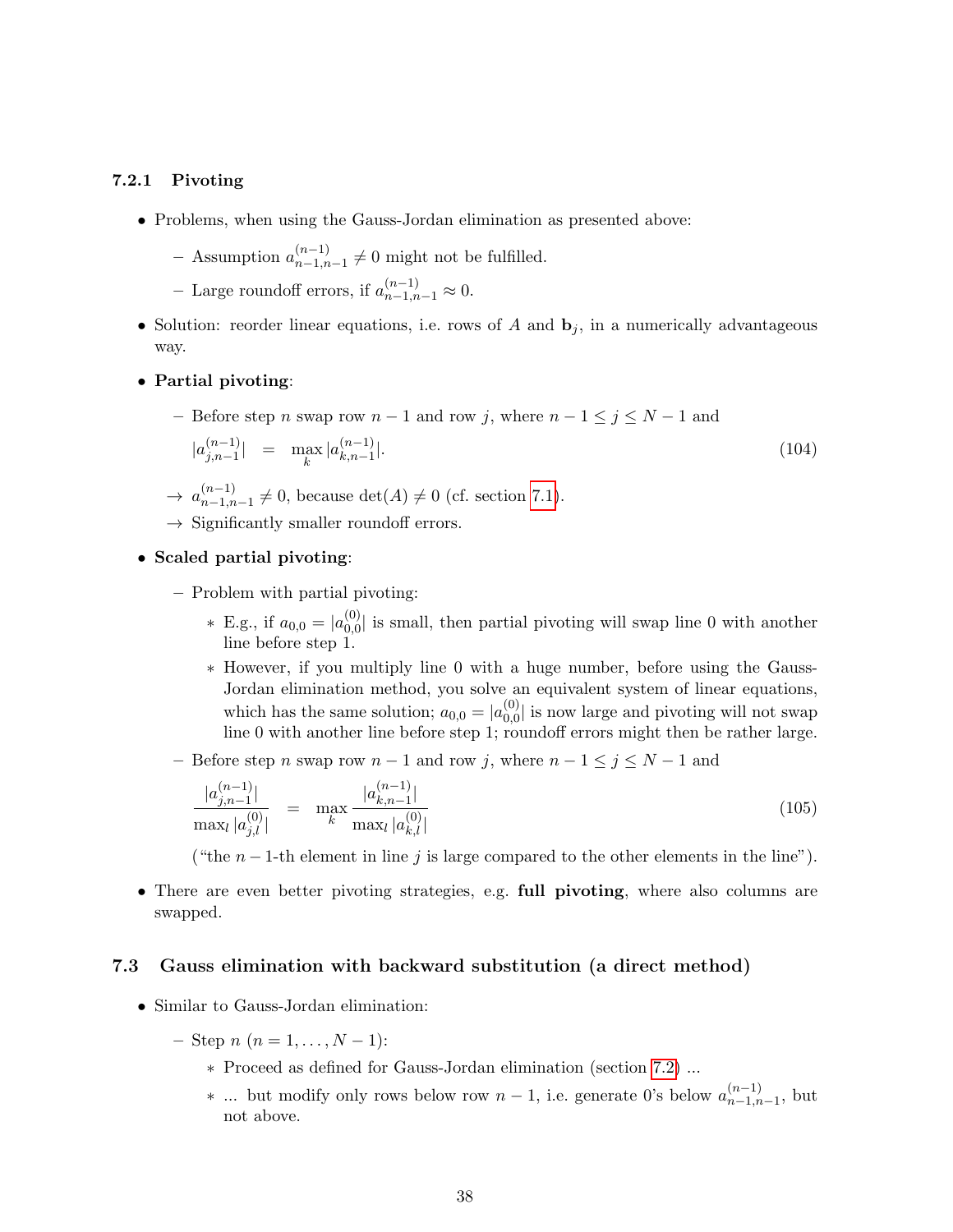$$
\begin{vmatrix} a_{0,0}^{(0)} & a_{0,1}^{(0)} & a_{0,2}^{(0)} & \dots & b_{0,0}^{(0)} & \dots & b_{0,M-1}^{(0)} \\ 0 & a_{1,1}^{(1)} & a_{1,2}^{(1)} & \dots & b_{1,0}^{(1)} & \dots & b_{1,M-1}^{(1)} \\ 0 & 0 & a_{2,2}^{(2)} & \dots & b_{2,0}^{(2)} & \dots & b_{2,M-1}^{(2)} \\ \vdots & \vdots & \vdots & \vdots & \vdots & \vdots & \end{vmatrix} . \tag{106}
$$

- Then backward substitution, i.e. computation of  $x_n$ :
	- ∗ Start with

$$
x_{N-1,n} = \frac{b_{N-1,n}^{(N-1)}}{a_{N-1,N-1}^{(N-1)}}.
$$
\n(107)

∗ Then

$$
x_{N-2,n} = \frac{b_{N-2,n}^{(N-2)} - a_{N-2,N-1}^{(N-2)} x_{N-1,n}}{a_{N-2,N-2}^{(N-2)}}.
$$
\n(108)

\* I.e. perform N steps 
$$
j = N - 1, N - 2, ..., 0,
$$
  
\n
$$
x_{j,n} = \frac{b_{j,n}^{(j)} - \sum_{k=j+1}^{N-1} a_{j,k}^{(j)} x_{k,n}}{a_{j,j}^{(j)}}.
$$
\n(109)

- Advantages and disadvantages:
	- (−) All vectors  $\mathbf{b}_j$  have to be treated at the same time, otherwise inefficient.
	- (+) For a small number of vectors  $\mathbf{b}_j$ , i.e. for  $M \ll N$ , Gauss elimination with backward substitution is  $\approx 1.5 \times$  faster than Gauss-Jordan elimination.
- Numerical experiment:
	- Random matrices and vectors,  $N \in \{4, 100\}$ , elements  $a_{j,k}$  and  $b_j$  chosen uniformly in [−1, +1].
	- Gauss elimination with backward substitution using different pivoting strategies.
	- Corresponding C code: cf. appendix [D.](#page-91-0)

| $N = 4$      |         |         |         |   |         |
|--------------|---------|---------|---------|---|---------|
|              |         |         |         |   |         |
|              |         |         |         |   |         |
| no pivoting: |         |         |         |   |         |
|              |         |         |         |   |         |
| $+0.68$      | $-0.21$ | $+0.57$ | $+0.60$ |   | $+0.82$ |
| $-0.60$      | $-0.33$ | $+0.54$ | $-0.44$ |   | $+0.11$ |
| $-0.05$      | $+0.26$ | $-0.27$ | $+0.03$ | I | $+0.90$ |
| $+0.83$      | $+0.27$ | $+0.43$ | $-0.72$ |   | $+0.21$ |
|              |         |         |         |   |         |
| $+0.68$      | $-0.21$ | $+0.57$ | $+0.60$ |   | $+0.82$ |
| $+0.00$      | $-0.52$ | $+1.04$ | $+0.09$ |   | +0.84   |
| $+0.00$      | $+0.24$ | $-0.23$ | $+0.07$ |   | $+0.96$ |
| $+0.00$      | $+0.53$ | $-0.26$ | $-1.45$ |   | $-0.79$ |
|              |         |         |         |   |         |
| $+0.68$      | -0.21   | $+0.57$ | $+0.60$ |   | +0.82   |
| $+0.00$      | $-0.52$ | $+1.04$ | $+0.09$ |   | +0.84   |
|              |         |         |         |   |         |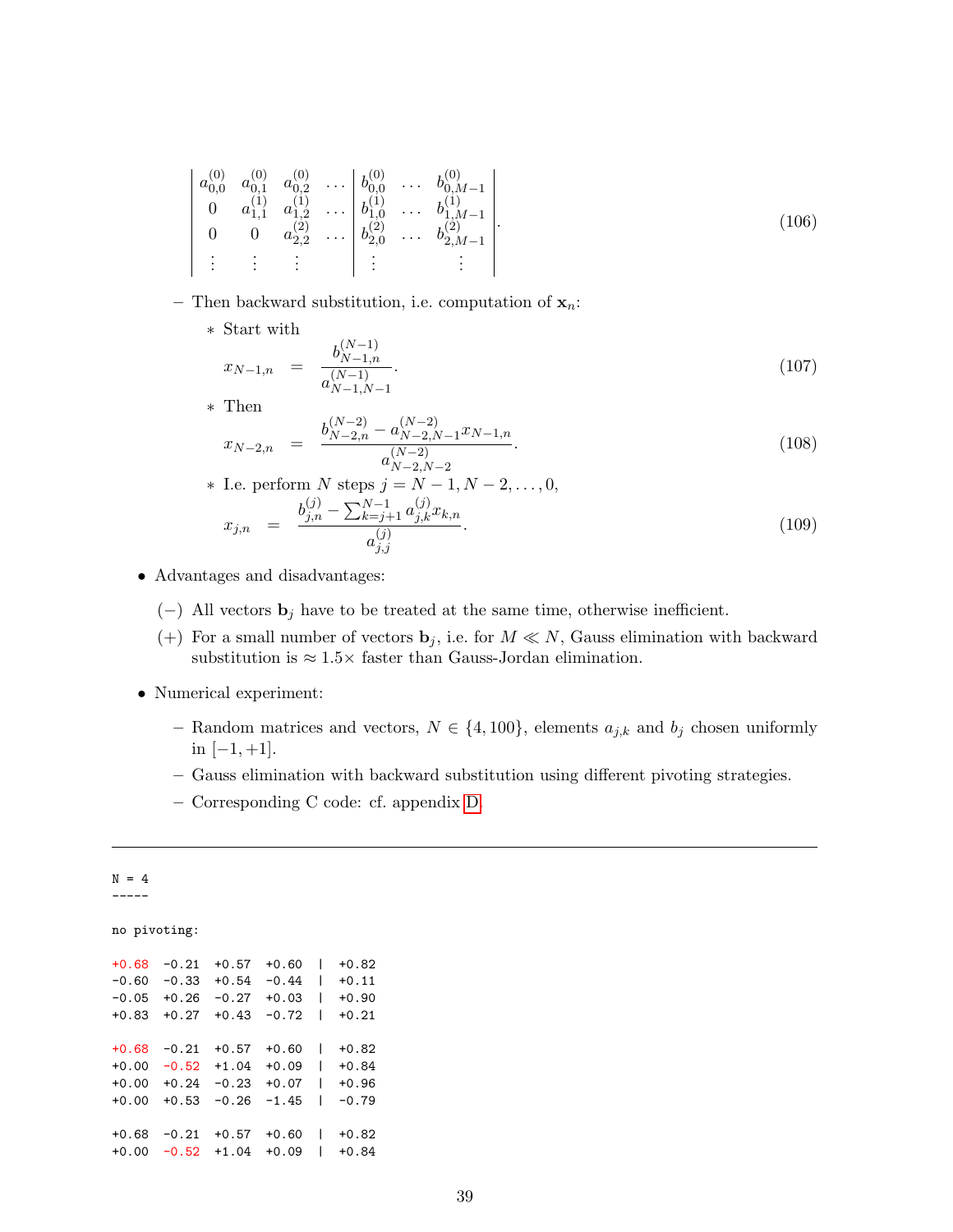+0.00 +0.00 +0.26 +0.11 | +1.35 +0.00 +0.00 +0.81 -1.36 | +0.07 +0.68 -0.21 +0.57 +0.60 | +0.82 +0.00 -0.52 +1.04 +0.09 | +0.84 +0.00 +0.00 +0.26 +0.11 | +1.35 +0.00 +0.00 +0.00 -1.69 | -4.19  $x = (-2.22 +7.31 +4.24 +2.47).$  $b_{\text{c}}$ check = ( +0.82 +0.11 +0.90 +0.21).  $b_{\text{check}} - b = (-2.2e-16 + 1.5e-16 - 1.1e-16 - 1.7e-15).$  $|b_{\text{c}}|$ check - b $| = +1.74535e-15$ . ------------------- partial pivoting: +0.68 -0.21 +0.57 +0.60 | +0.82 -0.60 -0.33 +0.54 -0.44 | +0.11 -0.05 +0.26 -0.27 +0.03 | +0.90 +0.83 +0.27 +0.43 -0.72 | +0.21 +0.83 +0.27 +0.43 -0.72 | +0.21 +0.00 -0.13 +0.85 -0.97 | +0.26 +0.00 +0.27 -0.25 -0.01 | +0.92 +0.00 -0.43 +0.21 +1.18 | +0.65 +0.83 +0.27 +0.43 -0.72 | +0.21 +0.00 -0.43 +0.21 +1.18 | +0.65 +0.00 +0.00 -0.11 +0.73 | +1.32 +0.00 +0.00 +0.79 -1.33 | +0.07 +0.83 +0.27 +0.43 -0.72 | +0.21 +0.00 -0.43 +0.21 +1.18 | +0.65 +0.00 +0.00 +0.79 -1.33 | +0.07 +0.00 +0.00 +0.00 +0.54 | +1.33  $x = (-2.22 +7.31 +4.24 +2.47).$  $b_{\text{check}} = ( +0.82 +0.11 +0.90 +0.21 ).$  $b_{\text{check}} - b = (-1.1e^{-16} - 3.6e^{-16} - 3.3e^{-16} + 1.1e^{-16}).$  $|b_{\text{c}}|$ check - b $| = +5.15537e-16$ . --------------------

scaled partial pivoting:

+0.68 -0.21 +0.57 +0.60 | +0.82 -0.60 -0.33 +0.54 -0.44 | +0.11 -0.05 +0.26 -0.27 +0.03 | +0.90 +0.83 +0.27 +0.43 -0.72 | +0.21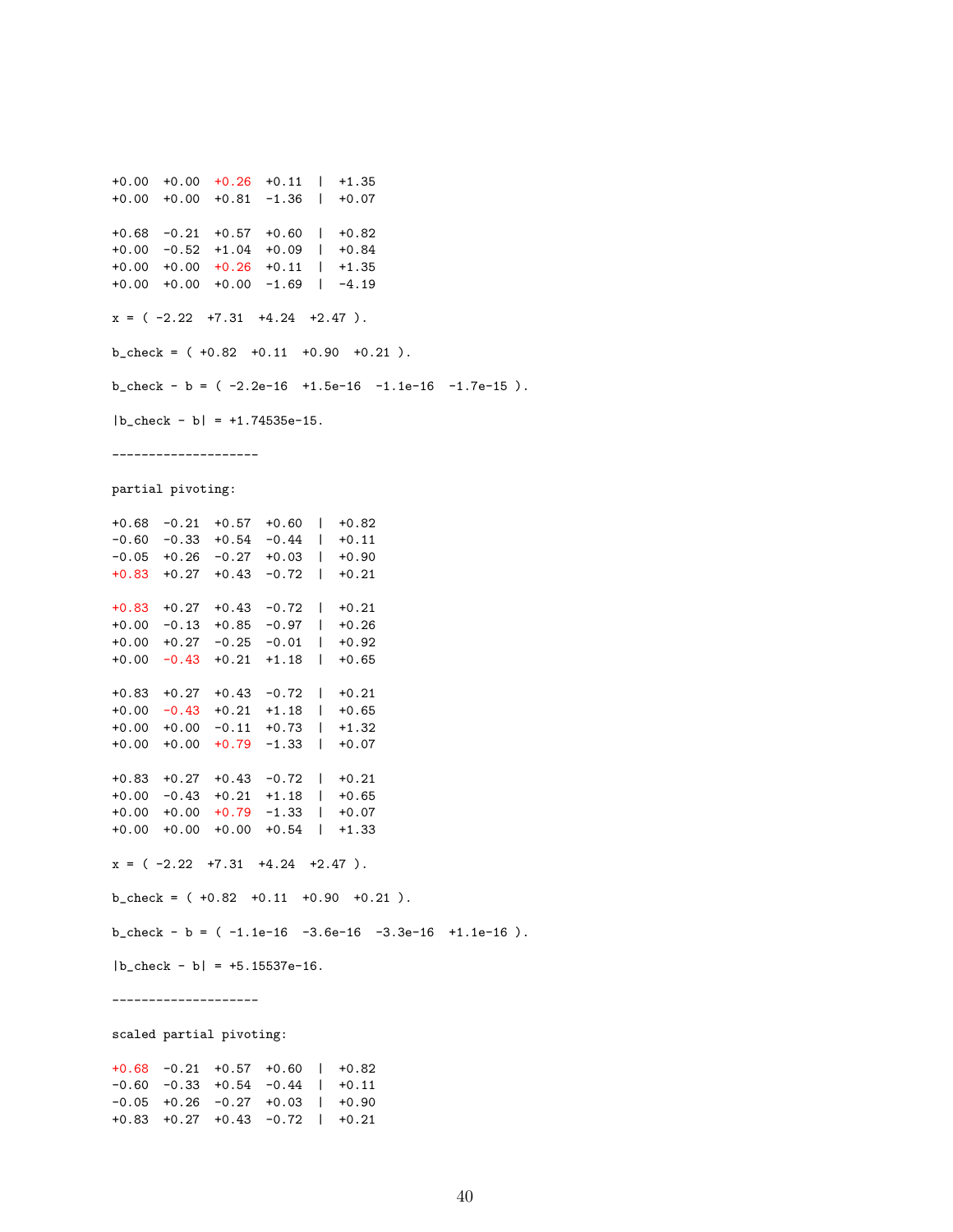```
+0.68 -0.21 +0.57 +0.60 | +0.82
+0.00 -0.52 +1.04 +0.09 | +0.84
+0.00 +0.24 -0.23 +0.07 | +0.96
+0.00 +0.53 -0.26 -1.45 | -0.79
+0.68 -0.21 +0.57 +0.60 | +0.82
+0.00 +0.24 -0.23 +0.07 | +0.96
+0.00 +0.00 +0.55 +0.23 | +2.88
+0.00 +0.00 +0.25 -1.59 | -2.88
+0.68 -0.21 +0.57 +0.60 | +0.82
+0.00 +0.24 -0.23 +0.07 | +0.96
+0.00 +0.00 +0.55 +0.23 | +2.88
+0.00 +0.00 +0.00 -1.69 | -4.19
x = (-2.22 +7.31 +4.24 +2.47).b_{\text{c}}check = ( +0.82 +0.11 +0.90 +0.21).
b_{\text{check}} - b = (-2.2e-16 -6.9e-17 +1.1e-16 -1.5e-15).|b_{\text{check}} - b| = +1.52081e-15.--------------------
N = 100-------
no pivoting:
|b_check - b| = +2.25693e-11.
partial pivoting:
|b_check - b| = +1.46047e-12.
scaled partial pivoting:
|b_check - b| = +3.28886e-13.
```
\*\*\*\*\* May 25, 2018 (7. lecture) \*\*\*\*\*

## 7.4 LU decomposition (a direct method)

•  $LU$  decomposition of  $A$ :

$$
A = LU
$$
\n
$$
L = \begin{pmatrix}\n1 & 0 & 0 & 0 & \dots \\
\alpha_{1,0} & 1 & 0 & 0 & \dots \\
\alpha_{2,0} & \alpha_{2,1} & 1 & 0 & \dots \\
\alpha_{3,0} & \alpha_{3,1} & \alpha_{3,2} & 1 & \dots \\
\vdots & \vdots & \vdots & \vdots & \vdots\n\end{pmatrix}
$$
\n(110)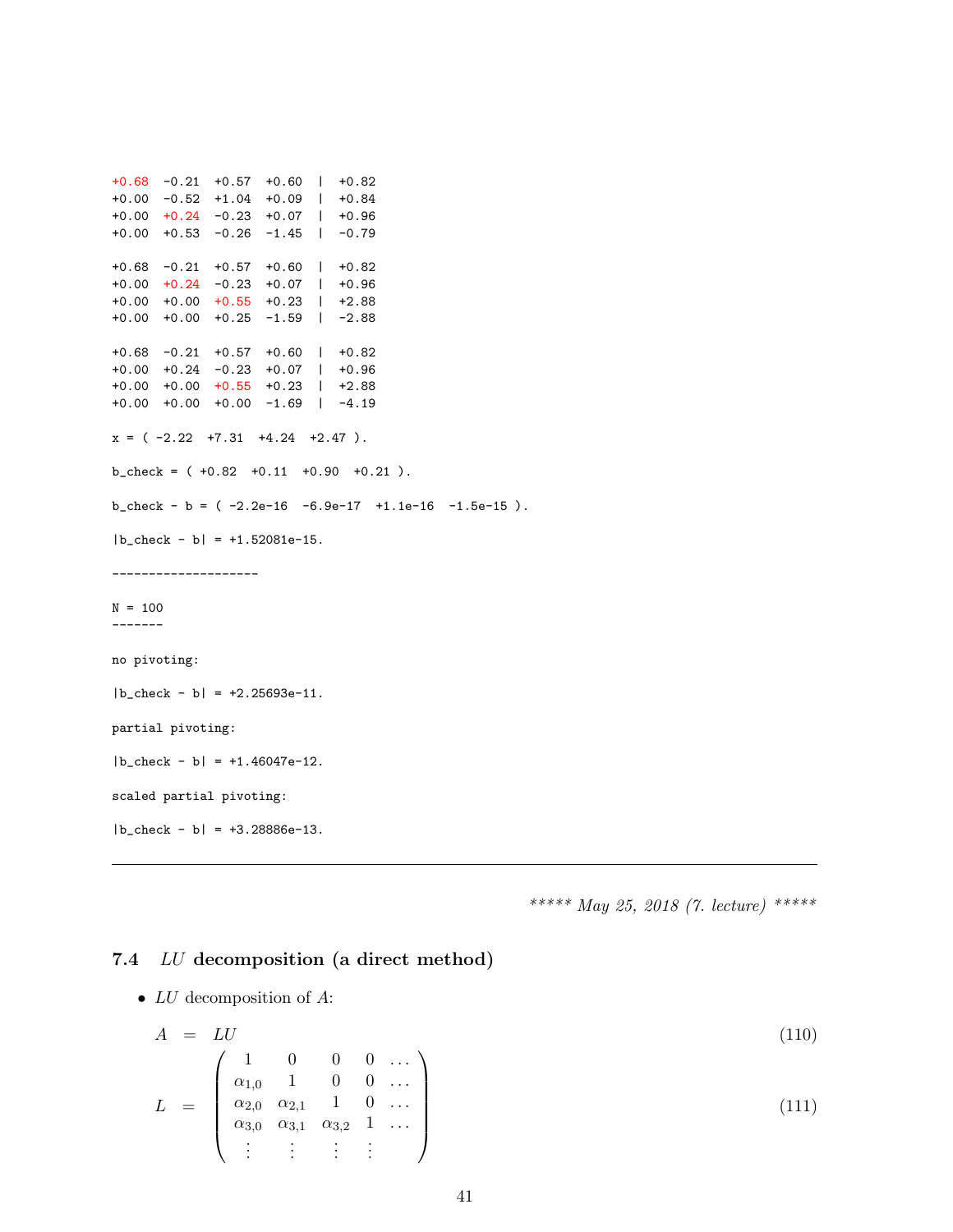$$
U = \begin{pmatrix} \beta_{0,0} & \beta_{0,1} & \beta_{0,2} & \beta_{0,3} & \dots \\ 0 & \beta_{1,1} & \beta_{1,2} & \beta_{1,3} & \dots \\ 0 & 0 & \beta_{2,2} & \beta_{2,3} & \dots \\ 0 & 0 & 0 & \beta_{3,3} & \dots \\ \vdots & \vdots & \vdots & \vdots & \ddots \end{pmatrix} . \tag{112}
$$

 $- L$ : lower triangular matrix.

 $- U$ : upper triangular matrix.

– Allows efficient computation of the solution of  $A\mathbf{x} = \mathbf{b}$  as well as of det(A) (cf. section [7.4.2](#page-42-0) and section [7.4.3\)](#page-42-1).

#### 7.4.1 Crout's algorithm

• To compute the LU decomposition of A, one has to solve  $N^2$  equations,

$$
a_{j,k} = \sum_{l=0}^{N-1} \alpha_{j,l} \beta_{l,k}, \qquad (113)
$$

with respect to  $\alpha_{j,k}$  and  $\beta_{j,k}$ .

- Solving these equations is trivial, when treating them in a particular order:
	- For  $k = 0, 1, \ldots, N 1$ , i.e. for all columns:
		- ∗ Step 1:

<span id="page-41-0"></span>
$$
\beta_{j,k} = a_{j,k} - \sum_{l=0}^{j-1} \alpha_{j,l} \beta_{l,k} , \quad j = 0, 1, ..., k.
$$
\n(114)

∗ Step 2:

<span id="page-41-1"></span>
$$
\alpha_{j,k} = \frac{1}{\beta_{k,k}} \left( a_{j,k} - \sum_{l=0}^{k-1} \alpha_{j,l} \beta_{l,k} \right) , \quad j = k+1, k+2, \dots, N-1.
$$
 (115)

## XXXXX Figure 7.A XXXXX

- Pivoting as important as for Gauss-Jordan elimination and for Gauss elimination with backward substitution.
	- Proceed as discused in section [7.2.1,](#page-37-0) e.g. use partial pivoting or scaled partial pivoting.
	- For  $j = k$  in [\(114\)](#page-41-0) use "optimal row", i.e. swap row k with one of the rows  $k + 1, k + 1$  $2, \ldots, N-1$  (the resulting LU decomposition corresponds to a "row-permuted matrix  $A$ ").
	- "Optimal" depends on the pivoting strategy, e.g. for partial pivoting the optimal row has the largest  $\beta_{k,k}$ .
	- Optimal row can be determined rather efficiently, because expressions marked in red in [\(114\)](#page-41-0) and [\(115\)](#page-41-1) are identical for  $j \geq k$ 
		- $\rightarrow$  first compute all "red expressions"
		- $\rightarrow$  then exchange rows according to pivoting strategy.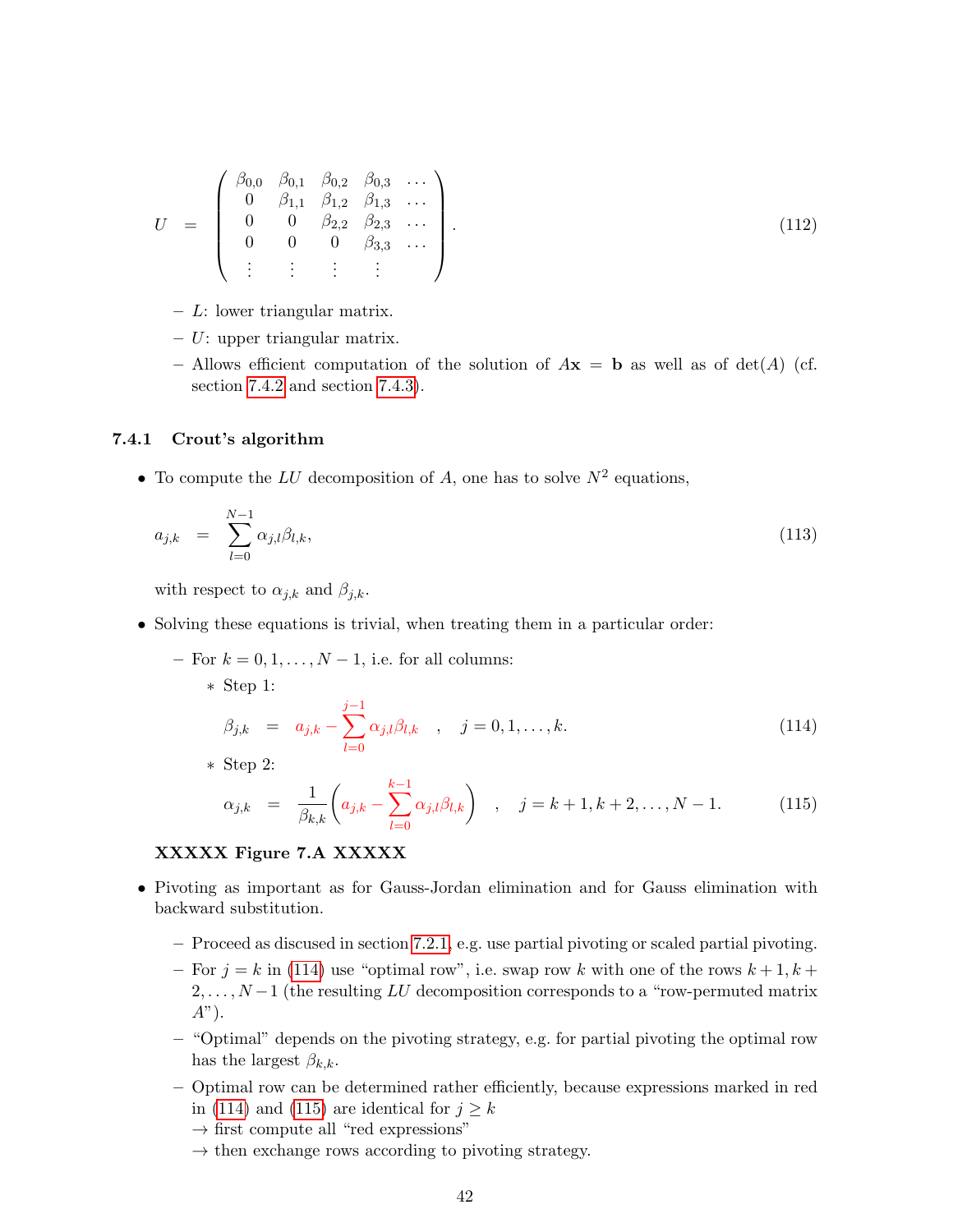### <span id="page-42-0"></span>7.4.2 Computation of the solution of  $Ax = b$

- Proceed in two steps:
	- (1) Compute y, defined by

$$
A\mathbf{x} = L\underbrace{U\mathbf{x}}_{=\mathbf{y}} = \mathbf{b},\tag{116}
$$

via forward substitution,

$$
y_j = b_j - \sum_{k=0}^{j-1} \alpha_{j,k} y_k , \quad j = 0, 1, ..., N-1,
$$
 (117)

i.e. solve  $Ly = b$  (note that, when pivoting has been used in the computation of the  $LU$  decomposition, the components of  $\bf{b}$  have to be reordered accordingly, i.e. one has to keep track of and store the permutation of rows, while computing the LU decomposition).

(2) Compute x via backward substitution (as in section [7.3\)](#page-37-1),

$$
x_j = \frac{y_j - \sum_{k=j+1}^{N-1} \beta_{j,k} x_k}{\beta_{j,j}}, \quad j = N-1, N-2, ..., 0,
$$
  
i.e. solve  $U \mathbf{x} = \mathbf{y}.$  (118)

- Advantages and disadvantages:
	- (+) LU decomposition independent of vectors  $\mathbf{b}_j$ , i.e. corresponding solutions  $\mathbf{x}_j$  do not have to be computed at the same time.
	- (+) Not slower than Gauss-Jordan elimination and Gauss elimination with backward substitution for  $A\mathbf{x}_j = \mathbf{b}_j$  as well as for  $A^{-1}$ .
	- $(+)$  Allows computation of  $det(A)$  (cf. section [7.4.3\)](#page-42-1)

#### <span id="page-42-1"></span>7.4.3 Computation of  $det(A)$

•

$$
\det(A) = \det(LU) = \underbrace{\det(L)}_{=1} \det(U) = \prod_{j=0}^{N-1} \beta_{j,j}.
$$
 (119)

• Pivoting can change the sign of  $det(A)$ :

$$
\det(A) = (-1)^{\text{sign}(\text{row permutation})} \prod_{j=0}^{N-1} \beta_{j,j}.
$$
 (120)

## 7.5  $QR$  decomposition (a direct method)

• Due to limited time not discussed.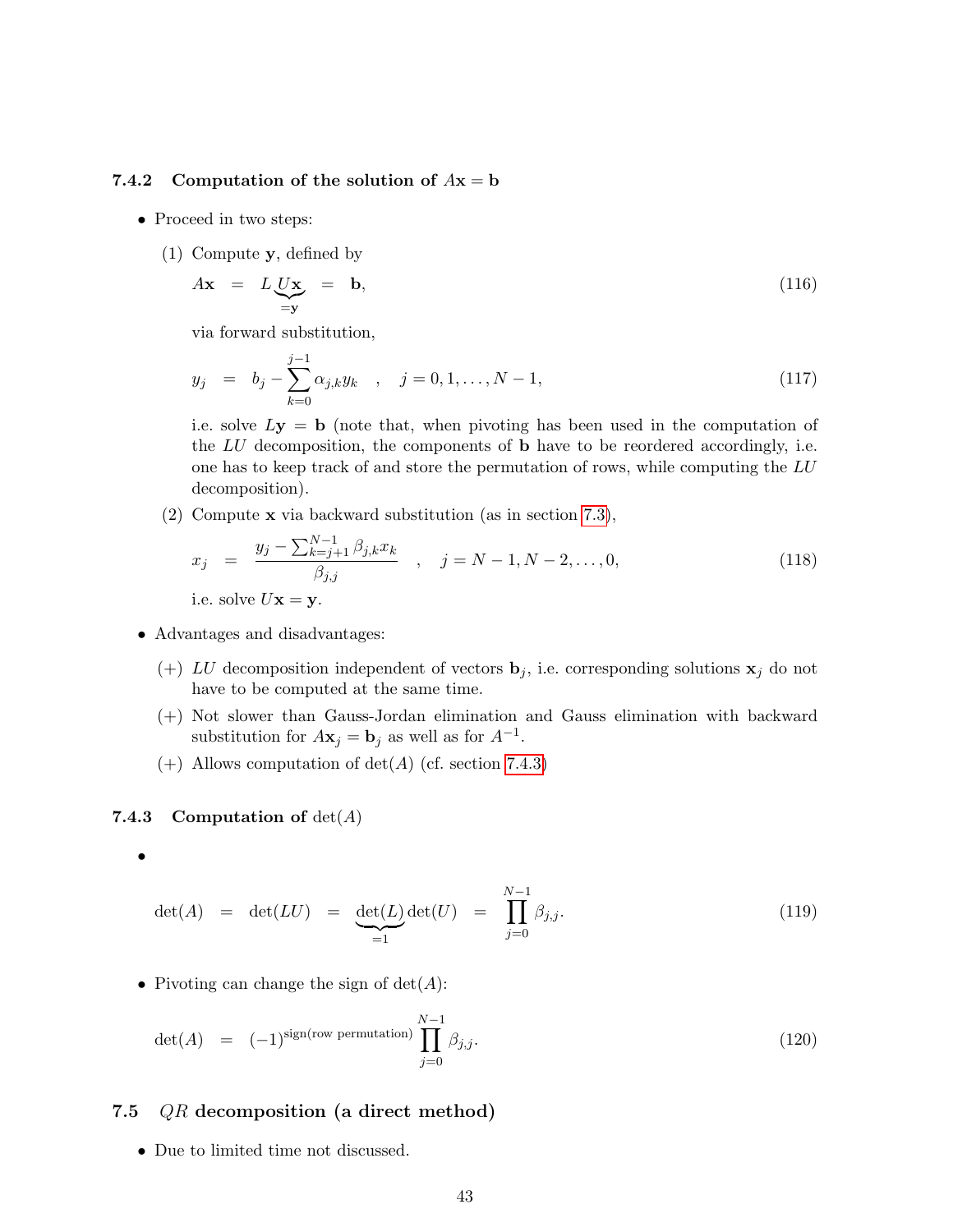### 7.6 Iterative refinement of the solution of  $Ax = b$  (for direct methods)

- Numerically obtained  $x$  (e.g. via LU decomposition) is only approximate solution of  $A\mathbf{x} = \mathbf{b}$ , because of roundoff errors, i.e.  $A\mathbf{x} = \tilde{\mathbf{b}} \neq \mathbf{b}$
- Refine x as follows:

$$
A(\mathbf{x} + \delta \mathbf{x}) = \mathbf{b} \rightarrow A \delta \mathbf{x} = \mathbf{b} - \underbrace{A \mathbf{x}}_{= \tilde{\mathbf{b}}} = \delta \mathbf{b}, \qquad (121)
$$

i.e. solve

$$
A\delta \mathbf{x} = \delta \mathbf{b};\tag{122}
$$

refined solution is  $\mathbf{x} + \delta \mathbf{x}$ .

- Several iterations possible.
- Highly recommended:
	- $-$  Computationally inexpensive, when using the  $LU$  decomposition
	- Might improve accuracy significantly.

## 7.7 Conjugate gradient method (an iterative method)

• Problem: storing  $N \times N$  matrices for  $N \gg 10000$  typically exceeds memory limit.

– E.g. a real  $10000 \times 10000$  matrix requires  $(10000)^2 \times 8 \approx 1$  GB.

• Sparse matrices of that size can be stored easily (only elements  $\neq 0$  need to be stored).

– E.g. a real tridiagonal  $10000 \times 10000$  matrix requires  $3 \times 10000 \times 8 \ll 1$  MB.

- Applying direct methods to large sparse matrices still not practicable, because direct methods "transform sparse matrices into dense matrices".
- Iterative methods do not transform  $A$ , i.e. only use the original  $A$ .  $\rightarrow$  Iterative methods particularly suited to solve  $A\mathbf{x} = \mathbf{b}$ , when A is a large sparse matrix.

#### <span id="page-43-0"></span>7.7.1 Symmetric positive definite A

- Goal: solve  $A\mathbf{x} = \mathbf{b}$  (a single vector  $\mathbf{b}$ , no computation of  $A^{-1}$  or  $\det(A)$ ).
- Basic idea:
	- Minimize

$$
f(\mathbf{x}) = \frac{1}{2}\mathbf{x}A\mathbf{x} - \mathbf{b}\mathbf{x},\tag{123}
$$

which describes an N-dimensional paraboloid, with respect to x.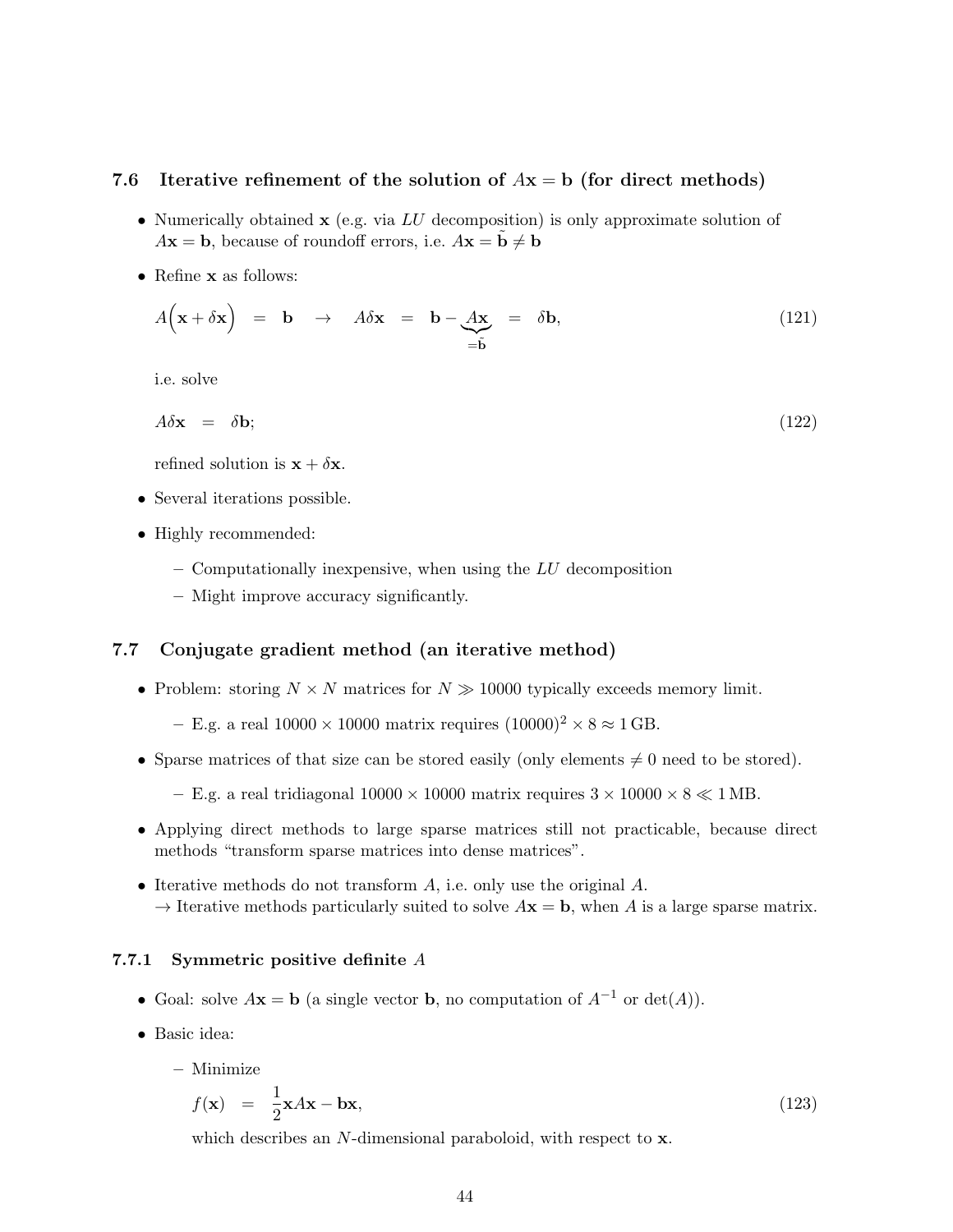– The minimum is characterized by

$$
\nabla f(\mathbf{x}) = A\mathbf{x} - \mathbf{b} = 0, \tag{124}
$$

i.e. it is the solution of  $A\mathbf{x} = \mathbf{b}$ .

- Algorithm:
	- Guess solution  $\mathbf{x}_0$ , e.g.  $\mathbf{x}_0 = 0$  (can be far away from the correct solution).

$$
- n = 0.
$$

- (1) Select direction  $\mathbf{p}_n$  (details below).
- Minimize  $f(\mathbf{x}_n + \alpha_n \mathbf{p}_n)$  with respect to  $\alpha_n$ .
- $\mathbf{x}_{n+1} = \mathbf{x}_n + \alpha_n \mathbf{p}_n.$
- If  $|**b** A**x**<sub>n+1</sub>|$  sufficiently small:  $\rightarrow$   $\mathbf{x}_{n+1}$  is approximate solution.

End of algorithm.

Else:

$$
\rightarrow n = n + 1.
$$
  
Go to (1).

- Detailed equations:
	- $\mathbf{r}_0 = \mathbf{b} A\mathbf{x}_0$  ("residual"),  $\mathbf{p}_0 = \mathbf{r}_0$ .
	- During each iteration:

$$
\alpha_n = \frac{\mathbf{r}_n \mathbf{r}_n}{\mathbf{p}_n A \mathbf{p}_n} \tag{125}
$$

$$
\mathbf{r}_{n+1} = \mathbf{r}_n - \alpha_n A \mathbf{p}_n \tag{126}
$$

$$
\beta_n = \frac{\mathbf{r}_{n+1}\mathbf{r}_{n+1}}{\mathbf{r}_n\mathbf{r}_n} \tag{127}
$$

$$
\mathbf{p}_{n+1} = \mathbf{r}_{n+1} + \beta_n \mathbf{p}_n \tag{128}
$$

(cf. [\[1\]](#page-100-0), section  $2.7.6$ ).

- One can show: after *n* steps  $x_n$  is not just minimum with respect to direction  $p_{n-1}$ , but also minimum with respect to all previous directions  $\mathbf{p}_0, \mathbf{p}_1, \ldots, \mathbf{p}_{n-2}$ .  $\rightarrow$  Solution of  $A\mathbf{x} = \mathbf{b}$  after N steps or less.
- Typically solution of  $A\mathbf{x} = \mathbf{b}$  obtained after significantly less than N steps. XXXXX Figure 7.B XXXXX

$$
**** June 01, 2018 (8. lecture) ***
$$

## <span id="page-44-0"></span>7.7.2 Generalizations

- For non-symmetric and/or non-positive definite matrices  $A$ :
	- Biconjugate gradient method.
	- Minimum residual method.
	- Generalized minimum residual method.

– ...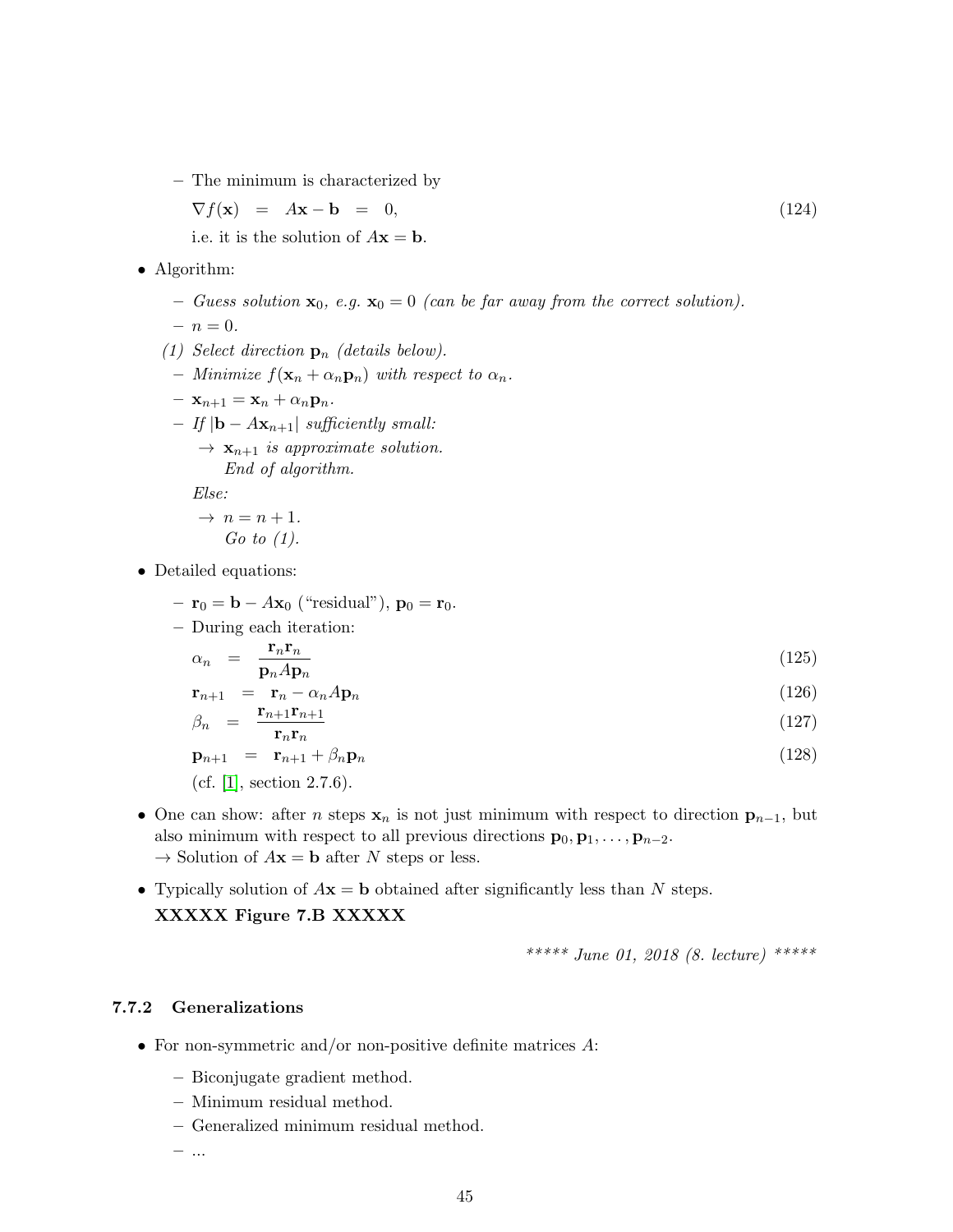#### 7.7.3 Condition number, preconditioning

• Any  $N \times N$  matrix can be decomposed according to

$$
A = U \operatorname{diag}(\omega_0, \omega_1, \dots, \omega_{N-1}) V^T,
$$
\n(129)

where U and V are orthogonal matrices and  $\omega_j \geq 0$  are the singular values of  $A^4$  $A^4$ .

• Condition number:

$$
cond(A) = \frac{\max_j(\omega_j)}{\min_j(\omega_j)}.
$$
\n(130)

- If  $\text{cond}(A)$  is large, the conjugate gradient method is inefficient:
	- Many iterations necessary.
	- Numerical accuracy limited.
- Illustration for symmetric positive definite A:
	- $\omega_i$  are eigenvalues of A.
	- Semi-axes of the ellipsoids  $f(x) = (1/2)xAx bx = const$  are proportional to  $(\omega_j)^{-1/2}.$
	- Numerically problematic, if ellipsoids have significantly different semi-axes.
	- Numerically ideal, if ellipsoids are spheres (solution obtained after one step).

### XXXXX Figure 7.C XXXXX

- Caution:
	- If A is not symmetric and positive definite, one could solve  $A^T A \mathbf{x} = A^T \mathbf{b}$  instead of  $A\mathbf{x} = \mathbf{b}$ ; then one could use the conjugate gradient method, since  $A^T A$  is symmetric and positive definite.
	- Do not do that, because  $\text{cond}(A^T A) = (\text{cond}(A))^2$ , i.e. the conjugate gradient method applied to  $A<sup>T</sup>A$  is significantly more inefficient than other generalized methods (cf. section [7.7.2\)](#page-44-0) applied to A.
- Quite often preconditioning is advantageous:
	- Select an  $N \times N$  matrix  $\tilde{A}$  with the following properties:
		- ∗  $\tilde{A} \approx A$ .
		- $\hat{A}$ **x** = **b** can be solved easily (e.g. analytically).
	- Compute  $\tilde{A}^{-1}$ , solve  $\tilde{A}$ **y** = **b**.
	- Solve  $\tilde{A}^{-1}A\mathbf{x} = \tilde{A}^{-1}\mathbf{b} = \mathbf{y}$  numerically (advantage: cond( $\tilde{A}^{-1}A$ ) ≈ 1, because  $\ddot{A} = A$ ).

<span id="page-45-0"></span><sup>&</sup>lt;sup>4</sup>For symmetric positive definite matrices A, as discussed in section [7.7.1,](#page-43-0) singular values are identical to eigenvalues.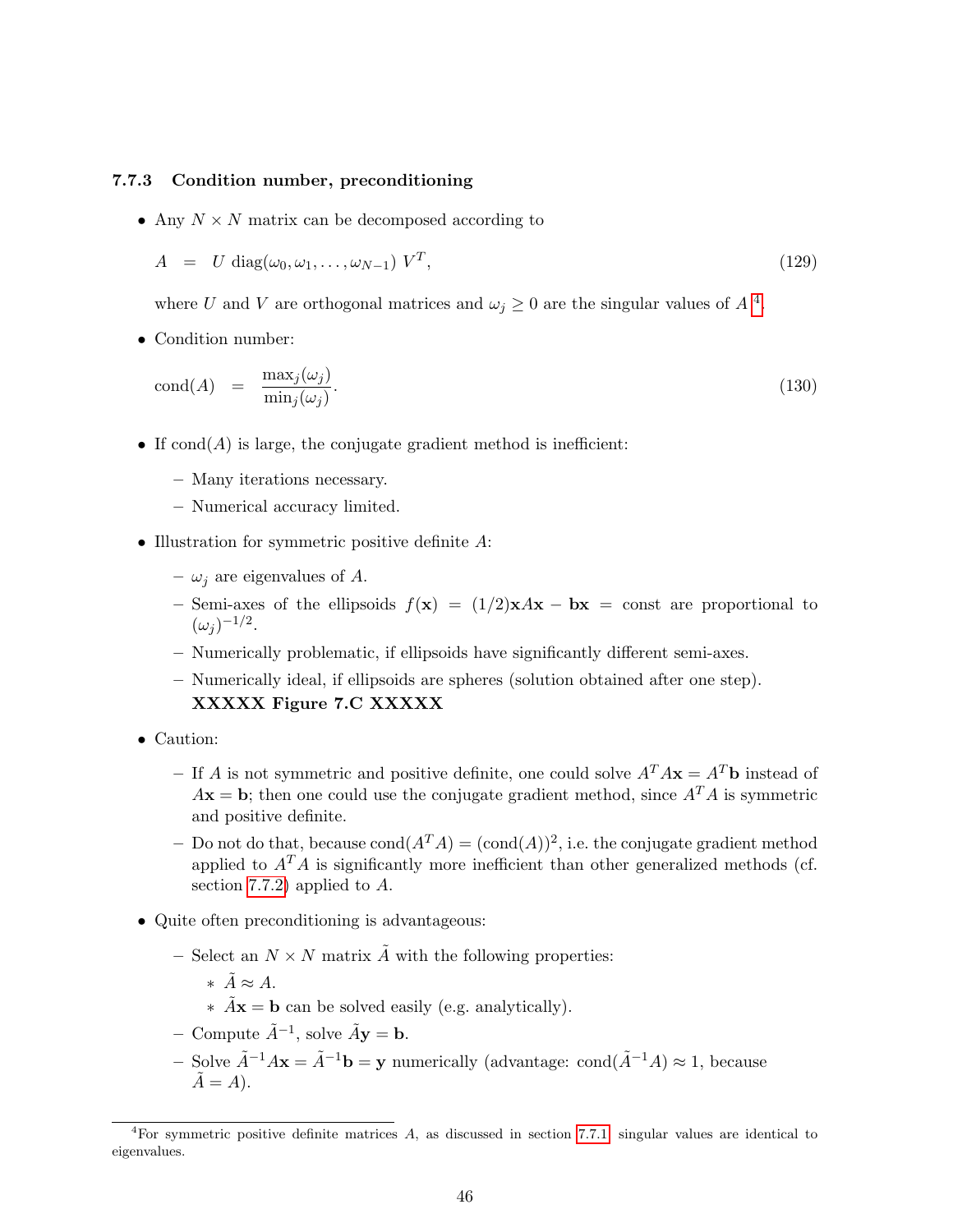# 8 Numerical integration

## <span id="page-46-1"></span>8.1 Numerical integration in 1 dimension

• Goal: Compute the definite integral

$$
I = \int_{a}^{b} dx f(x). \tag{131}
$$

• Many applications in physics, e.g. normalizing wave functions in quantum mechanics, solving ODEs by separation of variables, etc.

## <span id="page-46-2"></span>8.1.1 Newton-Cotes formulas

- Basic principle: Approximate  $f(x)$  using a polynomial, integrate the polynomial analytically.
- In detail:
	- Approximate  $f(x)$  using Lagrange polynomials:
		- \* Select  $n+1$  points  $x_j$ ,  $j=0,1,\ldots,n$ .
		- ∗ Compute/evaluate samples  $f_j = f(x_j)$ .
		- ∗ Langrange polynomials:

$$
l_j(x) = \prod_{k \neq j} \frac{x - x_k}{x_j - x_k},
$$
\n
$$
i \in J_i(x) - \delta_{ij}
$$
\n(132)

i.e. 
$$
i_j(x_k) = 0jk
$$
.  
\n\* Approximation of  $f(x)$ .

$$
f(x) \approx g(x) = \sum_{i=1}^{n} f_i l_i(x).
$$

$$
f(x) \approx g(x) = \sum_{j=0} f_j l_j(x). \tag{133}
$$

## XXXXX Figure 8.A XXXXX

– Integrate  $g(x)$  instead of  $f(x)$  to obtain an approximation of the integral,

<span id="page-46-0"></span>
$$
I = \int_{a}^{b} dx f(x) \approx \int_{a}^{b} dx g(x) = \int_{a}^{b} dx \sum_{j=0}^{n} f_{j} l_{j}(x) =
$$
  

$$
= \sum_{j=0}^{n} f_{j} \underbrace{\int_{a}^{b} dx l_{j}(x)}_{=w_{j}} = \sum_{j=0}^{n} f_{j} w_{j}.
$$
 (134)

– Error estimates (valid for  $a \leq x_j \leq b$ ):

\* Even *n*:  
\n
$$
\Delta I = \left| \int_{a}^{b} dx \left( f(x) - g(x) \right) \right| = \frac{1}{(n+2)!} \underbrace{\left( \int_{a}^{b} dx \, x \prod_{j=0}^{n} (x - x_j) \right)}_{\sim (b-a)^{n+3}} f^{(n+2)}(\xi)
$$
\n(135)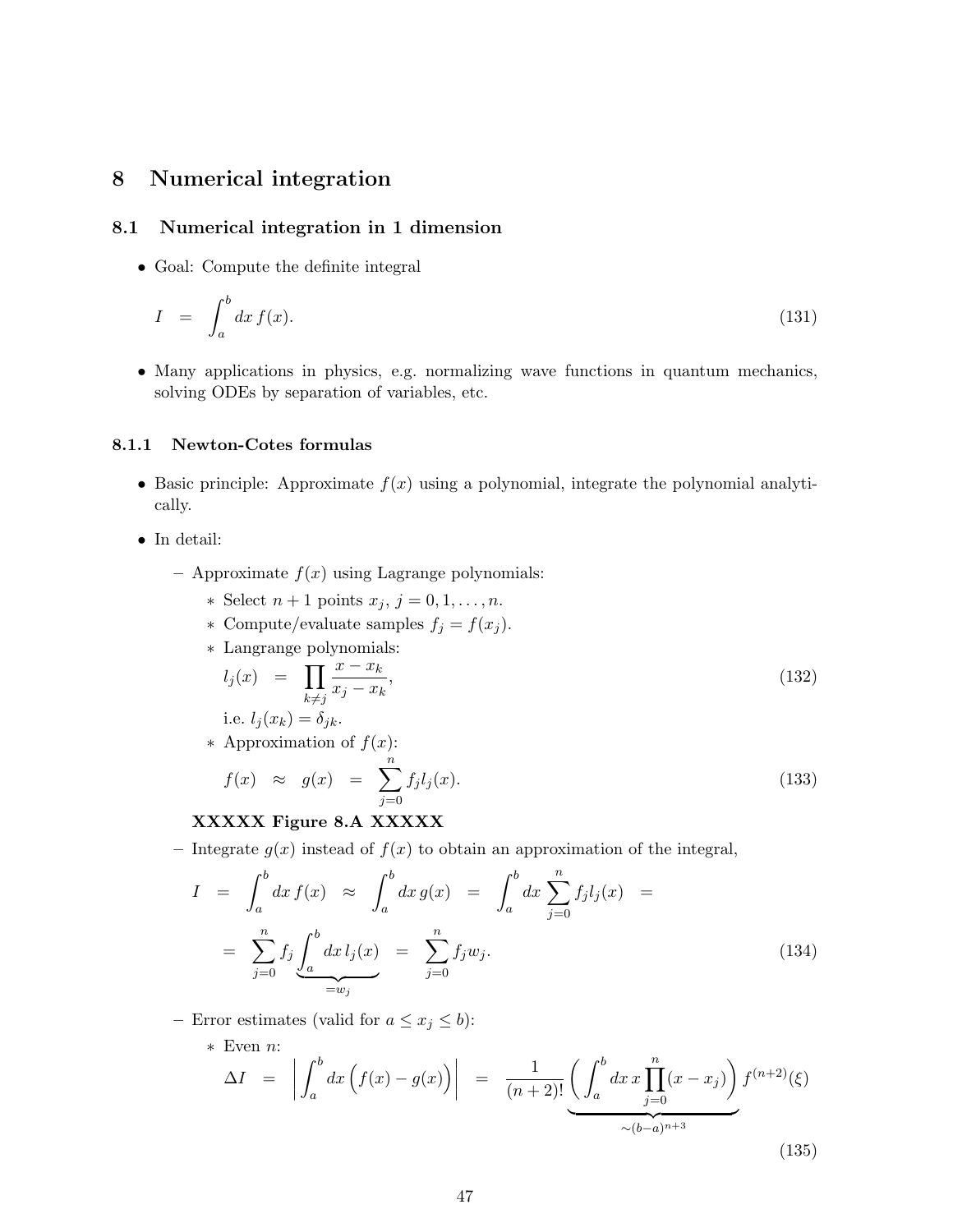with  $a < \xi < b$  ( $f^{(n+2)}$ ) denotes the  $n+2$ -th derivative, i.e. the integration of degree  $n + 1$  polynomials is exact).

\* Odd *n*:  
\n
$$
\Delta I = \left| \int_{a}^{b} dx \left( f(x) - g(x) \right) \right| = \frac{1}{(n+1)!} \underbrace{\left( \int_{a}^{b} dx \prod_{j=0}^{n} (x - x_{j}) \right)}_{\sim (b-a)^{n+2}} f^{(n+1)}(\xi)
$$
\n(136)

with  $a < \xi < b$  ( $f^{(n+1)}$ ) denotes the  $n+1$ -th derivative, i.e. the integration of degree *n* polynomials is exact).

- $\ast$  Error estimates ΔI are only useful, if derivatives  $f^{(n+2)}$  and  $f^{(n+1)}$  are bounded (not the case, if  $f$  has singularities).
- ∗ For a derivation of these error estimates cf. e.g. [\[3\]](#page-100-1).
- Trapezoidal rule  $(n = 1)$ :  $x_0 = a, x_1 = b$ ,

$$
I = \int_{a}^{b} dx f(x) \approx \left(\frac{1}{2}f_0 + \frac{1}{2}f_1\right)h
$$
 (137)

$$
\Delta I = \frac{1}{2} \left( \int_a^b dx \, \frac{(x-a)(x-b)}{2} \right) f''(\xi) = -\frac{h^3}{12} f''(\xi) = \mathcal{O}(h^3) \tag{138}
$$

$$
(h = (b - a)/n).
$$

## XXXXX Figure 8.B XXXXX

• Simpson's rule  $(n = 2)$ :  $x_0 = a$ ,  $x_1 = a + h$ ,  $x_2 = a + 2h = b$ , i.e. equidistant points,

$$
I = \int_{a}^{b} dx f(x) \approx \left(\frac{1}{3}f_0 + \frac{4}{3}f_1 + \frac{1}{3}f_2\right)h \tag{139}
$$

$$
\Delta I = \dots = -\frac{h^5}{90} f^{(4)}(\xi) = \mathcal{O}(h^5) \tag{140}
$$

(coefficients 1/3, 4/3 and 1/3 can be obtained in a straightforward way from [\(134\)](#page-46-0)).

### XXXXX Figure 8.C XXXXX

- There are further common "integration rules", e.g. Simpson's  $3/8$  rule or Boole's rule.
- Examples (cf.  $[3]$ ):

–

$$
I_1 = \int_0^1 dx \frac{1}{1+x^2} = \frac{\pi}{4}.
$$
\n
$$
* I_1 = +0.7853... \text{ (analytically)}.
$$
\n
$$
* I_1 = +0.7500..., \Delta I_1 = +0.0353... \text{ (Trapezoidal rule)}.
$$
\n
$$
* I_1 = +0.7833..., \Delta I_1 = +0.0020... \text{ (Simpson's rule)}.
$$
\n(141)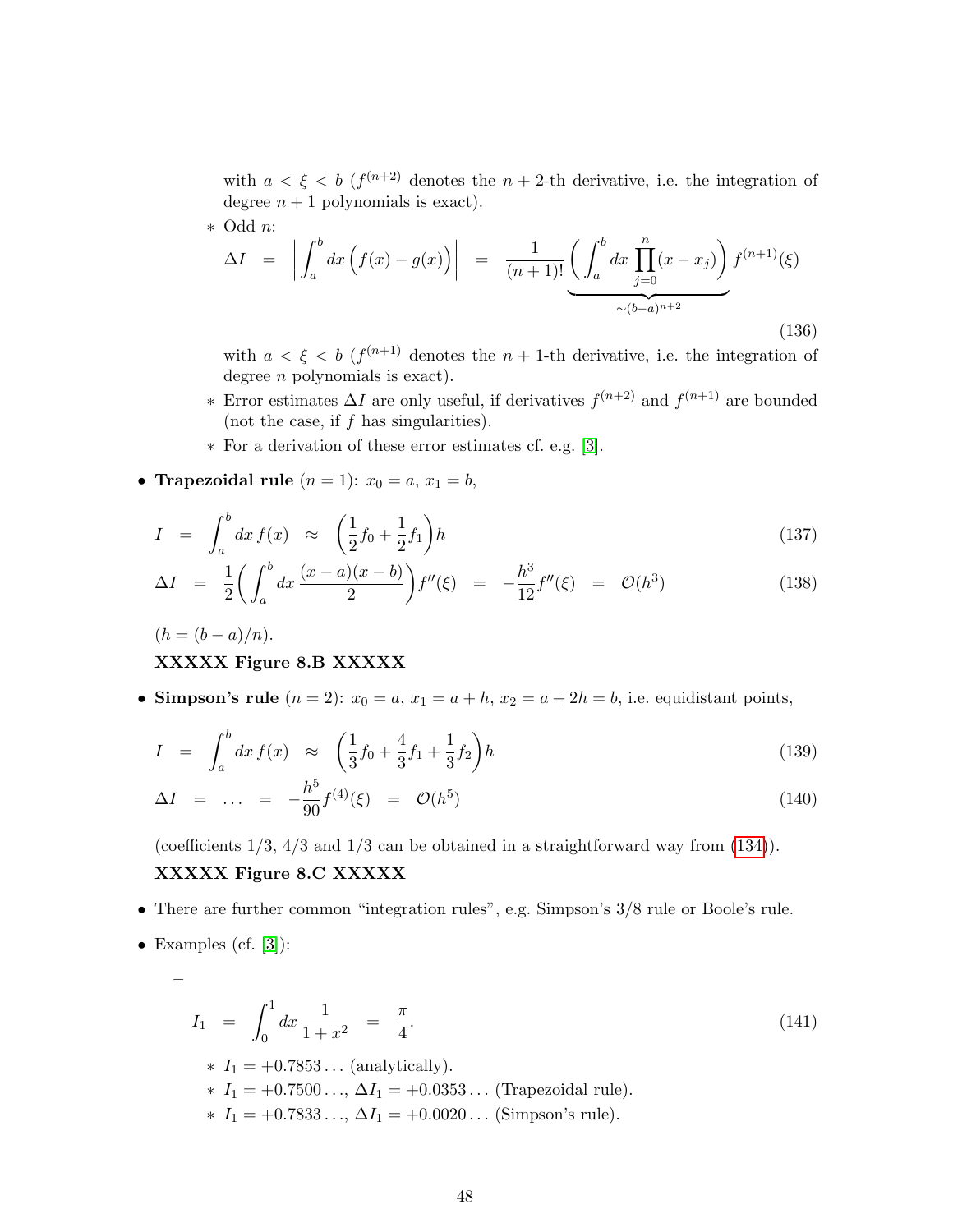$$
I_2 = \int_0^1 dx e^x = e - 1.
$$
\n
$$
I_2 = +1.7182 \dots \text{(analytically)}.
$$
\n
$$
I_1 = +1.7182 \dots \text{(analytically)}.
$$
\n
$$
I_2 = +1.8591 \dots, \Delta I_2 = -0.1408 \dots \text{(Trapezoidal rule)}.
$$
\n
$$
I_1 = +1.7188 \dots, \Delta I_2 = -0.0005 \dots \text{ (Simpson's rule)}.
$$
\n(142)

#### • Iterated trapezoidal rule:

–

– Split the interval  $[a, b]$  into N sub-intervals of the same size and apply the trapezoidal rule for each sub-interval:

<span id="page-48-0"></span>
$$
I = \int_{a}^{b} dx f(x) \approx \left(\frac{1}{2}f_0 + f_1 + f_2 + \ldots + f_{N-1} + \frac{1}{2}f_N\right)h = T_N \tag{143}
$$

$$
\Delta I = N \times \mathcal{O}(h^3) = \mathcal{O}(1/N^2). \tag{144}
$$

 $(h = (b - a)/N)$ .

– Iteratively increase the number of sub-intervals by a factor of 2 in each step, i.e.  $N \to 2N$ , until the approximation of I is sufficiently accurate (error is reduced by a factor of around 4 in each step).

#### • Iterated Simpson's rule:

 $-$  Approximate I according to

$$
I = \int_{a}^{b} dx f(x) \approx \frac{4}{3} T_{2N} - \frac{1}{3} T_N. \tag{145}
$$

- Naive expectation:  $\Delta I = \mathcal{O}(1/N^2)$ .
- Closer inspection shows that  $\Delta$  is much smaller:

$$
\frac{4}{3}T_{2N} - \frac{1}{3}T_N = \left(\frac{1}{3}f_0 + \frac{4}{3}f_1 + \frac{2}{3}f_2 + \frac{4}{3}f_3 + \dots + \frac{2}{3}f_{2N-2} + \frac{4}{3}f_{2N-1} + \frac{1}{3}f_{2N}\right)h\tag{146}
$$

 $(h = (b - a)/2N)$ , which is the iterated Simpson's rule, i.e.  $\Delta I = \mathcal{O}(1/N^4)$ .

## XXXXX Figure 8.D XXXXX

\*\*\*\*\* June 08, 2018 (9. lecture) \*\*\*\*\*

- Algorithm:
	- (1) Compute  $T_N$  (eq. [\(143\)](#page-48-0)).
	- (2) Compute  $T_{2N}$  (eq. [\(143\)](#page-48-0)), reuse even samples  $f_0, f_1, f_2, \ldots, f_N$  from step (1) as "even samples"  $f_0, f_2, f_4, \ldots, f_{2N}$  (evaluating  $f(x)$  might be expensive).
		- $-$  Approximate I according to  $(4/3)T_{2N} (1/3)T_N$ , to reduce the error from  $\mathcal{O}(1/N^2)$ to  $\mathcal{O}(1/N^4)$ .
		- $-$  If the approximation of I is sufficiently accurate: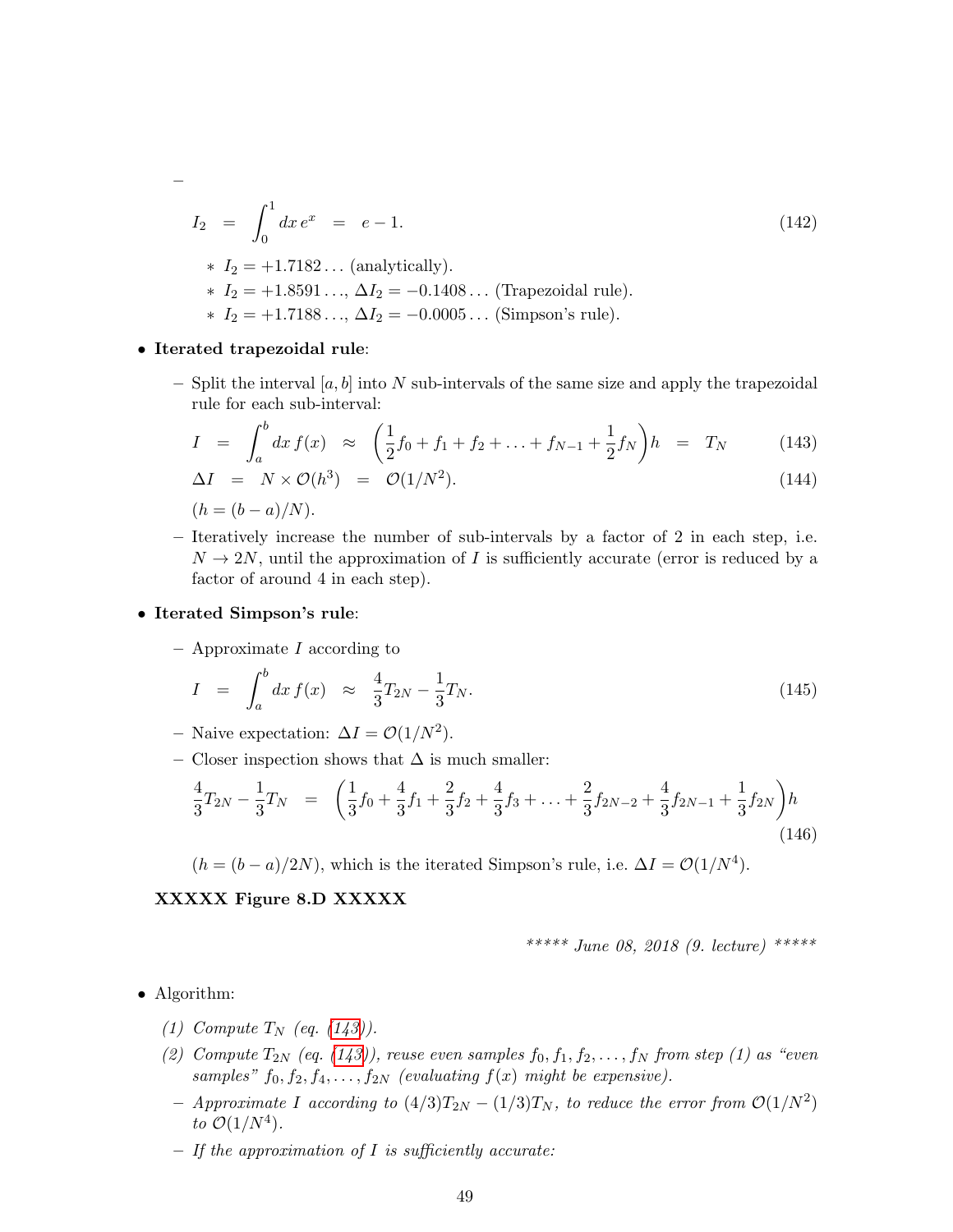$$
\rightarrow End of algorithm.
$$
  
Else:  

$$
\rightarrow N \rightarrow 2N.
$$
  
Go to (1).

#### 8.1.2 Gaussian integration

• Due to limited time not discussed.

## 8.2 Numerical integration in  $D \geq 2$  dimensions

• Goal: Compute the definite integral

$$
I = \int_{R} d^{D}x f(\mathbf{x}), \qquad (147)
$$

where  $\mathbf{x} = (x_1, x_2, \dots, x_D)$  and  $R \subset \mathbb{R}^D$  is the domain of integration.

- More difficult than in 1 dimension, because:
	- Number of samples  $f_j = f(\mathbf{x}_j)$  can be very large (N samples in 1 dimension  $\rightarrow N^D$ samples in  $D$  dimensions).
	- $-$  R might be "complicated". XXXXX Figure 8.E XXXXX

### 8.2.1 Nested 1-dimensional integration

- $D = 3$  in the following (generalization to arbitrary D obvious).
- Notation:  $\mathbf{x} = (x, y, z)$ .
- Determine  $x_1$  (minimal x in R) and  $x_2$  (maximal x in R).
- Determine  $y_1(x)$  (minimal y in  $R \cup S(x)$ , where  $S(x)$  is a plane parallel to the y-z plane containing x) and  $y_2(x)$  (maximal y in  $R \cup S(x)$ ).
- Determine  $z_1(x, y)$  (minimal z in  $R \cup S(x, y)$ , where  $S(x, y)$  is a straight line parallel to the z axis containing x and y) and  $z_2(x, y)$  (maximal z in  $R \cup S(x, y)$ ).
- I can be written as nested integrals in 1 dimension,

$$
I = \int_{R} d^{3}x f(x, y, z) = \int_{x_{1}}^{x_{2}} dx \underbrace{\int_{y_{1}(x)}^{y_{2}(x)} dy \underbrace{\int_{z_{1}(x, y)}^{z_{2}(x, y)} dz f(x, y, z)}_{=I(x, y)}}_{=I(x)}.
$$
 (148)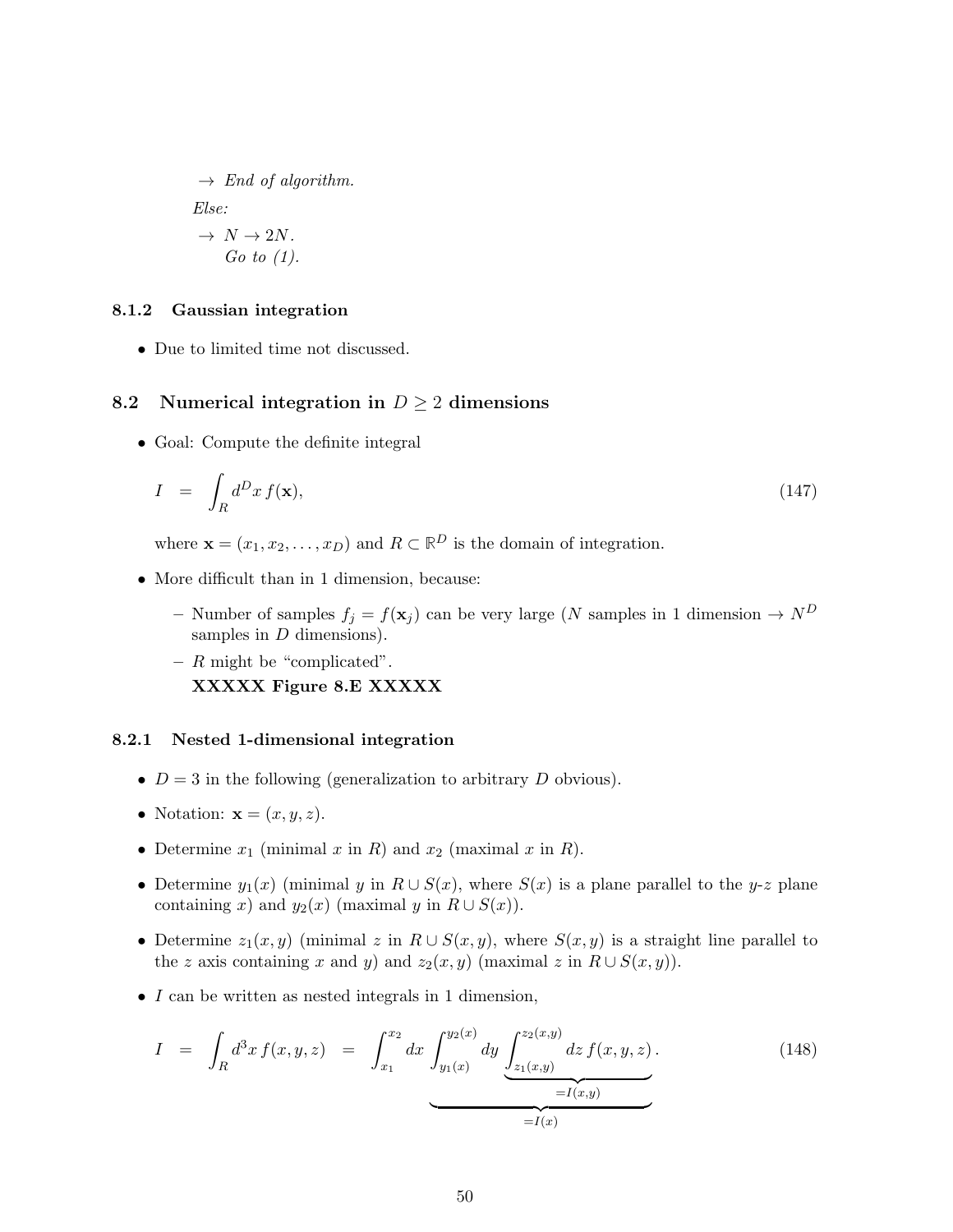• Nested integrals might be more complicated, if  $R$  is not convex. e.g.

$$
\int_{y_1(x)}^{y_2(x)} dy \dots \quad \to \quad \int_{y_1(x)}^{y_2(x)} dy \dots + \int_{y_3(x)}^{y_4(x)} dy \dots \tag{149}
$$

## XXXXX Figure 8.F XXXXX

- Step 1: Compute samples of  $I(x, y)$  (typically  $N^2$  samples) using e.g. techniques from section [8.1.](#page-46-1)
- Step 2: Compute samples of  $I(x)$  (typically N samples) using e.g. techniques from section [8.1.](#page-46-1)
- Step 3: Compute  $I$  using e.g. techniques from section [8.1.](#page-46-1)

#### 8.2.2 Monte Carlo integration

- Statistical approximation of  $I$  using random numbers; similar to an experimental measurement the result has an error bar.
- Select N points  $\mathbf{x}_1, \mathbf{x}_2, \ldots, \mathbf{x}_N \in R$  randomly and uniformly.
- •

$$
I = \int_{R} d^{D}x f(\mathbf{x}) = \underbrace{V(R)\langle f \rangle}_{=\overline{I} \approx I} \pm \underbrace{V(R)\left(\frac{\langle (f - \langle f \rangle)^{2} \rangle}{N - 1}\right)^{1/2}}_{=\Delta I},
$$
(150)

where  $V(R)$  is the volume of R,  $\langle (f - \langle f \rangle)^2 \rangle = \langle f^2 \rangle - \langle f \rangle^2$  and

$$
\langle f \rangle = \frac{1}{N} \sum_{j=1}^{N} f(\mathbf{x}_j) \tag{151}
$$

$$
\langle f^2 \rangle = \frac{1}{N} \sum_{j=1}^N \left( f(\mathbf{x}_j) \right)^2.
$$
 (152)

- Error  $\Delta I$ : probability for  $I \in [\overline{I} \Delta I, \overline{I} + \Delta I]$  is ≈ 68%.
- Major disadvantage: slow convergence, i.e.  $\Delta I \propto 1/$ √ N ("to reduce the error by a factor of around 2 you need 4 times as many samples").
- Advantages:
	- Very large D possible, e.g.  $D = 10^3$  or  $D = 10^6$  (quite efficient, if  $f(\mathbf{x})$  is "smooth"; very inefficient, if  $f(\mathbf{x})$  has strongly localized peaks).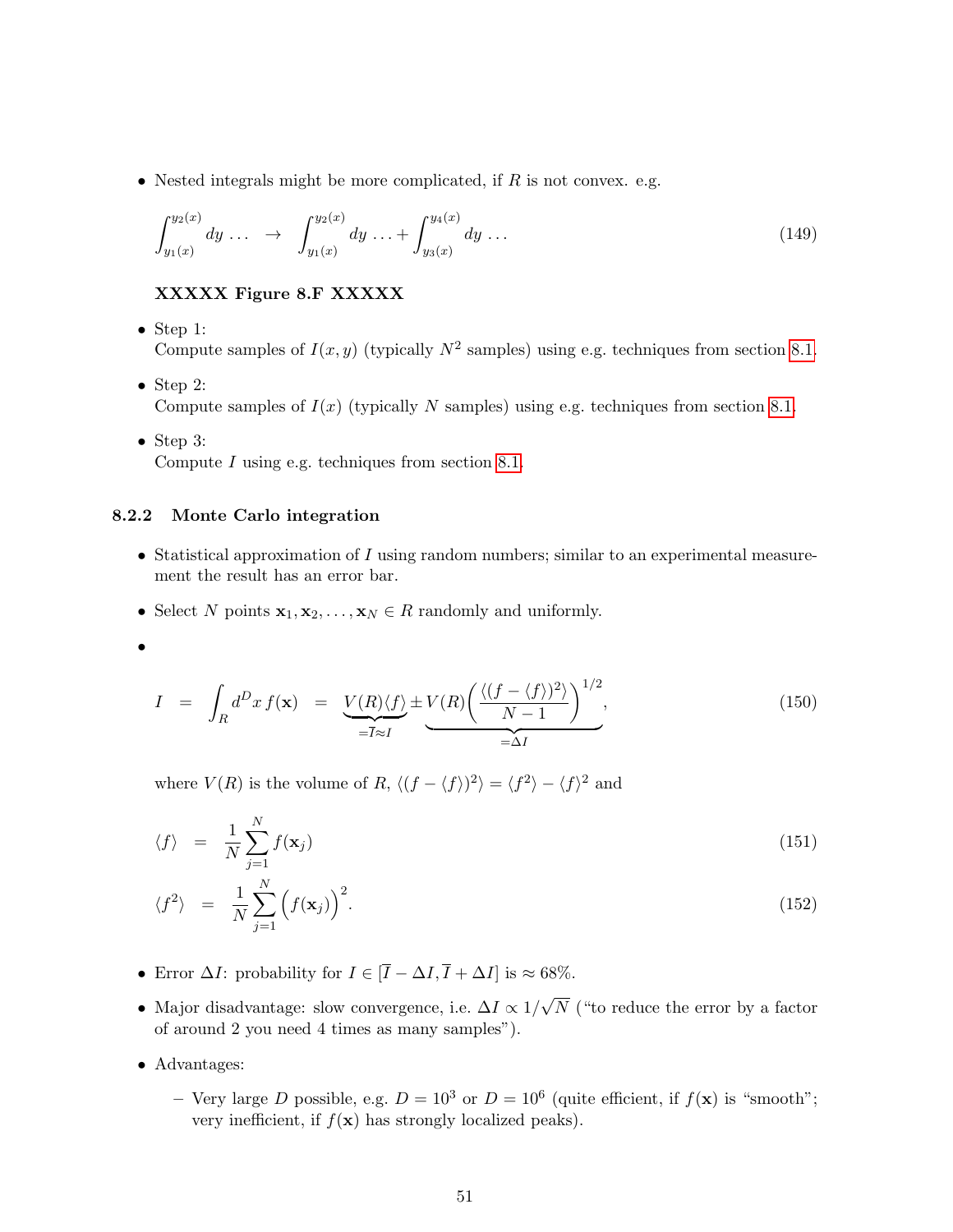– "Complicated domains"  $R$  possible, if  $R$  can be defined by a function

$$
g(\mathbf{x}) = \begin{cases} 1 & \text{if } \mathbf{x} \in R \\ 0 & \text{otherwise} \end{cases} \tag{153}
$$

∗ Define "simple domain"  $\tilde{R} \supset R$ , e.g. a D-dimensional box. XXXXX Figure 8.G XXXXX

<span id="page-51-0"></span>
$$
I = \int_{\tilde{R}} d^D x f(\mathbf{x}) g(\mathbf{x}). \tag{154}
$$

∗ Right hand side of [\(154\)](#page-51-0) can be evaluated in a straightforward way using Monte Carlo integration.

#### 8.2.3 When to use which method?

∗

- For very precise computations (many digits of accuracy)  $\rightarrow$  nested 1-dimensional integration (convergence of Monte Carlo integration too slow,  $\Delta I \propto 1/$ √  $N).$
- Complicated domain easy for Monte Carlo integration, more difficult for nested 1-dimensional integration.
- Nested 1-dimensional integration requires smooth integrands, otherwise error estimates useless.
- Monte Carlo integration requires integrands, which are not strongly peaked, otherwise huge statistical errors.
- Complicated domain, integrand, which is not strongly peaked, limited accuracy o.k.  $\rightarrow$  Monte Carlo integration.
- Simple domain, integrand smooth  $\rightarrow$  nested 1-dimensional integration.
- Strongly oscillating or discontinuous integrand  $\rightarrow$  Monte Carlo integration.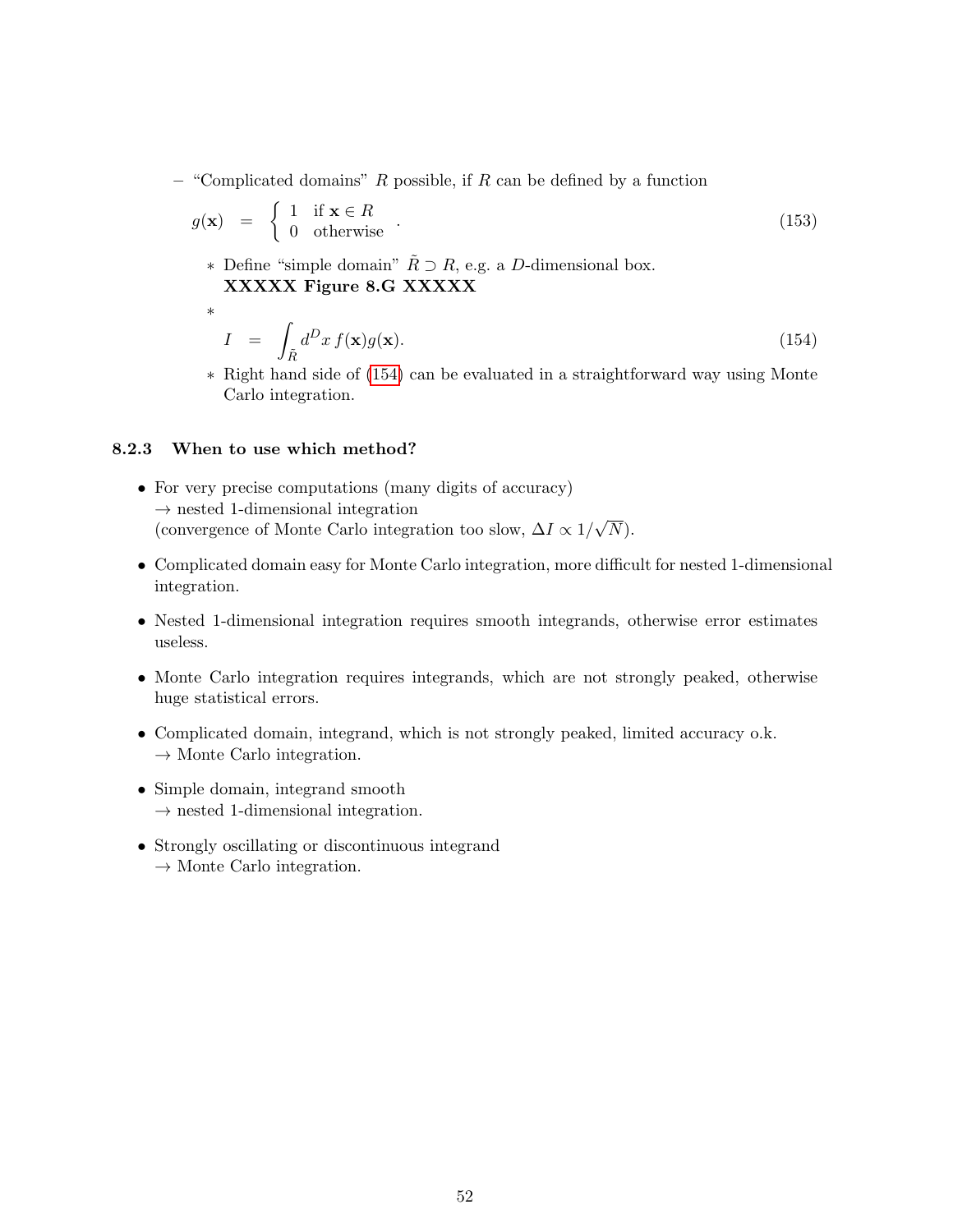## 9 Eigenvalues and eigenvectors

## 9.1 Problem definition, general remarks

• Eigenvalue problem: find eigenvalues  $\lambda_j$  and eigenvectors  $\mathbf{v}_j \neq 0, j = 1, \ldots, N$  fulfilling

$$
A\mathbf{v}_j = \lambda_j \mathbf{v}_j \tag{155}
$$

 $(A: N \times N \text{ matrix}).$ 

• Eigenvalues are roots of the characteristic polynomial det( $A - \lambda_j$ ), i.e. solutions of

$$
\det\left(A-\lambda_j\right) = 0. \tag{156}
$$

- The characteristic polynomial is a degree- $N$  polynomial, i.e.
	- N roots (= eigenvalues)  $\lambda_j$  (might be complex, not necessarily different),
	- N eigenvectors  $\mathbf{v}_j$  (might be complex, not necessarily linearly independent).
- Properties of eigenvalues and eigenvectors for specific classes of matrices:
	- A real, symmetric  $(A^T = A)$ :  $\lambda_i$  real,  $\mathbf{v}_i$  can be chosen real.
	- A complex, hermitian  $(A^{\dagger} = A)$ :  $\lambda_j$  real.
	- $A$  not symmetric/not hermitian:  $\lambda_j$  and  $\mathbf{v}_j$  typically complex.
	- A normal  $(AA^{\dagger} = A^{\dagger}A)$ :
		- ∗ λ<sup>j</sup> pairwise distinct:  $v_j$  orthogonal.
		- ∗ λ<sup>j</sup> degenerate: can be chosen orthogonal (e.g. using Gram-Schmidt orthogonalization).
- Generalized eigenvalue problem: find eigenvalues  $\lambda_j$  and eigenvectors  $\mathbf{v}_j \neq 0$ ,  $j = 1, \ldots, N$  fulfilling

$$
A\mathbf{v}_j = \lambda_j B\mathbf{v}_j \tag{157}
$$

- $(A, B: N \times N \text{ matrices}).$ 
	- Can be rewritten into a standard eigenvalue problem:

<span id="page-52-0"></span>
$$
B^{-1}A\mathbf{v}_j = \lambda_j \mathbf{v}_j. \tag{158}
$$

\*\*\*\*\* June 15, 2018 (10. lecture) \*\*\*\*\*

– If  $\vec{A}$  symmetric and  $\vec{B}$  symmetric and positive definite, use the following method: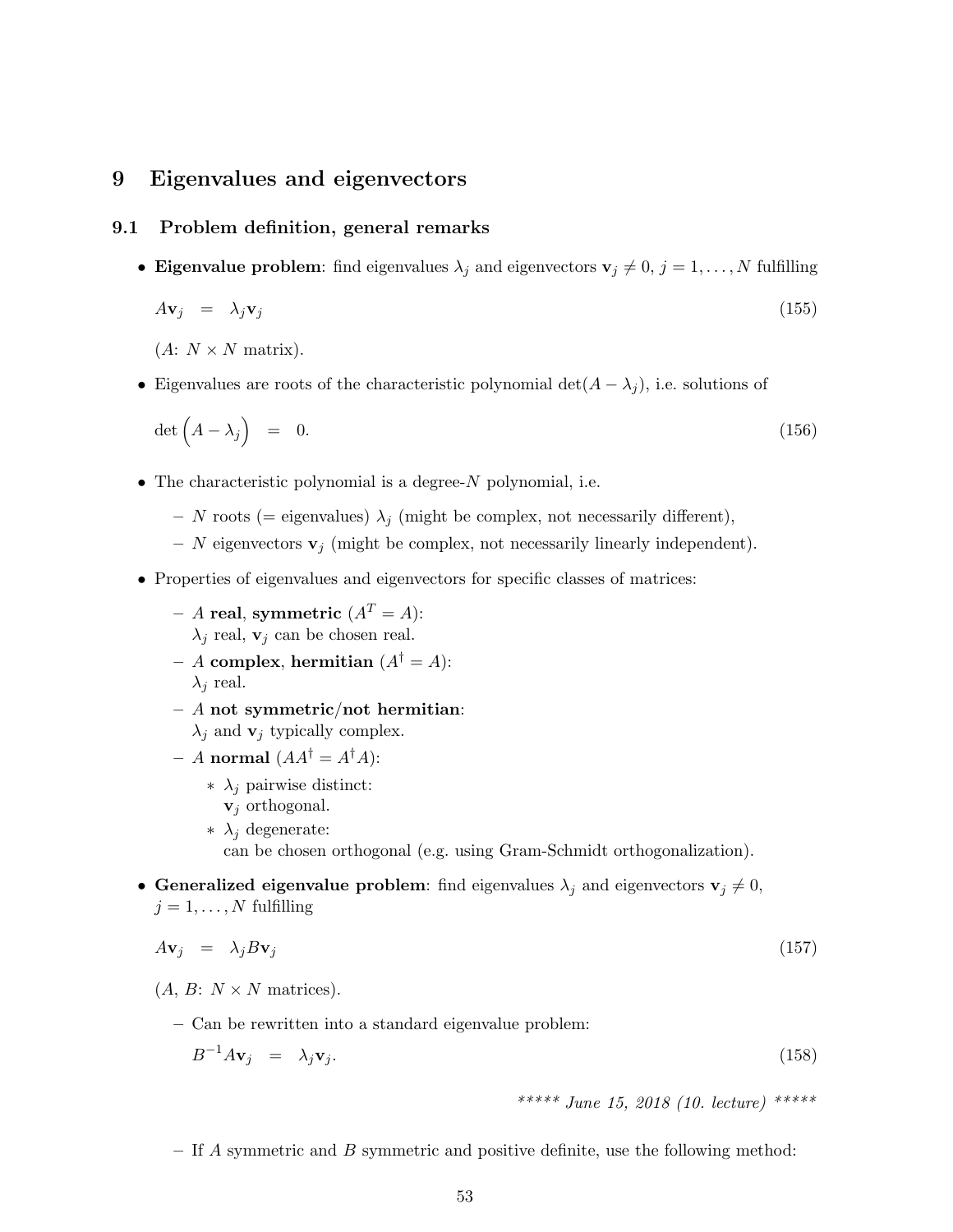- \* Choelesky decomposition ("square root of a matrix"; cf. e.g. [\[1\]](#page-100-0)):  $B = LL^T$ , where  $L$  is a lower triangular matrix.
- ∗ Then

$$
A\mathbf{v}_j = \lambda_j L L^T \mathbf{v}_j \tag{159}
$$

$$
\underbrace{L^{-1}A(L^T)^{-1}}_{=A'}\underbrace{L^T\mathbf{v}_j}_{=\mathbf{v}'_j} = \lambda_j \underbrace{L^T\mathbf{v}_j}_{=\mathbf{v}'_j},\tag{160}
$$

which is a standard eigenvalue problem with a symmetric matrix  $A'(B^{-1}A)$  in [\(158\)](#page-52-0) is typically not symmetric).

∗ Computing  $L^{-1}$  and solving  $L^{T}\mathbf{v}_j = \mathbf{v}'_j$  simple, because L is a lower triangular matrix (cf. e.g. section [7.3](#page-37-1) and section [7.4.2\)](#page-42-0).

#### 9.2 Basic principle of numerical methods for eigenvalue problems

• Iterative procedure: apply similarity transformations

$$
A \rightarrow
$$
  
\n
$$
\rightarrow (P_1)^{-1}AP_1 \rightarrow
$$
  
\n
$$
\rightarrow (P_2)^{-1}(P_1)^{-1}AP_1P_2 \rightarrow
$$
  
\n...  
\n
$$
\rightarrow (P_n)^{-1} \dots (P_2)^{-1}(P_1)^{-1}AP_1P_2 \dots P_n = Q^{-1}AQ
$$
  
\n
$$
=Q^{-1}
$$
 (161)

such that  $Q^{-1}AQ$  is diagonal.

- In practice: stop iteration, as soon as  $Q^{-1}AQ$  is "almost a diagonal matrix" (e.g. absolute values of off-diagonal elements  $\lt \epsilon = 10^{-6}$ .
- Matrix  $Q^{-1}AQ = \text{diag}(\lambda_1, \lambda_2, \ldots, \lambda_N)$ :
	- Eigenvalues  $\lambda_i$ .
	- Eigenvectors  $e_j$ .
- Matrix A:
	- Eigenvalues  $\lambda_j$ , because

$$
\det(A - \lambda_j) = \det(Q^{-1}) \det(A - \lambda_j) \det(Q) = \det(Q^{-1}(A - \lambda_j)Q) =
$$
  
= det  $(Q^{-1}AQ - \lambda_j)$ , (162)

i.e. A and  $Q^{-1}AQ$  have the same characteristic polynomial and, consequently, the same eigenvalues  $\lambda_i$ .

– Eigenvectors  $Q\mathbf{e}_i$ , i.e. the columns of  $Q$  are the eigenvectors, because

$$
Q^{-1}AQ\mathbf{e}_j = \lambda_j \mathbf{e}_j \tag{163}
$$

$$
\rightarrow \quad A(Q\mathbf{e}_j) = \lambda_j(Q\mathbf{e}_j). \tag{164}
$$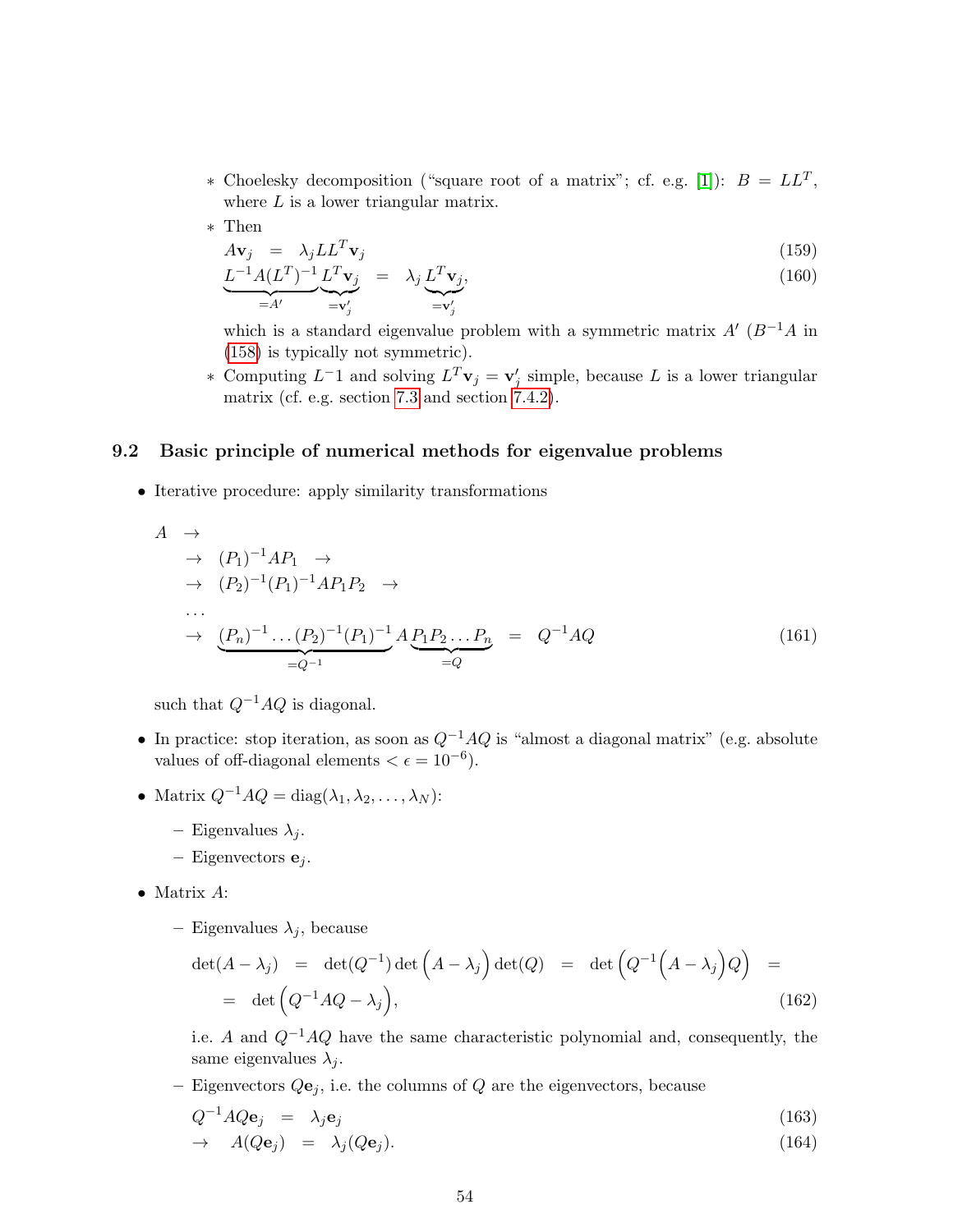- Summary:
	- (1) Iteratively apply similarity transformations, until  $Q^{-1}AQ$  is diagonal.
	- (2) Eigenvalues are the diagonal elements of  $Q^{-1}AQ$ .
	- (3) If eigenvectors are needed,  $Q = P_1 P_2 ... P_n$  has to be computed; eigenvectors are columns of Q.

## 9.3 Jacobi method

- A must be real and symmetric:
	- $\rightarrow$  A is normal.
	- $\rightarrow \ \lambda_j$  real,  ${\bf v}_j$  can be chosen real and orthogonal.
	- $\rightarrow$  Eigenvectors form an orthogonal matrix,

$$
Q = (\mathbf{v}_1 \mathbf{v}_2 \dots \mathbf{v}_n) \rightarrow Q^{-1} = Q^T = \begin{pmatrix} (\mathbf{v}_1)^T \\ (\mathbf{v}_2)^T \\ \dots \\ (\mathbf{v}_n)^T \end{pmatrix},
$$
(165)

which diagonalizes A, i.e.

$$
Q^T A Q = \text{diag}(\lambda_1, \lambda_2, \dots, \lambda_N). \tag{166}
$$

- Advantages and disadvantages:
	- (+) Simple.

–

–

- (−) Somewhat slower than other methods, e.g. the QR method (cf. e.g. [\[1\]](#page-100-0)).
- $P_i$ : rotation in  $p-q$  plane,

<span id="page-54-0"></span>
$$
A \rightarrow A' = (P_j)^T A P_j, \qquad (167)
$$

such that  $A'_{p,q} = A'_{q,p} = 0$ .

P<sup>j</sup> = 1 1 +c +s 1 1 −s +c 1 1 , (168)

where  $c = \cos(\varphi)$  and  $s = \sin(\varphi)$ .

$$
A'_{kl} = \underbrace{((P_j)^T)_{k,m}}_{=(P_j)_{m,k}} A_{m,n}(P_j)_{n,l}.
$$
\n(169)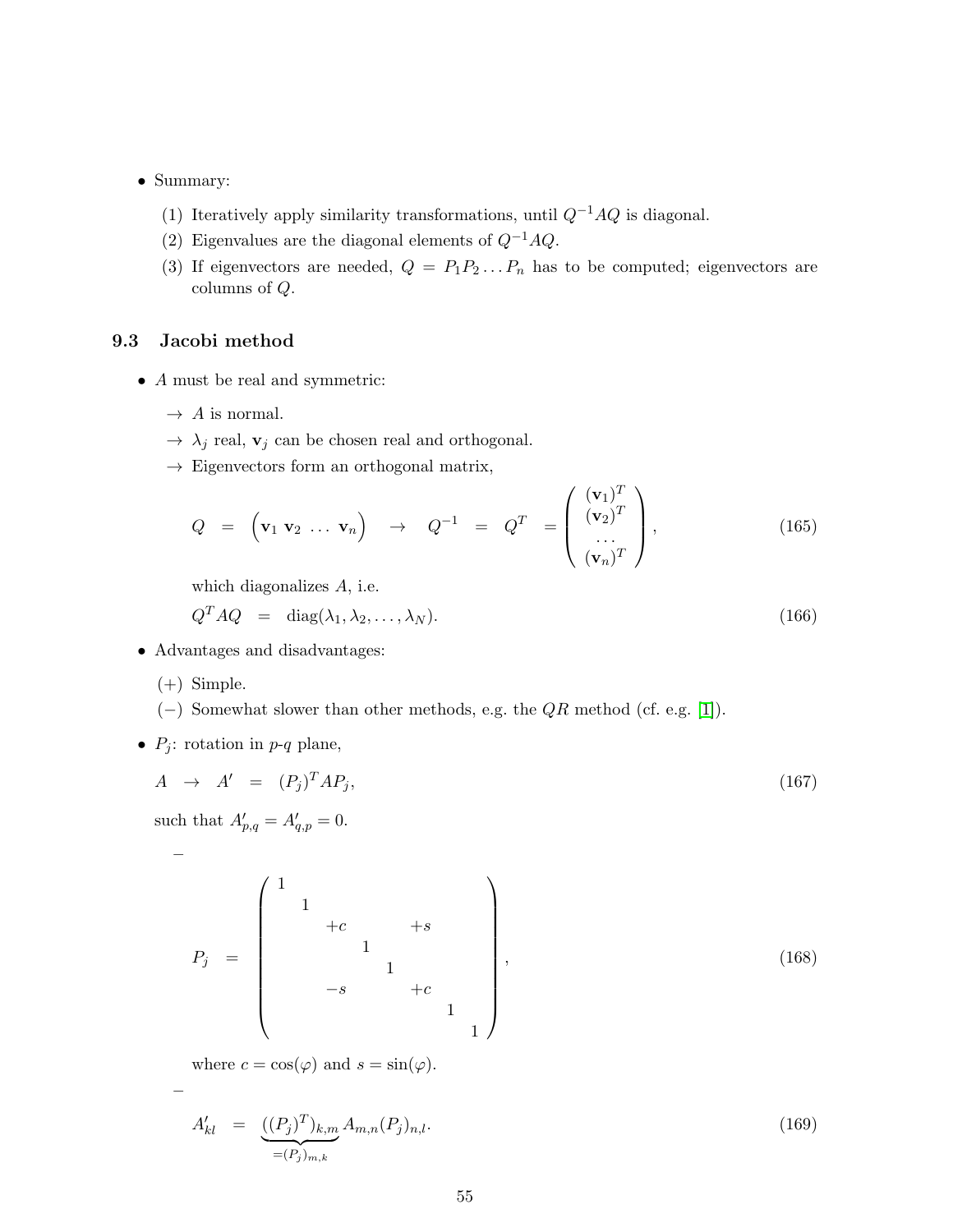- \*  $A'_{p,p} = (P_j)_{m,p} A_{m,n}(P_j)_{n,p} = c^2 A_{p,p} + s^2 A_{q,q} 2cs A_{p,q}.$ \*  $A'_{q,q} = c^2 A_{q,q} + s^2 A_{p,p} + 2cs A_{p,q}.$ \*  $A'_{p,q} = A'_{q,p} = (c^2 - s^2)A_{p,q} + sc(A_{p,p} - A_{q,q}).$ \*  $k \neq p, q$ :  $A'_{k,p} = A'_{p,k} = cA_{k,p} - sA_{k,q}$ . \*  $k \neq p, q$ :  $A'_{k,q} = A'_{q,k} = cA_{k,q} + sA_{k,p}$ . \*  $k, l \neq p, q$ :  $A'_{k,l} = A_{k,l}$ .
- Choose  $\varphi$  such that  $A'_{p,q} = A'_{q,p} = 0$ , i.e.

$$
\frac{c^2 - s^2}{2sc} = \frac{A_{q,q} - A_{p,p}}{2A_{p,q}}
$$
\n(170)

and after defining  $\theta = (A_{q,q} - A_{p,p})/2A_{p,q}$  and using  $(c^2 - s^2)/2sc = (1/t - t)/2$ 

$$
t^{2} + 2\theta t - 1 = 0
$$
  
\n
$$
\to t = -\theta \pm \left(\theta^{2} + 1\right)^{1/2},
$$
\n(171)

where  $t = \tan(\varphi)$ ; numerical tests have shown that it is advantageous to choose the smaller  $|t|$ , i.e.

$$
t = \frac{\text{sign}(\theta)}{|\theta| + (\theta^2 + 1)^{1/2}},
$$
  
implying  $|\varphi| \le \pi/4$ . (172)

• The above equations can be implemented in the following equivalent, more convenient form:

$$
- A'_{p,p} = A_{p,p} - tA_{p,q}.
$$
  
\n
$$
- A'_{q,q} = A_{q,q} + tA_{p,q}.
$$
  
\n
$$
- A'_{p,q} = A'_{q,p} = 0.
$$
  
\n
$$
- k \neq p, q: A'_{k,p} = A'_{p,k} = A_{k,p} - s(A_{k,q} + \tau A_{k,p}), \text{ where } \tau = \tan(\varphi/2) = s/(1+c).
$$
  
\n
$$
- k \neq p, q: A'_{k,q} = A'_{q,k} = A_{k,q} + s(A_{k,p} - \tau A_{k,q}).
$$
  
\n
$$
- k, l \neq p, q: A'_{k,l} = A_{k,l}.
$$

- Convergence of the Jacobi method:
	- Applying the Jacobi rotation [\(167\)](#page-54-0) results in  $A'_{p,q} = A'_{q,p} = 0$ , but other off-diagonal elements might become larger.
	- Is convergence guaranteed?
	- Define "deviation from diagonal matrix":  $S = \sum_{k \neq l} (A_{k,l})^2$ .
	- − One can show:  $S' = S 2(A_{p,q})^2$ , i.e. S will approach 0, if "large off-diagonal elements  $A_{p,q}$  are rotated to 0".
- How to choose  $p$  and  $q$ ?
	- Jacobi 1846: "rotate the largest off-diagonal elements  $|A_{p,q}| = |A_{q,p}|$  to 0".
	- Jacobi's strategy is numerically too expensive (finding the largest off-diagonal elements is  $\mathcal{O}(N^2)$ , while a Jacobi rotation is only  $\mathcal{O}(N)$ ).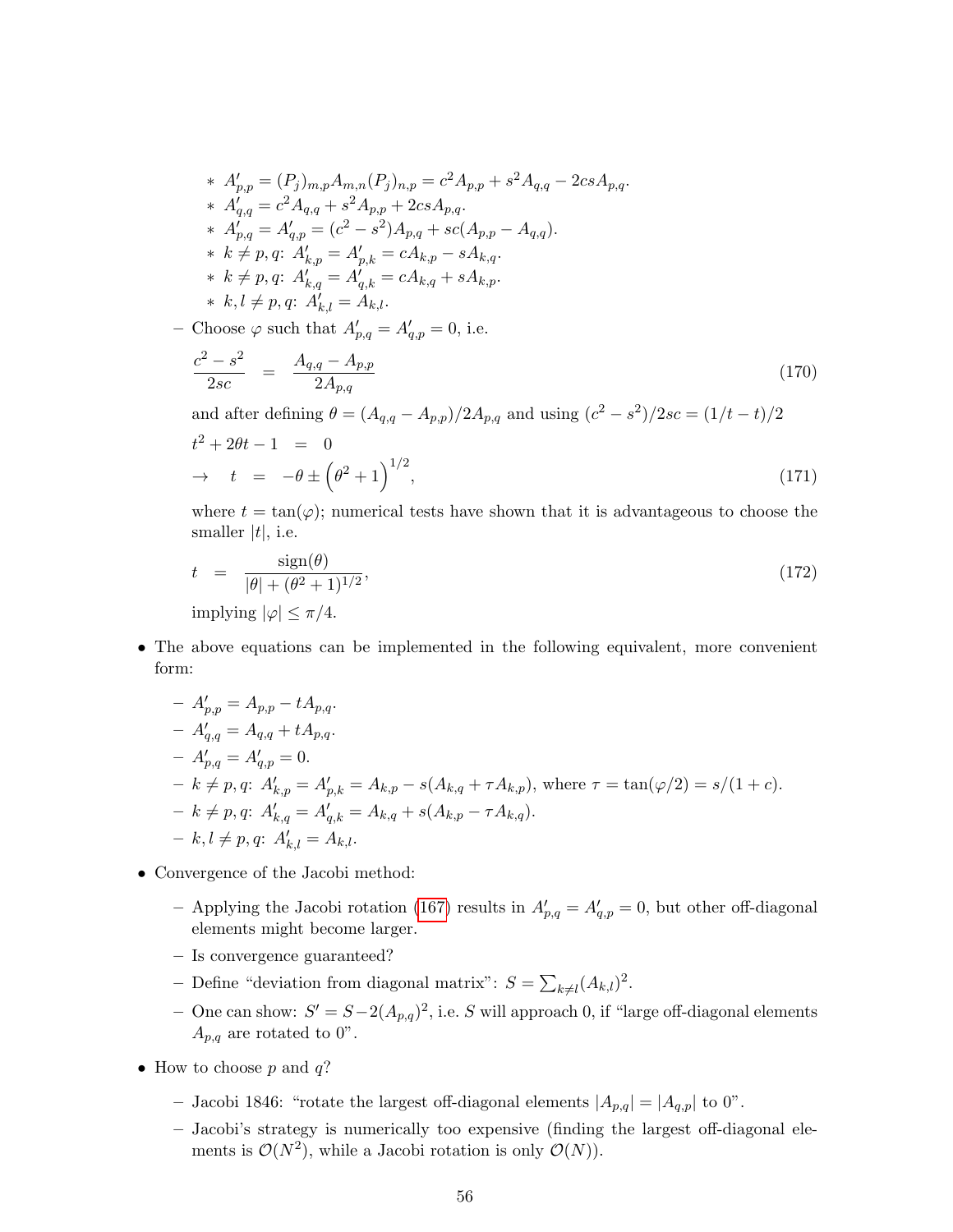- Nowadays: cyclic Jacobi method, pick off-diagonal elements in a fixed order, e.g.  $A_{0,1}$ ,  $A_{0,2}, \ldots, A_{0,N-1}, A_{1,2}, A_{1,3}, \ldots, A_{1,N-1}, A_{2,3}, \ldots$
- Eigenvectors, if needed, are columns of  $Q = P_1 P_2 \dots P_n$ :
	- Initialize  $Q = 1$ .
	- After each Jacobi rotation [\(167\)](#page-54-0):  $Q \rightarrow Q' = QP_j$ :

$$
\ast \ Q'_{k,p} = cQ_{k,p} - sQ_{k,q}.
$$

$$
\ast \ Q'_{k,q} = cQ_{k,q} + sQ_{k,p}.
$$

$$
* l \neq p, q; Q'_{k,l} = Q_{k,l}.
$$

## 9.4 Example: molecule oscillations inside a crystal

 $\bullet$  N point masses, nearest neighbors coupled by springs (a simple model to study molecule oscillations inside a 1-dimensional crystal):

$$
L = \sum_{j=1}^{N} \frac{1}{2} m \dot{x}_j^2 - \sum_{j=1}^{N-1} \frac{1}{2} k (x_j - x_{j+1})^2.
$$
 (173)

### XXXXX Figure 9.A XXXXX

• Since the Langrangian is quadratic in  $\dot{x}_j$  and  $x_j$ , the EOMs are linear,

$$
m\ddot{x}_1 = +k(x_2 - x_1) \tag{174}
$$

$$
m\ddot{x}_2 = +k(x_3 - x_2) + k(x_1 - x_2) \tag{175}
$$

$$
\ldots,\tag{176}
$$

i.e. can be written in matrix form,

$$
M\ddot{\mathbf{x}} = -K\mathbf{x} \tag{177}
$$

$$
M = \begin{pmatrix} m & & \\ & m & \\ & & m \end{pmatrix} \quad \text{(mass matrix)} \tag{178}
$$

$$
K = \begin{pmatrix} +k & -k & & & \\ -k & +2k & -k & & \\ & -k & +2k & \dots & \\ & & \dots & \dots & \end{pmatrix} \quad \text{(stiffness matrix)}, \tag{179}
$$

where  $$ 

• EOMs reformulated using dimensionless quantities:

<span id="page-56-0"></span>
$$
\frac{d^2}{dt^2}\hat{\mathbf{x}} = -\hat{K}\hat{\mathbf{x}} \tag{180}
$$

$$
\hat{K} = \begin{pmatrix} +1 & -1 \\ -1 & +2 & -1 \\ & -1 & +2 & \dots \\ & & \dots & \dots \end{pmatrix}, \tag{181}
$$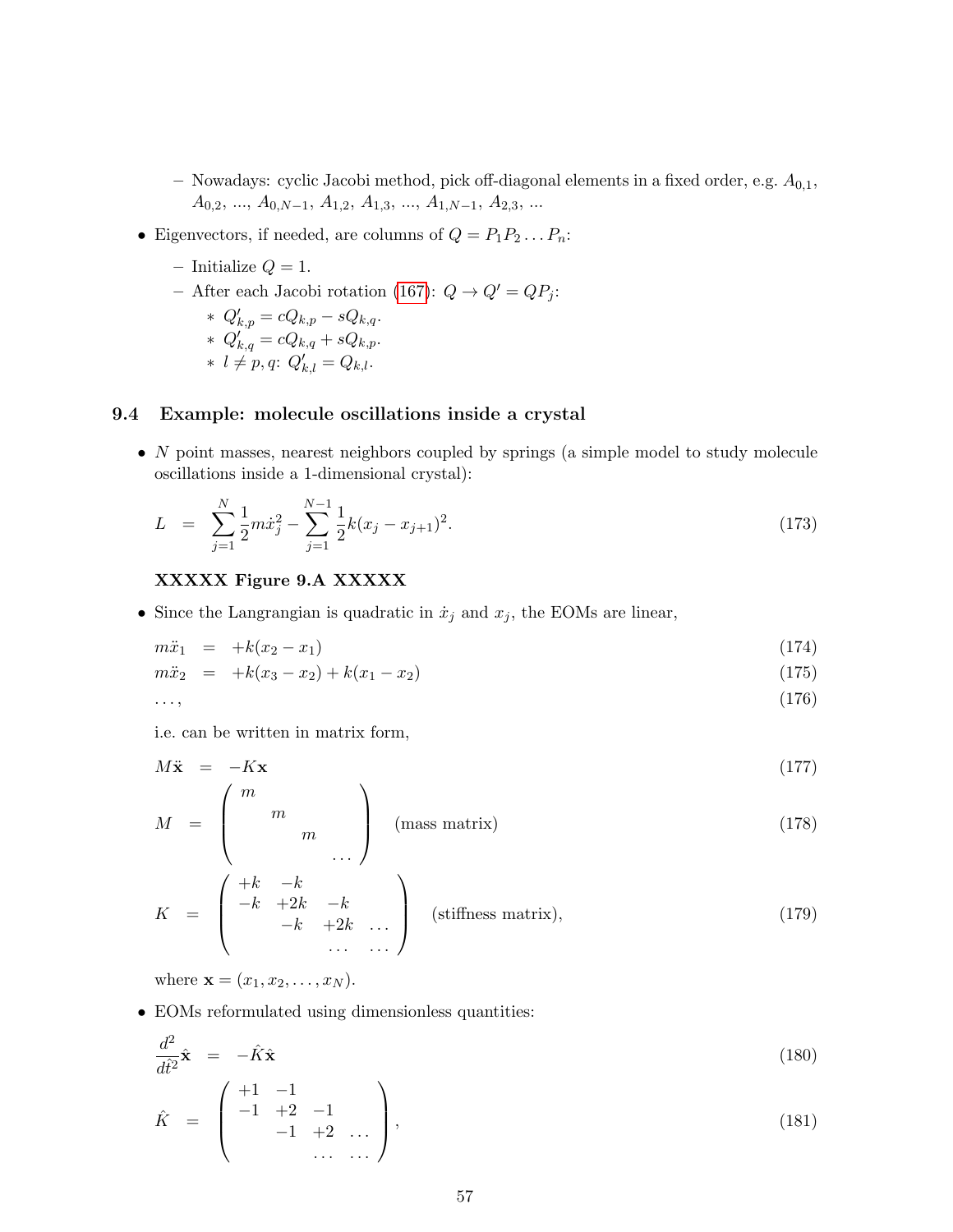where  $\hat{t} = \sqrt{k/mt}$ ,  $\hat{\mathbf{x}} = (x_1, x_2, \dots, x_N)/L$  and L is a length scale, e.g. from the initial conditions.

 $\bullet~$  The ansatz

$$
\hat{\mathbf{x}} = \mathbf{v}_j e^{i\hat{\omega}_j \hat{t}} \tag{182}
$$

reduces the system of second order ODEs [\(180\)](#page-56-0) to an eigenvalue problem,

$$
-\hat{\omega}_j^2 \mathbf{v}_j = -\hat{K} \mathbf{v}_j. \tag{183}
$$

- Since  $\hat{K}$  is real and symmetric, the Jacobi method can be used to solve the eigenvalue problem.
- Computation for  $N = 10$ :
	- C code to compute eigenvalues and eigenvectors of  $\hat{K}$ : cf. appendix [E.](#page-96-0)

## $N = 10$

------

```
initial matrix
```

| $+1.00$ | $-1.00$ | $+0.00$ | $+0.00$ | $+0.00$ | $+0.00$ | $+0.00$ | $+0.00$ | $+0.00$ | $+0.00$ |
|---------|---------|---------|---------|---------|---------|---------|---------|---------|---------|
| $-1.00$ | $+2.00$ | $-1.00$ | $+0.00$ | $+0.00$ | $+0.00$ | $+0.00$ | $+0.00$ | $+0.00$ | $+0.00$ |
| $+0.00$ | $-1.00$ | $+2.00$ | $-1.00$ | $+0.00$ | $+0.00$ | $+0.00$ | $+0.00$ | $+0.00$ | $+0.00$ |
| $+0.00$ | $+0.00$ | $-1.00$ | $+2.00$ | $-1.00$ | $+0.00$ | $+0.00$ | $+0.00$ | $+0.00$ | $+0.00$ |
| $+0.00$ | $+0.00$ | $+0.00$ | $-1.00$ | $+2.00$ | $-1.00$ | $+0.00$ | $+0.00$ | $+0.00$ | $+0.00$ |
| $+0.00$ | $+0.00$ | $+0.00$ | $+0.00$ | $-1.00$ | $+2.00$ | $-1.00$ | $+0.00$ | $+0.00$ | $+0.00$ |
| $+0.00$ | $+0.00$ | $+0.00$ | $+0.00$ | $+0.00$ | $-1.00$ | $+2.00$ | $-1.00$ | $+0.00$ | $+0.00$ |
| $+0.00$ | $+0.00$ | $+0.00$ | $+0.00$ | $+0.00$ | $+0.00$ | $-1.00$ | $+2.00$ | $-1.00$ | $+0.00$ |
| $+0.00$ | $+0.00$ | $+0.00$ | $+0.00$ | $+0.00$ | $+0.00$ | $+0.00$ | $-1.00$ | $+2.00$ | $-1.00$ |
| $+0.00$ | $+0.00$ | $+0.00$ | $+0.00$ | $+0.00$ | $+0.00$ | $+0.00$ | $+0.00$ | $-1.00$ | $+1.00$ |

 $S = 1.80000e+01$ .

\*\*\*\*\*\*\*\*\*\*

sweep 1 ...

| $+0.16$ | $-0.11$ | $-0.22$ | $+0.09$ | $+0.11$ | $-0.05$ | $-0.04$ | $+0.03$ | $+0.01$ | $+0.02$ |
|---------|---------|---------|---------|---------|---------|---------|---------|---------|---------|
| $-0.11$ | $+3.63$ | $-0.11$ | $+0.33$ | $+0.09$ | $-0.13$ | $-0.06$ | $+0.04$ | $+0.04$ | $+0.02$ |
| $-0.22$ | $-0.11$ | $+0.48$ | $-0.08$ | $-0.36$ | $+0.14$ | $+0.15$ | $+0.02$ | $-0.12$ | $+0.01$ |
| $+0.09$ | $+0.33$ | $-0.08$ | $+3.40$ | $-0.08$ | $+0.40$ | $+0.07$ | $-0.14$ | $-0.03$ | $-0.07$ |
| $+0.11$ | $+0.09$ | $-0.36$ | $-0.08$ | $+0.63$ | $+0.01$ | $-0.38$ | $+0.31$ | $-0.14$ | $+0.23$ |
| $-0.05$ | $-0.13$ | $+0.14$ | $+0.40$ | $+0.01$ | $+3.23$ | $-0.05$ | $+0.34$ | $+0.20$ | $+0.03$ |
| $-0.04$ | $-0.06$ | $+0.15$ | $+0.07$ | $-0.38$ | $-0.05$ | $+0.72$ | $+0.17$ | $-0.50$ | $-0.27$ |
| $+0.03$ | $+0.04$ | $+0.02$ | $-0.14$ | $+0.31$ | $+0.34$ | $+0.17$ | $+2.86$ | $-0.09$ | $-0.04$ |
| $+0.01$ | $+0.04$ | $-0.12$ | $-0.03$ | $-0.14$ | $+0.20$ | $-0.50$ | $-0.09$ | $+1.89$ | $+0.00$ |
| $+0.02$ | $+0.02$ | $+0.01$ | $-0.07$ | $+0.23$ | $+0.03$ | $-0.27$ | $-0.04$ | $+0.00$ | $+0.99$ |
|         |         |         |         |         |         |         |         |         |         |

 $S = 2.91374e+00.$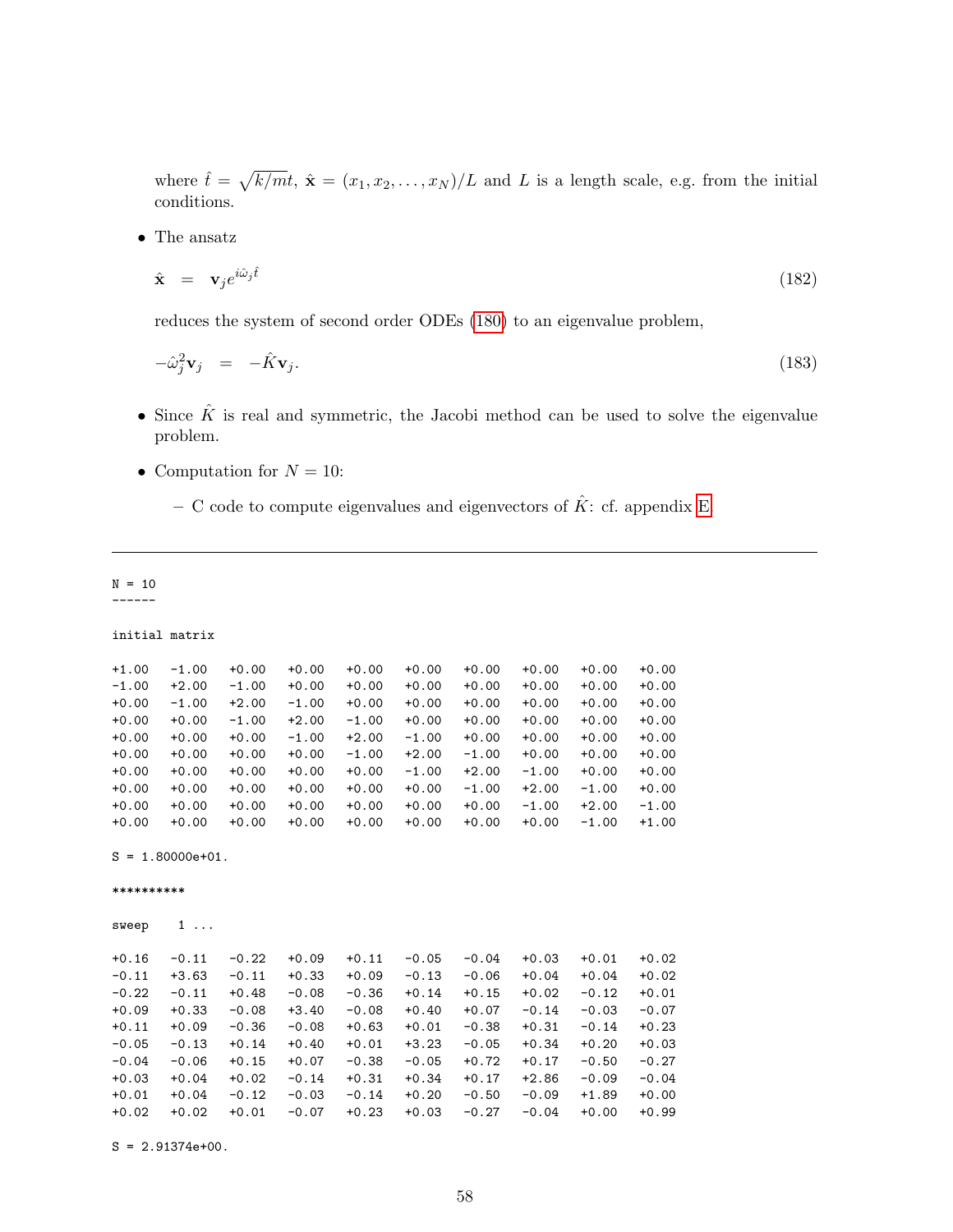```
sweep 2...
+0.03 -0.04 -0.05 +0.01 -0.00 +0.01 +0.01 -0.02 +0.01 -0.01<br>-0.04 +3.89 -0.03 +0.03 +0.02 +0.05 +0.01 -0.04 +0.02 -0.02+3.89 -0.03 +0.03 +0.02-0.05 -0.03 +0.13 -0.03 -0.06 -0.04 -0.10 +0.01 -0.01 +0.08
+0.01 +0.03 -0.03 +2.58 -0.01 +0.05 +0.26 -0.01 -0.05 -0.09<br>-0.00 +0.02 -0.06 -0.01 +1.39 -0.08 -0.01 +0.04 +0.05 +0.00
-0.00 +0.02 -0.06 -0.01 +1.39 -0.08 -0.01 +0.04 +0.05 +0.00
+0.01 +0.05 -0.04 +0.05 -0.08 +3.62 +0.02 +0.00 -0.00 -0.01
+0.01 +0.01 -0.10 +0.26 -0.01 +0.02 +0.37 +0.01 +0.03 -0.00
-0.02 -0.04 +0.01 -0.01 +0.04 +0.00 +0.01 +3.18 +0.00 -0.00
+0.01 +0.02 -0.01 -0.05 +0.05 -0.00 +0.03 +0.00 +2.00 +0.00
-0.01 -0.02 +0.08 -0.09 +0.00 -0.01 -0.00 -0.00 +0.00 +0.82
```
 $S = 2.53839e-01.$ 

```
**********
```
\*\*\*\*\*\*\*\*\*\*

```
sweep 3 ...
```

```
...
```
 $S = 2.12206e-02$ .

```
**********
```
sweep 4 ...

```
...
```
 $S = 7.26279e-06$ .

\*\*\*\*\*\*\*\*\*\*

sweep 5 ...

...

 $S = 2.26242e-10$ .

```
**********
```
sweep 6 ...

...

S = 1.12777e-32.

#### \*\*\*\*\*\*\*\*\*\*

 $lambda_00 = +0.000000$ . v\_00 = ( +0.32 , +0.32 , +0.32 , +0.32 , +0.32 , +0.32 , +0.32 , +0.32 , +0.32 , +0.32 ).  $lambda_01 = +3.902113$ . v\_01 = ( -0.07 , +0.20 , -0.32 , +0.40 , -0.44 , +0.44 , -0.40 , +0.32 , -0.20 , +0.07 ).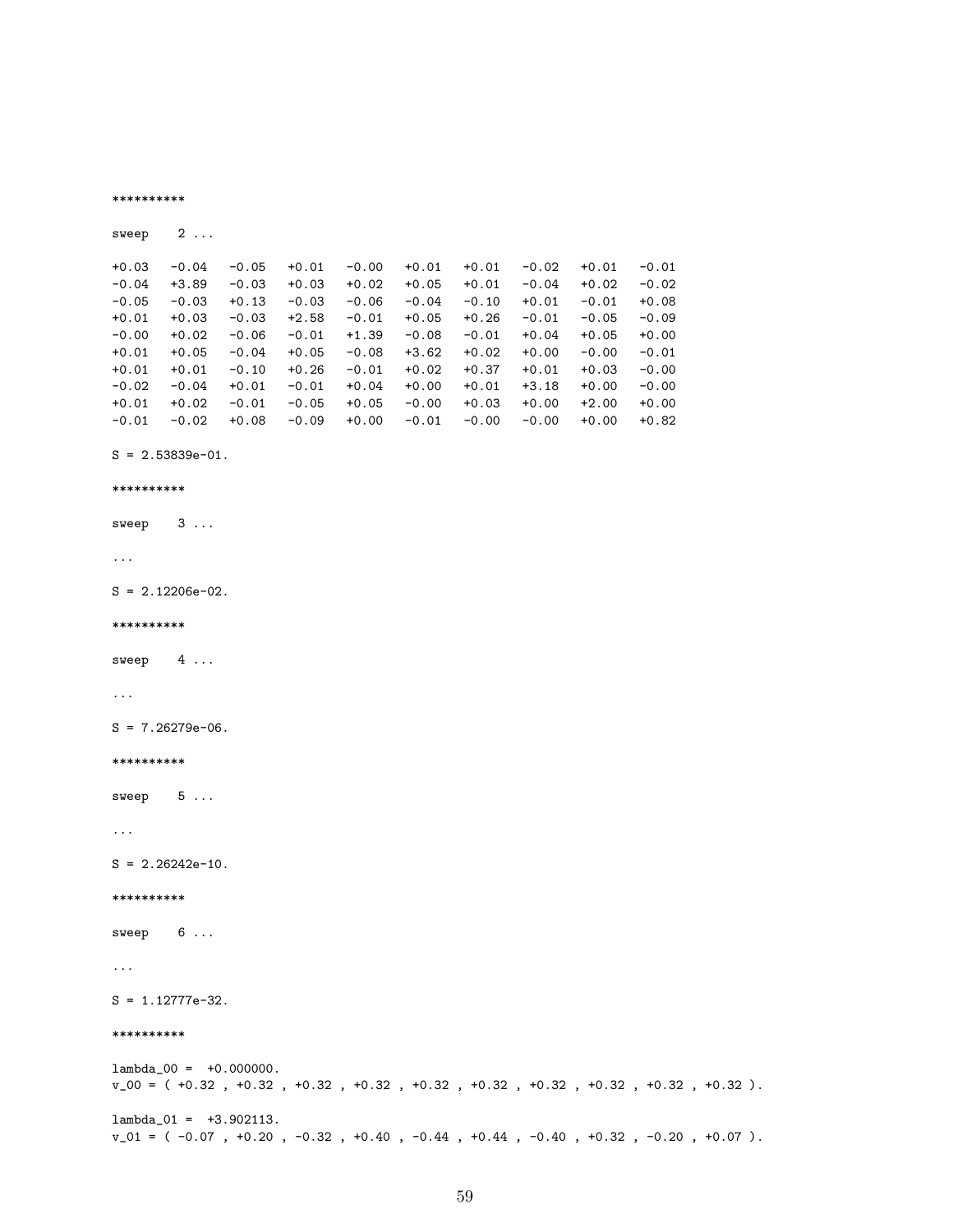lambda\_02 = +0.097887.  $v_02 = ( -0.44, -0.40, -0.32, -0.20, -0.07, +0.07, +0.20, +0.32, +0.40, +0.44).$ lambda\_03 = +2.618034. v\_03 = ( +0.26 , -0.43 , -0.00 , +0.43 , -0.26 , -0.26 , +0.43 , +0.00 , -0.43 , +0.26 ). lambda\_04 = +1.381966. v\_04 = ( +0.36 , -0.14 , -0.45 , -0.14 , +0.36 , +0.36 , -0.14 , -0.45 , -0.14 , +0.36 ). lambda\_05 = +3.618034.  $v_0 = ( +0.14 , -0.36 , +0.45 , -0.36 , +0.14 , +0.14 , -0.36 , +0.45 , -0.36 , +0.14 ).$ lambda\_06 = +0.381966.  $v_0$ 06 = (+0.43 , +0.26 , +0.00 , -0.26 , -0.43 , -0.43 , -0.26 , -0.00 , +0.26 , +0.43 ). lambda\_07 = +3.175571. v\_07 = ( -0.20 , +0.44 , -0.32 , -0.07 , +0.40 , -0.40 , +0.07 , +0.32 , -0.44 , +0.20 ).  $lambda_08 = +2.000000$ . v\_08 = ( +0.32 , -0.32 , -0.32 , +0.32 , +0.32 , -0.32 , -0.32 , +0.32 , +0.32 , -0.32 ). lambda\_09 = +0.824429.  $v_0 = ( -0.40, -0.07, +0.32, +0.44, +0.20, -0.20, -0.44, -0.32, +0.07, +0.40).$ 

- General solution:  
\n
$$
\hat{\mathbf{x}} = \sum_{j=1}^{N} \mathbf{v}_{j-1} \Big( A_j \cos(\hat{\omega}_j \hat{t}) + B_j \sin(\hat{\omega}_j \hat{t}) \Big),
$$
\n
$$
\text{normal modes} \tag{184}
$$

where  $\hat{\omega}_j = \lambda_{j-1}$ .

∗

∗

– Solve EOMs for initial conditions:  $x_1(t=0) = L$ ,  $x_j(t=0) = 0$  for  $j=2,\ldots,N$ ,  $\dot{x}(t=0) = 0$  for  $j = 1, ..., N$ .

$$
\dot{\hat{\mathbf{x}}}(\hat{t}=0) = \sum_{j=1}^{N} \mathbf{v}_{j-1} B_j \hat{\omega}_j = 0 \to B_j = 0,
$$
\n(185)

because eigenvectors  $\mathbf{v}_j$  are orthogonal and, thus, linearly independent.

$$
\hat{\mathbf{x}}(t=0) = \sum_{j=1}^{N} \mathbf{v}_{j-1} A_j = (1,0,\ldots,0) \rightarrow A_j = v_{j,1}, \qquad (186)
$$

where  $\mathbf{v}_j \mathbf{v}_k = \delta_{j,k}$  has been used.

∗ Solution:

$$
\hat{\mathbf{x}} = \sum_{j=1}^{N} \mathbf{v}_{j-1} v_{j,1} \cos(\hat{\omega}_j \hat{t})
$$
\n(187)

(cf. Figure [10,](#page-60-0) from which e.g. the speed of sound can be read off).

• Can be generalized in a straightforward way to study small oscillations of any system of N point masses (after first order Taylor expansion, EOMs are of the form  $M\ddot{\mathbf{x}} = -K\mathbf{x}$ ).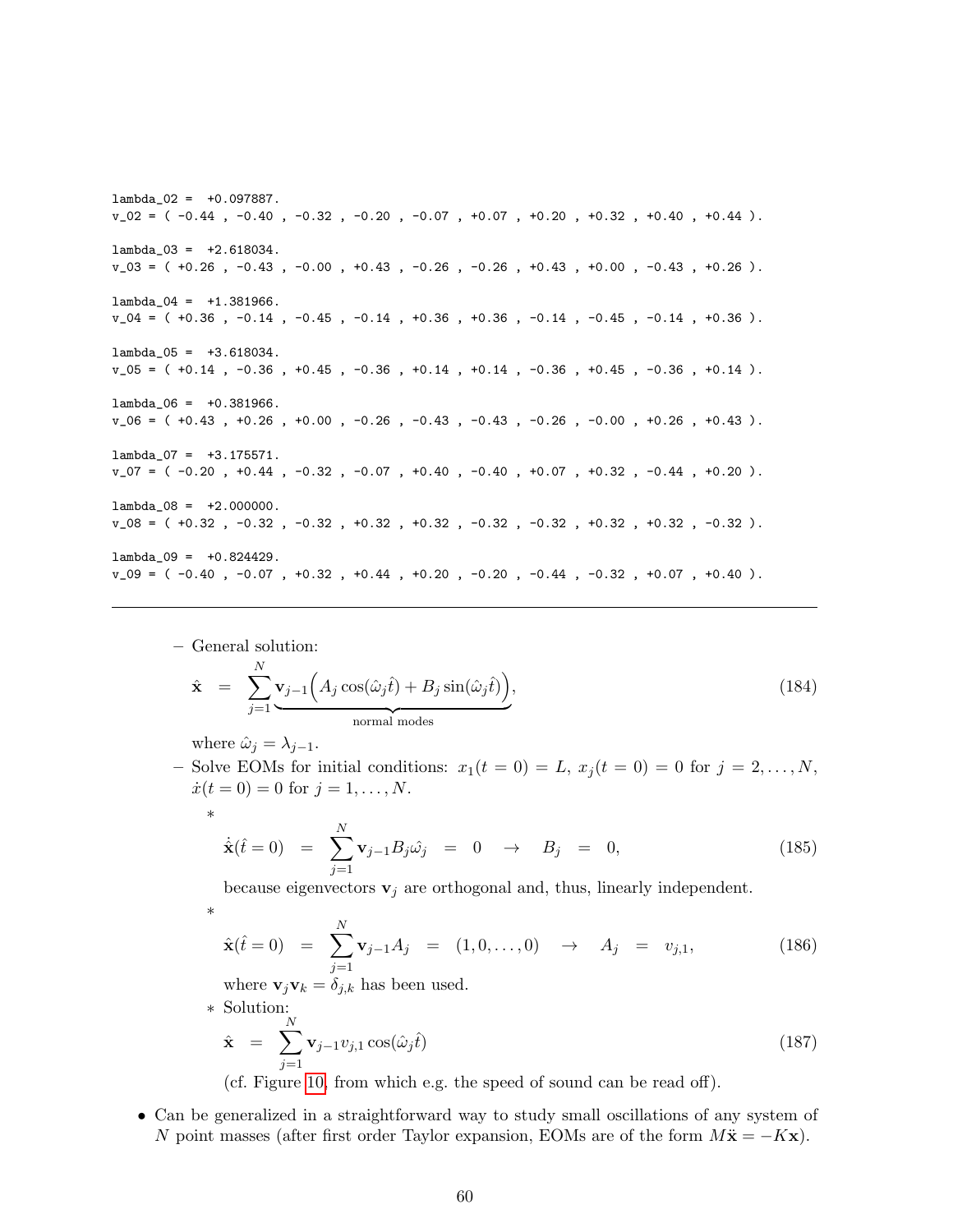

<span id="page-60-0"></span>Figure 10: "Molecule oscillations in a 1-dimensional crystal"  $(N = 10$  molecules).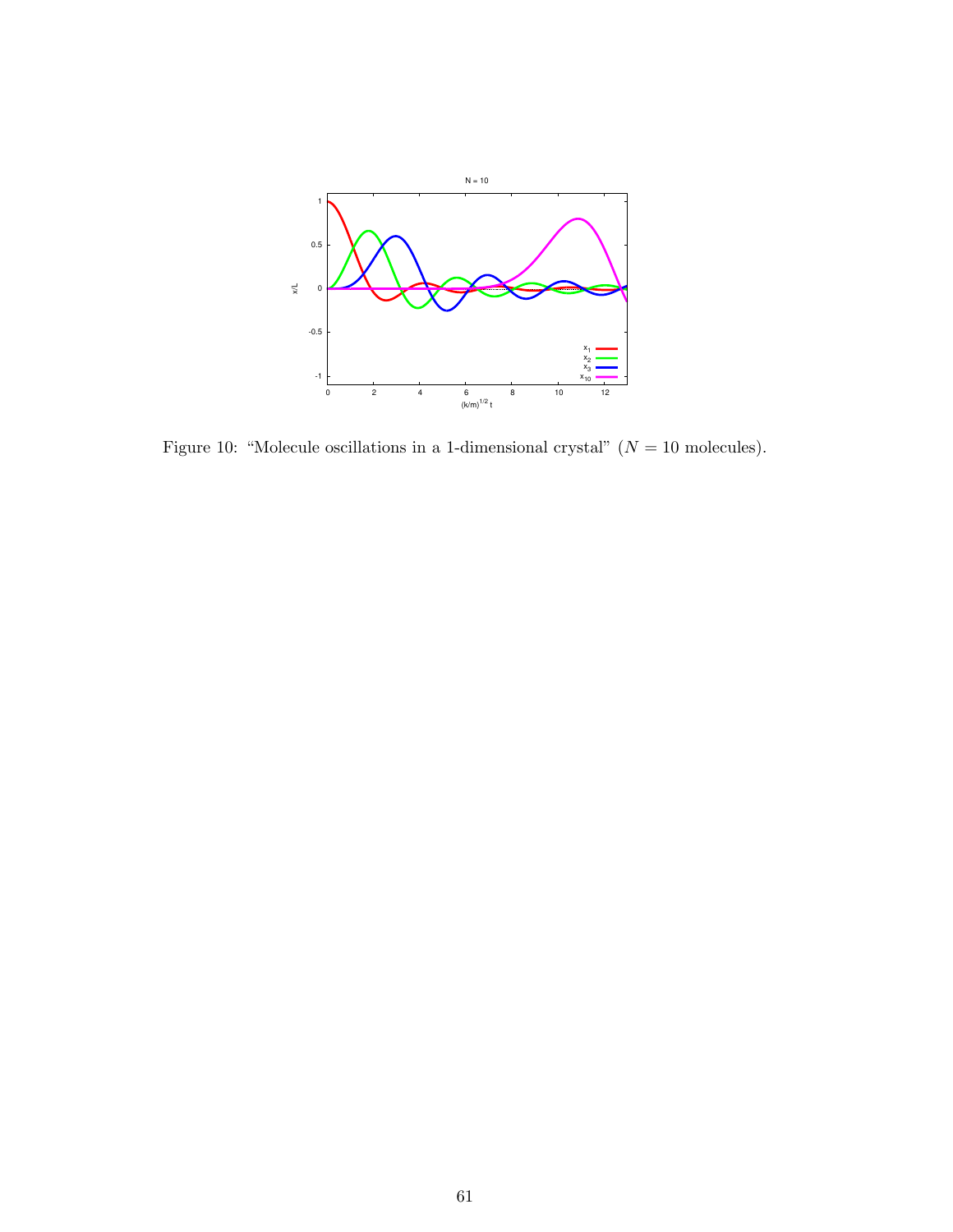## 10 Interpolation, extrapolation, approximation

- $\bullet\,$  Problem definition:
	- Starting point:  $f_j = f(x_j)$ ,  $j = 0, \ldots, N$  ("data points") for  $x_0 < x_1 < \ldots < x_N$ , where  $f(x)$  is not known.
	- Goals:
		- ∗ Determine  $g(x) \approx f(x)$  approximately for  $x_{\min} \leq x \leq x_{\max}$ .
		- ∗ Determine  $g(y) \approx f(y)$  for fixed  $y \neq x_0, x_1, \ldots, x_N$ .
	- $x_0 \leq x_{\min} \leq x_{\max} \leq x_N$  or  $x_0 < y < x_N$  $\rightarrow$  interpolation

otherwise

- $\rightarrow$  extrapolation.
- $-g(x_j) = f_j = f(x_j), j = 0, \ldots, N$  $\rightarrow$  interpolation
- otherwise (i.e.  $g(x_j) \approx f_j = f(x_j)$ )  $\rightarrow$  approximation.
- Basic principle: approximate  $f(x)$  using a specific ansatz for  $g(x)$ , e.g. simple (typically polynomials) or physically motivated.
- Physics motivation:
	- f<sub>j</sub>: experimental measurements (e.g.  $f_j \equiv V(r)$  [a potential] or  $f_j \equiv (d\sigma/d\Omega)(\Omega)$  [a differential cross section], ...).
	- $f_j$ : are results from a time consuming numerical computation or simulation.
	- $\rightarrow$  Approximation  $g(x) \approx f(x)$  often needed, e.g. for a subsequent analytical calculation.

#### <span id="page-61-0"></span>10.1 Polynomial interpolation

- Find a degree-N polynomial  $g(x)$ , which interpolates  $f_j$ ,  $j = 0, \ldots, N$ , i.e.  $g(x_j) = f_j$ .
- Unique solution (easy to show).
- $g(x)$  can be obtained e.g. using Lagrange polynomials (cf. section [8.1.1\)](#page-46-2):

<span id="page-61-1"></span>
$$
l_j(x) = \prod_{k \neq j} \frac{x - x_k}{x_j - x_k} \tag{188}
$$

$$
g(x) = \sum_{j=0}^{n} f_j l_j(x). \tag{189}
$$

• Polynomial interpolation for  $N \gtrsim 4$  not recommended: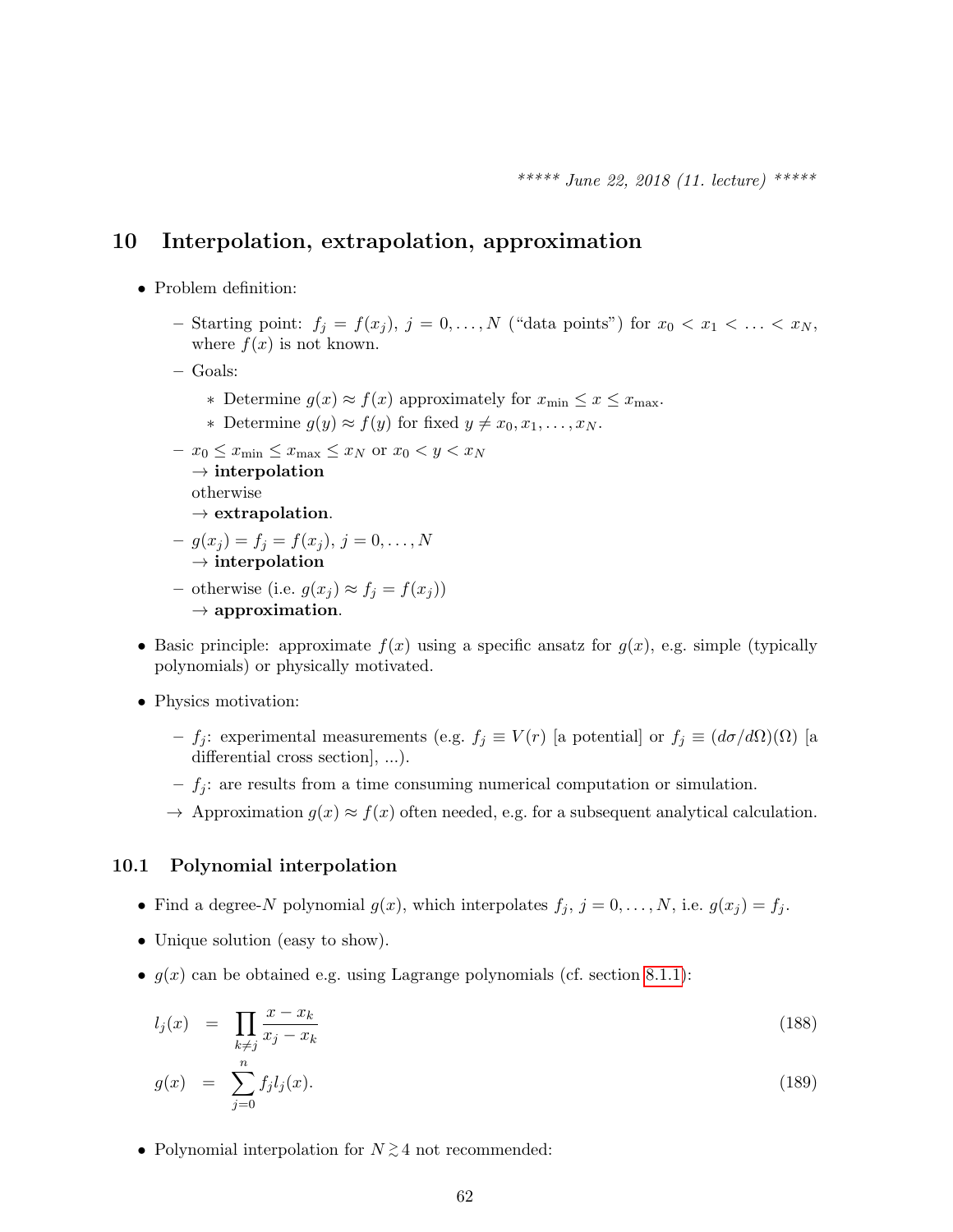- $-$  For large N polynomials exhibit strong oscillations.
- Even though  $g(x_j) = f_j$ ,  $g(x)$  and  $f(x)$  are quite different.
- Examples for  $N = 3$  and  $N = 9$  are shown in Figure [11.](#page-62-0)



<span id="page-62-0"></span>Figure 11: Polynomial interpolation of  $N + 1$  data points  $f_j$  for  $N = 3$  and  $N = 9$ . While the data points are consistent with a constant, i.e.  $f(x) = \text{const}$ , the interpolating degree-N polynomials  $g(x)$  are oscillating.

## 10.2 Cubic spline interpolation

• Connect N degree-3 polynomials  $y_j(x)$ ,  $j = 0, \ldots, N - 1$ ,

$$
g(x) = y_j(x) \quad \text{for } x_j \le x \le x_{j+1},\tag{190}
$$

such that

- $y_j(x_j) = f_j$  and  $y_j(x_{j+1}) = f_{j+1}$  (two polynomials  $y_j(x)$  and  $y_{j+1}(x)$  are connected at data point  $(x_{j+1}, f_{j+1})$ ),
- $-y'_{j}(x_{j+1}) = y'_{j+1}(x_{j+1})$  and  $y''_{j}(x_{j+1}) = y''_{j+1}(x_{j+1})$  (the piecewise defined function  $g(x)$  is  $C^2$  continuous).

#### XXXXX Figure 10.A XXXXX

- Advantage (compared to polynomial interpolation discussed in section [10.1\)](#page-61-0): only degree-3 polynomials, i.e. polynomial degree is small, even though the number of data points  $(N + 1)$  might be large; thus, no unnecessary oscillations.
- Construction of a spline:
	- To interpolate data points  $f_j$ ,  $j = 0, \ldots, N$ , degree-1 polynomials are sufficient:

$$
y_j(x) = f_j A(x) + f_{j+1} B(x), \tag{191}
$$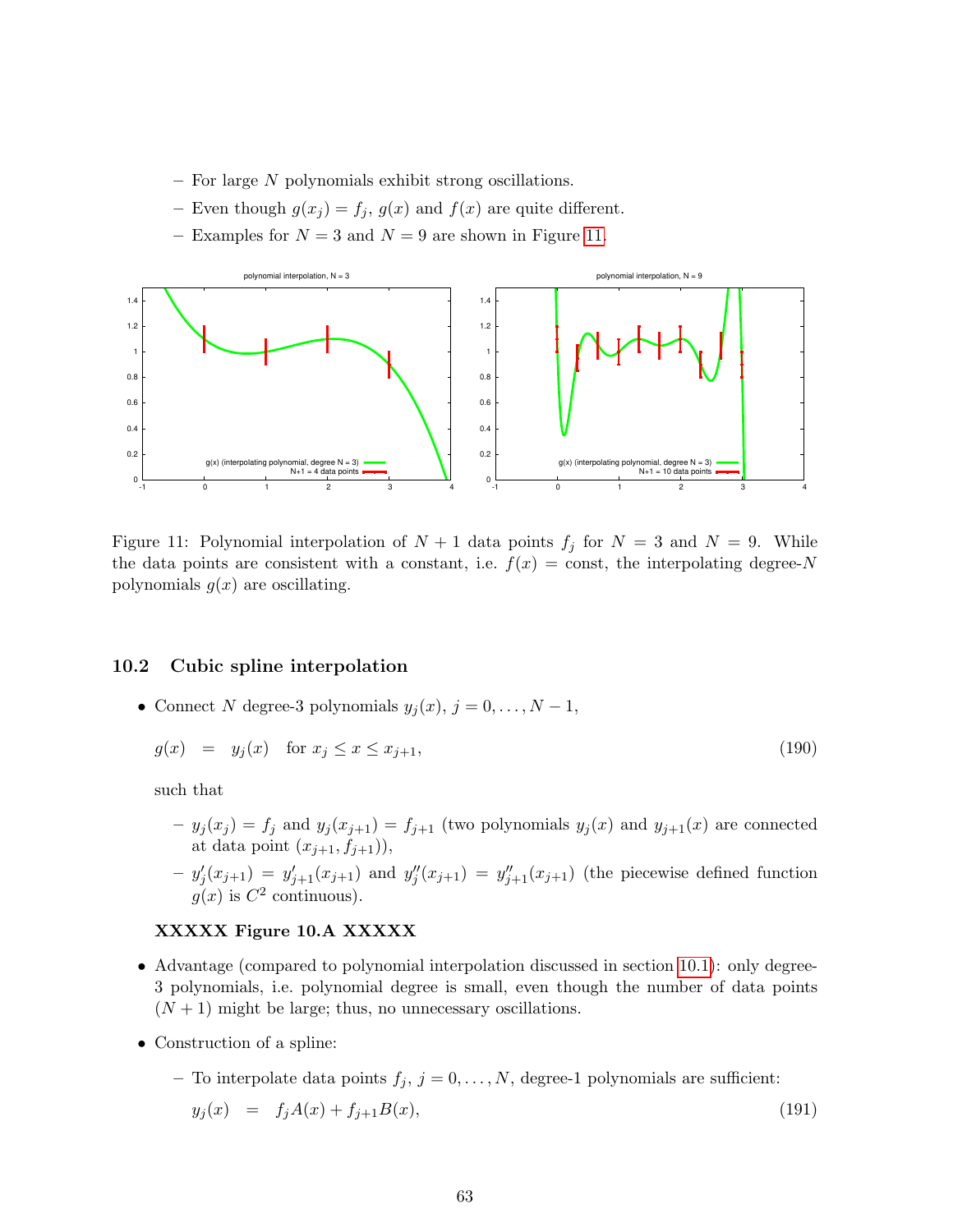where

$$
A(x) = \frac{x_{j+1} - x}{x_{j+1} + x_j} \tag{192}
$$

$$
B(x) = \frac{x - x_j}{x_{j+1} + x_j} \tag{193}
$$

are the Lagrange polynomials [\(188\)](#page-61-1) for  $N = 1$ .

- If the second derivatives  $f''_j = f''(x_j)$ ,  $j = 0, \ldots, N$  are given (in addition to the data points  $f_i$ ,

<span id="page-63-0"></span>
$$
y_j(x) = f_j A(x) + f_{j+1} B(x) + f''_j C(x) + f''_{j+1} D(x), \qquad (194)
$$

where

$$
C(x) = \frac{1}{6} \left( A(x)^3 - A(x) \right) (x_{j+1} - x_j)^2
$$
\n(195)

$$
D(x) = \frac{1}{6} \left( B(x)^3 - B(x) \right) (x_{j+1} + x_j)^2.
$$
 (196)

- Determine  $f''_j$ ,  $j = 0, \ldots, N$  such that the resulting spline  $g(x)$  is  $C^2$  continuous:
	- \* Impose  $y'_{j-1}(x_j) = y'_{j}(x_j), j = 1, ..., N 1.$

\* Insert (194):  
\n
$$
\frac{x_j - x_{j-1}}{6} f''_{j-1} + \frac{x_{j+1} - x_{j-1}}{3} f''_j + \frac{x_{j+1} - x_j}{6} f''_{j+1} =
$$
\n
$$
= \frac{f_{j+1} - f_j}{x_{j+1} - x_j} - \frac{f_j - f_{j-1}}{x_j - x_{j-1}}.
$$
\n(197)

- ∗ To determine  $f''_j$ ,  $j = 1, ..., N 1$ , one has to solve this system of  $N 1$  linear equations (use one of the methods discussed in section [7\)](#page-35-2).
- ∗  $f''_0$  and  $f''_N$  can be set to arbitrary values (a common choice is  $f''_0 = f''_N = 0$ , the so-called "natural spline").
- Figure [12](#page-64-0) shows a cubic spline interpolating the data points already used in Figure [11,](#page-62-0) right  $(N = 9$  example); in contrast to the degree-9 polynomial from Figure [11,](#page-62-0) the cubic spline does not exhibit any unnecessary oscillations.
- Splines and related topics form a huge field of research (CAGD = Computer Aided Geometric Design):
	- Goal: Describe and parameterize curves and surfaces in a mathematical way.
	- Useful e.g. in engineering [ships, cars, etc.], scientific or medical visualization, animated movies, computer games, ...

### <span id="page-63-1"></span>10.3 Method of least squares

- Data points  $f_j$  often exhibit statistical fluctuations (e.g.  $f_j$  can be experimental measurements, results of Monte Carlo integrations or simulations, ...).
- $g(x)$  should not reflect these statistical fluctuations, i.e. in such cases approximation more suited than interpolation.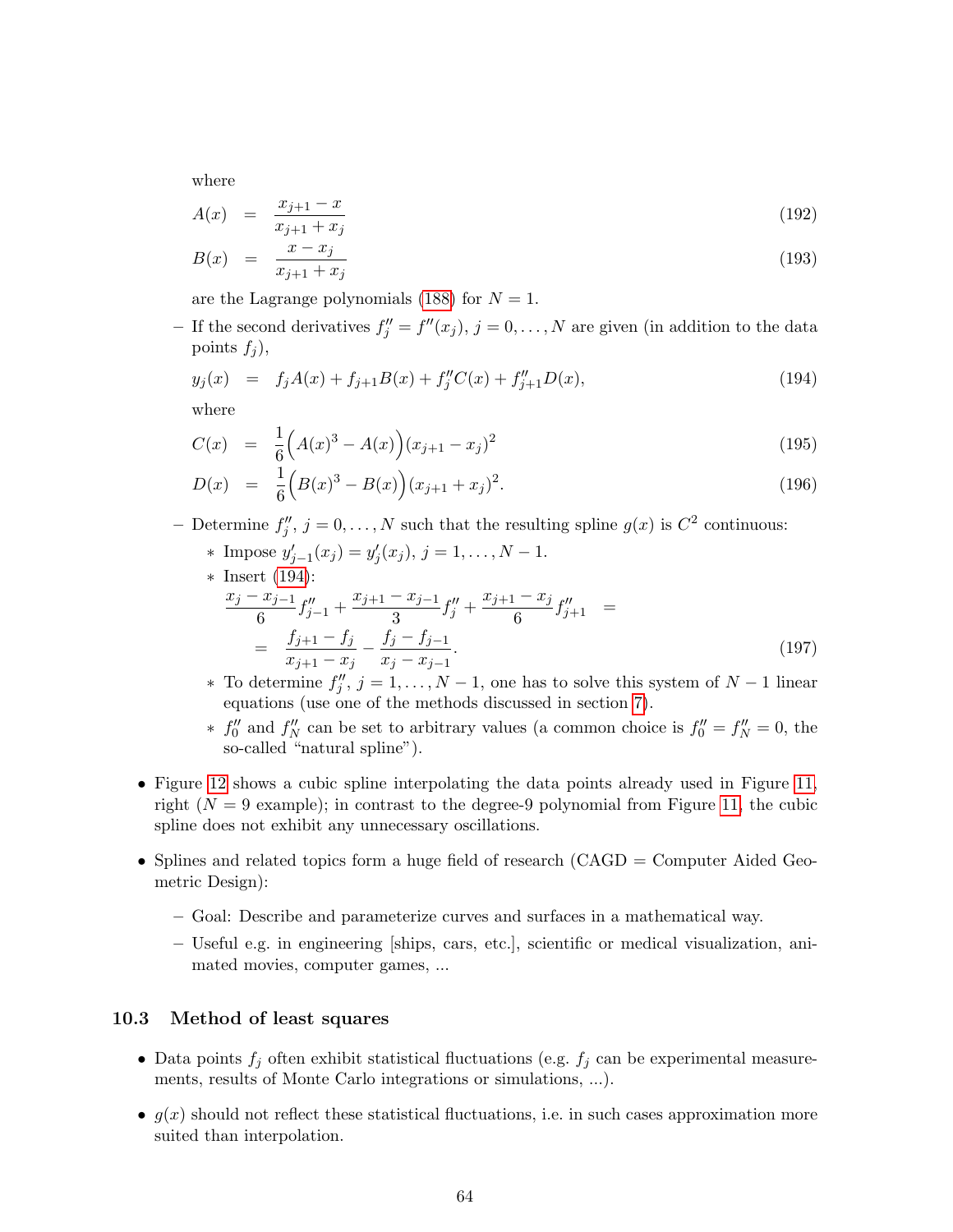

<span id="page-64-0"></span>Figure 12: Cubic spline interpolation of  $N + 1 = 10$  data points  $f_j$ .

- Select an ansatz  $g(x; \mathbf{a})$   $(\mathbf{a} = (a_0, \ldots, a_M)$  are parameters, which will be determined such that  $g(x; \mathbf{a})$  approximates the data points in an optimal way).
	- E.g. a low degree polynomial,  $g(x; \mathbf{a}) = a_0 + a_1x + a_2x^2$  ...
	- ... or  $g(x; \mathbf{a}) = a_0/x$  (if  $f_j$  describe a Coulomb-like potential) ...
	- ... or  $g(x; \mathbf{a}) = (a_0/x) \exp(-a_1x)$  (if  $f_j$  describe a potential with a limited range) ... – ...
- Determine a by minimizing

<span id="page-64-2"></span>
$$
G(\mathbf{a}) = \sum_{j=0}^{N} \left( g(x_j; \mathbf{a}) - f_j \right)^2
$$
\n(198)

with respect to **a**.

- $(g(x_j; \mathbf{a}) f_j)^2$ : squared difference of approximating function and data points  $(\rightarrow$  "method of least squares").
- Minimization equivalent to solving

<span id="page-64-3"></span>
$$
\nabla^{(\mathbf{a})} G(\mathbf{a}) = 0. \tag{199}
$$

•  $g(x; \mathbf{a})$  linear in  $a_j$ ,

<span id="page-64-1"></span>
$$
g(x; \mathbf{a}) = \sum_{j=0}^{M} a_j g_j(x) \tag{200}
$$

(e.g.  $g_j(x) = x^j$ , i.e.  $g(x; \mathbf{a})$  can be a degree-M polynomial):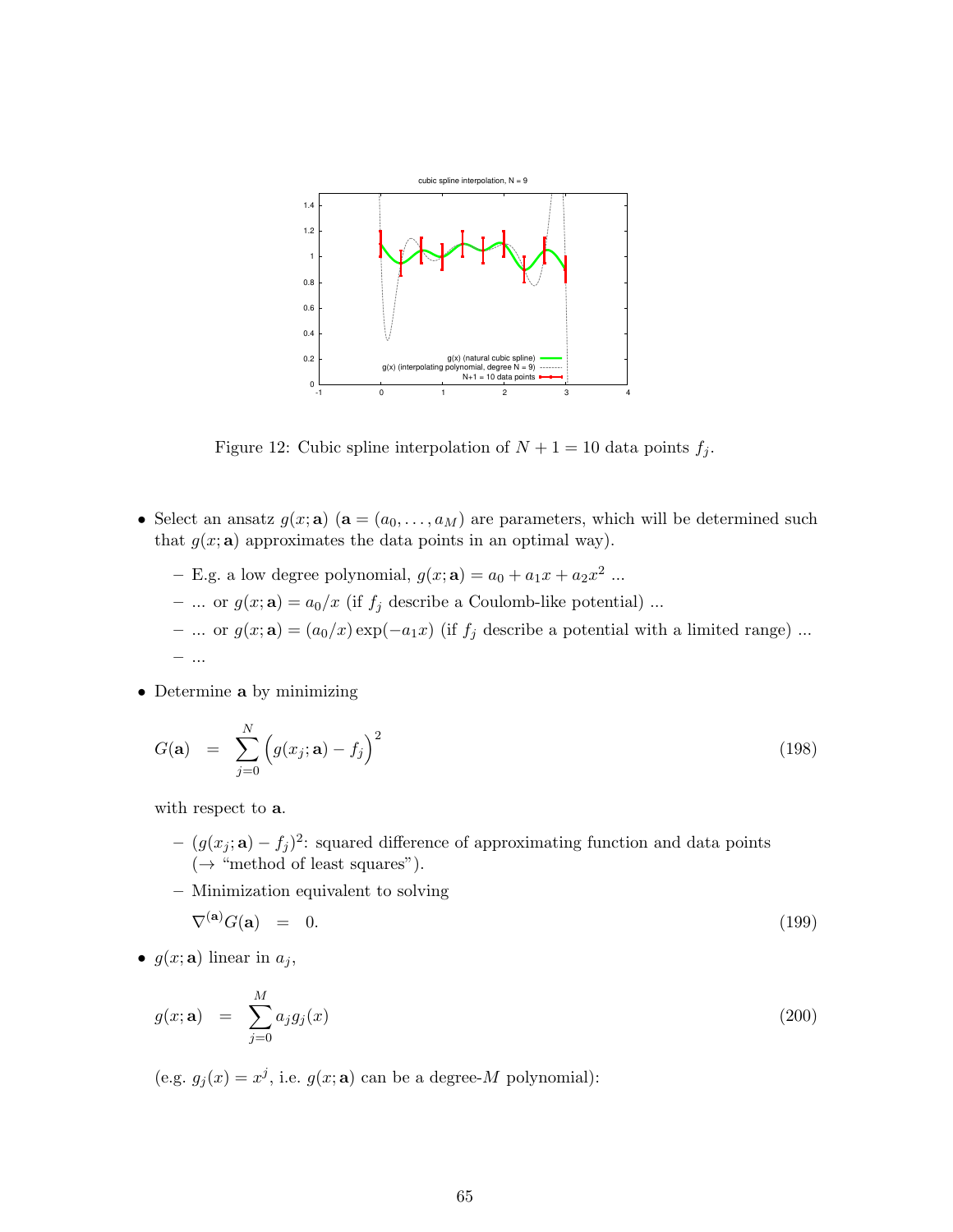– Insert [\(200\)](#page-64-1) in [\(198\)](#page-64-2):

$$
G(\mathbf{a}) = \sum_{j=0}^{N} \left( \sum_{k=0}^{M} a_k g_k(x_j) - f_j \right) \left( \sum_{l=0}^{M} a_l g_l(x_j) - f_j \right) =
$$
  
= 
$$
\sum_{j=0}^{N} \left( \sum_{k=0}^{M} A_{j,k} a_k - f_j \right) \left( \sum_{l=0}^{M} A_{j,l} a_l - f_j \right),
$$
 (201)

where

$$
A = \begin{pmatrix} g_0(x_0) & g_1(x_0) & \dots & g_M(x_0) \\ g_0(x_1) & g_1(x_1) & \dots & g_M(x_1) \\ \vdots & \vdots & & \vdots \\ g_0(x_N) & g_1(x_N) & \dots & g_M(x_N) \end{pmatrix}.
$$
 (202)

 $-$  [\(199\)](#page-64-3):

$$
\frac{\partial}{\partial a_m} G(\mathbf{a}) = 2 \sum_{j=0}^N \left( \sum_{k=0}^M A_{j,k} a_k - f_j \right) A_{jm} = 0
$$
  
\n
$$
\rightarrow A^T A \mathbf{a} = A^T \mathbf{f}
$$
 (203)

i.e. one has to solve a system of linear equations to determine the parameters a (e.g. by using methods from section [7\)](#page-35-2).

- $g(x; \mathbf{a})$  not linear in  $a_j$ :
	- [\(199\)](#page-64-3) is system of non-linear equations.
	- Solving such systems is difficult (cf. section [5.5\)](#page-24-0).
	- $-$  Typically a good estimate of the parameters  $\bf{a}$  is needed to solve the system of nonlinear equations, e.g. by using the Newton-Raphson method.
- Figure [13](#page-66-0) shows the least squares approximation of data points already used in Figure [11,](#page-62-0) right  $(N = 9$  example) and Figure [12](#page-64-0) using degree-0, degree-1 and degree-2 polynomials; in contrast to Figure [11](#page-62-0) and Figure [12,](#page-64-0) there are no oscillations.

\*\*\*\*\* June 29, 2018 (12. lecture) \*\*\*\*\*

## 10.4  $\chi^2$  minimizing fits

- Quite often, data points have errors, which have been ignored so far.
- Notation:  $\sigma_j$  is error of data point  $f_j$  (i.e. "value  $f_j \pm \sigma_j$  at  $x_j$ ").
- When approximating data points using an ansatz  $g(x; a)$  (as e.g. in section [10.3\)](#page-63-1), data points with small errors should impose stronger constraints on the parameters a than data points with large errors.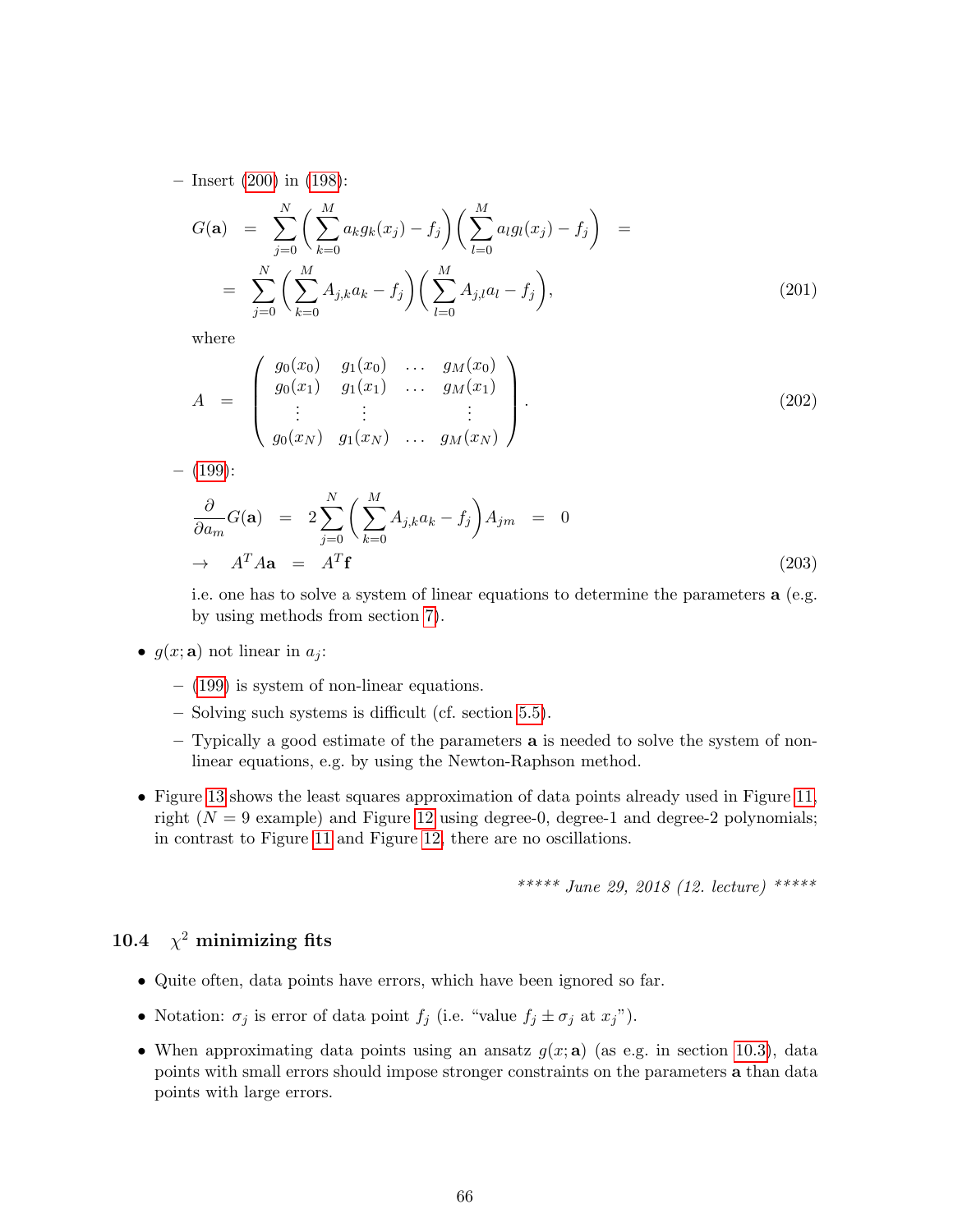

<span id="page-66-0"></span>Figure 13: Least squares approximation with degree-0, degree-1 and degree-2 polynomials of  $N+1=10$  data points  $f_j$ .

• Replace [\(198\)](#page-64-2) by

<span id="page-66-1"></span>
$$
\chi^2 = \sum_{j=0}^N \left( \frac{g(x_j; \mathbf{a}) - f_j}{\sigma_j} \right)^2 \tag{204}
$$

to fit  $g(x_j; \mathbf{a})$  to the data points  $f_j$  with errors  $\sigma_j$  in an optimal way ("if  $\sigma_j$  is small,  $g(x_j; \mathbf{a})$ must be close to  $f_j$  ... otherwise  $\chi^2$  would be large").

- Resulting, i.e. minimal  $\chi^2$  indicates the quality of the fit:
	- "Good fit"  $\rightarrow$  each term in [\(204\)](#page-66-1) should be of order 1  $\rightarrow$  reduced  $\chi^2 = \chi^2/\text{dof} = \chi^2/(N-M) \approx 1$ .  $-\chi^2/\text{dof} \gg 1$  $\rightarrow$  ansatz  $g(x_i; \mathbf{a})$  not consistent with data points.  $- \chi^2/\text{dof} \ll 1$  $\rightarrow$  errors are either overestimated or correlated.
- For details cf. textbooks on data analysis.
- Simple and common example:  $\chi^2$  minimizing fit of a constant a.
	- Ansatz:  $g(x; \mathbf{a}) = a$ .
	- Minimizing

$$
\chi^2 = \sum_{j=0}^{N} \left( \frac{a - f_j}{\sigma_j} \right)^2 \tag{205}
$$

is equivalent to solving

$$
0 = \frac{d}{da}\chi^2 = 2\sum_{j=0}^{N} \frac{a - f_j}{(\sigma_j)^2},
$$
\n(206)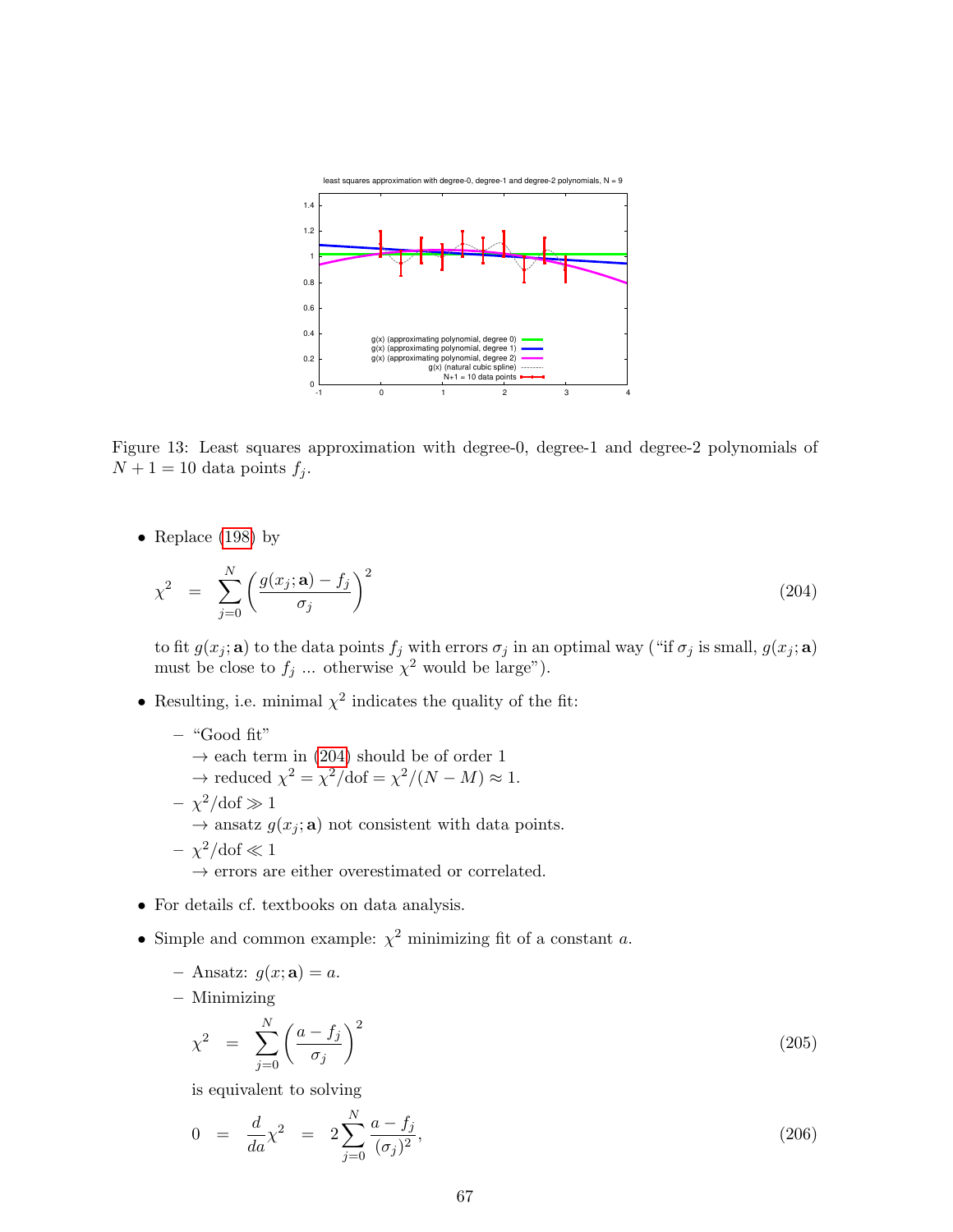i.e.

$$
a = \sum_{j=0}^{N} \underbrace{\frac{1}{( \sigma_j)^2}}_{=w_j} f_j = \sum_{j=0}^{N} w_j f_j, \tag{207}
$$

where  $w_j$  is the "weight of data point  $f_j$ "  $(0 \le w_j \le 1, \sum_{j=0}^N w_j = 1)$ . – An example is shown in Figure [14.](#page-67-0)



<span id="page-67-0"></span>Figure 14: Comparison of a least squares fit (left) and a  $\chi^2$  minimizing fit (right) of a constant to  $N + 1 = 4$  data points  $f_j$ .

- Error estimates for fit parameters a:
	- Jackknife method.
	- Resampling.
	- Due to limited time not discussed.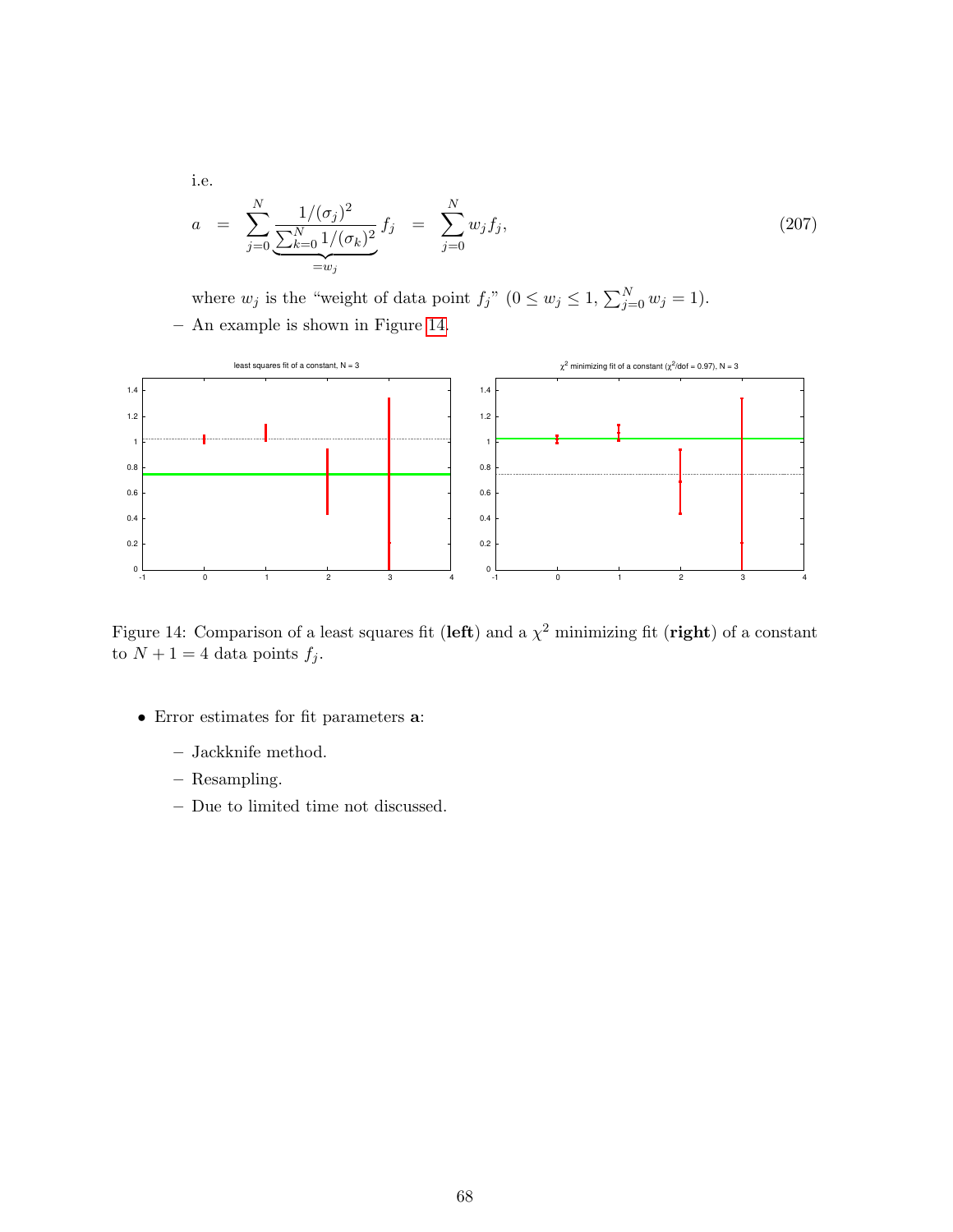# 11 Function minimization, optimization

### 11.1 Problem definition, general remarks

- $f(\mathbf{x})$ : real valued function  $(\mathbf{x} = (x_1, \ldots, x_D)).$
- Problem: find a local or the global minimum of  $f(\mathbf{x})$ , i.e. a value x minimizing  $f(\mathbf{x})$  locally or globally.
- Function maximization is equivalent to function minimization, because maximum of  $f(\mathbf{x})$ is minimum of  $-f(\mathbf{x})$ .
- Algorithms for function minimization should be
	- fast (i.e. the number of evaluations of  $f(\mathbf{x})$  should be reduced to a minimum),
	- able to find the global minimum.
- Finding the global minimum is extremely difficult, in particular in  $D \geq 2$  dimensions; typical strategies are
	- repeated function minimization starting at different  $x$ ,
	- minimize function, add a random perturbation to the (possibly local) minimum, minimize again, add another random perturbation, minimize again, ...
- Notation, classification of function values x of  $f(x)$  (i.e. 1 dimension):

## XXXXX Figure 11.A XXXXX

- $A, B, C: local maxima.$
- D: global maximum  $(f'(x) \neq 0)$  possible on the boundary of the domain).
- $E, F: local minima.$
- G: global minimum  $(f(x) = 0$  inside the domain).
- $-a, b, c$ : enclose minimum (cf. section [11.2\)](#page-69-0).
- Root finding versus function minimization:
	- At first glance problems seem to be very similar:  $f(x) = 0$  versus  $\nabla f(x) = 0$ .
	- There are, however, significant differences:
		- ∗ Root finding:  $f_1(\mathbf{x}), f_2(\mathbf{x}), \dots$  are independent functions. Function minimization:  $(\nabla f)_1(\mathbf{x}), (\nabla f)_1(\mathbf{x}), \dots$  are related via  $f(\mathbf{x})$ . ∗ Root finding: Not obvious, "which direction one has to follow", to find  $f_i(\mathbf{x}) = 0$  for all j. Function minimization:

"Simply follow the negative gradient" to find a minimum, i.e.  $\nabla f(\mathbf{x}) = 0$ .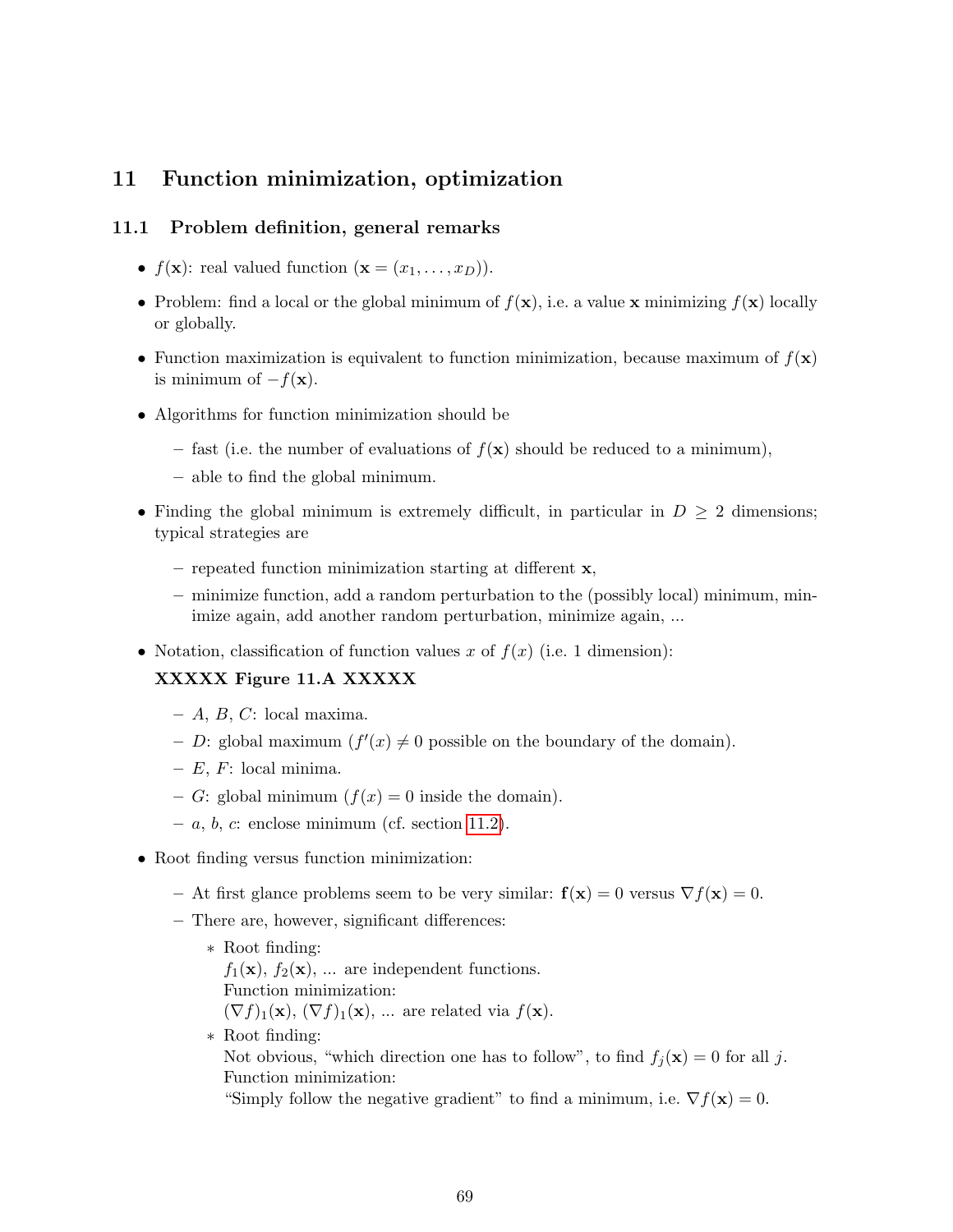- ∗ Root finding: Very hard, if number of dimensions D is large. Function minimization: Comparatively simple, even if number of dimensions  $D$  is large.
- Since function minimization is easier than root finding, one could be tempted to reformulate root finding  $f(x) = 0$  as function minimization,
	- Roots of  $f(x)$  are global minima of  $F(x) = \sum_{j=1}^{D} (f_j(x))^2$ .
	- Do not do that, i.e. do not try to find roots of  $f(x)$  by searching minima of  $F(x)$ .
	- Function minimization algorithms typically find local minima of  $F(\mathbf{x})$ , which do not correspond to roots of  $f(x)$ .

### XXXXX Figure 11.B XXXXX

\*\*\*\*\* July 06, 2018 (13. lecture) \*\*\*\*\*

#### <span id="page-69-0"></span>11.2 Golden section search in  $D = 1$  dimension

- Similar to bisection for root finding.
- Starting point: minimum localized inside interval  $[a, c]$  via  $f(a) > f(b) < f(c)$ , where  $a < b < c$  (minimum can be left or right of b).

### XXXXX Figure 11.C XXXXX

- Evaluate  $f(y)$ :
	- $b < y < c$ :
		- ∗ If f(y) > f(b) (case 1):
			- $\rightarrow$  Replace  $(a, b, c)$  by  $(a', b', c') = (a, b, y)$ , i.e. minimum now localized inside interval  $[a, y]$ .
		- ∗ If f(y) < f(b) (case 2):
			- $\rightarrow$  Replace  $(a, b, c)$  by  $(a', b', c') = (b, y, c)$ , i.e. minimum now localized inside interval  $[b, c]$ .

#### XXXXX Figure 11.D XXXXX

 $- a < y < b$ :

- ∗ Analogous to b < y < c.
- Iterate this step, until  $c a$  is sufficiently small.
- How to choose y, to reduce the size of the interval  $[a, c]$  as quickly as possible?
	- Define relative sizes of subintervals:

\* 
$$
w = (b - a)/(c - a)
$$
.  
\n\*  $1 - w = (c - b)/(c - a)$ .  
\n\*  $c = (a - b)/(a - a)$ 

\* 
$$
z = (y - b)/(c - a)
$$
.

XXXXX Figure 11.E XXXXX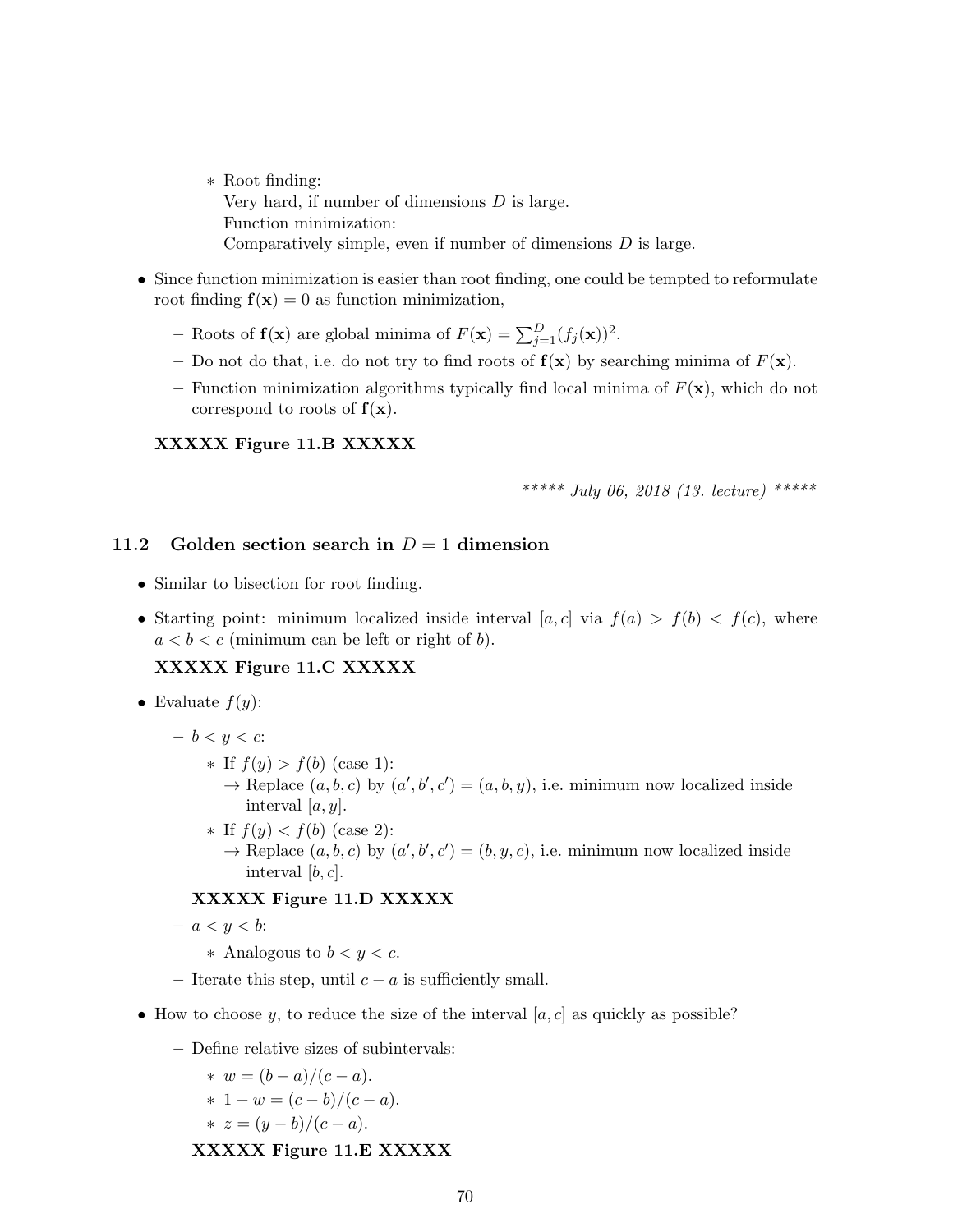- Relative size of "new interval"  $[a', c']$ :
	- ∗ Case 1: w + z.
	- ∗ Case 2: 1 − w.
- Determine z (and thereby y) via  $w + z = 1 w$ 
	- $\rightarrow z = 1 2w = (1 w) w$ , i.e. z is chosen such that the reduction of the size of  $[a, b]$  is in both cases the same ("no bad case").

#### XXXXX Figure 11.F XXXXX

- Rate of covergence:
	- $-$  How to choose  $w$  in the first place such that it stays constant throughout the algorithm?

#### XXXXX Figure 11.G XXXXX

- \* Case 1:  $w' = z$ ,  $c' a' = w + z$  $w/1 = w'/(c' - a') = z/(w + z).$ \* Case 2:  $w' = z, c' - a' = 1 - w$  $w/1 = w'/(c' - a') = z/(1 - w).$ \* Inserting  $z = 1 - 2w$  yields  $w^2 - 3w + 1 = 0$  in both cases. ∗ Solutions:  $\cdot w = (3 + \sqrt{5})/2 = 2.618...$  (excluded, because > 1).
	- $\cdot w = (3 \sqrt{5})/2 = 0.381...$  (allowed),
	- $\cdot w = (3 \sqrt{3})/2 = 0.381...$  (and  $\cdot$  "Golden section":  $(1 + \sqrt{5})/2$ . √
- $w = (3 -$ 5)/2 is a stable fixed point (can be shown), i.e. even when starting with  $w \neq (3 \mathcal{N}_{g}$  $(5)/2$ , w will be closer to  $(3 -$ √ 5)/2 after every step.
- Consequently,

$$
c' - a' = \underbrace{\left(1 - \frac{3 - \sqrt{5}}{2}\right)}_{0.618...}(c - a),
$$
\n(208)

i.e. linear convergence (slightly slower than root finding with bisection [cf. section [5.2\]](#page-22-0)).

- Accuracy:
	- For  $x \approx x_{\text{min}}$

$$
f(x) \approx f_{\min} + \frac{f''(x_{\min})}{2}(x - x_{\min})^2.
$$
 (209)

 $((x_{\min}, f_{\min})$  is the minimum).

– When represented as floating point numbers  $f(x)$  and  $f_{\text{min}}$  are different, only if

<span id="page-70-0"></span>
$$
\frac{(f''(x_{\min})/2)(x - x_{\min})^2}{f_{\min}} > \epsilon,
$$
\n(210)

where  $\epsilon = \mathcal{O}(10^{-7})$  for float and  $\epsilon = \mathcal{O}(10^{-16})$  for double ( $\epsilon$  is the relative precision discussed in section [2.2\)](#page-6-0).

– Consequently, the accuracy of golden section search (and many other minimization algorithms), characterized by  $x - x_{\text{min}}$  in [\(210\)](#page-70-0), is limited,

$$
x_{\min,\text{numerically}} - x_{\min} \ge \left(\frac{2f_{\min}}{f''(x_{\min})}\right)^{1/2} \sqrt{\epsilon} \sim \sqrt{\epsilon}.
$$
 (211)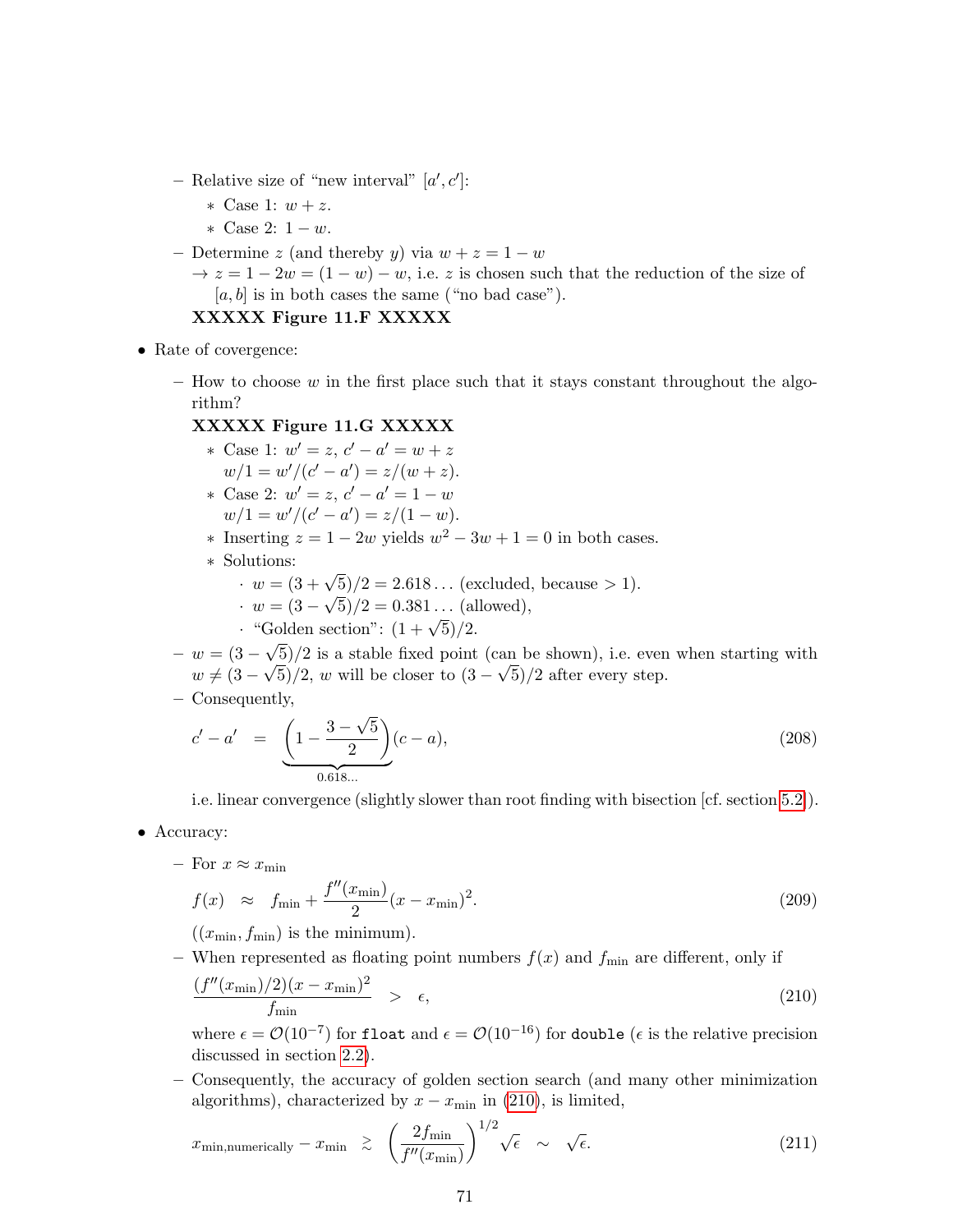## 11.3 Function minimization using quadratic interpolation in  $D = 1$  dimension

• Due to limited time not discussed.

### 11.4 Function minimization using derivatives in  $D = 1$  dimension

• Due to limited time not discussed.

## 11.5 Simplex algorithm ( $D \ge 2$  dimensions)

- Problem in  $D \geq 2$  dimensions: localizing a minimum not as easy as in  $D = 1$  dimension, where three points a, b, c with  $f(a) > f(b) < f(c)$  are sufficient.
- Simplex algorithm: simple algorithm for function minimization in  $D \geq 2$  dimensions, however, not very efficient.  $\rightarrow$  Suited for rather simple optimization problems.

- Simplex:
	- Defined by  $D+1$  points  $\mathbf{p}_i$ .
		- $\ast$  D = 2: triangle.
		- $\ast$  D = 3: tetrahedron.
		- ∗ ...
	- Exclusively consider non-degenerate simplexes, i.e.  $\mathbf{p}_1 \mathbf{p}_0$ ,  $\mathbf{p}_2 \mathbf{p}_1$ , ...,  $\mathbf{p}_D \mathbf{p}_0$  are linearly independent.
- Basic principle: simplex moves "downhill", deforms according to the "terrain" defined by  $f(\mathbf{x})$ , stops at a local minimum.
- Initial simplex:
	- $\mathbf{p}_0$ : estimate of minimum, i.e. an input parameter.
	- $-\mathbf{p}_j = \mathbf{p}_0 + \lambda_j \mathbf{e}_j$ , where  $\lambda_j$  is a typical length scale in j direction, i.e. an input parameter.
- Sketch of deformation steps:
	- Step 1: reflection ("move the point, where  $f$  is largest). For  $D = 2$ :  ${\bf p}_2 \to {\bf p}'_2$ , where  $f({\bf p}_2) > f({\bf p}_0), f({\bf p}_1)$ . XXXXX Figure 11.H XXXXX
	- Step 2: expansion ("expand the simplex to take larger steps"). For  $D = 2$ :  $\mathbf{p}'_2 \to \mathbf{p}''_2$ , if  $f(\mathbf{p}'_2) > f(\mathbf{p}_0)$ .
	- Step 3: contraction ("contract the simplex in a valley floor to ooze down the valley"). For  $D = 2$ :  $\mathbf{p}'_2 \to \mathbf{p}'''_2$ , if  $f(\mathbf{p}'_2) > f(\mathbf{p}_0), f(\mathbf{p}_1)$ .
	- Step 4: multiple contraction ("contract the simplex in all directions to pass through the eye of a needle"). For  $D = 2$ :  $\mathbf{p}_1 \to \mathbf{p}_1''''$  and  $\mathbf{p}_2''' \to \mathbf{p}_2'''$ , if  $f(\mathbf{p}_2''') > f(\mathbf{p}_2')$ , where  $f(\mathbf{p}_0) < f(\mathbf{p}_1)$ ,  $f(\mathbf{p}_2)$ .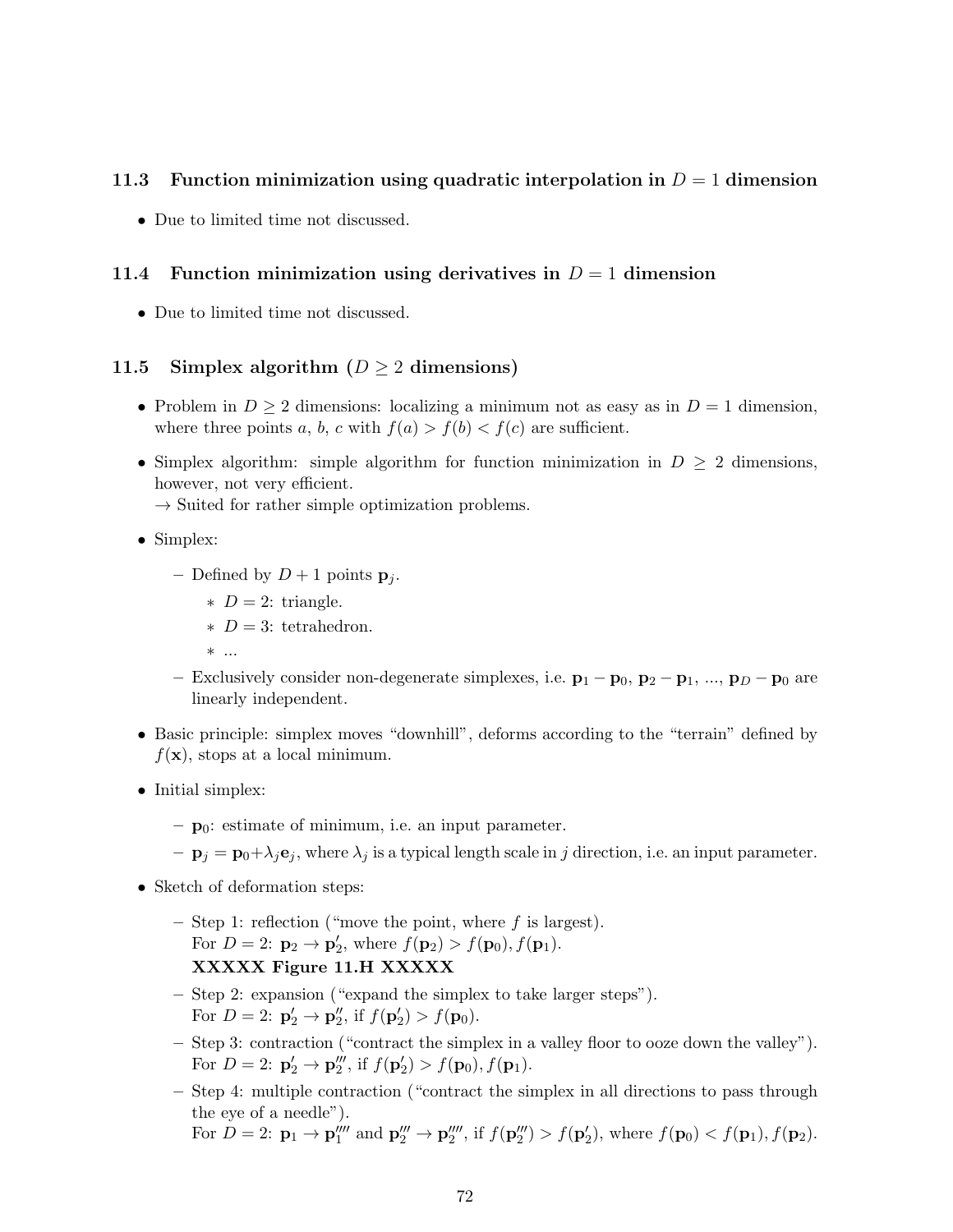- $-$  Iterate steps: step 1, step 2, step 3, step 4, step 1, step 2, ...
- For details cf. [\[1\]](#page-100-0), section 10.5.
- Stopping criteria:
	- Less obvious than in  $D = 1$  dimension.
	- E.g. if  $|\mathbf{p}_D \mathbf{p}_0| < \epsilon$  (where  $f(\mathbf{p}_D) > f(\mathbf{p}_j)$ ,  $j = 0, \ldots, D-1$  and  $f(\mathbf{p}_0) < f(\mathbf{p}_j)$ ,  $j = 1, \ldots, D) \ldots$
	- ... or if deformation of simplex is almost negligible.
	- As a cross-check one should start the simplex algorithm again at the found minimum with a large initial simplex.

#### 11.6 Function minimization in  $D \geq 2$  dimensions by repeated minimization in 1 dimension

- Algorithm (has already been used for the conjugate gradient method; cf. section [7.7.1\)](#page-43-0):
	- Guess minimum  $\mathbf{x}_0$ , e.g.  $\mathbf{x}_0 = 0$  (can be far away from any minimum).
	- $n = 0.$
	- (1) Select direction  $\mathbf{p}_n$  (details below).
	- Minimize  $f(\mathbf{x}_n + \alpha_n \mathbf{p}_n)$  with respect to  $\alpha_n$ .
	- $\mathbf{x}_{n+1} = \mathbf{x}_n + \alpha_n \mathbf{p}_n.$
	- If  $\mathbf{x}_{n+1}$  is sufficiently close to a minimum (cf. e.g. discussion in section [11.5\)](#page-71-0):
		- $\rightarrow$   $\mathbf{x}_{n+1}$  is approximate minimum. End of algorithm.

Else:

- $\rightarrow$   $n = n + 1$ . Go to  $(1)$ .
- Efficiency of the algorithm strongly depends, on how the directions  $\mathbf{p}_n$  are chosen.
	- Simple example:
		- $\ast$  D = 2 dimensions.
		- \*  $f(x_1, x_2)$ : a paraboloid, which is "wide in  $(+1, +1)/$ √ a paraboloid, which is "wide in  $(+1,+1)/\sqrt{2}$  direction and narrow in  $(-1,+1)/\sqrt{2}$  direction ",

$$
f(x_1, x_2) = \frac{x^2 + y^2 + 2xy}{2a^2} + \frac{x^2 + y^2 - 2xy}{2b^2}
$$
\n
$$
f(x_1, x_2) = \frac{x^2 + y^2 + 2xy}{2a^2} + \frac{x^2 + y^2 - 2xy}{2b^2}
$$
\n(212)

- \* Directions for minimization  $\mathbf{p}_n$ :  $\mathbf{e}_1$ ,  $\mathbf{e}_2$ ,  $\mathbf{e}_1$ ,  $\mathbf{e}_2$ , ...  $\rightarrow$  Many minimizations in 1 dimension required, algorithm quite inefficient.
- \* Directions for minimization  $\mathbf{p}_n$ :  $(+1,+1)/\sqrt{2}$ ,  $(-1,+1)/\sqrt{2}$ .  $\rightarrow$  Only two minimizations in 1 dimension required, algorithm very efficient. XXXXX Figure 11.I (cf. also [\[1\]](#page-100-0), Figure 10.7.1) XXXXX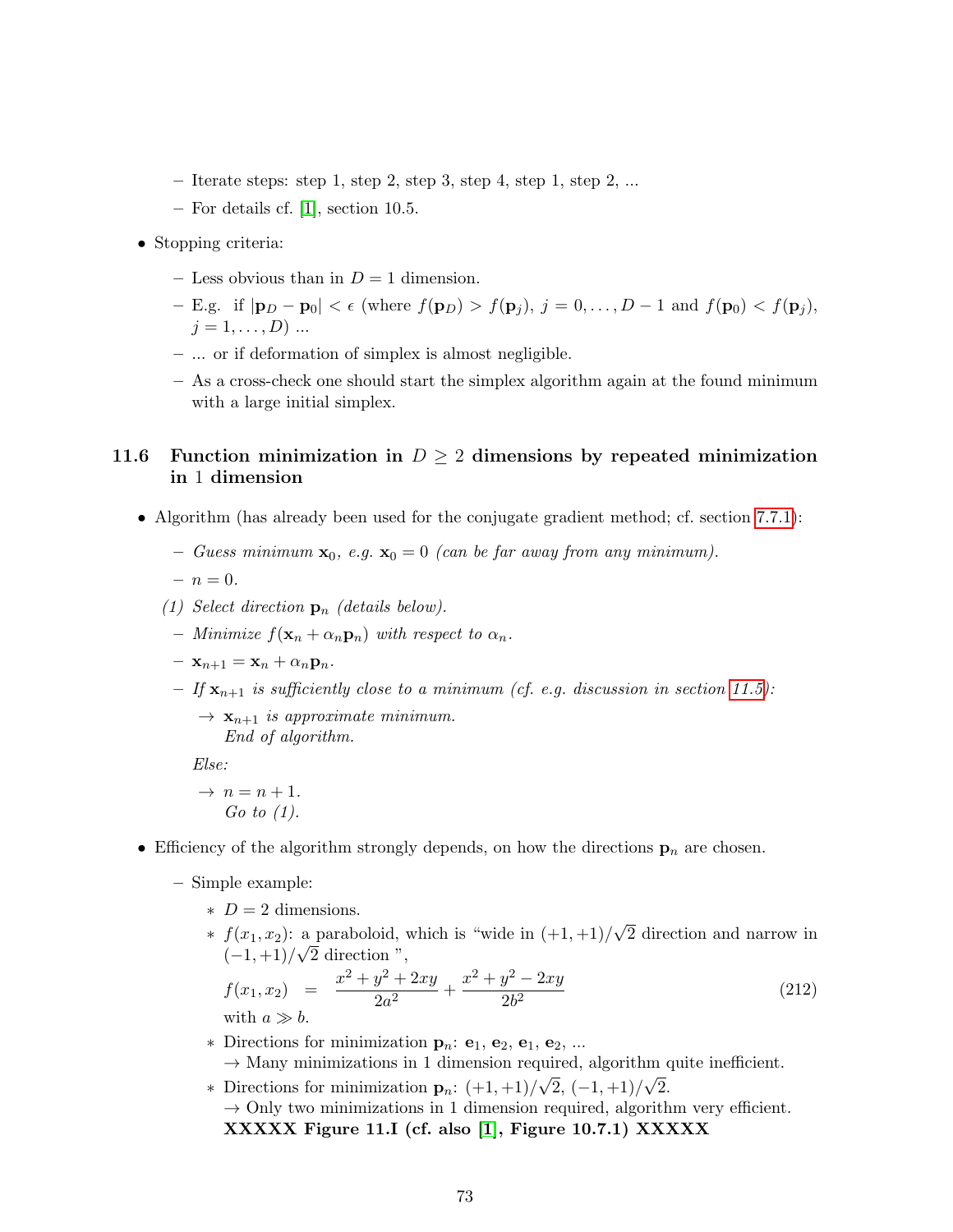- ∗ It might seem to be a good strategy to select  $\mathbf{p}_n = \nabla f(\mathbf{x}_n)$ , i.e. to minimize along the direction of steepest descent.
	- $\rightarrow$  Many minimizations in 1 dimension required, almost as inefficient as selecting  $e_1, e_2, e_1, e_2, ...$

XXXXX Figure 11.J (cf. also [\[1\]](#page-100-0), Figure 10.8.1) XXXXX

\*\*\*\*\* July 13, 2018 (14. lecture) \*\*\*\*\*

- Efficient way to select directions  $\mathbf{p}_n$  are "conjugate directions":
	- Basic idea:
		- ∗ Select  $\mathbf{p}_n$  such that minimization with respect to previous directions  $\mathbf{p}_j$ , j =  $0, \ldots, n-1$  is preserved (then  $\mathbf{p}_n$  and  $\mathbf{p}_j$ ,  $j = 0, \ldots, n-1$  are conjugate directions).
		- ∗ Minimum found within D minimizations in 1 dimension.
	- Mathematical details:
		- **∗**  $\mathbf{x}_1$  is minimum of  $f(\mathbf{x})$  along direction  $\mathbf{p}_0$ , i.e.  $\mathbf{p}_0 \nabla f(\mathbf{x}_1) = 0$ .
		- ∗ Select conjugate direction **p**<sub>1</sub> such that gradient of  $f(\mathbf{x})$  in **p**<sub>0</sub> direction vanishes along direction  $\mathbf{p}_1$ , i.e.  $\mathbf{p}_0 \nabla f(\mathbf{x}_1 + \lambda \mathbf{p}_1) = 0$  for all  $\lambda$ .
			- · In general not possible.
			- $\cdot$  It is possible, if  $f(\mathbf{x})$  is quadratic, i.e. describes a paraboloid,

$$
f(\mathbf{x}) = c - \mathbf{b}\mathbf{x} + \frac{1}{2}\mathbf{x}A\mathbf{x}.\tag{213}
$$

· Then

$$
\nabla f(\mathbf{x}) = -\mathbf{b} + A\mathbf{x}.\tag{214}
$$

- $\cdot$  **p**<sub>0</sub> $\nabla f(\mathbf{x}_1) = 0$  becomes  $\mathbf{p}_0(-\mathbf{b}+A\mathbf{x}_1)$  $= 0.$  (215)
- The condition for conjugate directions  $\mathbf{p}_0 \nabla f(\mathbf{x}_1 + \lambda \mathbf{p}_1) = 0$  becomes

$$
\mathbf{p}_0(-\mathbf{b} + A(\mathbf{x}_1 + \lambda \mathbf{p}_1)) = \mathbf{p}_0 A \lambda \mathbf{p}_1 = 0,
$$
\ni.e.  $\mathbf{p}_0$  and  $\mathbf{p}_1$  are conjugate, if

\n
$$
\mathbf{p}_0 = \begin{bmatrix} 216 \\ 0 \end{bmatrix}
$$

<span id="page-73-1"></span> $\mathbf{p}_0 A \mathbf{p}_1 = 0.$  (217)

 $\cdot$  If  $f(\mathbf{x})$  is not quadratic, select "approximate conjugate direction" via Taylor expansion of  $f(\mathbf{x})$ ,

<span id="page-73-0"></span>
$$
f(\mathbf{x}) = \underbrace{f(\mathbf{x}_1)}_{=c} + \sum_{j=1}^{D} \underbrace{\partial_j f(\mathbf{x}) \Big|_{\mathbf{x}=\mathbf{x}_1}}_{=b_j} (x_j - x_{1,j})
$$
  
+ 
$$
\underbrace{\frac{1}{2} \sum_{j,k=1}^{D} \partial_j \partial_k f(\mathbf{x}) \Big|_{\mathbf{x}=\mathbf{x}_1}}_{=A_{j,k}} (x_j - x_{1,j})(x_k - x_{1,k}) + \dots,
$$
 (218)

i.e. use A from [\(218\)](#page-73-0) in [\(217\)](#page-73-1).

 $\cdot$  Then minimum found approximately within  $D$  minimizations in 1 dimension.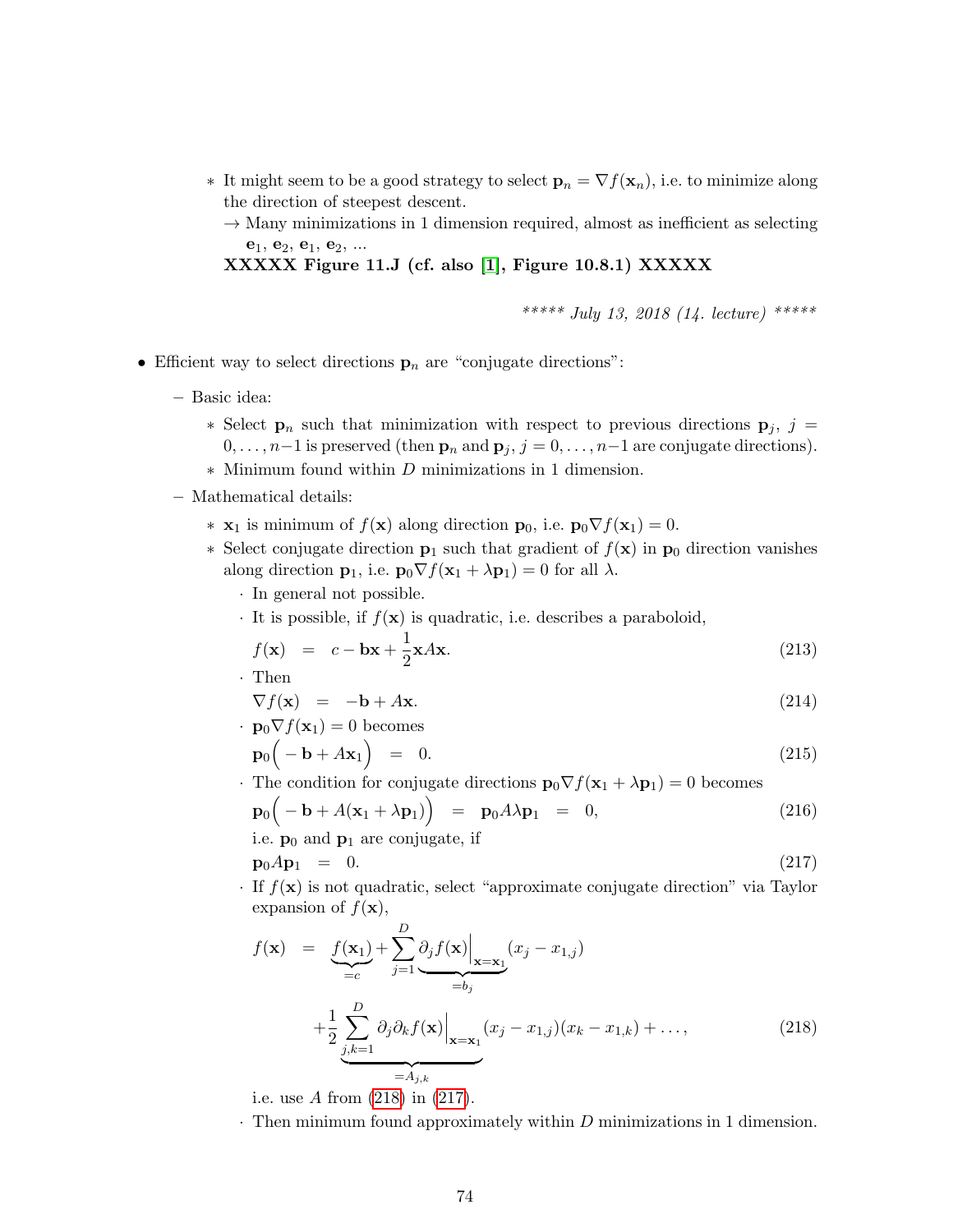- $\cdot$  In practice: Repeat minimization in 1 dimension, until  $x_n$  is approximate minimum; converges typically fast, in particular, if  $f(\mathbf{x})$  is similar to a paraboloid.
- $\cdot$  If  $f(\mathbf{x})$  is quite different from a paraboloid, other methods might be more efficient.
- For more details cf. [\[1\]](#page-100-0), section 10.7 and section 10.8.

#### 11.7 Simulated annealing

- Previously discussed methods typically find a local minimum inside a given interval (golden section search) or close to, where the minimization is started (simplex algorithm, "conjugate directions").
- How to find the global minimum of a function  $f(\mathbf{x})$ ?
	- Repeated function minimization starting at different x.
		- ∗ If only a small number of different minima is found, the global minimum might be among them.
		- $\ast$  Quite often, however, there is a very large number of minima and  $f(\mathbf{x})$  is "complicated" (i.e. no idea, where the global minimum is).
	- A promising method to find the global minimum is simulated annealing.

#### 11.7.1 Discrete minimization

- Instead of a continuous domain parameterized by x an extremely large number of discrete configurations  $S = \{s_1, s_2, \ldots, s_N\}$  and a function  $f(s)$ , where  $s \in S$ .
- E.g.  $N \approx 10^{100}$ , i.e. impossible to evaluate  $f(s)$  for all  $s \in S$ .
- Goal: Find that  $s_j$  minimizing  $f(s)$ .
- Basic idea is realized in nature:
	- $-$  Cooling of a liquid, e.g. steel (annealing  $=$  Ausglühen).
	- Fast cooling: not enough time for atoms/molecules to form a uniform crystalline structure corresponding to the energetic minimum; the resulting steel is fragile.
	- Slow cooling: atoms/molecules will form a uniform crystal, which is very stable. XXXXX Figure 11.K XXXXX
- Application of this idea to the minimization of  $f(s)$ :
	- Move step by step through the space of configurations,  $s^{(0)} \rightarrow s^{(1)} \rightarrow s^{(2)} \rightarrow \ldots$ where  $s^{(n)}$  and  $s^{(n+1)}$  are similar.
	- Steps  $s^{(n)} \to s^{(n+1)}$ , where  $f(s^{(n)}) > f(s^{(n+1)})$  ("downhill"), are preferred ...
	- ... but also steps  $s^{(n)} \to s^{(n+1)}$ , where  $f(s^{(n)}) \leq f(s^{(n+1)})$  ("uphill"), are allowed ("quite often one has to overcome a couple of mountains to reach the global minimum").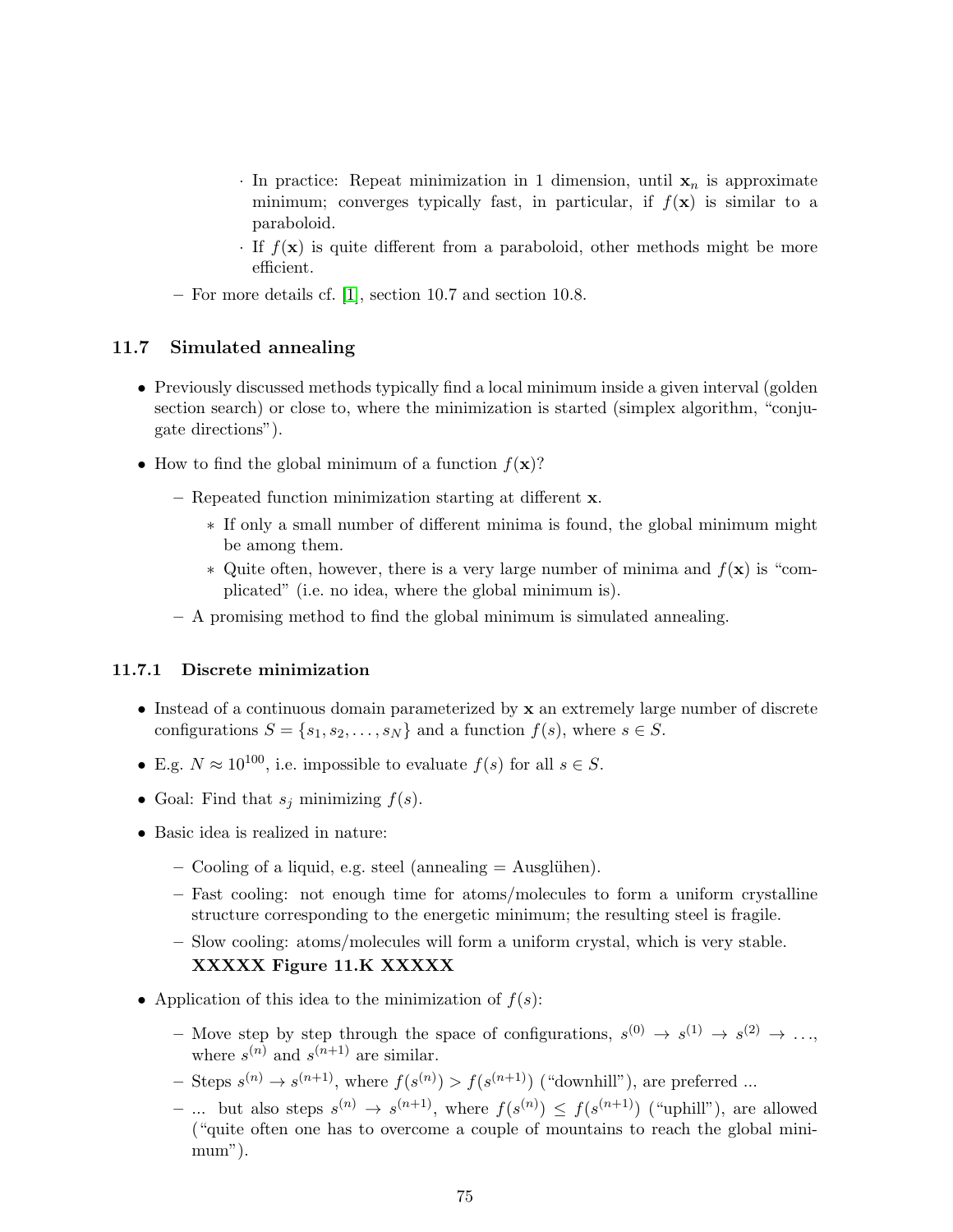- Slowly decrease the probability to perform uphill steps during the simulated annealing.
	- ∗ Similar to annealing of steel.
	- ∗ At the beginning, when the steel is hot, the structure of atoms/molecules readily changes, because the energy of a configuration is less important.
	- ∗ Later, when the temperature is getting lower and lower, atoms/molecules freeze in a crystalline configuration with small energy.
- Simulated annealing algorithm:
	- $-$  Start at arbitrary  $s^{(0)} \in S$  and large temperature T.
	- $n = 0.$
	- (1) Randomly select  $s^{(n+1)} \in S$ , where " $s^{(n+1)} \approx s^{(n)}$ ", i.e. a similar configuration (cf. example below).

$$
- If f(s^{(n+1)}) \le f(s^{(n)})
$$
  

$$
\rightarrow Do nothing ("accept s^{(n+1)"}).
$$

Else:

- $\rightarrow$  Either accept  $s^{(n+1)}$  with probability  $e^{-(f(s^{(n+1)})-f(s^{(n)}))/T}$ ... ...or replace  $s^{(n+1)}$  by  $s^{(n)}$  (i.e. "keep previous configuration") with inverse prob $ability\ 1-e^{-(f(s^{(n+1)})-f(s^{(n)}))/T}.$
- Slowly reduce T (typically not after every step, but after a fixed number of steps).
- $-$  Go to (1).
- Example: traveling salesperson problem.
	- N cities on a 2 dimensional map, i.e.  $(x_j, y_j)$ ,  $j = 1, \ldots, N$ .
	- Problem: find the shortest loop connecting all cities.
	- Configurations: S is the set of all permutations of  $(1, 2, \ldots, N)$  (i.e. N! different configurations, typically a huge number).
	- The function  $f(s)$  is the length of the loop:

$$
f(s_j) = \sum_{k=1}^{N} \left( \left( x_{p_j(k)} - x_{p_j(k-1)} \right)^2 + \left( y_{p_j(k)} - y_{p_j(k-1)} \right)^2 \right)^{1/2}
$$
(219)

 $((x_0, y_0) \equiv (x_N, y_N);$  configurations  $s_j$  are permutations  $p_j$ ).

- Simulated annealing:
	- ∗ Selecting a similar next configuration:
		- · Reverse a randomly chosen subsequence, e.g.  $s^{(n)} = \ldots -17 -3 -9 -6 -14 - \ldots$  $\rightarrow$   $s^{(n+1)} = \ldots -17 - 6 - 9 - 3 - 14 - \ldots$ · Randomly move a randomly chosen subsequence, e.g.  $s^{(n)} = \ldots -5 -3 -9 -1 -16 -14 -21 -\ldots$  $\rightarrow$   $s^{(n+1)} = \ldots -5 - 16 - 14 - 3 - 9 - 1 - 21 - \ldots$
		- · There are many other possibilities.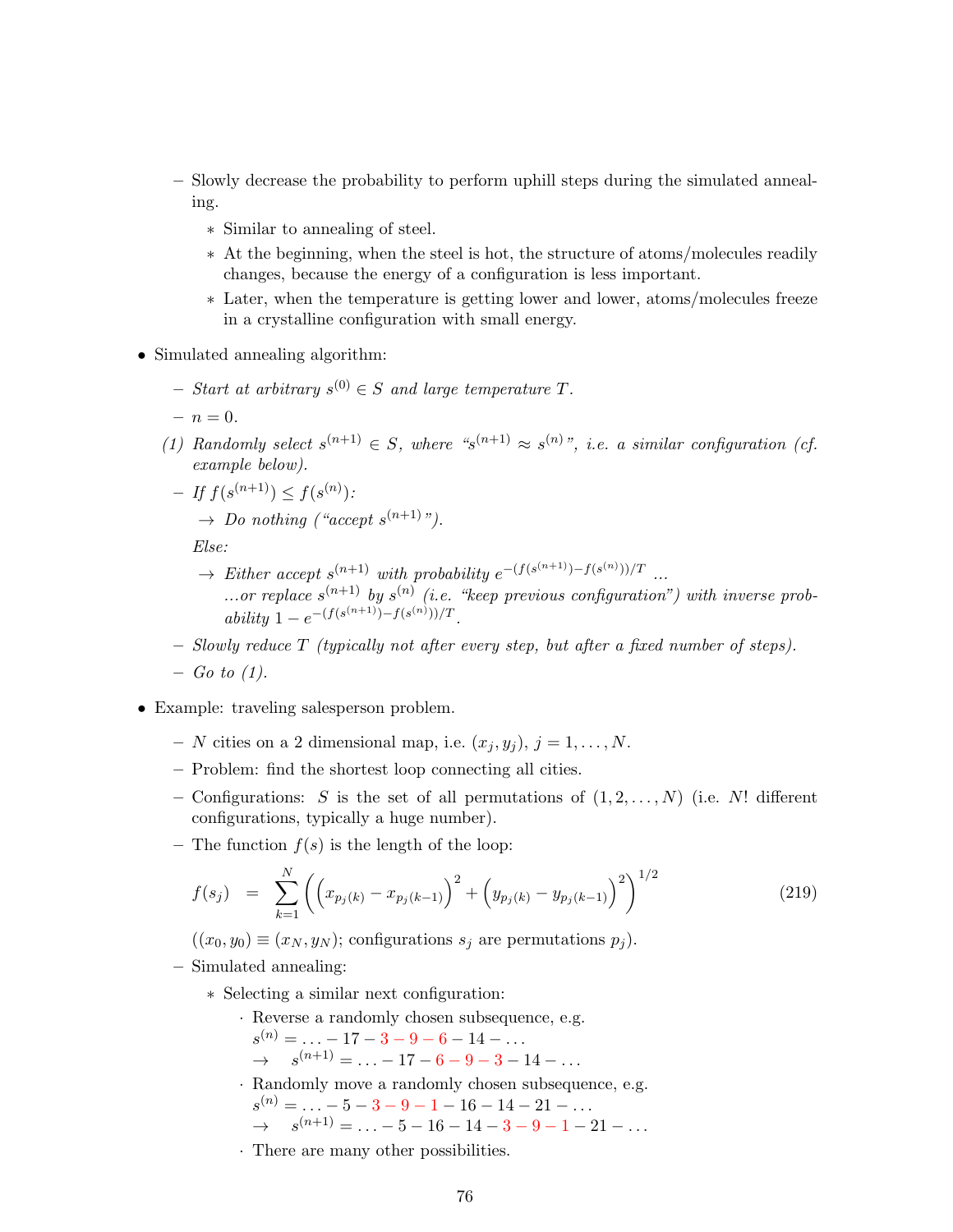- ∗ Reducing the temperature:
	- Select initial T larger than typical  $|f(s^{(n+1)}) f(s^{(n)})|$ .
	- · Reduce T by 10% after  $100 \times N$  iterations or after  $10 \times N$  "successful updates".
	- · Stop simulated annealing, when the algorithm freezes, i.e. the configuration does not change anymore.
- Possible variant of the traveling salesperson problem:

$$
f(s_j) \to f(s_j) + \lambda \sum_{k=1}^{N} \left( \mu_{p(k)} - \mu_{p(k-1)} \right)^2,
$$
\n(220)

where  $\mu_j = +1$ , if city j is "east of the river", and  $\mu_j = -1$ , if city j is "west of the river".

- $\star \lambda > 0$ : crossing the river is expensive/takes times/etc., i.e. the salesperson wants to avoid it.
- $\star \lambda < 0$ : the salesperson likes to cross the river (he might be a smuggler, etc.).

XXXXX cf. [\[1\]](#page-100-0), Figure 10.12.1 XXXXX

#### 11.7.2 Continuous minimization

- Simulated annealing can also be applied to minimize functions  $f(\mathbf{x})$  with a continuous domain.
- Selecting a "similar next configuration"  $\mathbf{x}^{(n+1)}$  might be more difficult than for a discrete set of configurations:
	- Typical problem: too few downhill steps  $\mathbf{x}^{(n)} \to \mathbf{x}^{(n+1)}$ .
	- Cf. [\[1\]](#page-100-0), section 10.12.2.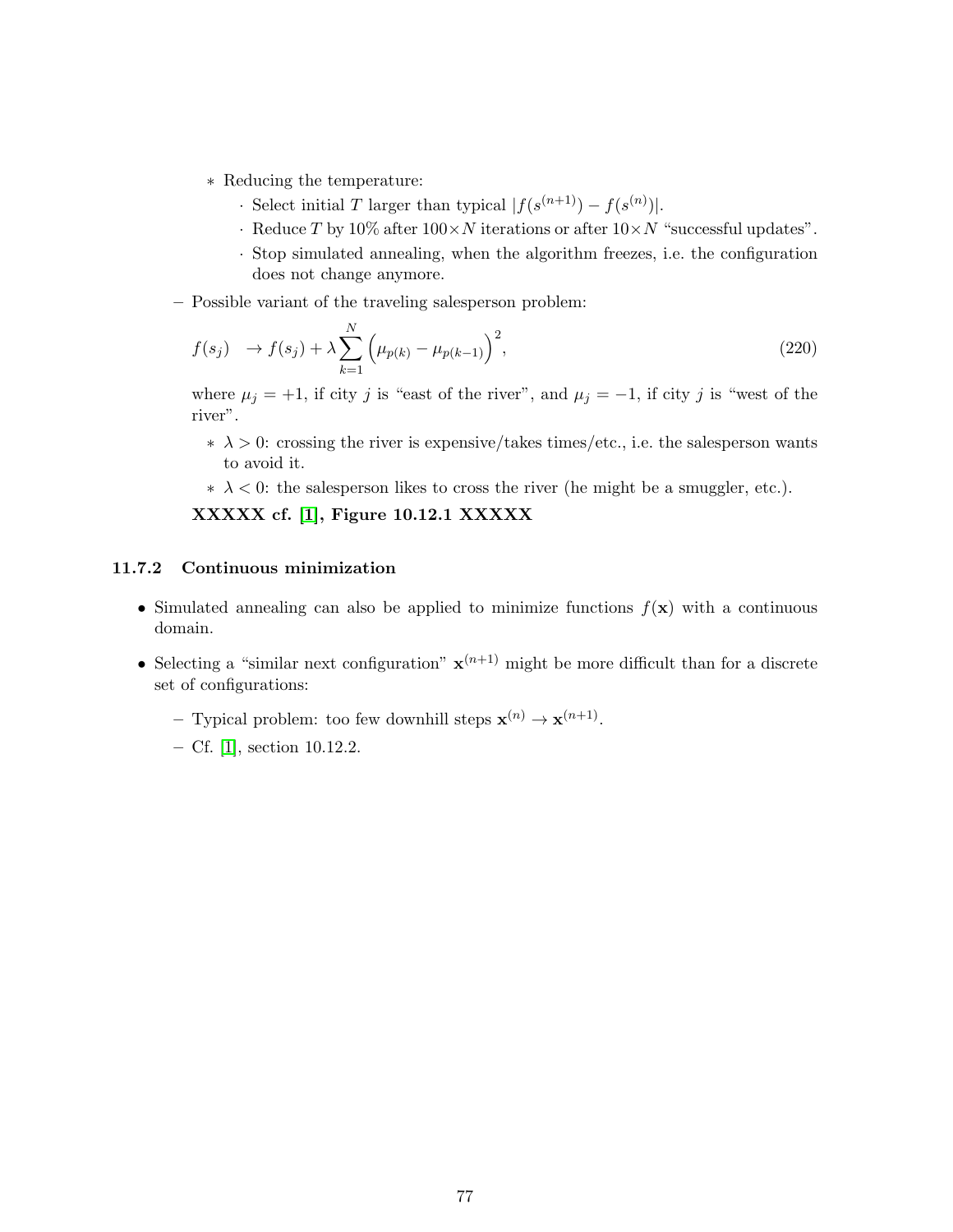#### A C Code: trajectories for the HO with the RK method

```
// solve system of ODEs
// \vec{\dot{y}}(t) = \vec{f}(\vec{y}(t),t),
// initial conditions
// \vec{y}(t=0) = \vec{y}_0,
// HO, potential
// V(x) = m \omega^2 x^2 / 2// **********
#define __EULER__
// #define __RK_2ND__
\frac{1}{2} #define _{--}RK_3RD__
\frac{1}{4} #define _{-}RK_4TH_{-}// **********
#include <math.h>
#include <stdio.h>
#include <stdlib.h>
// **********
const int N = 2; // number of components of \vec{y} and \vec{f}const double omega = 1.0; // frequency
const int num_steps = 10000; // number of steps
const double tau = 0.1; // step size
// **********
double y[N][num_steps+1]; // discretized trajectories
double y_0[N] = \{ 1.0, 0.0 \}; // initial conditions
// **********
int main(int argc, char **argv)
{
 int i1, i2;
  // *****
  // initialize trajectories with initial conditions
 for(i1 = 0; i1 < N; i1++)
    y[i1][0] = y_0[i1];// *****
  // Euler/RK steps
 for(i1 = 1; i1 \le num_steps; i1++)
```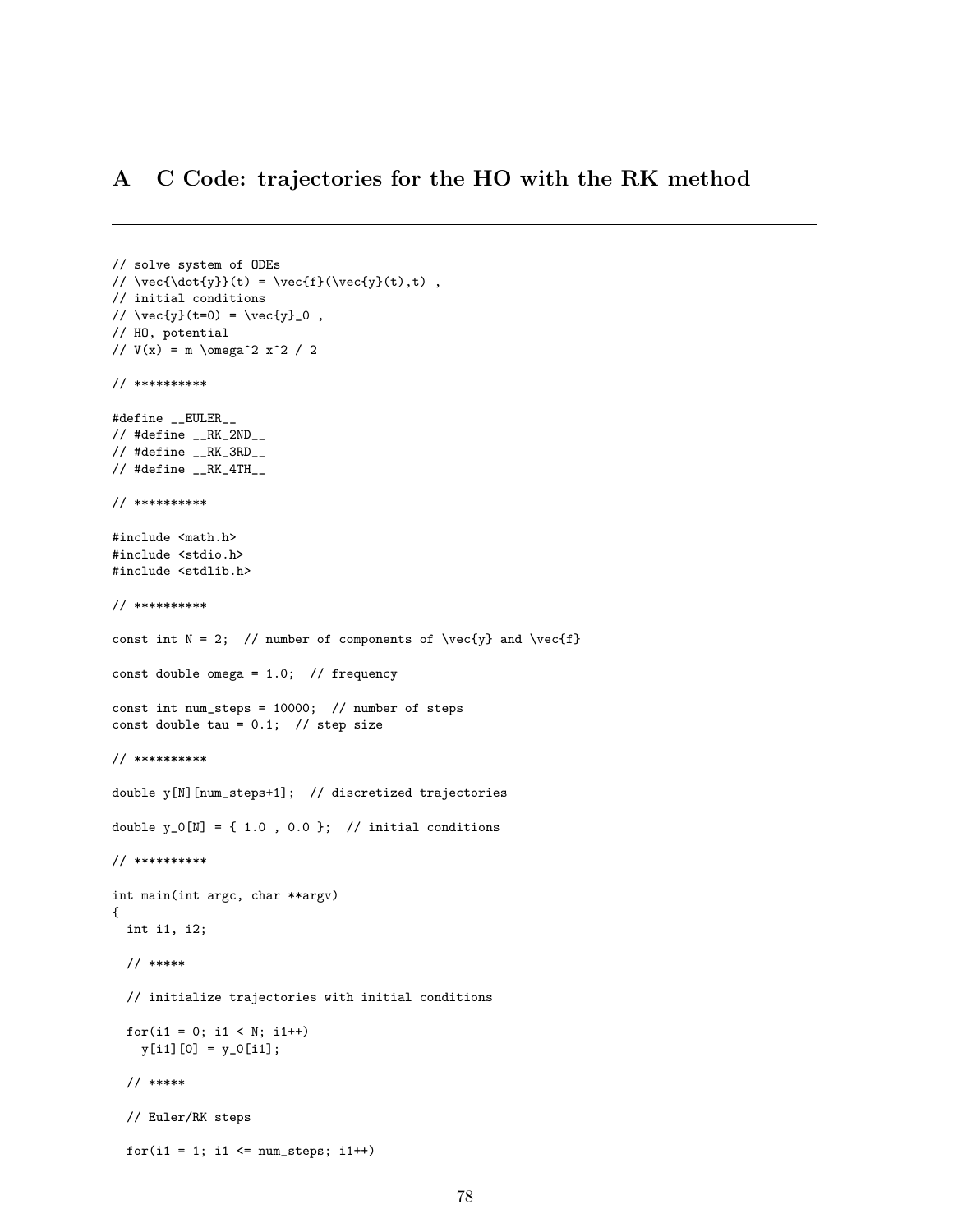```
{
     // 1D HO:
     // y(t) = (x(t), \dot{\xi}(t)),
     // \dot{y}(t) = f(y(t), t) = (\dot{x}(t), F/m),
     // where force F = -m \omega^2 x(t)#ifdef __EULER__
     // k1 = f(y(t),t) * taudouble k1[N];
     k1[0] = y[1][i1-1] * tau;
     k1[1] = -pow(omega, 2.0) * y[0][i1-1] * tau;// *****
     for(i2 = 0; i2 < N; i2++)y[i2][i1] = y[i2][i1-1] + k1[i2];#endif
#ifdef __RK_2ND__
     // k1 = f(y(t),t) * taudouble k1[N];
     k1[0] = y[1][i1-1] * tau;
     k1[1] = -pow(\text{omega}, 2.0) * y[0][i1-1] * tau;// *****
     // k2 = f(y(t)+(1/2)*k1, t+(1/2)*tau) * tau
     double k2[N];
     k2[0] = (y[1][i1-1] + 0.5*k1[1]) * tau;
     k2[1] = -pow(omega, 2.0) * (y[0][i1-1] + 0.5*k1[0]) * tau;// *****
     for(i2 = 0; i2 < N; i2++)
y[i2][i1] = y[i2][i1-1] + k2[i2];#endif
#ifdef __RK_3RD__
...
#endif
#ifdef __RK_4TH__
...
```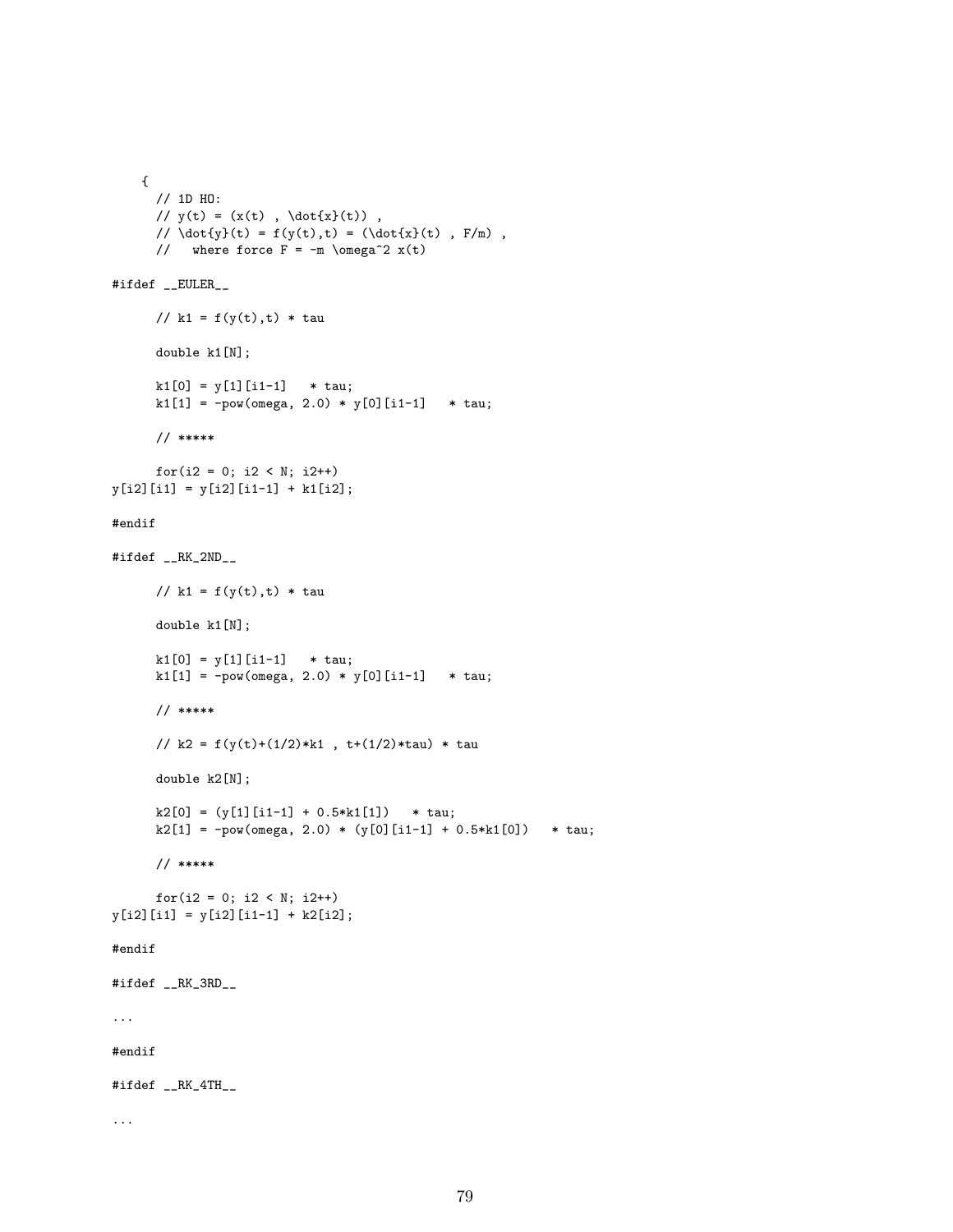```
#endif
   }
 // *****
 // output
 for(i1 = 0; i1 \le num\_steps; i1++){
      double t = i1 * tau;printf("%9.6lf %9.6lf %9.6lf\n", t, y[0][i1], y[0][i1]-cos(t));
    }
 // *****
 return EXIT_SUCCESS;
}
```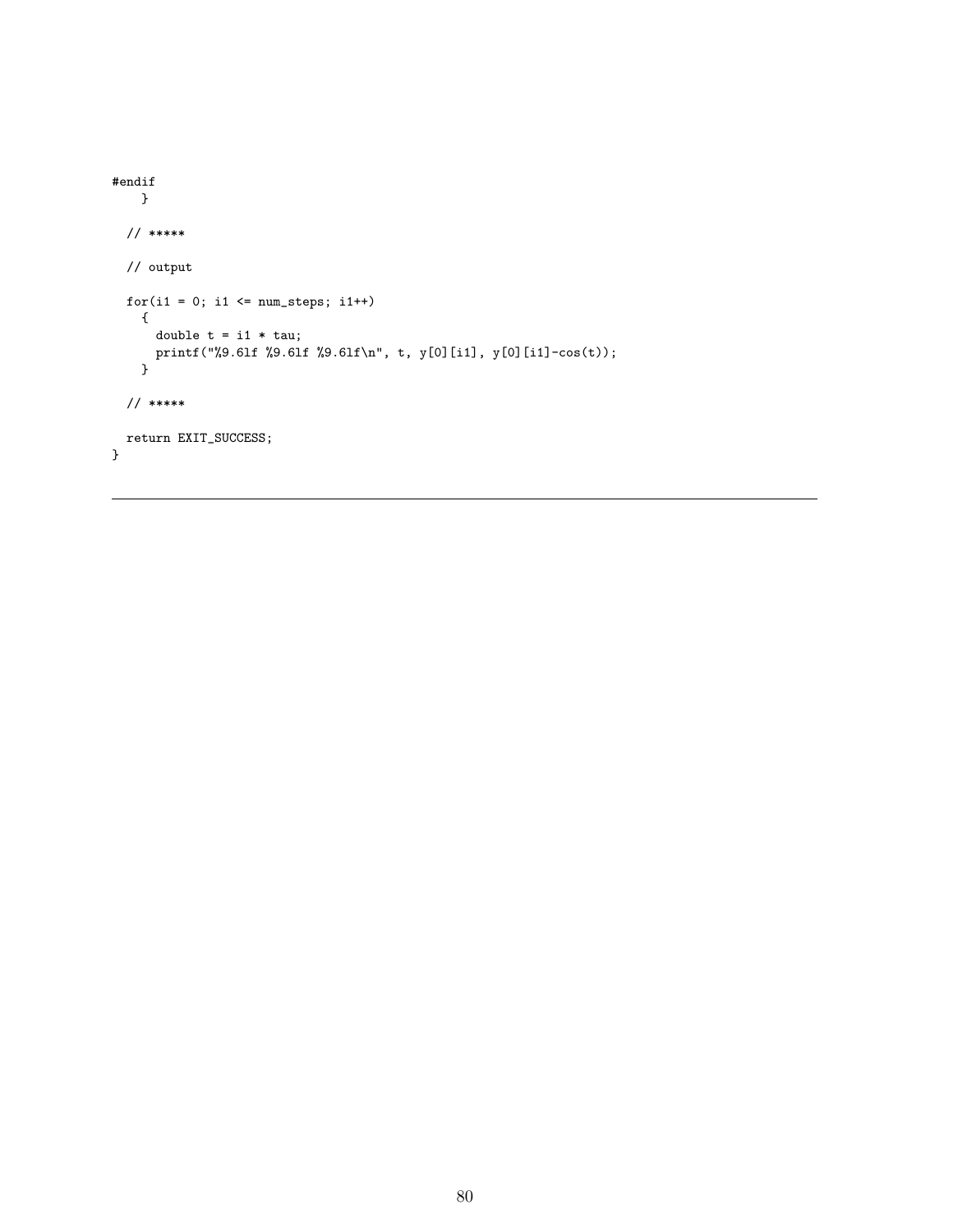# B C Code: trajectories for the anharmonic oscillator with the RK method with adaptive step size

```
// solve system of ODEs
// \vec{\dot{y}}(t) = \vec{f}(\vec{y}(t),t),
// initial conditions
// \vec{y}(t=0) = \vec{y}_0,
// anharmonic oscillator, potential
// V(x) = m \alpha x^n,
// adaptive stepsize
// **********
#include <math.h>
#include <stdio.h>
#include <stdlib.h>
// **********
// physics parameters and functions
// **********
// anharmonic oscillator, V(x) = m \alpha x^n,
// y = (x, v)// f = (v, -\alpha n x^n-1)const int N = 2; // number of components of \vec{y} and \vec{f}// const int n = 2;
// const double alpha = 0.5;
const int n = 20;
const double alpha = 1.0;
double y_0[N] = \{ 1.0, 0.0 \}; // initial conditions
// function computing f(y(t),t) * tauvoid f_times_tau(double *y_t, double t, double *f_times_tau_, double tau)
{
 if(N |= 2){
     fprintf(stderr, "Error: N != 2!\n\times);
     exit(EXIT_FAILURE);
   }
 f_times_tau_{0}] = y_t[1] * tau;f_times_tau_[1] = -alpha * ((double)n) * pow(y_t[0], ((double)(n-1))) * tau;
}
// **********
// RK parameters
// **********
// #define __EULER__
#define __RK_2ND__
```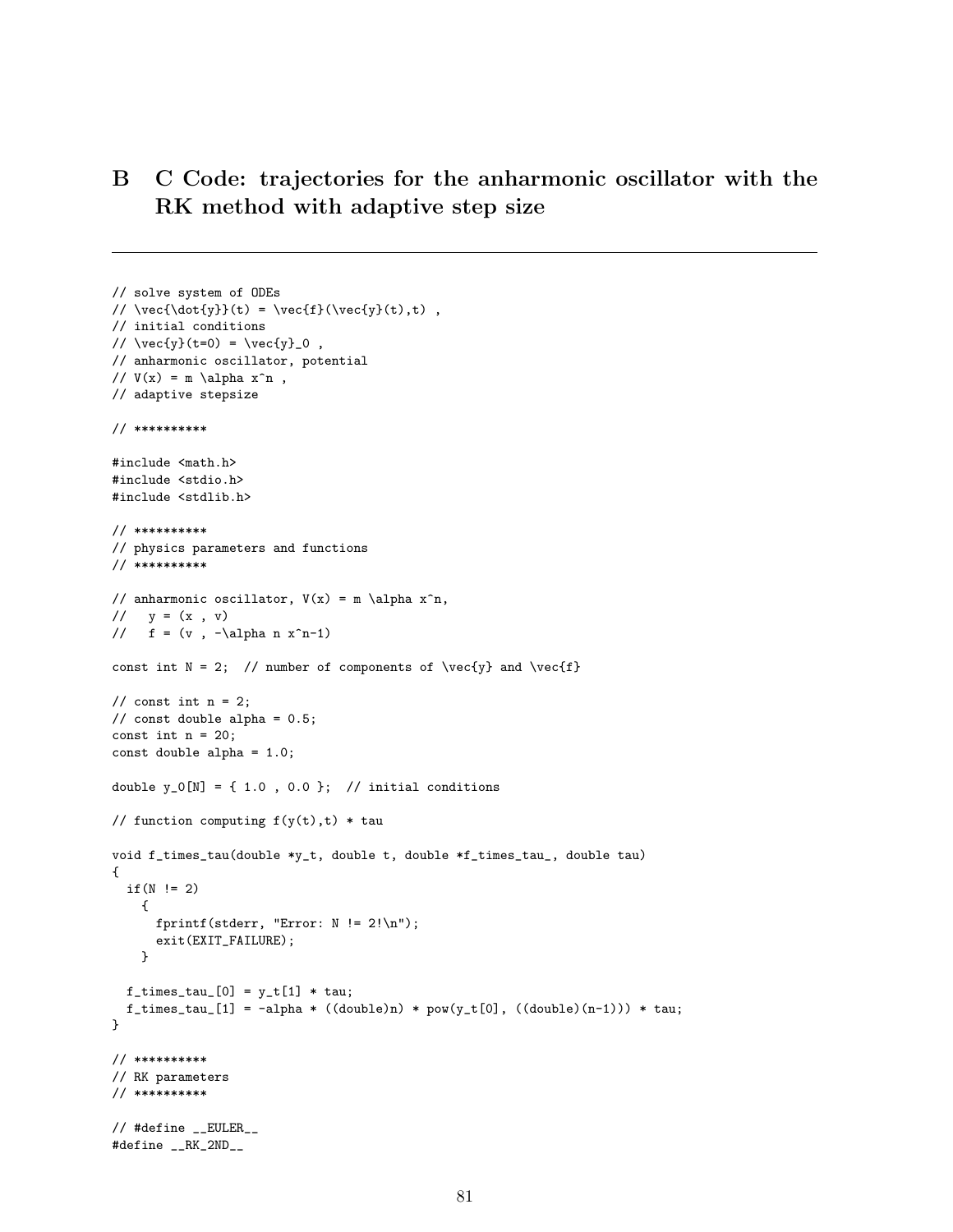```
\frac{1}{2} #define _{--}RK_3RD__
\frac{1}{4} #define _{-}RK_4TH_{-}#ifdef __EULER__
const int order = 1;
#endif
#ifdef __RK_2ND__
const int order = 2;
#endif
#ifdef __RK_3RD__
const int order = 3;
#endif
#ifdef __RK_4TH__
const int order = 4;
#endif
// maximum number of steps
const int num_steps_max = 10000;
// compute trajectory for 0 \leq t \leq t_{\text{max}}const double t_max = 10.0;
// maximum tolerable error
const double delta_abs_max = 0.001;
double tau = 1.0; // initial step size
// **********
double t[num_steps_max+1]; // discretized time
double y[num_steps_max+1][N]; // discretized trajectories
// **********
#ifdef __EULER__
...
#endif
#ifdef __RK_2ND__
// RK step (2nd order), step size tau
void RK_step(double *y_t, double t, double *y_t_plus_tau, double tau)
{
  int i1;
  // *****
  // k1 = f(y(t), t) * taudouble k1[N];
  f_times_tau(y_t, t, k1, tau);
```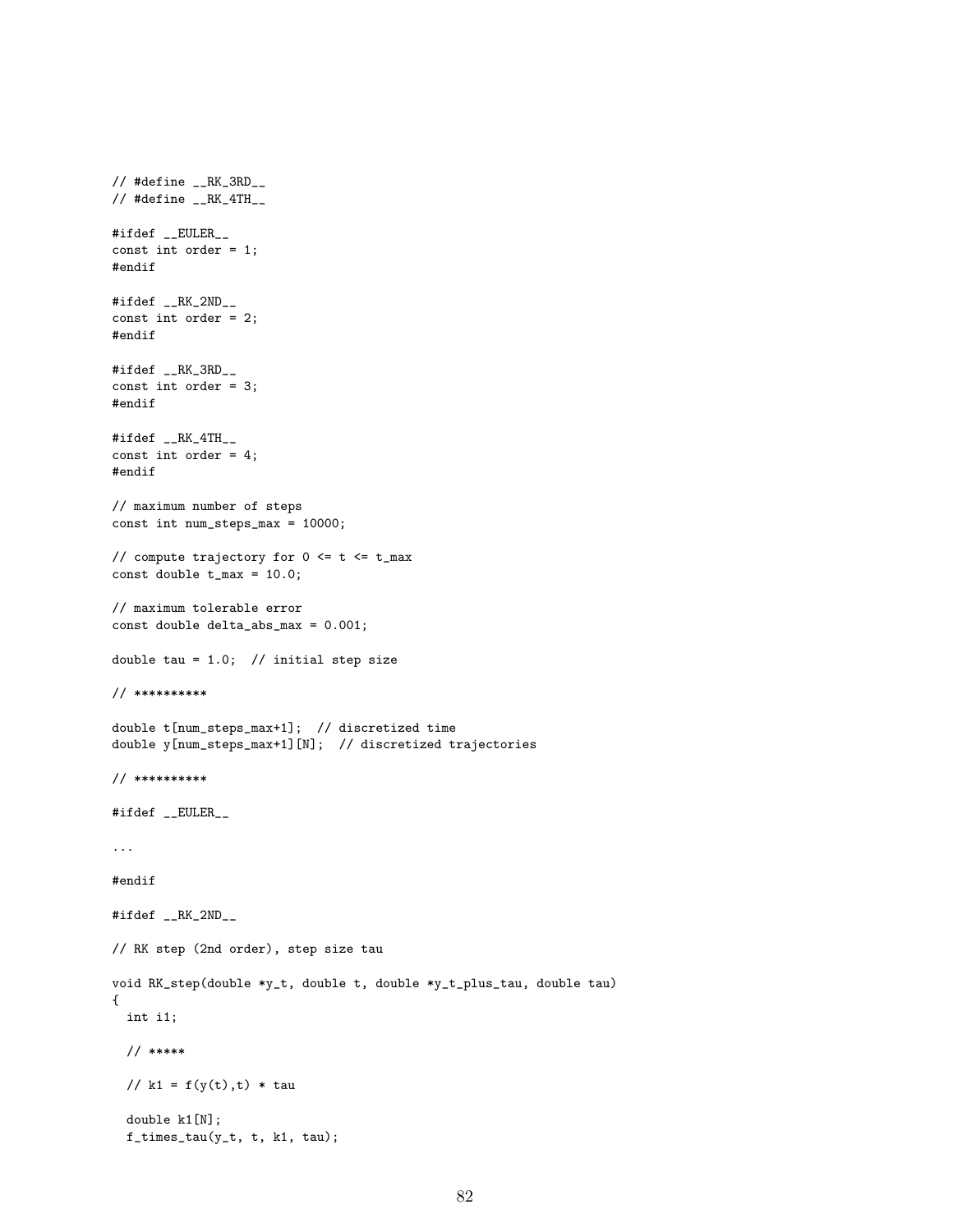```
// *****
 // k2 = f(y(t)+(1/2)*k1, t+(1/2)*tau) * taudouble y_[N];
 for(i1 = 0; i1 < N; i1++)
   y_{-}[i1] = y_{-}[i1] + 0.5*k1[i1];double k2[N];
 f_times_tau(y_, t + 0.5*tau, k2, tau);
 // *****
 for(i1 = 0; i1 < N; i1++)
    y_t_p_t_plus_tau[i1] = y_t[i1] + k2[i1];}
#endif
#ifdef __RK_3RD__
...
#endif
#ifdef __RK_4TH__
...
#endif
// **********
int main(int argc, char **argv)
{
 double d1;
 int i1, i2;
 // *****
 // initialize trajectories with initial conditions
 t[0] = 0.0;
 for(i1 = 0; i1 < N; i1++)
   y[0][i1] = y_0[i1];// *****
 // RK steps
 for(i1 = 0; i1 < num\_steps\_max; i1++){
     if(t[i1] \geq t_max)break;
```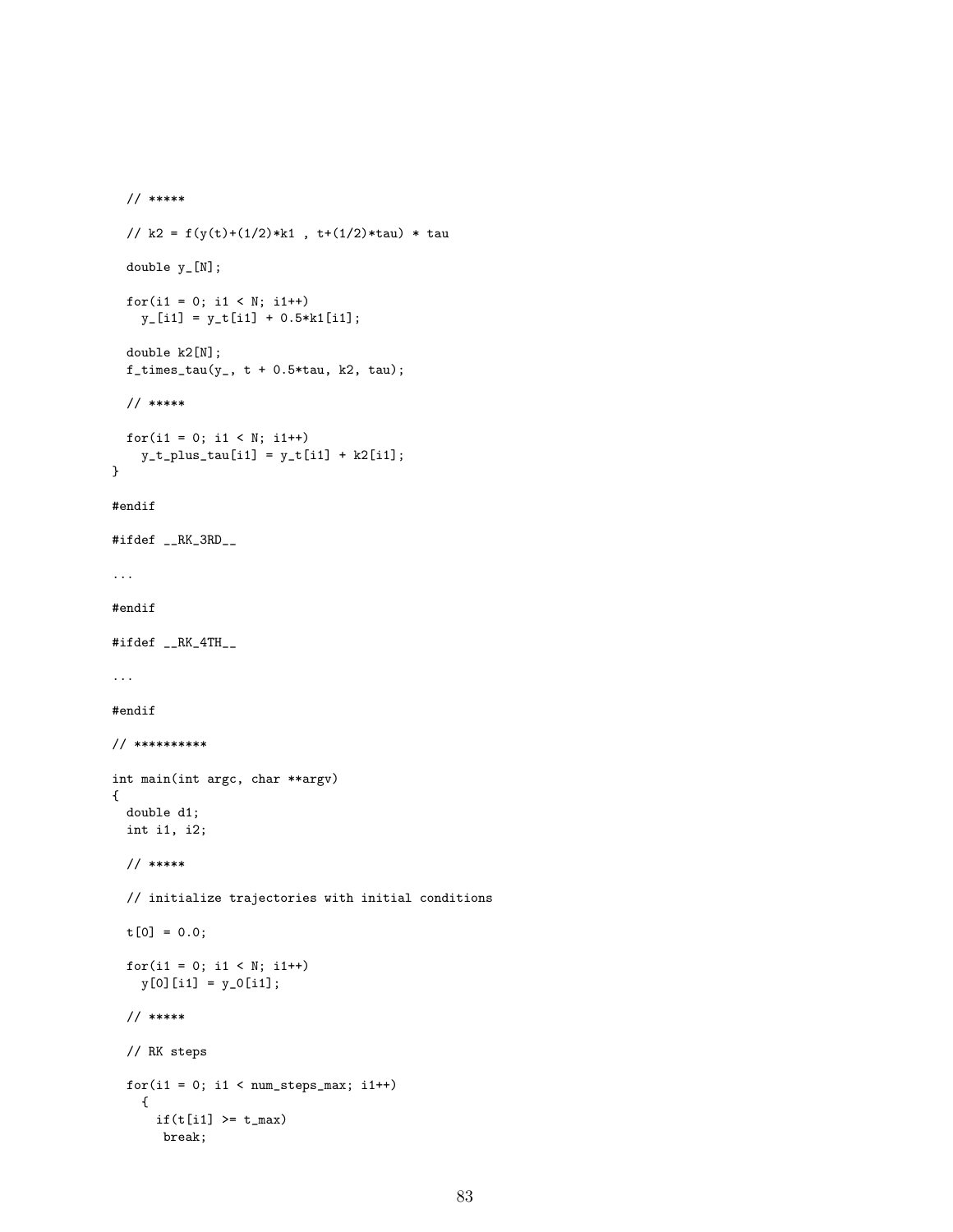```
// *****
double y_tau[N], y_tmp[N], y_2_x_tau_over_2[N];
// y(t) --> \tau y_{\tau}(t+\tau)RK_step(y[i1], t[i1], y_tau, tau);
// y(t) --> \tau/2 --> \tau_2 y_{2} + \tau / 2}(t+\tau)
RK\_step(y[i1], t[i1], y\_tmp, 0.5*tau);RK_step(y_tmp, t[i1]+0.5*tau, y_2_x_tau_over_2, 0.5*tau);
// *****
// estimate error
double delta_abs = fabs(y_2_x_ttau_0) = (0) - y_tau[0]);
for(i2 = 1; i2 < N; i2++){
 d1 = fabs(y_2_x_t_tau_over_2[i2] - y_ttau[i2]);if(d1 > delta_abs)
   delta\_abs = d1;}
delta_abs /= pow(2.0, (double)order) - 1.0;
// *****
// adjust step size (do not change by more than factor 5.0).
d1 = 0.9 * pow(delta_abs_max / delta_abs, 1.0 / (((double)order) + 1.0));if(d1 < 0.2)d1 = 0.2;if(d1 > 5.0)d1 = 5.0;
double tau_new = d1 * tau;// *****
if(delta_abs <= delta_abs_max)
{
 // accept RK step
  for(i2 = 0; i2 < N; i2++)y[i1+1][i2] = y_2_x_t_tau_0ver_2[i2];t[i1+1] = t[i1] + tau;tau = tau_new;}
else
{
```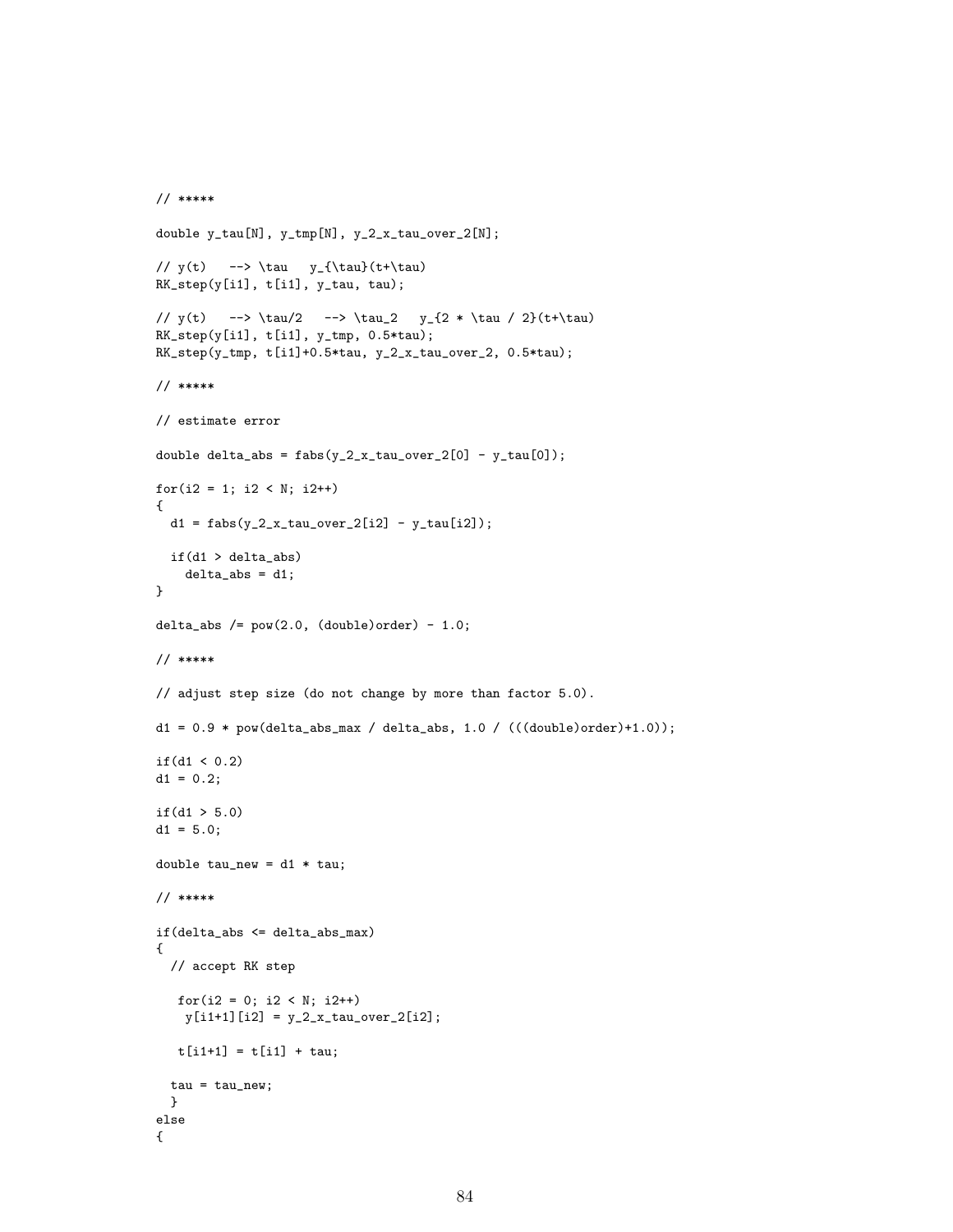```
// repeat RK step with smaller step size
       tau = \tau tau_new;i1--;
     }
   }
 int num_steps = i1;
 // *****
 // output
 for(i1 = 0; i1 \le num\_steps; i1++){
      printf("%9.6lf %9.6lf\n", t[i1], y[i1][0]);
    }
 // *****
 return EXIT_SUCCESS;
}
```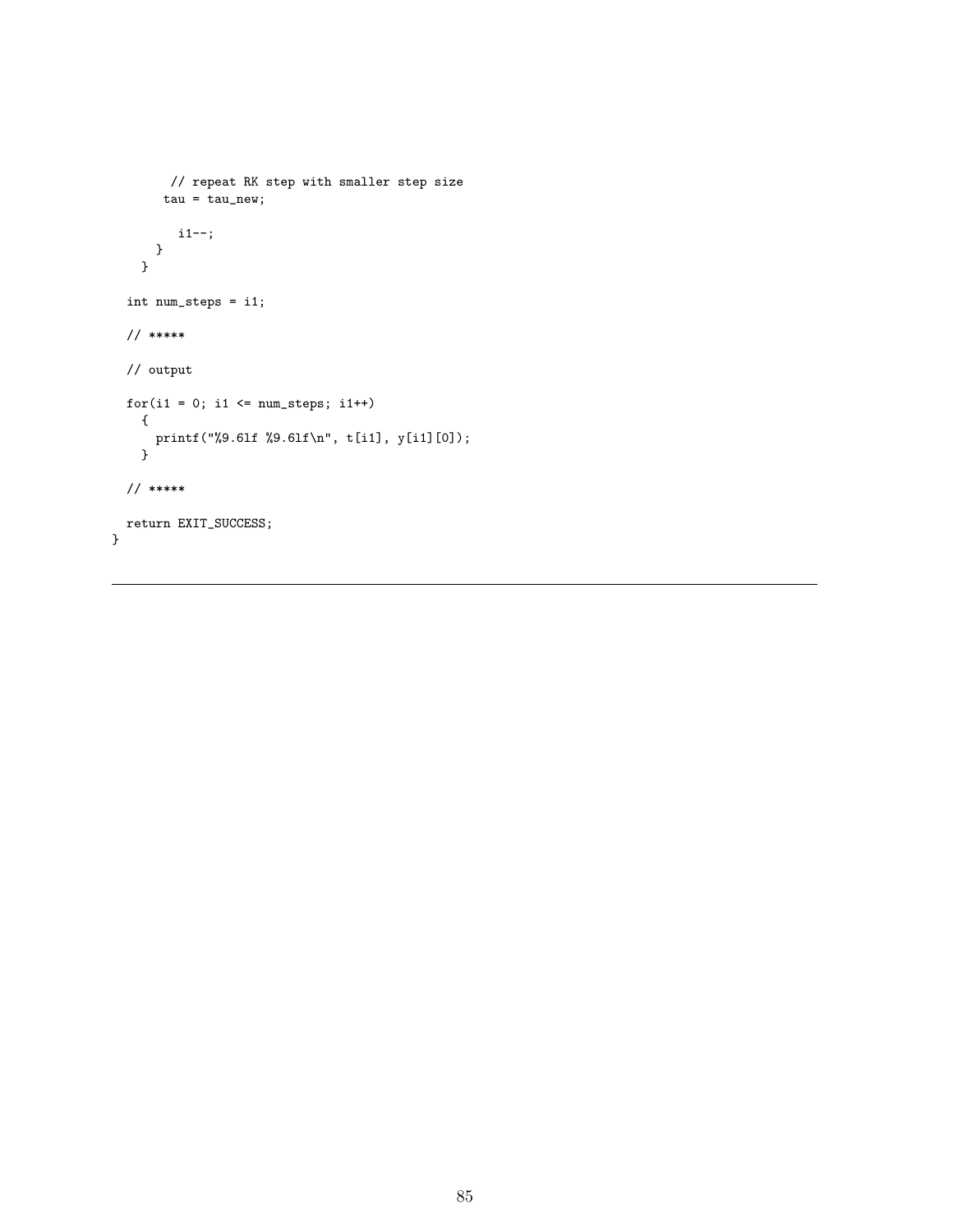# C C Code: energy eigenvalues and wave functions of the infinite potential well with the shooting method

```
// compute energy eigenvalues and wave functions of the infinite potential well,
// -\psi' = E \psi,
// with boundary conditions \psi(x=0) = \psi(x=1) = 0// **********
#include <math.h>
#include <stdio.h>
#include <stdlib.h>
// **********
// physics parameters and functions
// **********
// y = (\psi, \phi, E)// f = (\phi, -E \psi, 0)const int N = 3; // number of components of \vec{y} and \vec{f}double y_0[N] = \{ 0.0, 1.0, 0.0 \}; // Anfangsbedingungen y(t=0).
// function computing f(y(t),t) * tauvoid f_times_tau(double *y_t, double t, double *f_times_tau_, double tau)
{
  if(N != 3){
     fprintf(stderr, "Error: N != 3!\n\times);
      exit(EXIT_FAILURE);
    }
  f_times_tau_{0}] = y_t[1] * tau;f_{\text{times\_tau}}[1] = -y_{\text{in}}[2] * y_{\text{in}}[0] * \text{tau};f_times_tau_{2}[2] = 0.0;}
// **********
// RK parameters
// **********
// #define __EULER__
// #define __RK_2ND__
// #define __RK_3RD__
#define __RK_4TH__
#ifdef __EULER__
const int order = 1;
#endif
#ifdef __RK_2ND__
const int order = 2;
```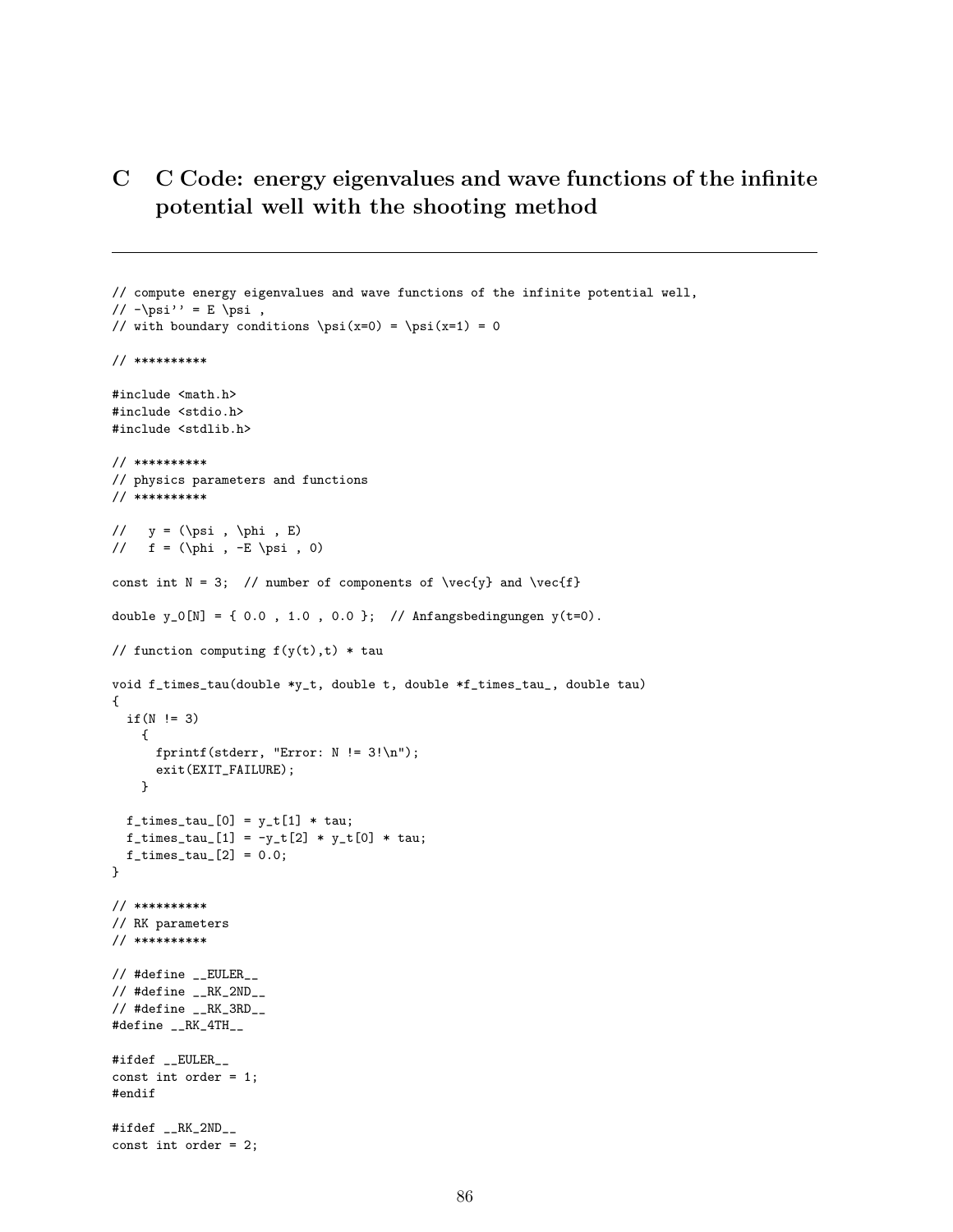```
#ifdef __RK_3RD__
const int order = 3;
#endif
#ifdef __RK_4TH__
const int order = 4;
#endif
// number of steps
const int num_steps = 1000;
// compute trajectory (= wave function) from t = t_0 to T = t_1const double t_0 = 0.0;
const double t_1 = 1.0;
double tau = (t_1 - t_0) / (double)num_steps; // step size
double h = 0.000001; // finite difference for numerical derivative
double dE_min = 0.0000001; // Newton-Raphson accuracy
// **********
#ifdef __EULER__
...
#endif
#ifdef __RK_2ND__
// RK step (2nd order), step size tau
void RK_step(double *y_t, double t, double *y_t_plus_tau, double tau)
{
 int i1;
 // *****
 // k1 = f(y(t), t) * taudouble k1[N];
 f_times_tau(y_t, t, k1, tau);
 // *****
 // k2 = f(y(t)+(1/2)*k1, t+(1/2)*tau) * tau
  double y_[N];
 for(i1 = 0; i1 < N; i1++)
    y_{-}[i1] = y_{-}[i1] + 0.5*k1[i1];double k2[N];
  f_times_tau(y_-, t + 0.5*tau, k2, tau);
```
#endif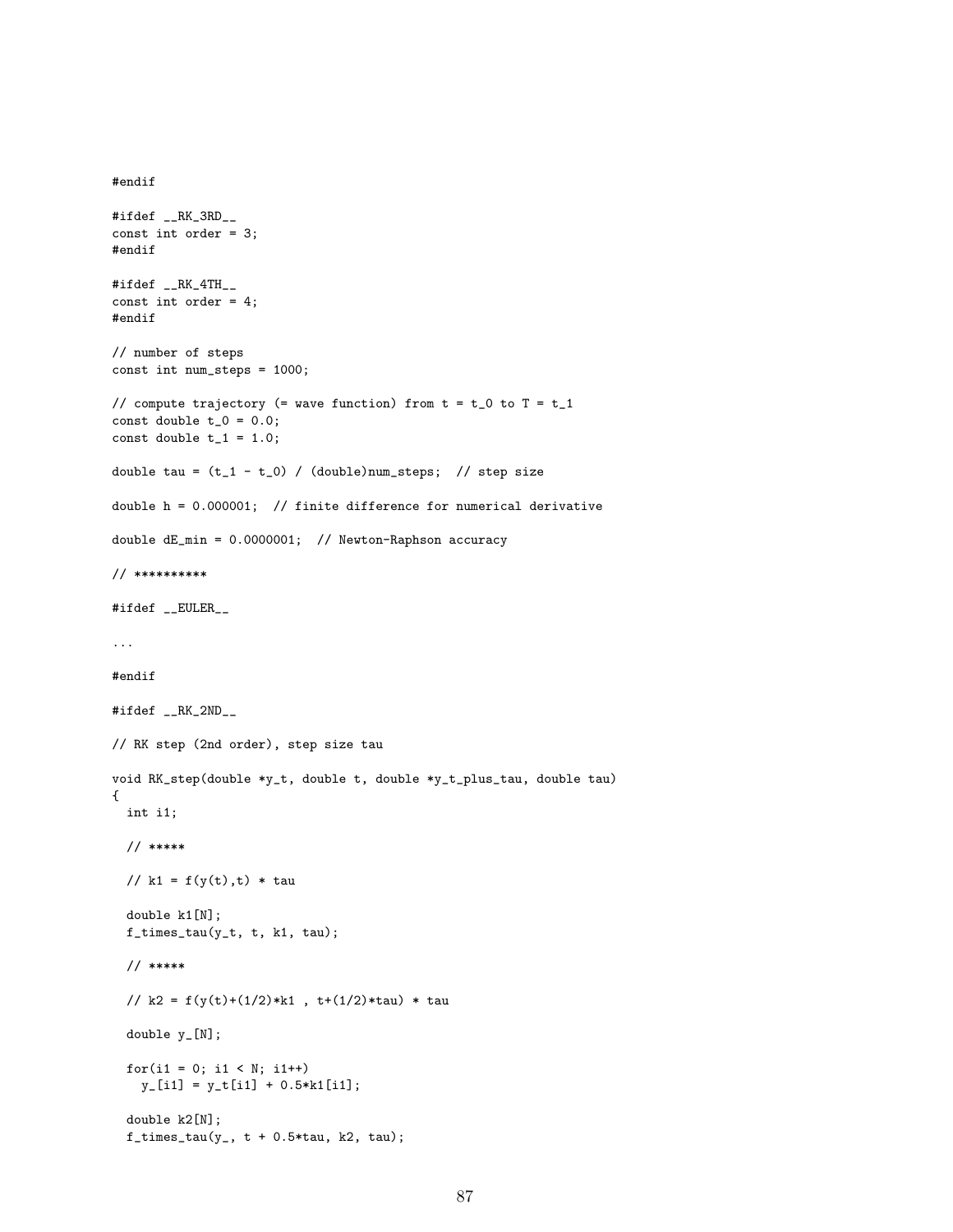```
// *****
 for(i1 = 0; i1 < N; i1++)
   y_t_plus_tau[i1] = y_t[i1] + k2[i1];
}
#endif
#ifdef __RK_3RD__
...
#endif
#ifdef __RK_4TH__
...
#endif
// **********
// RK computation of the trajectory (= wave function)
double t[num_steps+1]; // discretized time
double y[num_steps+1][N]; // discretized trajectories
double RK(bool output = false)
{
 double d1;
 int i1, i2;
 // *****
 // RK steps
  for(i1 = 0; i1 < num\_steps; i1++){
     // y(t) --> y(t+\tau)RK_step(y[i1], t[i1], y[i1+1], tau);
     t[i1+1] = t[i1] + tau;}
  // *****
  if(output == true)
   {
     // output
     for(i1 = 0; i1 \le num\_steps; i1++){
         printf("%9.6lf %9.6lf %9.6lf %9.6lf\n", t[i1], y[i1][0], y[i1][1], y[i1][2]);
       }
   }
```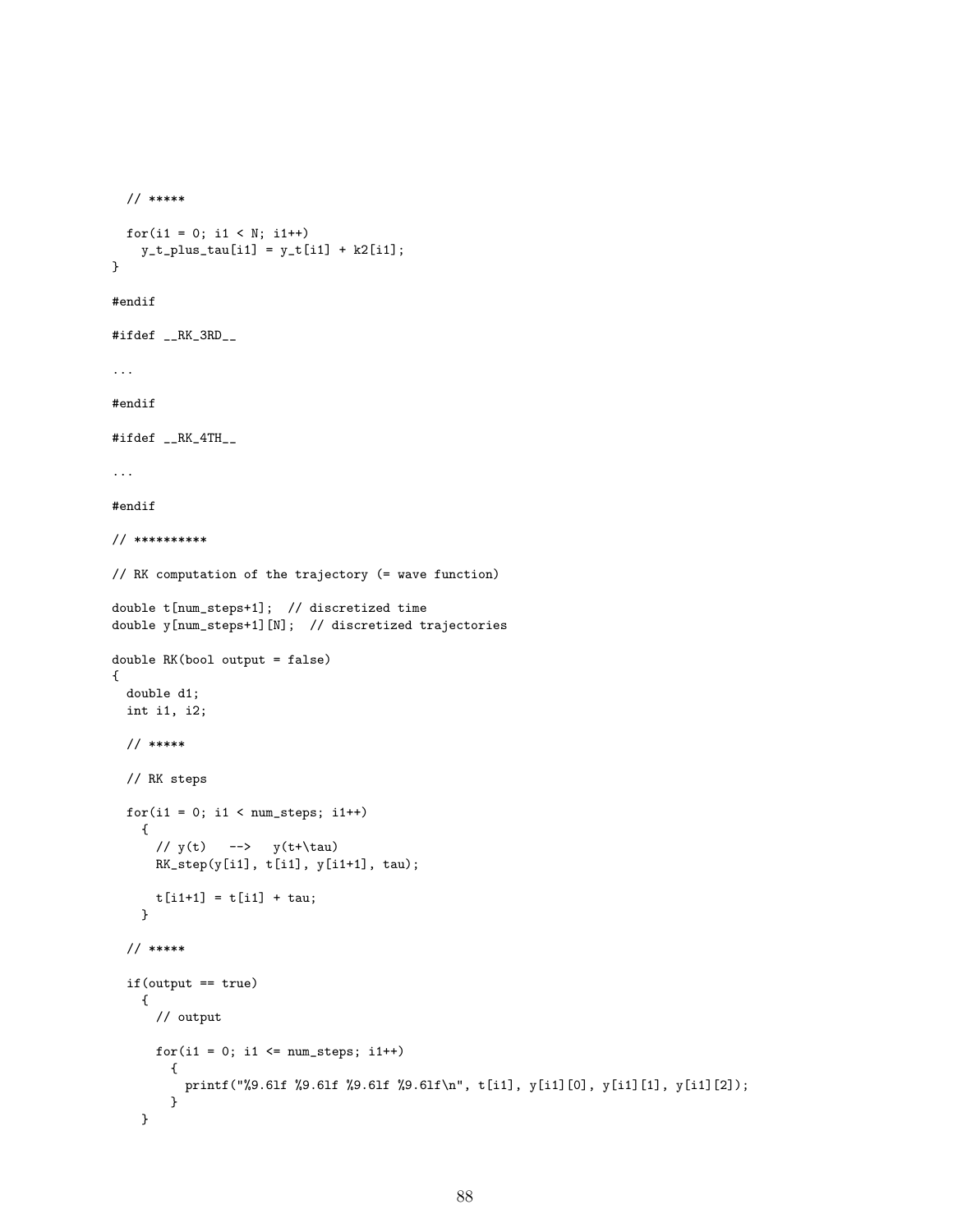```
// *****
 return y[num_steps][0];
}
// **********
int main(int argc, char **argv)
{
 int i1;
 // *****
 // initialize trajectories with initial conditions
 t[0] = t_0;for(i1 = 0; i1 < N; i1++)
   y[0][i1] = y_0[i1];// **********
  // **********
 // **********
 // crude graphical determination of energy eigenvalues
  // **********
  // **********
  // **********
  /*
  double E_min = 0.0;
  double E_{max} = 100.0;
 double E_step = 5.0;
  for(double E = E_{min}; E \le E_{max}; E \ne E_{step})
    {
      // set intial condition (energy)
      y[0][N-1] = E;// RK computation of the trajectory (= wave function)
      double psi_1 = RK(false);
     printf("%+.5e %+.5e.\n", E, psi_1);
   }
  */
 // **********
  // **********
  // **********
  // **********
  // **********
  // **********
  // shooting method
```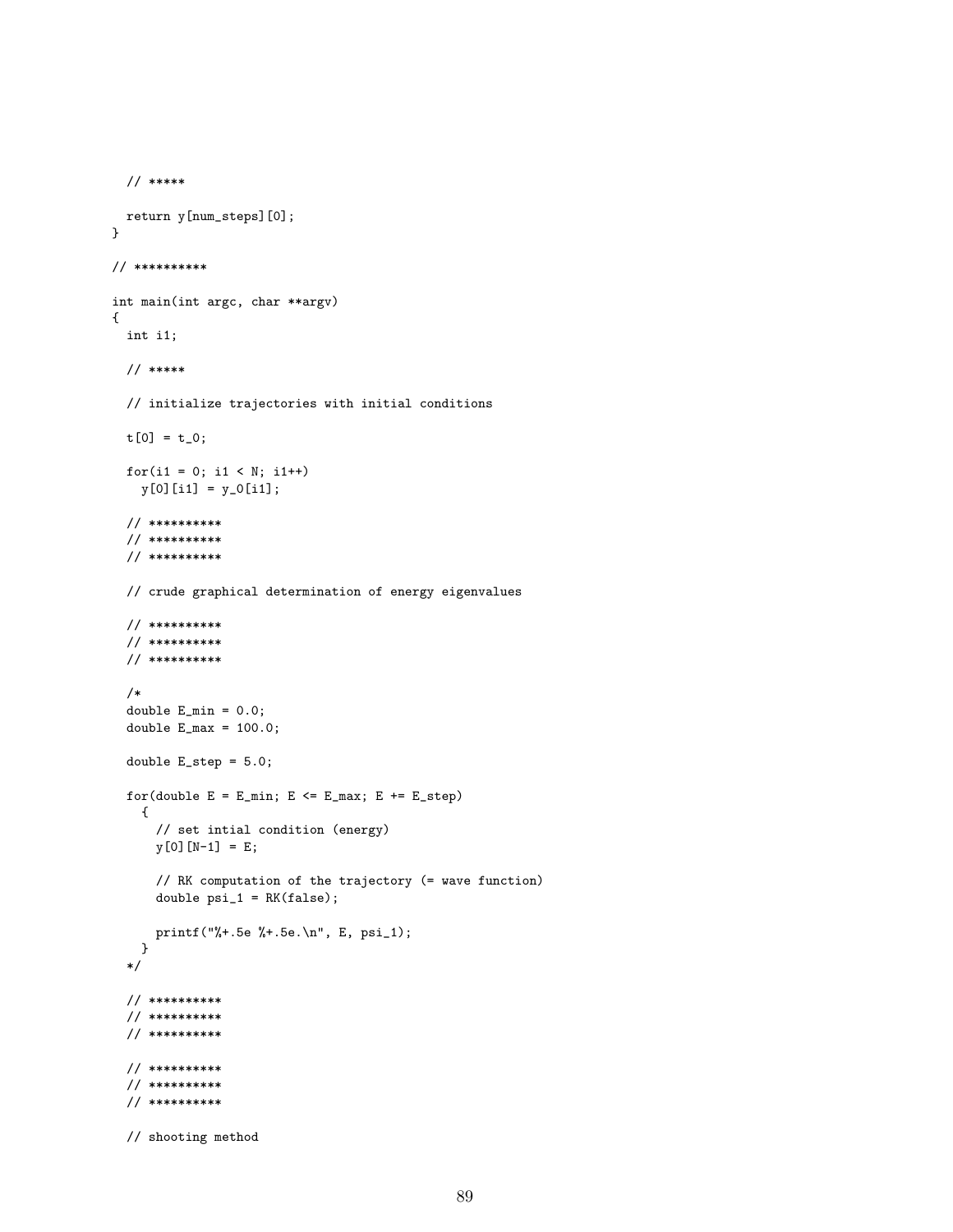```
// **********
// **********
// /*
// intial condition (energy)
// double E = 10.0;
// double E = 40.0;double E = 90.0;
fprintf(stderr, "E_num = */10.61f \cdot \ln", E);
while(1)
  {
    // change initial condition (energy)
   y[0][N-1] = E;// RK computation of the trajectory (= wave function)
    double psi_1_1_E = RK(false);
    // *****
    // numerical derivative (d/dh) psi(x=1)
    y[0][N-1] = E-h;double psi_1_E_mi_h = RK(false);
    y[0][N-1] = E+h;double psi_1_E_pl_h = RK(false);
    double dpsi_1_E = (psi_1_E_p_l_h - psi_1_E_m_i) / (2.0 * h);// *****
    // Newton-Raphson step
    double dE = psi_1_E / dpsi_1_E;
    if(fabs(dE) < dE-min)break;
    E = E - dE;// *****
    // fprintf(stderr, "E_num = %+10.61f , E_ana = %+10.61f , \\psi(x=1) = %+.61f .\n",
    // E, M_PI*M_PI, psi_1_E);
    // fprintf(stderr, "E_num = %+10.6lf , E_ana = %+10.6lf , \\psi(x=1) = %+.6lf .\n",
   // E, 4.0*M_PI*M_PI, psi_1_E);
   fprintf(stderr, "E_num = %+10.61f , E_ana = %+10.61f , \\psi(x=1) = %+.61f .\n",
     E, 9.0*M_PI*M_PI, psi_1_E);
  }
// output
RK(true);
// */
// **********
// **********
```
// \*\*\*\*\*\*\*\*\*\*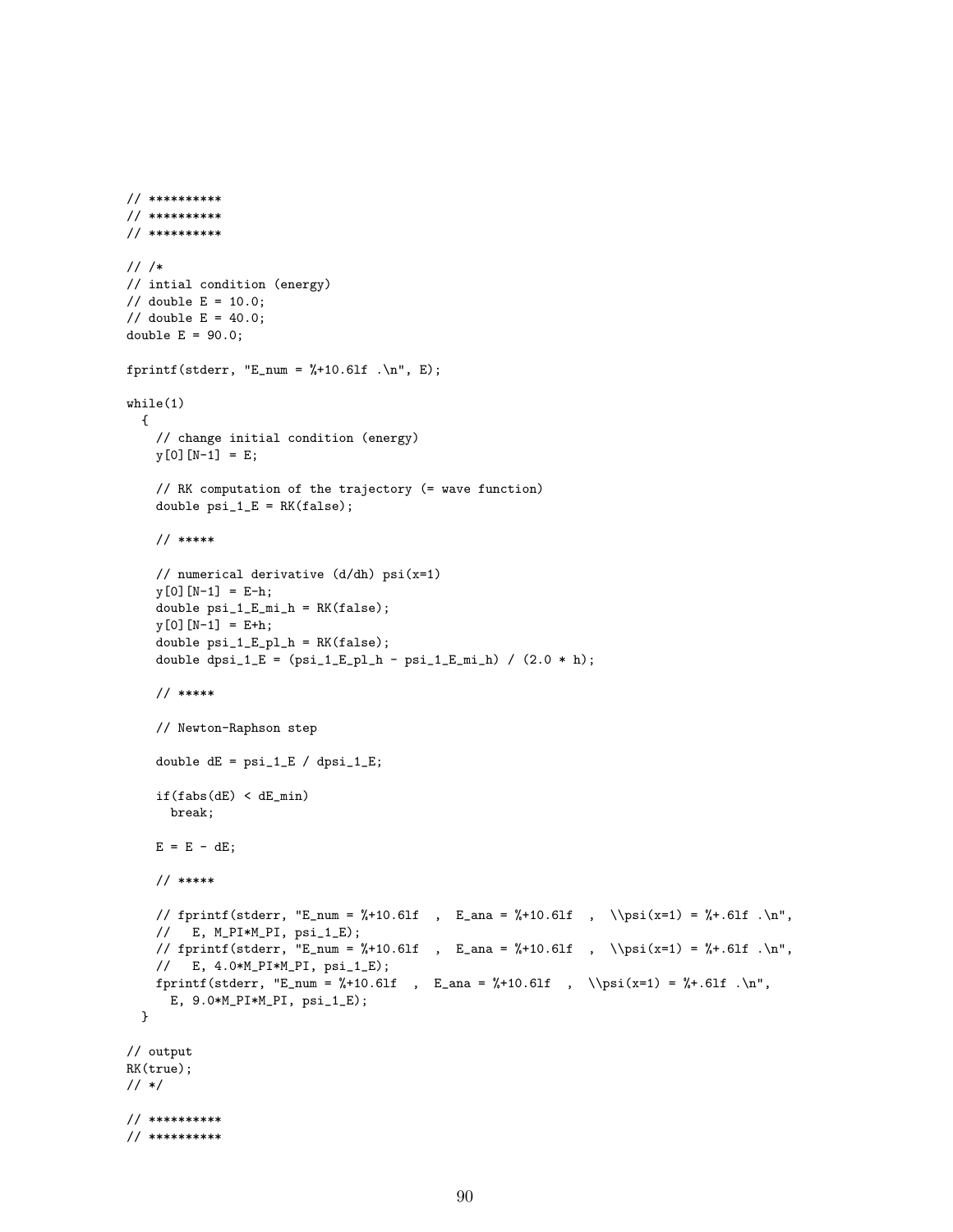```
// **********
```
return EXIT\_SUCCESS; }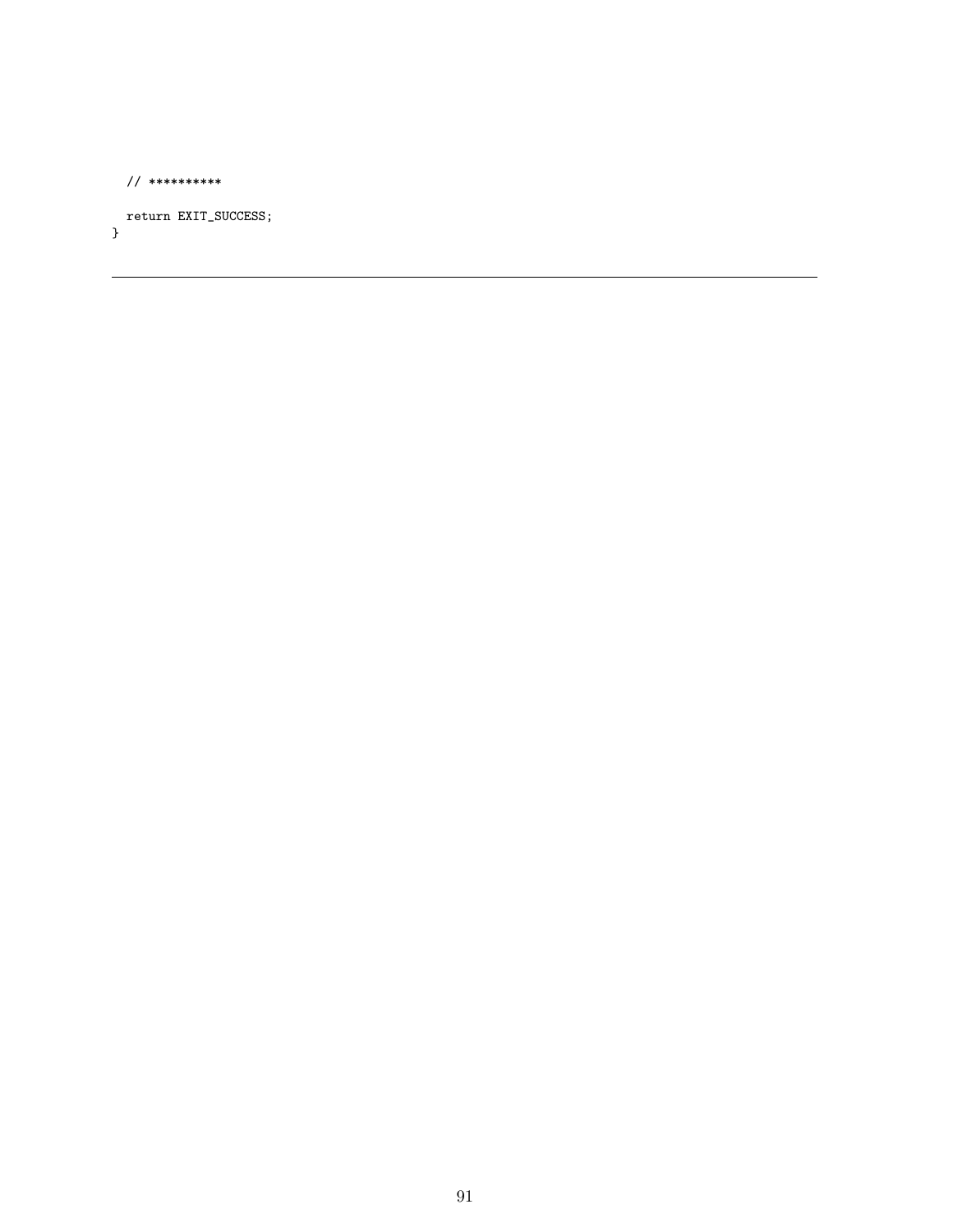# D C Code: Gauss elimination with backward substitution, different pivoting strategies

// solve //  $A x = b$ // using Gauss elimination with backward substitution and different pivoting strategies // \*\*\*\*\*\*\*\*\*\* #include <math.h> #include <stdio.h> #include <stdlib.h> #include <time.h> // \*\*\*\*\*\*\*\*\*\* // #define \_\_PARTIAL\_PIVOTING\_\_ #define \_\_SCALED\_PARTIAL\_PIVOTING\_\_ // \*\*\*\*\*\*\*\*\*\* // size of A, b and x // const int  $N = 4$ ; const int  $N = 100$ ; // matrix A (elements will be modified during computation) double A[N][N]; // vector (elements will be modified during computation) double b[N]; // solution double x[N]; // permutation of rows due to pivoting int p[N]; // \*\*\*\*\*\*\*\*\*\* // generates a uniformly distributed random number in [min,max] double DRand(double min, double max) { return min +  $(max-min) * ( rand() + 0.5) / (RAND_MAX + 1.0)$ ; } // \*\*\*\*\*\*\*\*\*\* // print A | b void Print() { int i1, i2;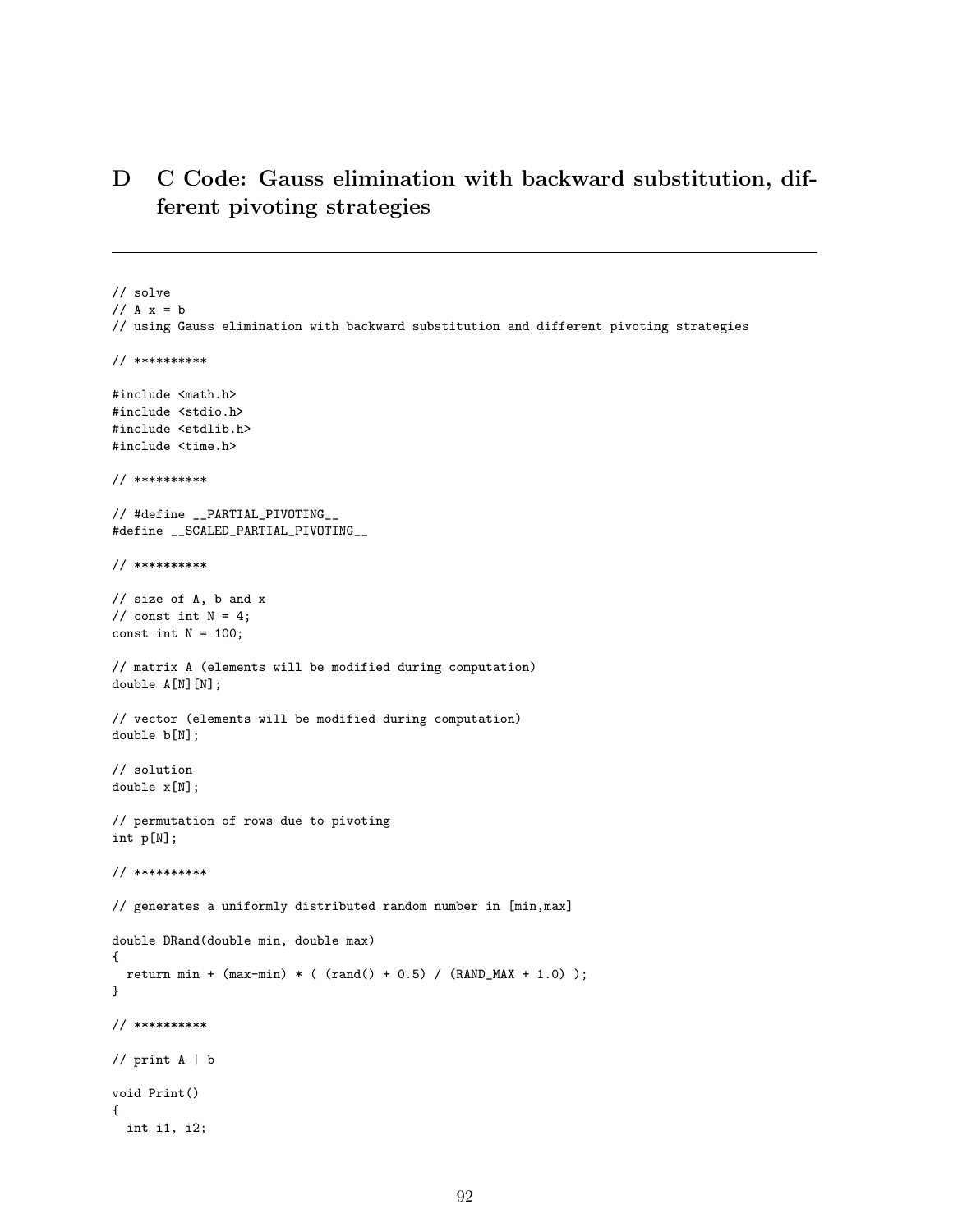```
for(i1 = 0; i1 < N; i1++)
    {
      for(i2 = 0; i2 < N; i2++){\tt fprint({\tt stdout, "%+5.2lf " , A[p[i1]][i2]});}fprintf(stdout, "| %+5.2lf\n", b[p[i1]]);
    }
 fprintf(stdout, "\n");
}
// **********
int main(int argc, char **argv)
{
 double d1, d2, d3;
 int i1, i2, i3;
 srand(0);
 // srand((unsigned int)time(NULL));
 // *****
 // generate random matrix A and vector b, elements in [-1.0,+1.0]
 for(i1 = 0; i1 < N; i1++)
    {
     for(i2 = 0; i2 < N; i2++)A[i1][i2] = DRand(-1.0, +1.0);b[i1] = DRand(-1.0, +1.0);}
  // initialize permutation of rows
 for(i1 = 0; i1 < N; i1++)
   p[i1] = i1;
 Print();
 // *****
  // copy matrix A und vektor b (needed at the end to investigate roundoff errors)
  double A_org[N][N];
  double b_org[N];
  for(i1 = 0; i1 < N; i1++){
     for(i2 = 0; i2 < N; i2++)A_{org}[i1][i2] = A[i1][i2];b_{\text{org}}[i1] = b[i1];}
  // *****
```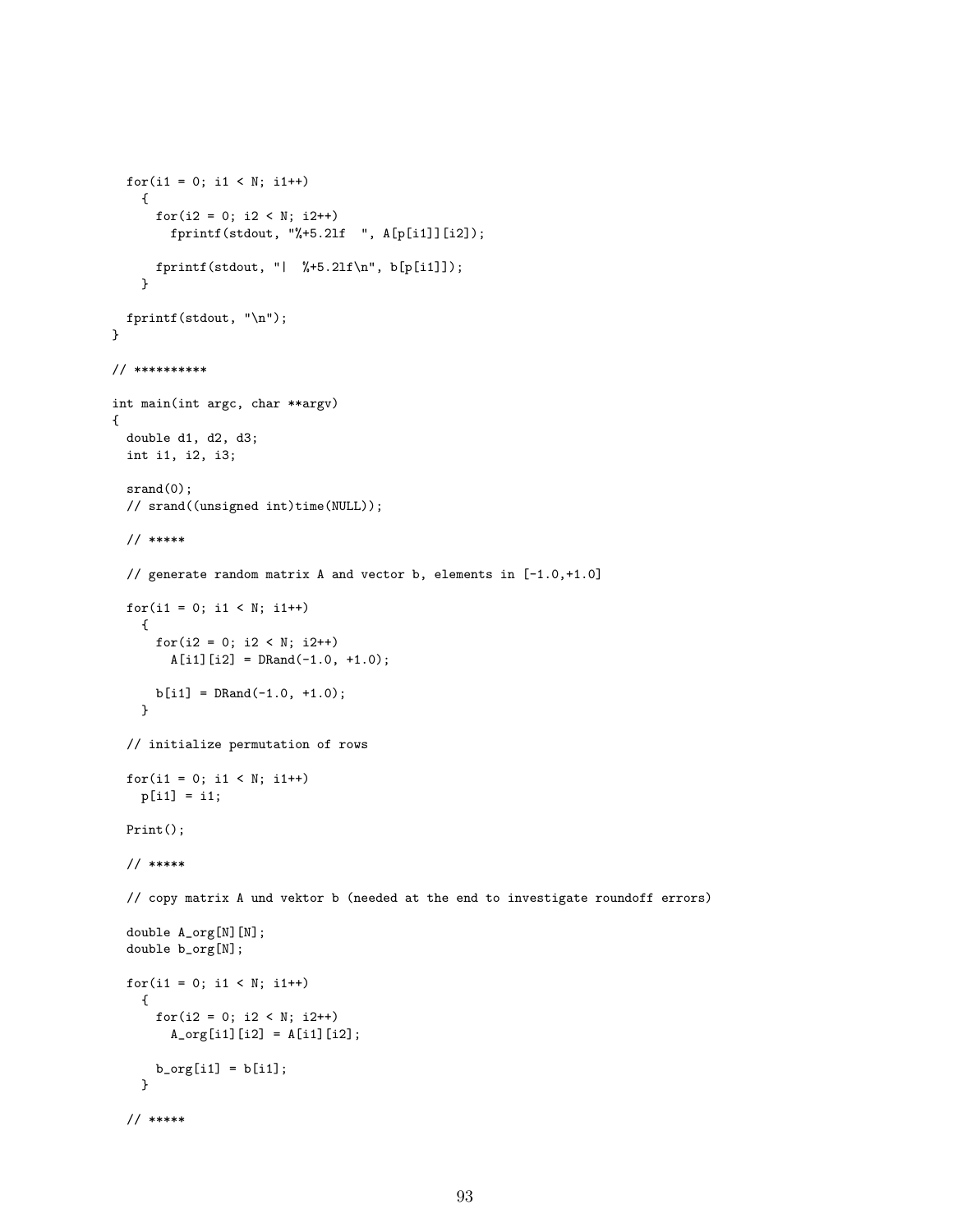```
// elimination
#ifdef __SCALED_PARTIAL_PIVOTING__
  // store maximum of each row of A, before elements are modified
 double A_ij_max[N];
  for(i1 = 0; i1 < N; i1++){
     A_i j max[i1] = f abs(A[i1][0]);for(i2 = 1; i2 < N; i2++){
         if(fabs(A[i1][i2]) > A_i j_max[i1])A_i_j_max[i1] = fabs(A[i1][i2]);}
    }
```

```
#endif
```

```
for(i1 = 0; i1 < N-1; i1 ++)
    // N-1 elimination steps
    {
      // determine "optimal row" according to pivoting strategy
     int index = i1;
#ifdef __PARTIAL_PIVOTING__
     for(i2 = i1+1; i2 < N; i2++)
        {
          if(fabs(A[p[i2]][i1]) > fabs(A[p[i1]][i1]))index = i2;
```

```
#endif
```
}

```
#ifdef __SCALED_PARTIAL_PIVOTING__
     d1 = fabs(A[p[i1]][i1]) / A_i[j_max[p[i1]];for(i2 = i1+1; i2 < N; i2++)
       {
         d2 = fabs(A[p[i2]][i1]) / A_i[j_max[p[i2]];if(d2 > d1)index = i2;
       }
```
#endif

```
i2 = p[i1];
p[i1] = p[index];p[index] = i2;
```

```
// ***
```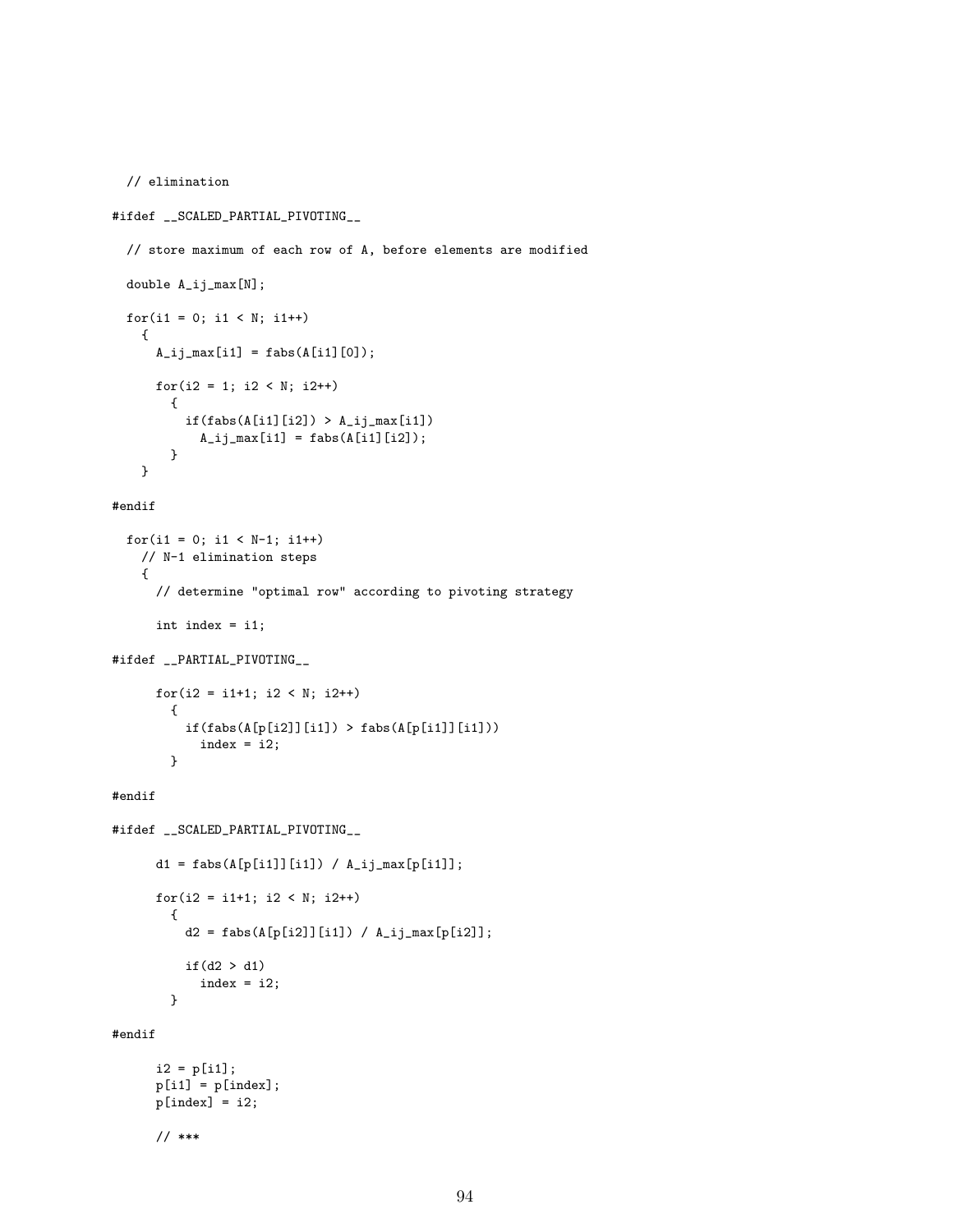```
for(i2 = i1+1; i2 < N; i2++)
      // for all remaining rows ...
      {
        d1 = A[p[i2]][i1] / A[p[i1]][i1];A[p[i2]][i1] = 0.0;for(i3 = i1+1; i3 < N; i3++)A[p[i2]][i3] -= d1 * A[p[i1]][i3];
       b[p[i2]] -= d1 * b[p[i1]];
      }
   Print();
  }
// *****
// backward substitution
for(i1 = N-1; i1 >= 0; i1--)
  // Fr alle Komponenten von x ...
  {
    x[i1] = b[p[i1]];for(i2 = i1+1; i2 < N; i2++)
      x[i1] -= A[p[i1]][i2] * x[i2];x[i1] /= A[p[i1]][i1];
  }
fprintf(stdout, "x = (");
for(i1 = 0; i1 < N-1; i1++){
   fprintf(stdout, "%+5.2lf ", x[i1]);
  }
fprintf(stdout, "%+5.21f ).\n\n", x[N-1]);
// *****
// check solution, investigate roundoff errors
double b_check[N];
for(i1 = 0; i1 < N; i1++){
   b_{\text{check}[i1]} = 0.0;for(i2 = 0; i2 < N; i2++)b_{\text{check}[i1]} := A_{\text{orig}[i1][i2]} * x[i2];}
fprintf(stdout, "b_check = ( ");
for(i1 = 0; i1 < N-1; i1++)
```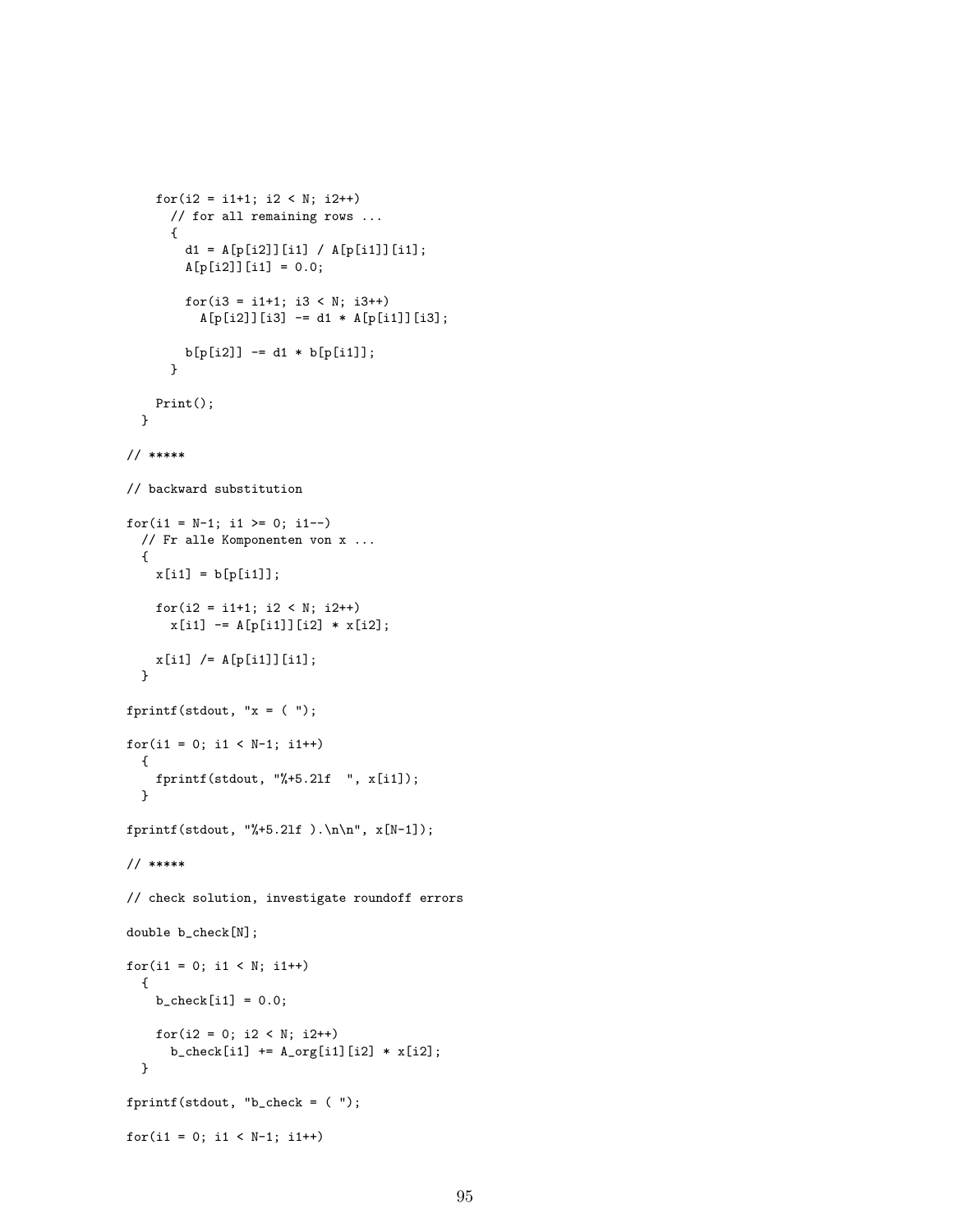```
fprintf(stdout, "%+5.21f ", b_check[i1]);
fprintf(stdout, "%+5.2lf).\n\lambda", b_check[N-1]);
fprintf(stdout, "b_check - b = (");
// discrepancy between original b and reconstructed b for each element
for(i1 = 0; i1 < N-1; i1 ++)
  fprintf(stdout, "%+.1e ", b_check[i1] - b_org[i1]);
fprintf(stdout, "%+.1e).\n\lambda", b_check[N-1] - b_org[N-1]);
// norm of the discrepancy
double norm = 0.0;
for(i1 = 0; i1 < N; i1++)
  norm += pow(b\_check[i1] - b\_org[i1], 2.0);norm = sqrt(norm);
fprintf(stdout, "|b_{\text{check}} - b| = % + .5e. \n\pi, norm);
// *****
return EXIT_SUCCESS;
```
}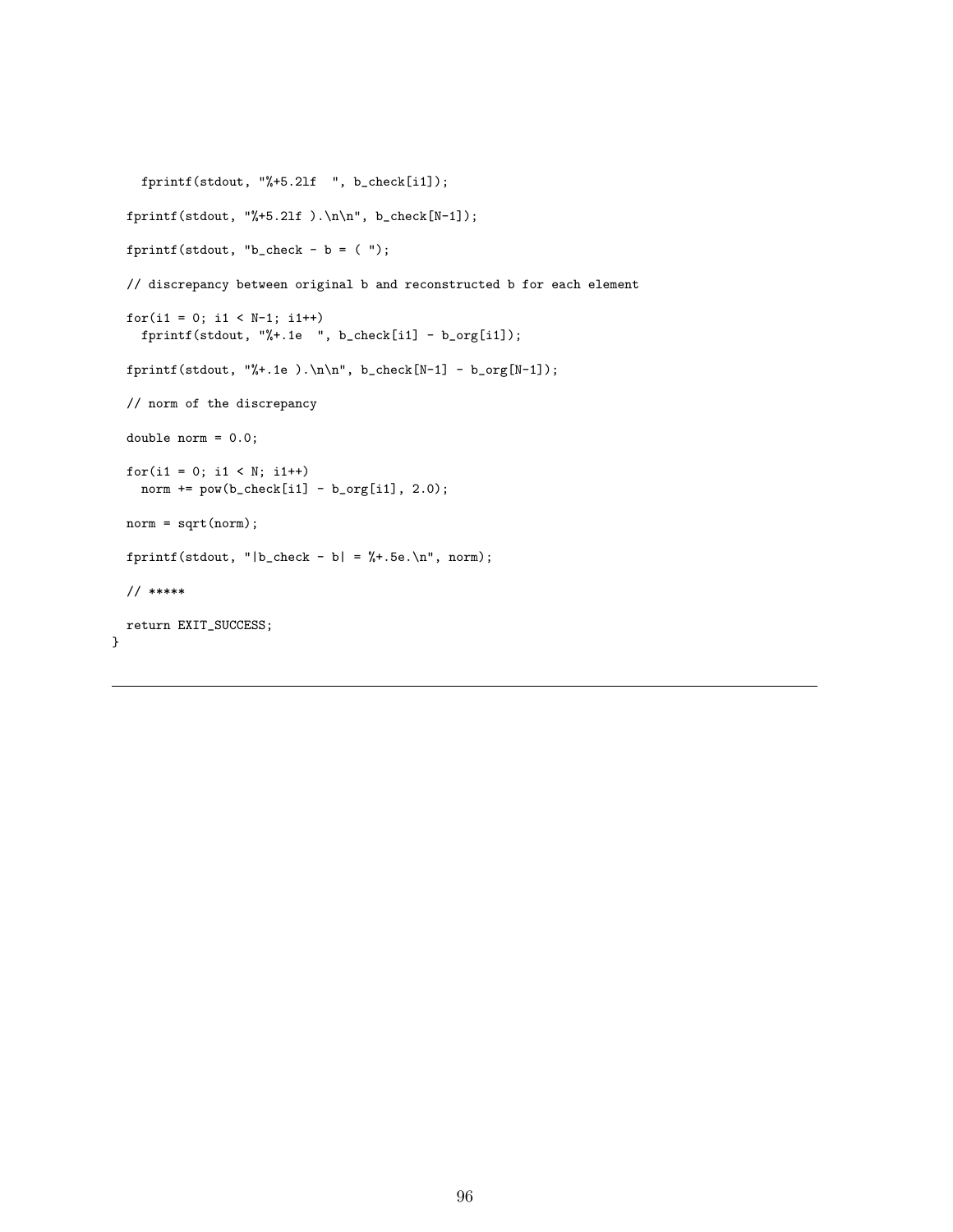# E C Code: eigenvalues and eigenvectors of a  $10 \times 10$  stiffness matrix with the Jacobi method

```
// compute all eigenvalues lambda and eigenvectors v of a real symmetrix matrix A,
// A v = lambda v,
// using the Jacobi method
// **********
#include <math.h>
#include <stdio.h>
#include <stdlib.h>
// **********
const int N = 10; // size of A
// real symmetric matrix; will be overwritten; diagonal elements will correspond to eigenvalues
double A[N][N];
// matrix of eigenvectors (product of Jacobi rotations); columns will correspond to eigenvectors
double V[N][N];
const double epsilon = 1.0e-20; // stop iterations, if S < epsilion
// **********
int main(int argc, char **argv)
{
 FILE *file1;
 int i1, i2, i3;
 char string1[1000];
 // *****
 // initialize matrix A
 for(i1 = 0; i1 < N; i1++){
   for(i2 = 0; i2 < N; i2++)
     A[i1][i2] = 0.0;}
 for(i1 = 0; i1 < N-1; i1++){
   A[i1 ][i1 ] += 1.0;
   A[i1 ][i1+1] -= 1.0;
   A[i1+1][i1] ] -= 1.0;
   A[i1+1][i1+1] += 1.0;
 }
 // /*
 for(i1 = 0; i1 < N; i1++)
```
{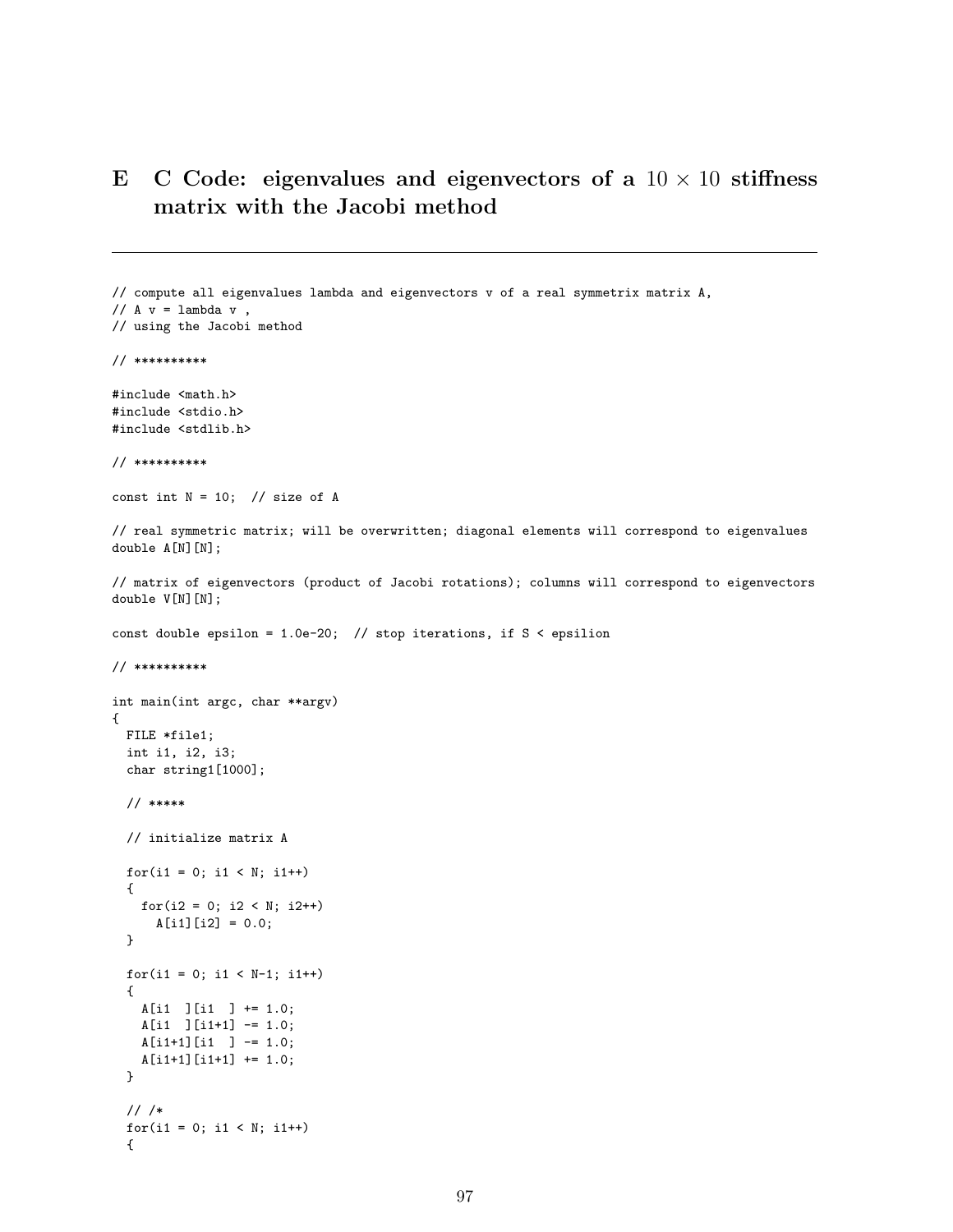```
for(i2 = 0; i2 < N; i2++)fprintf(stderr, "%+4.2lf ", A[i1][i2]);
  fprintf(stderr, "\n");
}
// */
// initialize eigenvector matrix
for(i1 = 0; i1 < N; i1++)
{
  for(i2 = 0; i2 < N; i2++){
    if(i1 == i2)V[i1][i2] = 1.0;else
      V[i1][i2] = 0.0;}
}
// *****
// Jacobi method
int ctr = 0;
while(1)
{
  // deviation from diagonal matrix
  double S = 0.0;
  for(i1 = 0; i1 < N; i1++)
  {
    for(i2 = 0; i2 < i1; i2++)
      S += pow(A[i1][i2], 2.0);}
  S \equiv 2.0;fprintf(stderr, "S = \angle.5e.\n\timesn", S);
  if(S <= epsilon)
   break;
  // *****
  ctr++;
  fprintf(stderr, "sweep %4d ...\n", ctr);
  // sweep over all off-diagonal elements ...
  for(i1 = 0; i1 < N; i1++)
  {
    for(i2 = 0; i2 < i1; i2++)
    {
      if(fabs(A[i1][i2]) < epsilon / (double)(N*N))
        // avoid divison by "almost 0.0"
```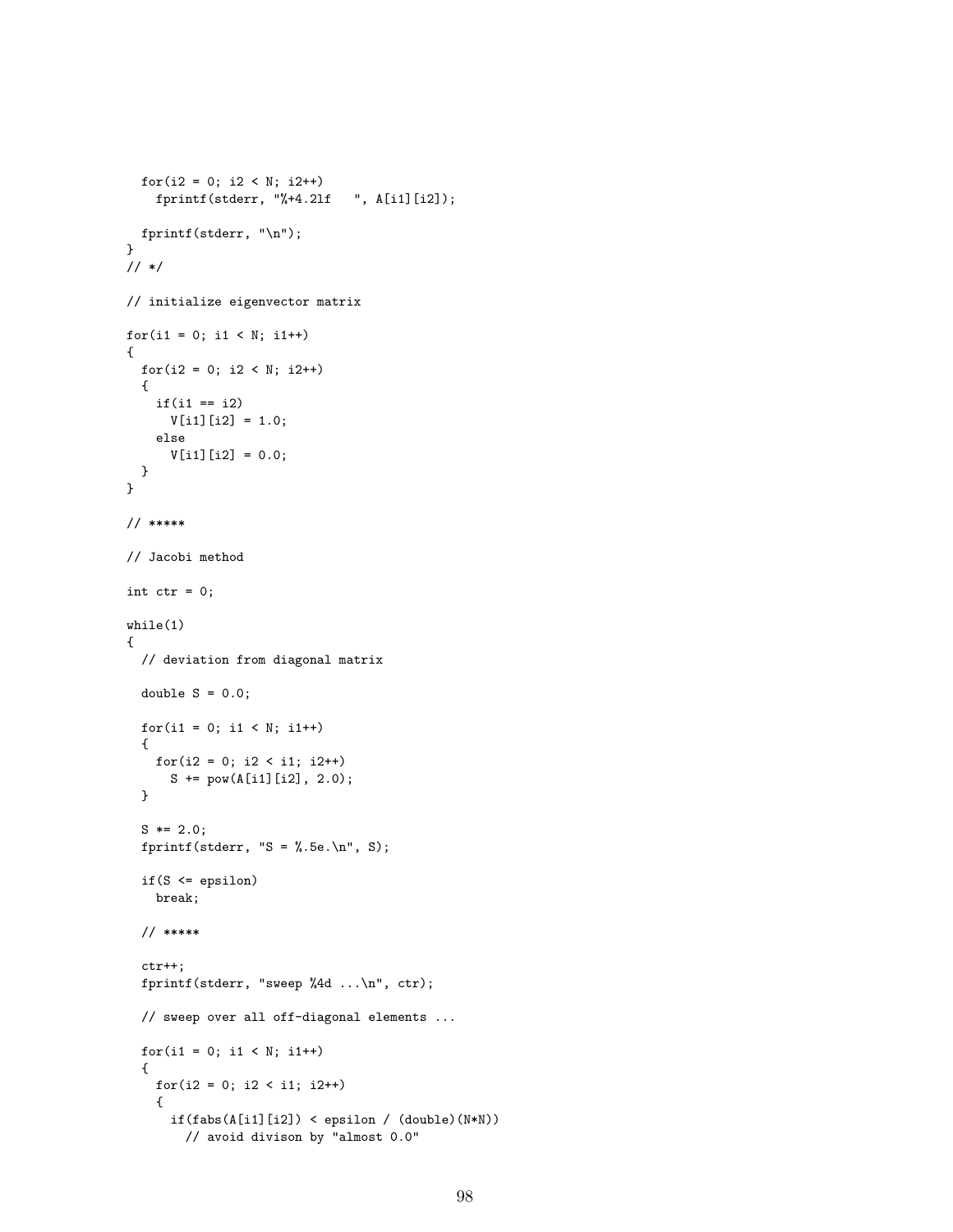```
continue;
```

```
// theta
double theta = 0.5 * (A[i2][i2] - A[i1][i1]) / A[i1][i2];// t
double t = 1.0 / (fabs(theta) + sqrt(pow(theta, 2.0) + 1.0));
if(theta <0.0)
  t = -t;
// c, s
double c = 1.0 / sqrt(pow(t, 2.0) + 1.0);double s = t * c;
// tau
double tau = s / (1.0 + c);
// Jacobi rotation
// matrix A
double A_{pp} = A[i1][i1] - t * A[i1][i2];double A_qq = A[i2][i2] + t * A[i1][i2];double A_rp[N], A_rq[N];
for(i3 = 0; i3 < N; i3++){
 if(i3 != i1 && i3 != i2)
  {
   A_rp[i3] = A[i3][i1] - s * (A[i3][i2] + tau * A[i3][i1]);A_{rq}[i3] = A[i3][i2] + s * (A[i3][i1] - tau * A[i3][i2]);}
}
A[i1][i2] = 0.0;A[i2][i1] = 0.0;A[i1][i1] = A(pp;A[i2][i2] = A_qq;for(i3 = 0; i3 < N; i3++){
  if(i3 != i1 && i3 != i2)
  {
   A[i3][i1] = A_r[p[i3];A[i1][i3] = A_r[p[i3];A[i3][i2] = A_rq[i3];A[i2][i3] = A_rq[i3];}
}
// eigenvector matrix
double V_rp[N], V_rq[N];
for(i3 = 0; i3 < N; i3++){
```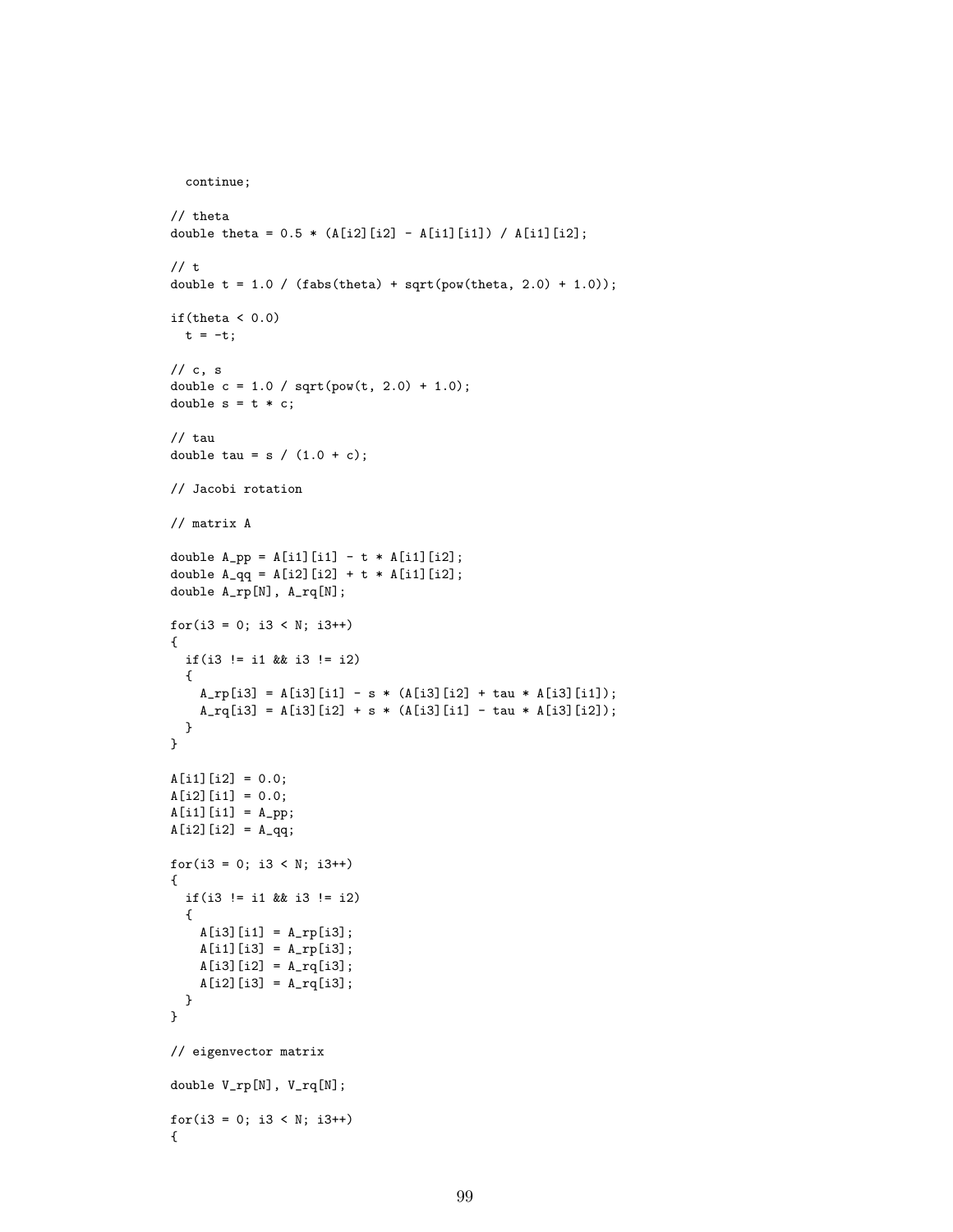```
V_r[p[i3] = V[i3][i1] - s * (V[i3][i2] + tau * V[i3][i1]);V_{\text{rq}}[i3] = V[i3][i2] + s * (V[i3][i1] - tau * V[i3][i2]);}
      for(i3 = 0; i3 < N; i3++){
        V[i3][i1] = V_r[p[i3];V[i3][i2] = V_{rq}[i3];}
    }
  }
  // /*
  for(i1 = 0; i1 < N; i1++){
    for(i2 = 0; i2 < N; i2++)fprintf(stderr, "%+4.2lf ", A[i1][i2]);
   fprintf(stderr, "\n");
  }
  // */
}
// *****
for(i1 = 0; i1 < N; i1++)
{
  fprintf(stderr, "\nlambda_%02d = %+10.6lf.\n", i1, A[i1][i1]);
  fprintf(stderr, "v_%02d = ( ", i1);
  for(i2 = 0; i2 < N; i2++)
  {
    fprintf(stderr, "%+5.21f", V[i2][i1]);
    if(i2 < N-1)fprintf(stderr, " , ");
    else
      fprintf(stderr, " ).\n");
  }
}
// *****
return EXIT_SUCCESS;
```
}